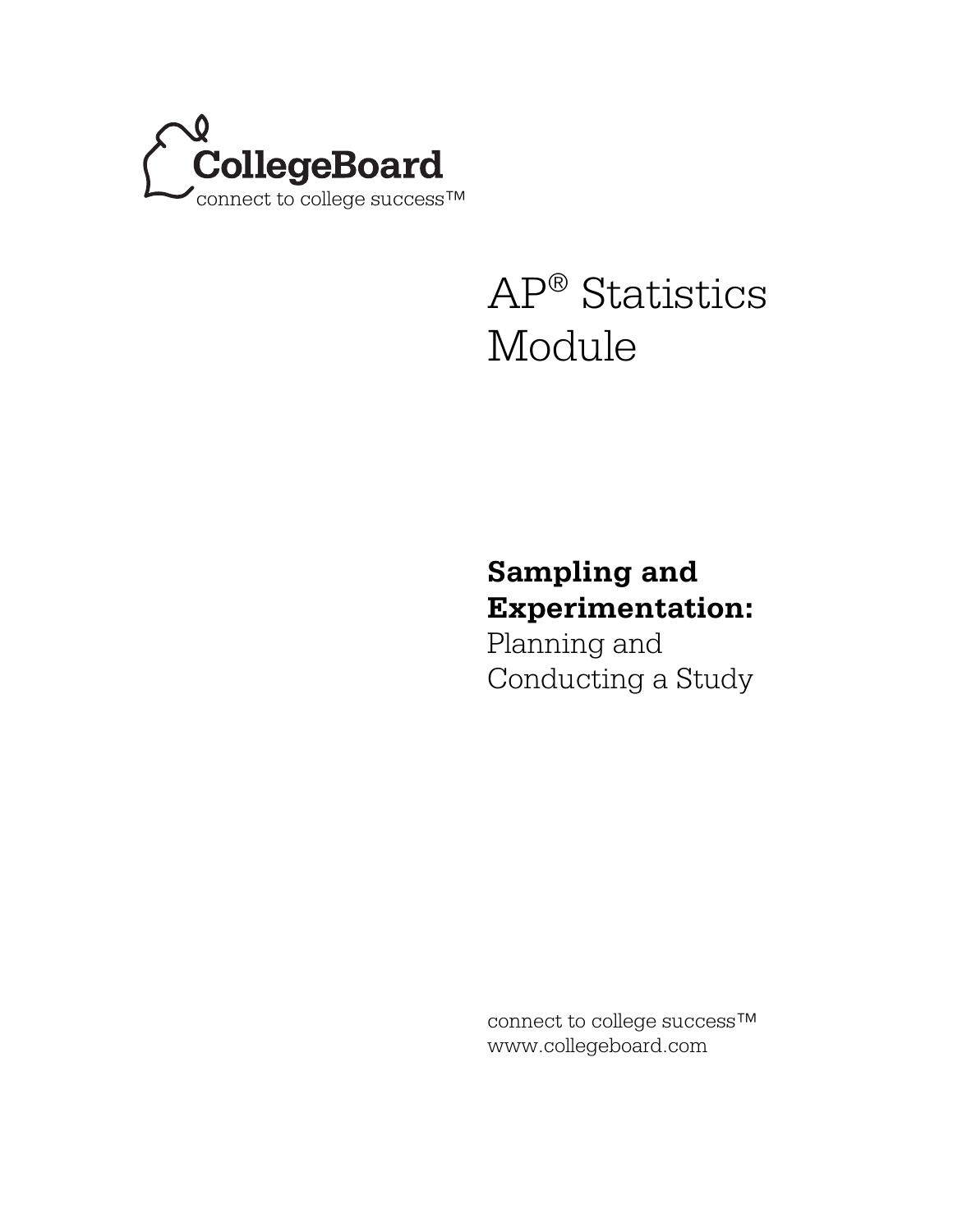# **The College Board: Connecting Students to College Success**

The College Board is a not-for-profit membership association whose mission is to connect students to college success and opportunity. Founded in 1900, the association is composed of more than 4,700 schools, colleges, universities, and other educational organizations. Each year, the College Board serves over three and a half million students and their parents, 23,000 high schools, and 3,500 colleges through major programs and services in college admissions, guidance, assessment, financial aid, enrollment, and teaching and learning. Among its best-known programs are the SAT®, the PSAT/NMSQT®, and the Advanced Placement Program® (AP®). The College Board is committed to the principles of excellence and equity, and that commitment is embodied in all of its programs, services, activities, and concerns.

# **Equity Policy Statement**

The College Board and the Advanced Placement Program encourage teachers, AP Coordinators, and school administrators to make equitable access a guiding principle for their AP programs. The College Board is committed to the principle that all students deserve an opportunity to participate in rigorous and academically challenging courses and programs. All students who are willing to accept the challenge of a rigorous academic curriculum should be considered for admission to AP courses. The Board encourages the elimination of barriers that restrict access to AP courses for students from ethnic, racial, and socioeconomic groups that have been traditionally underrepresented in the AP Program. Schools should make every effort to ensure that their AP classes reflect the diversity of their student population.

For more information about equity and access in principle and practice, please send an email to apequity@collegeboard.org.

Copyright © 2006 by College Board. All rights reserved. College Board, AP Central, APCD, Advanced Placement Program, AP, AP Vertical Teams, Pre-AP, SAT, and the acorn logo are registered trademarks of the College Entrance Examination Board. Admitted Class Evaluation Service, CollegeEd, Connect to college success, MyRoad, SAT Professional Development, SAT Readiness Program, and Setting the Cornerstones are trademarks owned by the College Entrance Examination Board. PSAT/NMSQT is a trademark of the College Entrance Examination Board and National Merit Scholarship Corporation. Other products and services may be trademarks of their respective owners. Visit College Board on the Web: www.collegeboard.com.

#### **For further information, visit apcentral.collegeboard.com.**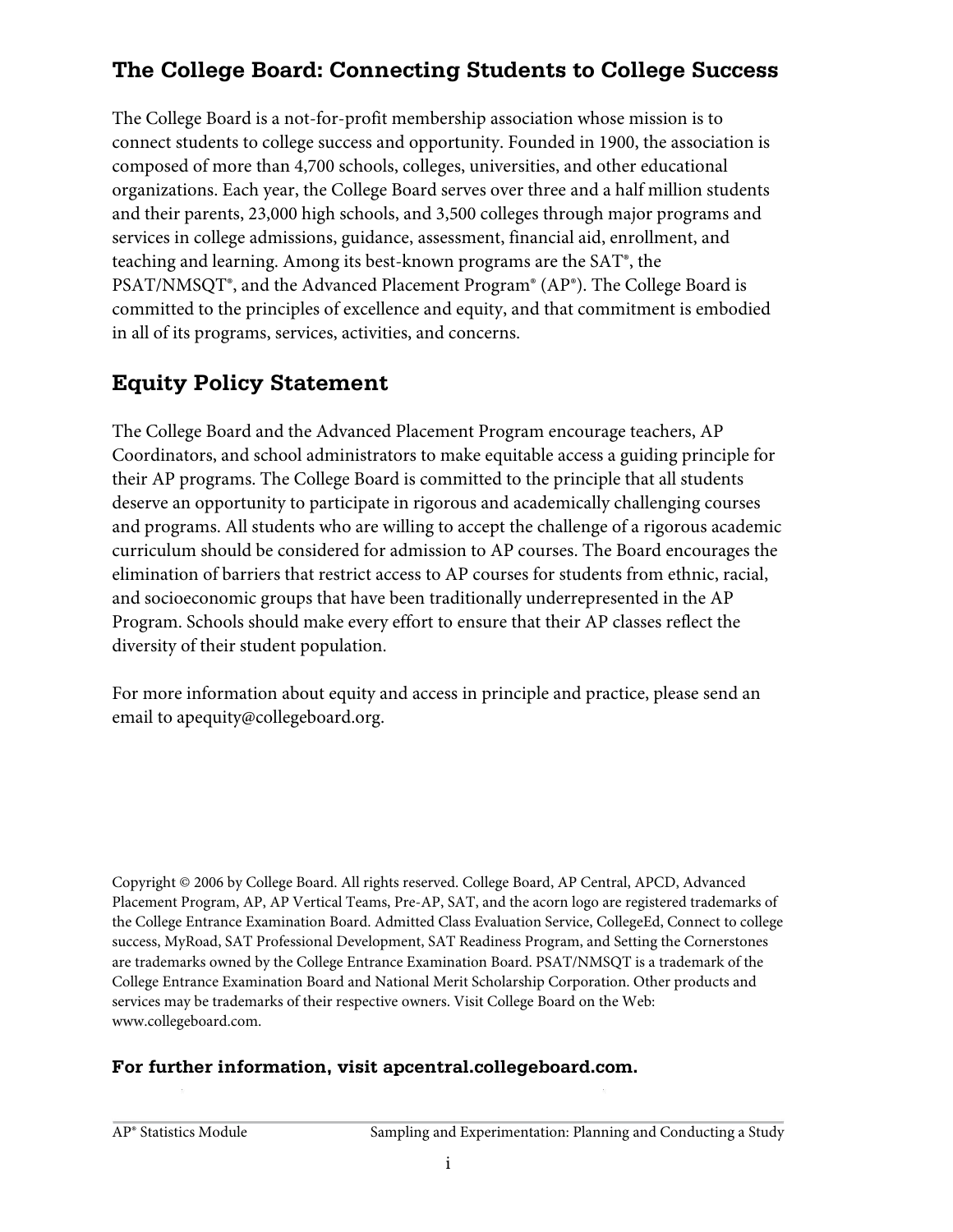# **Table of Contents**

| Chris Olsen         |
|---------------------|
| Roxy Peck           |
| Peter Flanagan-Hyde |
| Peter Flanagan-Hyde |
| Dick Scheaffer      |
| Peter Flanagan-Hyde |
| Peter Flanagan-Hyde |
|                     |
|                     |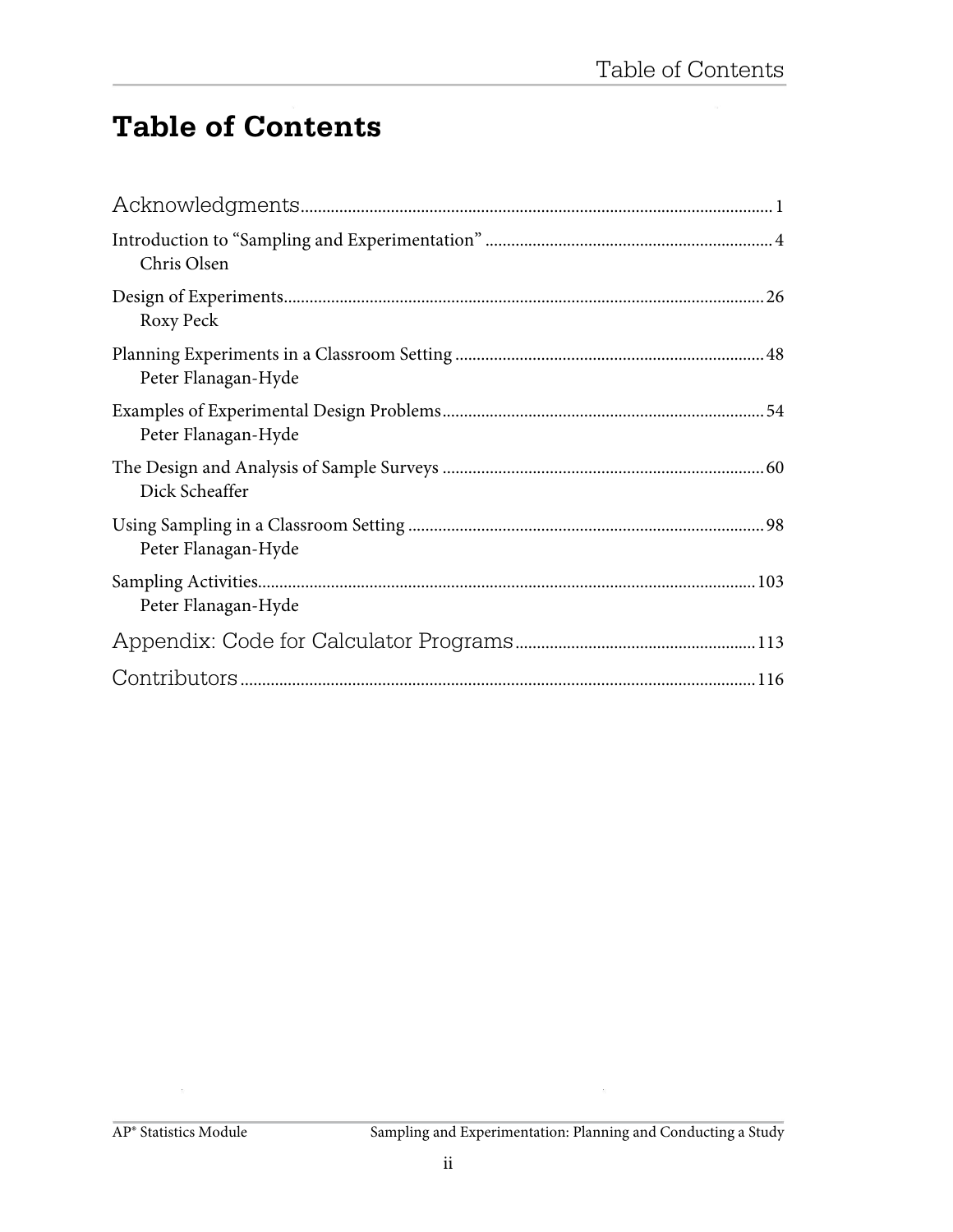# **Acknowledgments**

Early in Victor Hugo's *The Hunchback of Notre Dame* one of a group of travelers, stumbling upon a possibly less-than-polished play in progress, comments: "What paltry scribbler wrote this rhapsody?"

In clear contradistinction to the unknown playwrights of Hugo's imaginary rhapsody, it is my privilege to identify and acknowledge the scribblers who worked mightily on this real one: Peter Flanagan-Hyde, Roxy Peck, and Dick Scheaffer. It would be difficult to field a writing team with more knowledge of statistics and the AP Statistics program. Over and above their knowledge is the wisdom that can only come from years of classroom teaching and the creative crafting, reworking, and finally perfecting of lessons for students who are beginning their journey of learning statistics.

Every writer knows that works of consequence do not spring forth in one sitting. Each new draft, like the fabled phoenix, springs forth from the ashes of the previous one. No more important force drives the improvement of a written work than the feedback of colleagues; our writing team benefited greatly from colleagues who gave careful reading and generously offered lengthy and detailed suggestions and perfecting amendments. In the earliest stages of writing, Floyd Bullard, Gloria Barrett, and Beth Chance kindly allocated much of their time, combining their own experiences as accomplished writers with careful readings of the evolving manuscript to make it better with each draft.

Jessica Utts and Ken Koehler were the first to read the "complete" manuscript. Their expert comments about technical statistical issues—and excellent wordsmithing suggestions—ensured that yet another and better phoenix would spring forth. Brad Hartlaub and Linda Young were present at both the creation and the denouement, ensuring the fidelity of the final product to the original vision of the AP Statistics Development Committee.

Finally, Susan Kornstein, who has piloted so many publications at the College Board, was ever present and ever helpful during the long journey to completion of this work. A steadier hand at the helm can scarcely be imagined.

Chris Olsen Cedar Rapids Community Schools Cedar Rapids, Iowa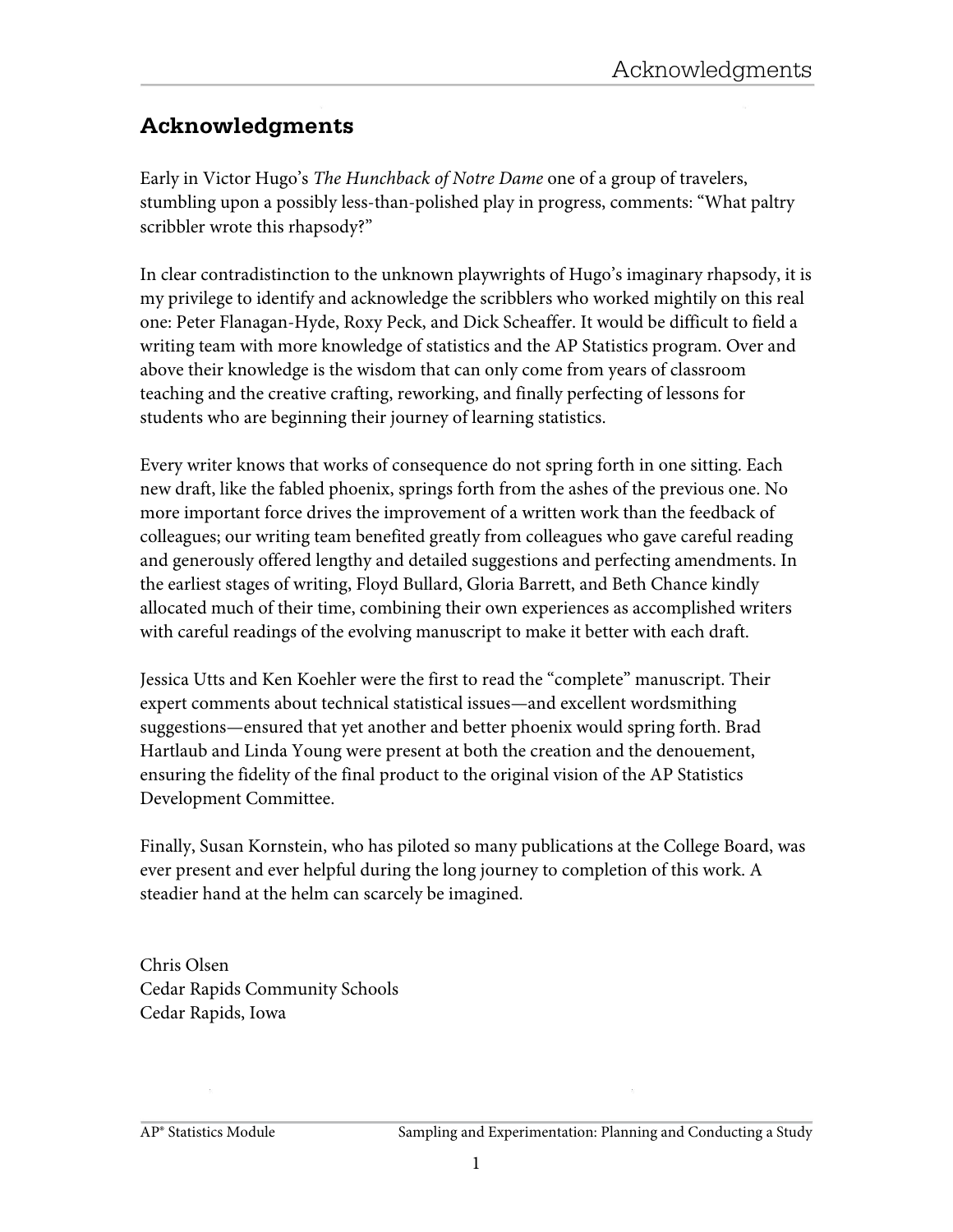# **From the AP Statistics Development Committee**

The AP Statistics Development Committee has reviewed students' performances on the AP Statistics Exam over several years. On the free-response portion of the exam, the students' scores on questions covering content area II, planning and conducting a study, exhibit considerable variability—while some students are doing well in this area, others are having problems. The Committee has discussed possible steps for improving scores in this content area.

Textbooks used in AP Statistics courses often offer an introductory discussion of planning a study, which may be skipped over or simply not revisited later in the course. The AP Statistics Development Committee suggests that teachers present basic concepts of planning a study as early as possible (perhaps even earlier than where the initial discussion in the textbook occurs). These concepts often represent ways of thinking about studies that are very different from what a student has experienced in the past. Some of the ideas are complex and cannot be fully grasped in one, or even a few, sessions. Presenting the ideas early and then returning to them frequently throughout the course will help students acquire the depth of understanding they need to perform well on the AP Exam.

If at all possible, students should actually plan and conduct a study. The data from such a study should be analyzed and the conclusions fully discussed. If the study is conducted early in the school year, an initial analysis may be based solely on graphs and observations made from those graphs. The data can be revisited as the students learn about estimation and hypothesis testing. Consideration should be given to whether the results can be applied to a larger population and to whether causal conclusions can be drawn. Students should always interpret the results and state their conclusions in the context of the study.

Published accounts of studies are a valuable classroom resource. The students should first attempt to discern how a study was actually conducted. Newspapers often provide only sketchy descriptions of designs, and the students may be asked to propose one or more plausible designs consistent with what is reported. When two or more designs have been suggested, students should explore the strengths and weaknesses of each. We also recommend following up with a discussion of appropriate methods of analysis.

We hope that this publication will be a valuable resource for teachers. It emphasizes the concepts that underlie survey sampling and the design of studies, and numerous examples are provided. These concepts are often new to AP Statistics teachers and yet are fundamental to statistical understanding.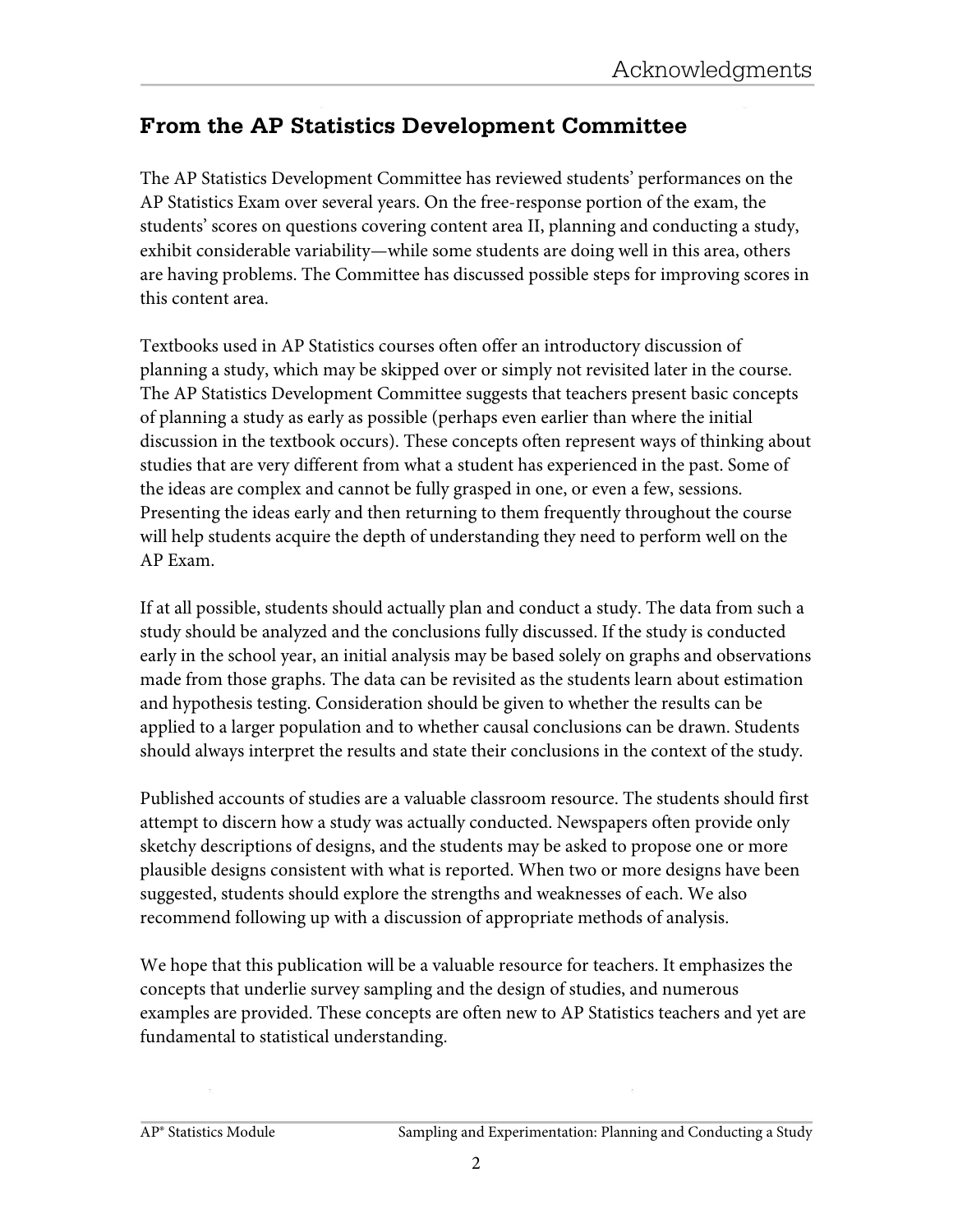Results from studies are reported daily. To become informed consumers, students need to gain a basic understanding of study design and the inferences that can be legitimately drawn. AP Statistics provides an excellent opportunity for students to learn these concepts, and this publication, along with its suggested activities, should be a great help in this quest.

#### **2005-2006 AP Statistics Development Committee**

#### **Committee Chair**

Kenneth J. Koehler, Iowa State University; Ames, Iowa

#### **Committee Members**

Gloria Barrett, North Carolina School of Science and Math; Durham, North Carolina Beth Chance, California Polytechnic State University; San Luis Obispo, California Kathy Fritz, Plano West Senior High School; Plano, Texas Josh Tabor, Wilson High School; Hacienda Heights, California Calvin Williams, Clemson University; Clemson, South Carolina

#### **Chief Reader**

Brad Hartlaub, Kenyon College; Gambier, Ohio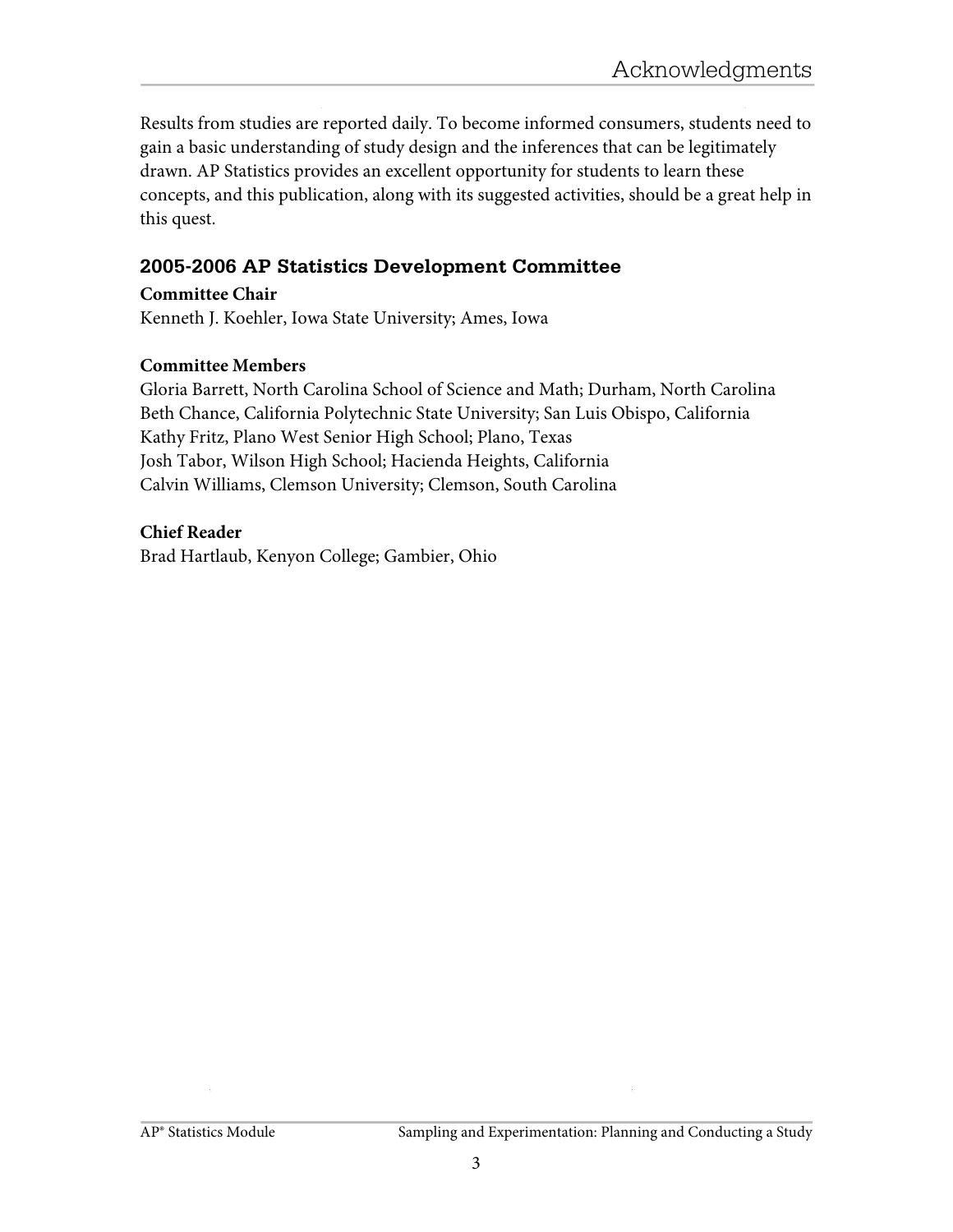# **Introduction to "Sampling and Experimentation"**

Chris Olsen Cedar Rapids Community Schools Cedar Rapids, Iowa

AP Statistics, developed in the last decade of the twentieth century, brings us into the twenty-first. In the introduction to the *AP® Statistics Teacher's Guide*, two past presidents of the American Statistical Association, David S. Moore and Richard L. Scheaffer, capture the importance and the vision of AP Statistics:

The intent of the AP Statistics curriculum is to offer a modern introduction to statistics that is equal to the best college courses both in intellectual content and in its alignment with the contemporary practice of statistics. This is an ambitious goal, yet the first years of AP Statistics Examinations demonstrate that it is realistic.

Over a thousand mathematics teachers have responded to the challenge of delivering on this "ambitious goal"! Many have dusted off their old statistics books, taken advantage of College Board workshops, and even signed up for another statistics course or two.

While questions and discussions on the College Board's AP Statistics Electronic Discussion Group, at workshops, and during the AP Statistics Reading cover many topics in the course, teachers are particularly interested in the area of "Sampling and Experimentation: Planning and Conducting a Study."

#### **Why Is the Topic of Planning and Conducting Studies Problematic?**

It is not particularly surprising that the topic of planning studies should be somewhat unfamiliar to mathematics teachers, even to those who have taken more than one statistics course. For undergraduate mathematics majors, the first—or even the second statistics course probably focused on data analysis and inference; if their statistics course(s) were calculus based, probability and random variables may have been well covered. Planning studies was apparently to be learned in more advanced courses, or possibly in "tool" method courses with syllabi specific to disciplines such as engineering or psychology—or perhaps science classes. Therefore, many undergraduate majors in mathematics did not experience, in classes or elsewhere, the planning of scientific studies.

This dearth of preparation led to a heightened concern by mathematics teachers as they prepared to teach AP Statistics and confronted the area of study design. Here is the introduction to the *AP*® *Statistics Teacher's Guide*'s description of the role of study design: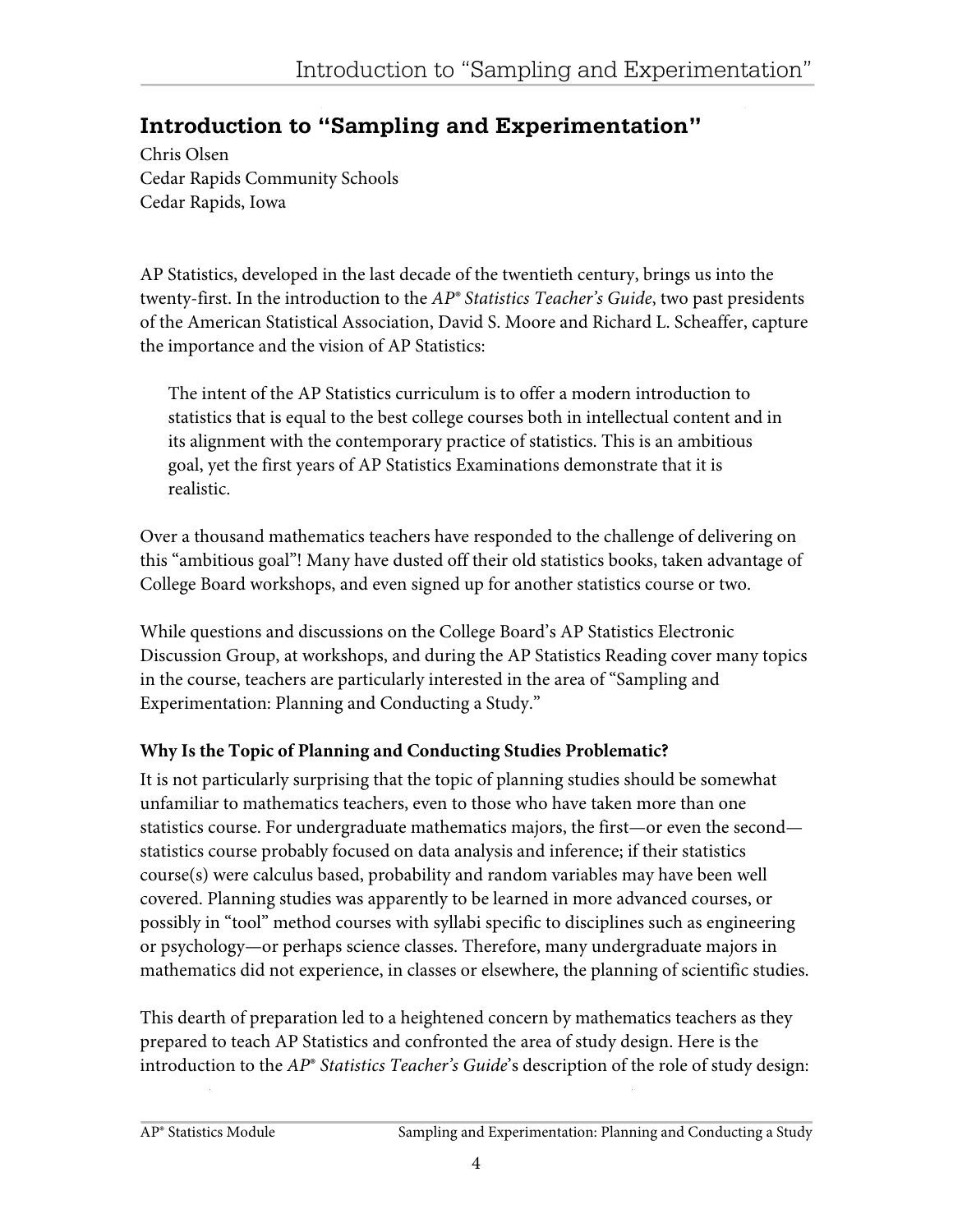Designs for data collection, especially through sampling and experiments, have always been at the heart of statistical practice. The fundamental ideas are not mathematical, which perhaps explains why data collection, along with [exploratory data analysis], was slighted in [many elementary statistics texts]. Yet the most serious flaws in statistical studies are almost always weaknesses in study design, and the harshest controversies in which statistics plays a role almost always concern issues where well-designed studies are lacking or, for practical or ethical reasons, not possible.

The heart of statistical practice? Not mathematical? Clearly, those who planned to teach AP Statistics were in for some serious preparation. Unfortunately, the new emphasis on planning and conducting studies did not arrive complete with easily accessible materials for the new teachers. Excellent texts on sampling, experimental design, and research methods exist, but their target audiences are usually current and future professional statisticians and researchers. While these textbooks are detailed and thorough enough for college courses and even future teachers, they do not necessarily speak to the needs of the current high-school mathematics teacher. Thankfully, recent statistics books, written with an awareness of the AP syllabus, have included introductory discussions of sampling and experimental design. But even the best book for AP Statistics students cannot be expected to present them with the topic and simultaneously provide a grounding for teachers sufficiently solid to respond to those "tough" student questions.

#### **The Scope and Purpose of This Publication—and a Small Warning**

The purpose of this publication is to provide a resource for veteran as well as lessexperienced AP Statistics teachers. Beginning AP Statistics teachers may see the terminology and procedures of experimental design as an incoherent list of mantras, such as, "Every experiment must have a control group and a placebo," "Random assignment to treatments is an absolute necessity," and so on. Experienced AP Statistics teachers may have questions about planning studies, or may wish to extend their knowledge beyond what is presented in the textbook. Seasoned veterans will have different, perhaps morespecific questions than the others about the enterprise of planning studies. Answers to these more advanced questions are not found in elementary statistics books but rather appear to be cleverly tucked away in advanced statistics books intended for the future professional statistician.

We hope to introduce the idea of a scientific research study and to provide a coherent foundation regarding current scientific methodology and how its concepts apply to experimental studies. This background in science and philosophy might seem only tenuously related to the classroom experience of teaching statistics. However, the modern experiment did not suddenly appear on the scientific scene; it is the fruit of at least four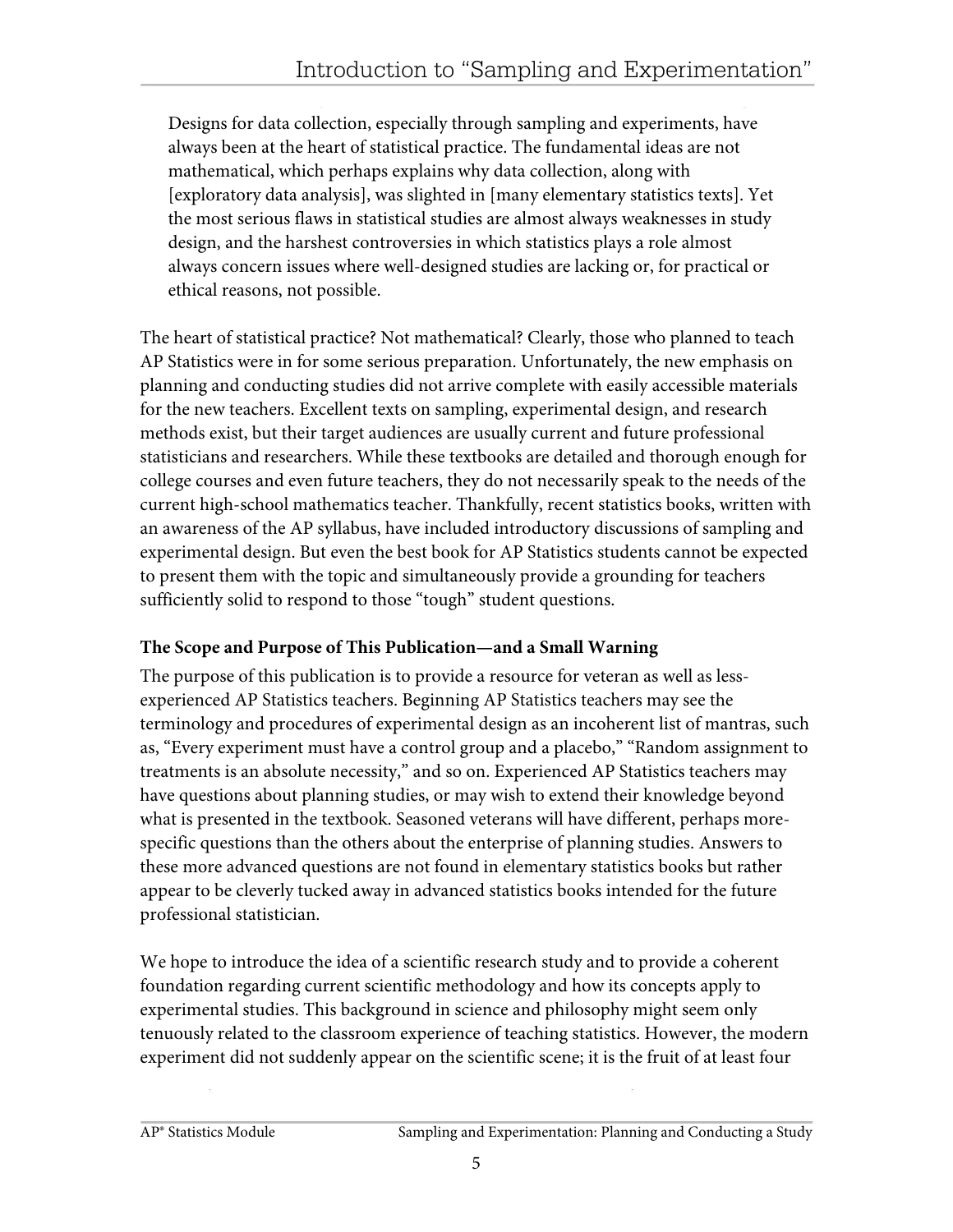centuries of thought about how humans can effectively and efficiently create objective knowledge. With both beginning and experienced AP Statistics teachers in mind, struggling to understand the "big picture" of planning and conducting a study, we will provide the logical framework around which today's scientific experiment is designed, as well as justify its place of importance in the world of science.

As mentioned earlier, we have the two slightly competing goals of introducing sampling and experimental design to beginning AP Statistics teachers and extending veterans' understanding of it. Because this is a single presentation for both audiences, we expect some readers will experience difficulty wading through the material. Beginning AP Statistics teachers, too, will undoubtedly find it a bit daunting in spots, especially if they have not yet completely grasped the fundamentals of random variables. On the other hand, veterans may need to stifle a yawn now and then.

For teachers at all points on the spectrum of understanding study design, we offer the following strategy. On your first reading, hit the high points and survey the panorama. On your second reading, pick out those aspects of the writing that are of greatest interest or present your greatest challenge, and skip over the remainder. As you teach AP Statistics and your comfort level rises, take this presentation out and reread it. You will see that what you find interesting and challenging will change with your own growth as an AP Statistics teacher. The words will remain the same, but what you read and understand will be different with successive readings.

#### **How This Publication Is Organized**

Our general strategy is to present a global view of the research process, outlining the scope of research questions and methods. We first present modern experimental design as an evolution of thought about how objective knowledge of the external world is "created" and why its process is necessarily a bit complicated. Then we focus on the topics of sampling and experimental design. Our exposition extends somewhat beyond the content of the AP Statistics syllabus. We do this not to make professional statisticians out of AP Statistics teachers but rather to increase their comfort level with respect to these topics. Finally, we provide some tips and materials to help implement these ideas in the classroom. It is our hope that as AP Statistics teachers expand their knowledge and facility, these materials will provide them with a template for developing their own teaching materials. We fully expect to see teachers moving beyond the particular contexts we have chosen, writing and sharing exciting activities with their students, and thus providing AP Statistics students with a wealth of experiences as they learn to view the world through the critical lens of statistical thinking.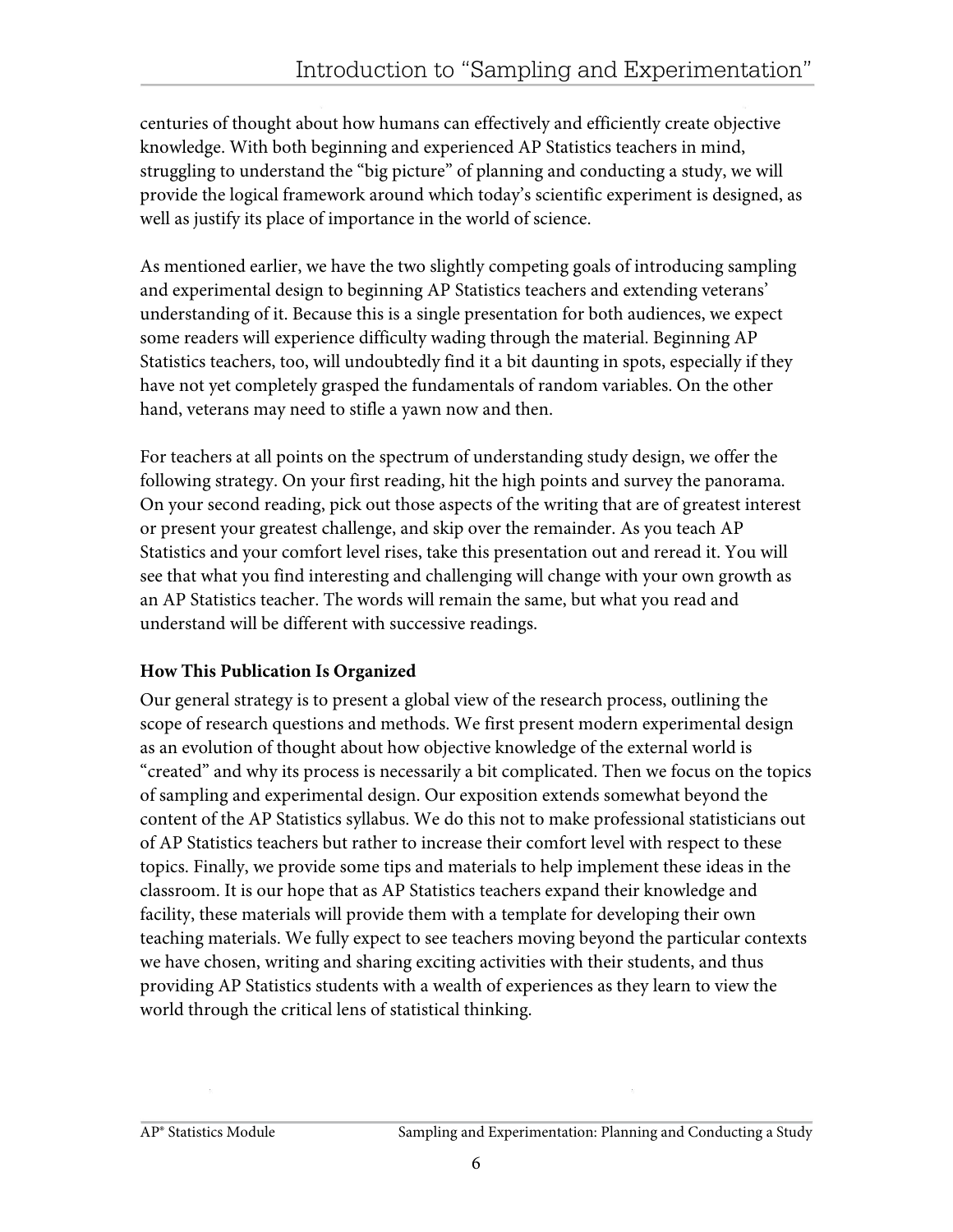## **The Historical and Philosophical Background of Scientific Studies**

It is in the nature of cats, deer, and humans to be curious about the events around them. Even toddlers behave like little scientists as they attempt to make sense of their surroundings, translating the chaos of their early experiences into a coherent structure that eventually makes "logical" sense. Each youngster conducts informal experiments, testing causal theories and explanations, and, as language skills develop, is quite happy to share the fruits of those experiments with other "budding scientists." Eventually, the world seems to make sense, more so as formal education begins. Children learn what causes a light to go on, what makes an interesting sound, and—of course—what it takes to "cause" their parents to give them what they want!

The natural development of children's "scientific" behavior parallels the development of scientific knowledge and methodology for the past two millennia. It is helpful to divide the development of scientific thought and experience into before and after periods, with the pivotal point being the beginning of the Scientific Revolution of the seventeenth century.

From the time of medieval scholastics and the rediscovery of Aristotle's writings, observations were used not to generate new knowledge but to support what was already assumed to be true—by virtue of the authority of religious or philosophical authority. As the story goes, the learned men of Galileo's time had no need to look through his telescope—they already *knew* that the universe was geocentric.

Of course, since the beginning humans have been making observations and advancing knowledge. The domestication of plants and animals, surely by chance processes of observation and trial and error, testifies to the early use of the powers of human observation. However, observations unaccompanied by systematic methods guaranteed a very slow accretion of knowledge.

Francis Bacon (1561–1626) is generally credited with the invention of modern science, arguing that casual observation simply is not sufficient to establish knowledge of the objects in our world and of the relationships between those objects:

It cannot be that axioms established by argumentation [that is, arguments using appeal to authoritative writings] should avail for the discovery of new works; since the subtlety of nature is greater many times over than the subtlety of argument. But axioms duly and orderly formed from particulars easily discover the way to new particulars, and thus render sciences active.

*—Novum Organum* (The New Logic), Aphorism XXIV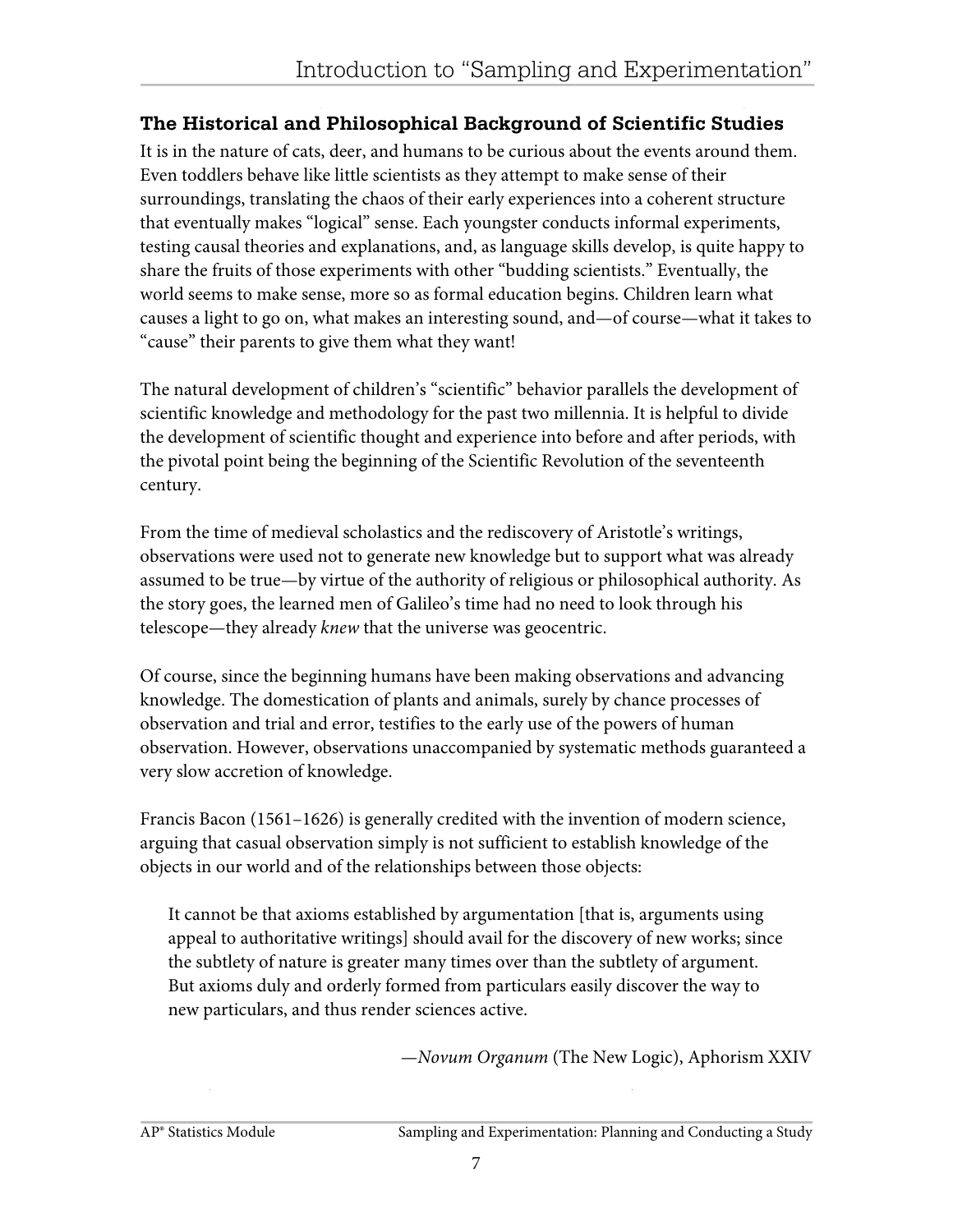Hacking (1983) writes of Bacon, "He taught that not only must we observe nature in the raw, but that we must also 'twist the lion's tail,' that is, manipulate our world in order to learn its secrets." It was Bacon's view that while passive observation can tell us much about our world, active manipulation gives us much cleaner knowledge and is much more efficient. After Bacon's time, the word "experiment" came to signify a deliberate action followed by careful observation of subsequent events. This usage is still common in high school science classrooms, but in the larger scientific community a finer distinction is used, based on the particular scientific methodology—i.e., how the observations are made. The Baconian distinction between mere passive observation and twisting the lion's tail is preserved today in the separation of scientific studies into two major groups: observational studies and experiments.

#### **Observational Studies Versus Experiments**

It is sometimes said that the difference between observational studies and experiments is that experiments can establish causation and observational studies cannot. This view is an echo of Bacon's distinction between observing and manipulating the environment, but it is to some extent incomplete. In search of causal relationships, *both* observational and experimental studies are used, and used effectively (Holland 1986). In most medical and psychological studies, experimentation presents serious ethical problems. For example, we would not be able to study the effects of severe head trauma by creating two groups and randomly assigning abusive treatments to some! We could only place ourselves in an emergency room, wait for the head-trauma patients to arrive, and then make our observations.

The difference between conclusions drawn from observational and experimental studies is not whether causal relationships can be found, but how efficiently they can be found and how effectively they can be supported. Causal relationships are much easier to support with an experimental study. Establishing causal relationships requires a combination of observations from many studies under different conditions experimental and/or observational—as well as thoughtful, logical argument and consideration of the existing scientific knowledge base. Much of the logical argument focuses on the implausibility of alternative explanations for X causing Y. We shall see that experimental studies are far superior to observational studies.

In order to better distinguish between observational studies and experiments, consider this example. Suppose a man has a high fever. His physician, up on all the latest medicine, suggests taking some vitamin C. The patient does so, and his temperature falls to an acceptable level. An investigator might ask, "What would have happened had the vitamin C route not been taken?" And the doctor would reply, while writing out his bill, "Why, had that not been done, the temperature would still be high!" Why does the doctor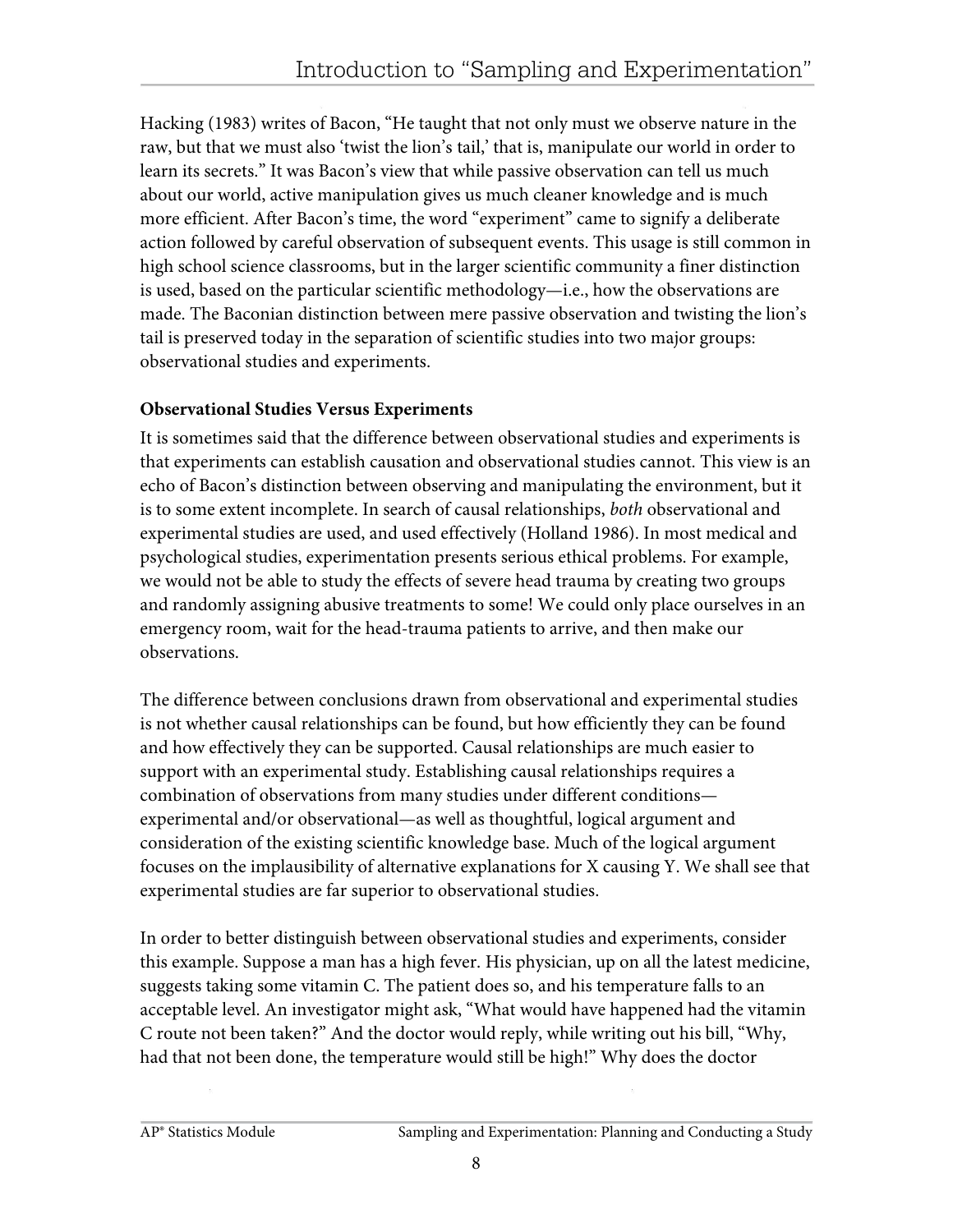believe that taking vitamin C causes a drop in temperature? Most likely, this belief is derived from his or her accumulated experience and observation of patients. The physician, over the years, has associated these two events. Association, however, is not the same thing as causation! Suppose that we (or the physician) wish to verify that the drop in temperature occurs *because of* vitamin C. A natural strategy might be to gather together lots of patients with high temperatures and see if taking vitamin C consistently reduces their fever, with their fever remaining (or going higher) if they go without.

We want to examine what *did* happen after the vitamin C—compared with what *would have* happened without vitamin C. Specifically, we want to know whether taking vitamin C causes elevated temperatures to subside, where such temperatures would not have otherwise subsided. It is impossible to make this observation on a single person since one cannot simultaneously take the vitamin C and *not* take the vitamin C. We can, however, calculate the average change in temperature for a group taking vitamin C and compare it with the average change in temperature for a group not taking vitamin C. To do this, we might call our local medical association and ask the doctors to cooperate in a survey by providing initial temperature readings for the next 200 people who come in with high temperatures, instructing all 200 to get plenty of rest, giving just half of them vitamin C tablets, and having all 200 call back in the morning with their new temperature reading. The doctors, if they agree, will then record the temperature change for both those who took the tablets and those who did not. To measure the effect of the vitamin C treatment, we would calculate the difference between the mean temperature change of the people who took vitamin C and the mean of those who did not.

One crucial feature will determine if a study is an observational one or an experiment: Is there active intervention? That is, does someone *decide* which patients will get the vitamin C? If the doctor or investigator performing the study determines who gets which treatment (vitamin C or no vitamin C), then it is an experiment. If treatments are not assigned and existing groups are merely observed, there is no intervention, and so the study is purely observational.

The term **experiment** can carry qualifying adjectives. For example, since in this example we are comparing two groups of people, we can call it a **comparative** experiment. And if we choose who gets which treatment by flipping a coin or using some other random device, we can call it a **randomized** experiment. (Some authorities require that the assignment to treatments be randomized before a study legitimately can be termed an "experiment.") Further, by attempting to lessen the potentially disrupting effects of other variables by having both groups of patients get plenty of rest, and by reducing variability across individual patients by considering only those with initially high temperatures, we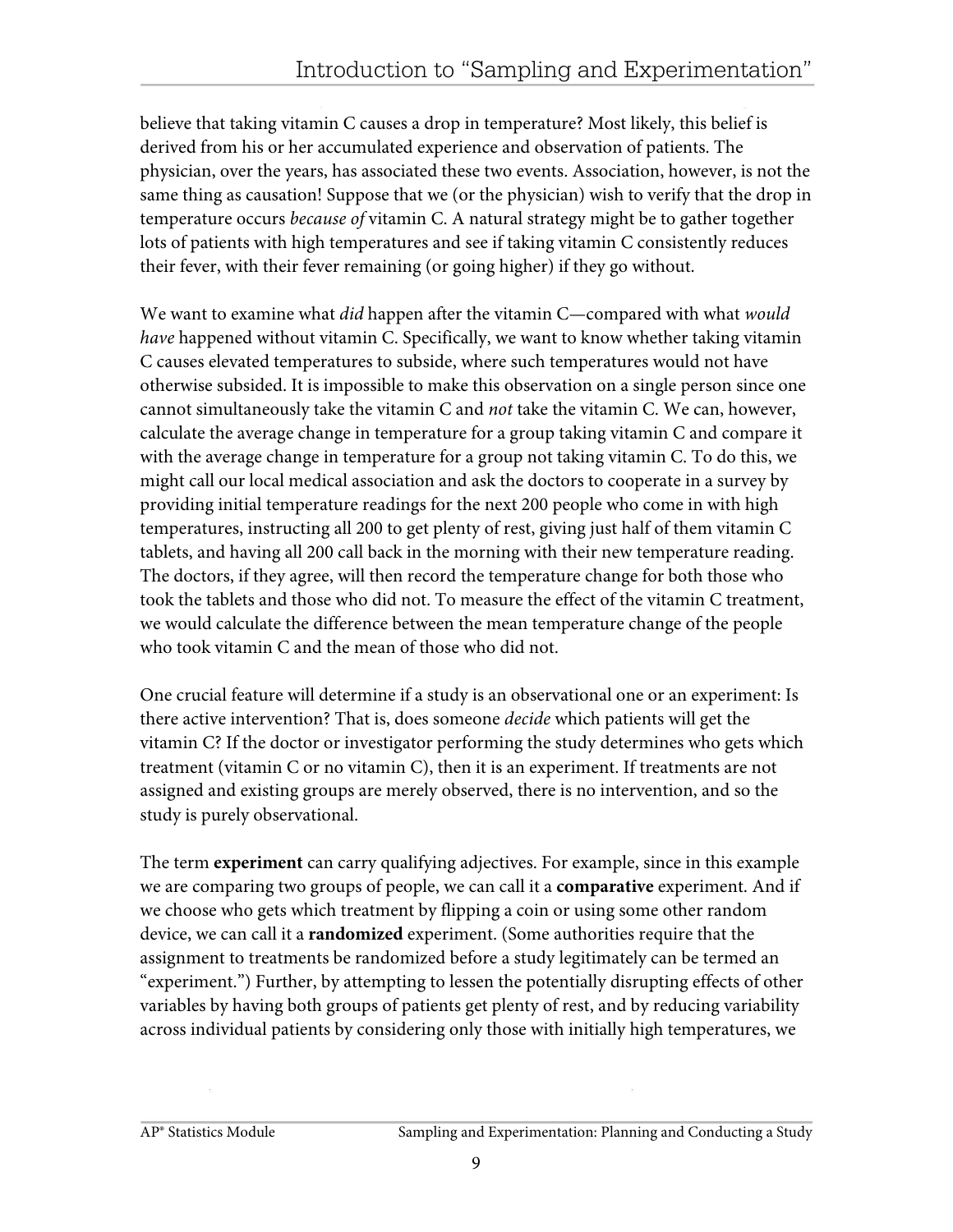say that we are attempting to **control** other variables that might affect patients' recovery from an elevated temperature.

#### **Random Selection Versus Random Assignment**

There is another distinction to make about the role of randomness in experiments. R. A. Fisher's work in the mid-1920s is largely responsible for the imposition of chance in the design of a scientific study—now considered a crucial element in the process of making statistically based inferences. Randomness is associated with the two common inferences that we make in AP Statistics: (1) inferring characteristics of a population from a sample and (2) inferring a cause-effect relationship between treatment and response variables.

In a scientific study whose goal is to generalize from a sample to a larger population, **random selection** from a well-defined population is essential. This is typically referred to as **random sampling**. Random sampling tends to produce samples that represent the population in all its diversity. It is certainly possible to get a "bad" sample, but luckily we know in advance the probability of getting such a nonrepresentative sample.

In a scientific study with a goal of inferring a cause-effect relationship, **random assignment** to treatments provides the underlying mechanism for causal inferences, as we shall see in the paragraphs to follow. Random assignment tends to produce treatment groups with the same mix of values for variables extraneous to the study, so that the different treatments have a "fair chance" to demonstrate their efficacy. When treatment groups have the same (or at least very similar) mixes of values for extraneous variables, no treatment has a systematic advantage in an experiment. As with random selection, it is certainly possible to get a "bad" assignment of treatments, but again, random assignment allows us to gauge the probability of getting dissimilar treatment groups.

Here is a summary of the inferences based on considerations of random selection and random assignment:

- If neither random selection nor random assignment to treatments is performed, there is virtually no statistical inference that can be made from the study. Only information about the sample can be described.
- If random selection from a known population is performed, one may infer that the characteristics of the sample tend to mirror corresponding characteristics of the population.
- If random assignment of treatments is performed, cause-effect inferences may be drawn about the results within the sample(s) at hand.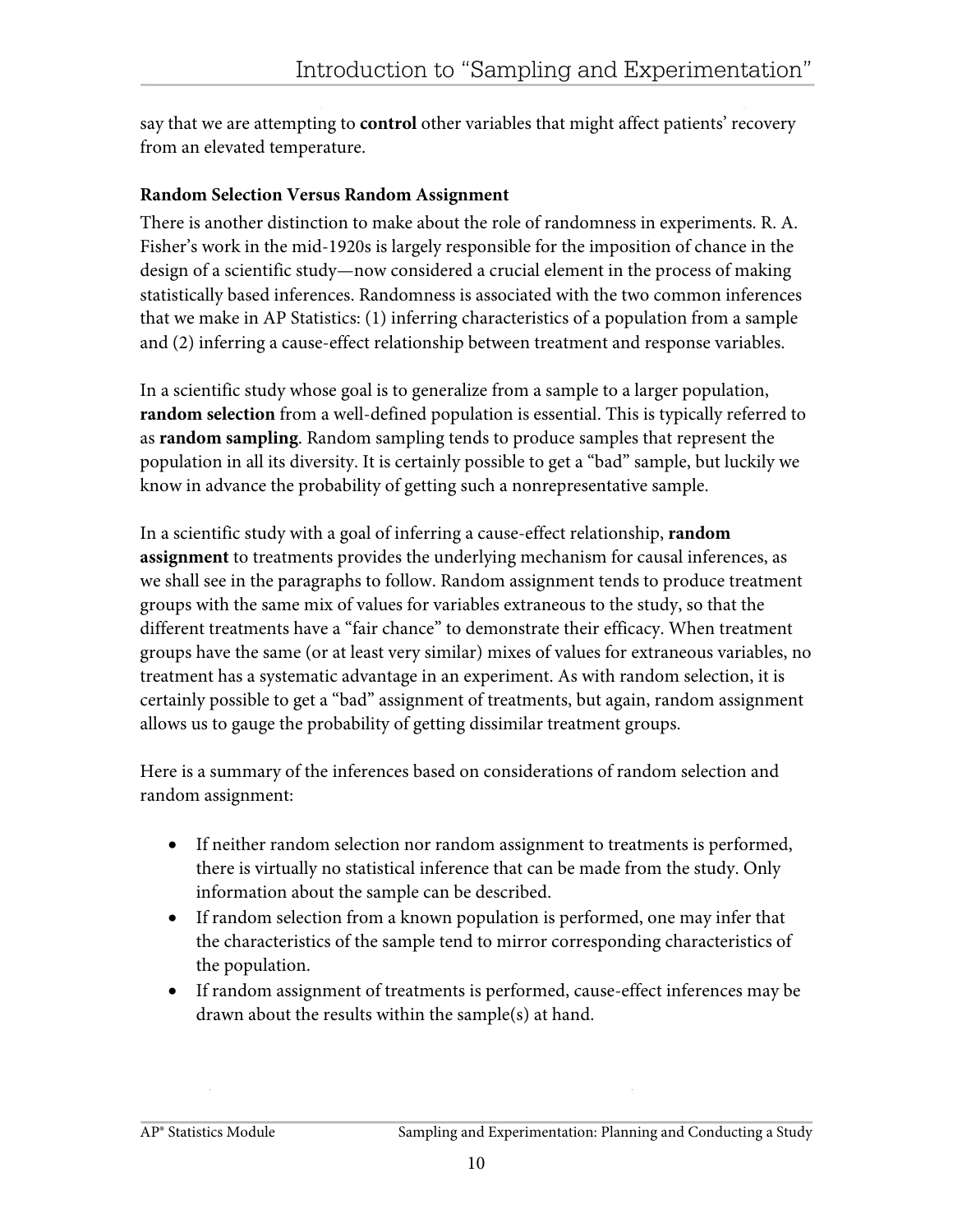• If both random selection and random assignment to treatments are performed, one may draw cause-effect inferences about the sample results, as well as generalize to the larger population from which the sample was drawn.

Ramsey and Schafer (2002) recapitulate these considerations wonderfully in Table 1:

#### **Table 1: Selection and Assignment**

|                              |                  | <b>Assignment of Units to Groups</b>                                                                                               |                                                                               |                                                      |
|------------------------------|------------------|------------------------------------------------------------------------------------------------------------------------------------|-------------------------------------------------------------------------------|------------------------------------------------------|
|                              |                  | By                                                                                                                                 | Not by                                                                        |                                                      |
|                              |                  | Randomization                                                                                                                      | Randomization                                                                 |                                                      |
| <b>Selection</b><br>of units | At random        | A random sample<br>is selected from<br>one population;<br>units are then<br>randomly assigned<br>to different<br>treatment groups. | Random samples<br>are selected from<br>existing distinct<br>populations.      | Inferences to<br>the<br>populations<br>can be drawn. |
|                              | Not at<br>random | A group of study<br>units is found;<br>units are then<br>randomly assigned<br>to treatment<br>groups.                              | Collections of<br>available units<br>from distinct<br>groups are<br>examined. |                                                      |
|                              |                  | <b>Causal inferences</b><br>can be drawn.                                                                                          |                                                                               |                                                      |

It might seem, therefore, that observational studies involving neither random sampling nor random treatment assignments are useless. In reality, most discovery is exploratory by nature, and purely observational studies are quite common—indeed, much can be learned from them. They certainly can suggest causal relationships and stimulate the formation of hypotheses about features of a population. But inferring *beyond* the sample is subjective, based on the belief (i.e., not statistically supported) that the sample is "representative" of a larger population, or that the treatment groups are "similar to one another" in nontreatment aspects. Such inferences about a causal relationship have no statistical support! Even "reasonable-sounding" inferences from such observational studies must be made and viewed very critically. Randomized experiments are the most effective way to examine well-formulated questions or hypotheses based on observation. And this type of confirmatory investigation may be developed only after extensive exploratory investigation using observational studies.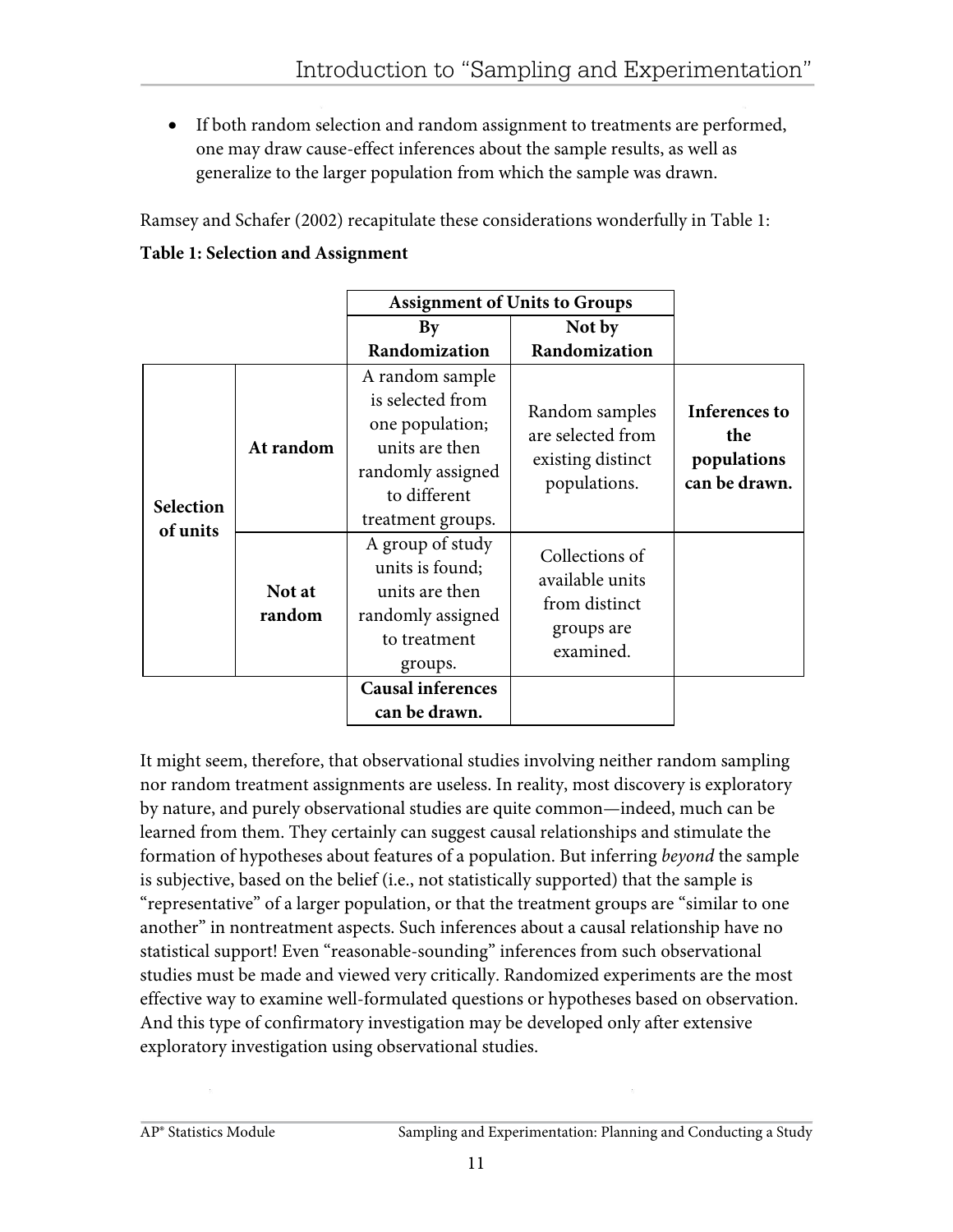#### **Observation and Experimentation: Understanding the What and the Why**

Sampling and the assignment of treatments are at the heart of planning and conducting a study. In a scientific study, deciding how to handle the problems of sampling and assignment to treatments dictates the sort of conclusions that may legitimately follow from a study. We will now consider some representative studies in light of the above discussion.

Both observational studies and surveys are considered descriptive studies, while experiments are generally designed to be explanatory studies. Descriptive studies are sometimes used simply to describe a sample or a population but may also explore relationships for further study. A descriptive study, such as a survey, is one in which characteristics of a sample derived from a population are observed and measured. While some measures can be taken unobtrusively (i.e., from hiding!), a common methodology for exploratory studies is direct observation in a laboratory or, in the case of human subjects, asking them to respond to survey questions. For example, if an investigator is interested in the occurrence and kinds of bullying at a local school, he or she might walk around the halls, classrooms, and lunchrooms, observing student behavior. Alternatively, the investigator might write a set of questions and use them to solicit information from local students and teachers. The presentation of such a study's results might describe the frequency and types of bullying behaviors or the times and places they are most prevalent. Associations between the variables might be discovered. Perhaps bullying among boys tends to occur in the afternoon and is more physical, whereas bullying among girls is more of a morning event and tends to be verbal.

The purpose of a descriptive study is to observe and gather data. In the example above, no particular theory of bullying behavior need be hypothesized in advance; information is being gathered at a particular point in time, and the resulting data are analyzed with the usual univariate and bivariate descriptive statistics. For this purpose, the nature of the sampling is very important. To be able to reliably generalize from observed features of the sample to the larger, mostly unobserved population, the investigator needs the sample data to mirror that of the population so that the descriptions of the sample behaviors are dependably close to the "true" state of the population of behaviors.

Some descriptive studies focus on relationships between variables, without concern for establishing causal relationships. While we may not be able to manipulate one variable in a potential causal chain—or even have a clear understanding of the relationship between variables—we still may be able to capitalize on a known and stable association between variables by identifying the potential existence, form, and strength of relationships between and among variables. For example, does family size appear to be related to family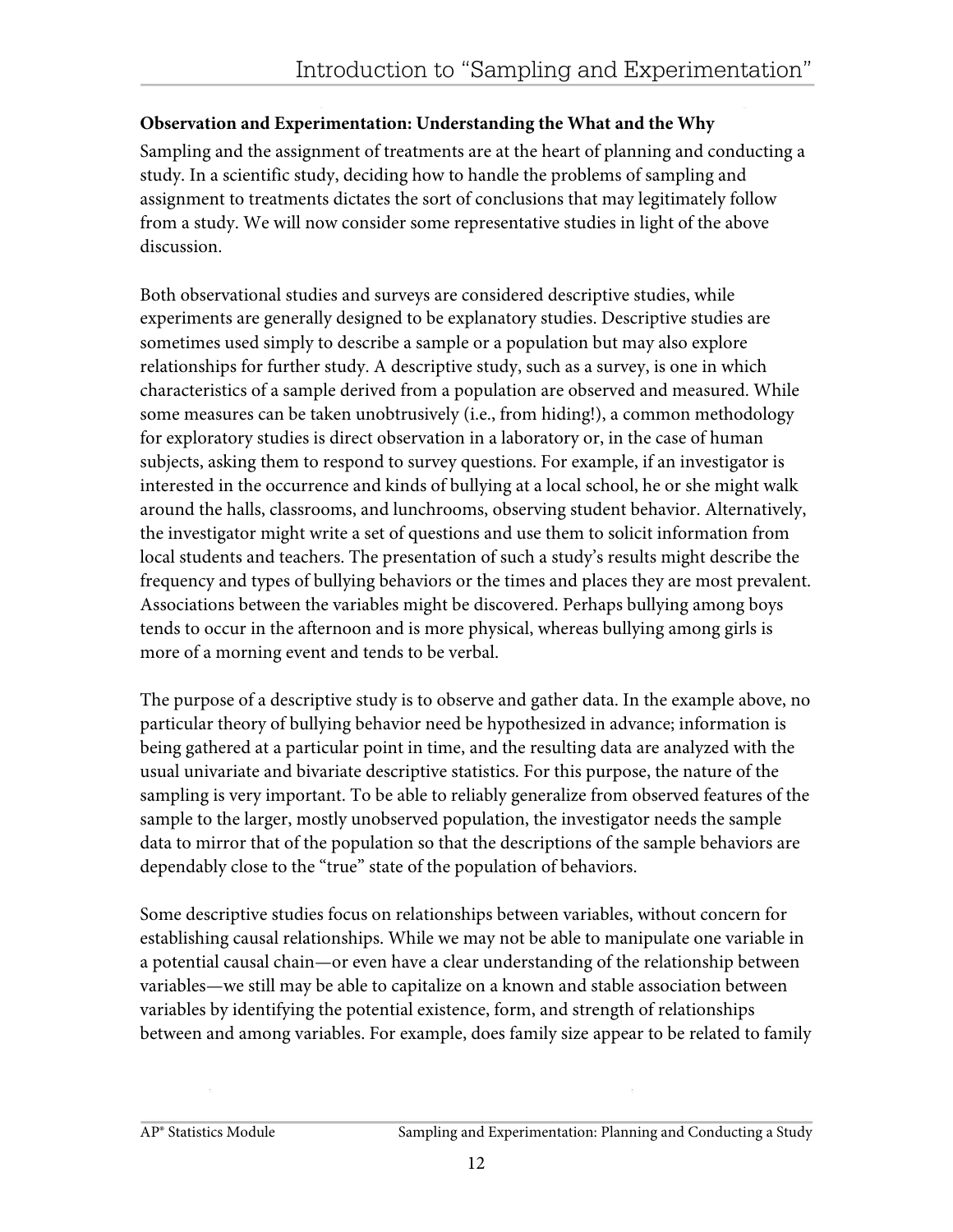income? Is success in college related to scores on standardized tests such as the SAT and ACT? These questions address associations between variables.

If we can establish the direction and strength of a relationship between two variables, we may "predict" the value of one variable after measuring the other variable. In some cases, this "prediction" is simply the substitution of an easily measured variable for one that is harder to measure. In other cases, we may actually be attempting to "predict the future."

Imagine, for example, that we want to sample salmon returning to spawn in order to determine their total biomass as it relates to the following year's fishing regulation. Weighing the salmon presents the problem of catching them—and the ones you manage to catch may be the slower or less slippery ones, which may mean they are systematically different from the typical salmon. Also, the salmon might not sit idly by on a scale, but rather flop around and generally make measurement attempts next to impossible. Luckily, individual salmon have very similar shapes, and their lengths and masses can be modeled approximately with a simple mathematical function. An ideal measurement strategy would be to video salmon passing through a glass chute on their way upstream a glass chute with a scale drawn on it. From individual length measures, individual mass measures could be "predicted," using the mathematical model of the relationship between these two variables.

The ability to predict the future within a small margin of error can also be very useful in decision-making situations such as college admissions. If an applicant's SAT score can effectively predict his or her first-semester GPA, a college may use the SAT (as well as other information) in its admissions decisions. If crime rates can be reasonably predicted using measurable economic factors such as average wages and unemployment figures, a government might decide to allocate additional resources to police departments in cities with low wages and high unemployment, without caring "why" the variables are related. No particular "causal mechanism" is needed for such a predictive study—only associations between and among the variables. For useful prediction, all that is needed is that the relationship be strong and stable enough over time.

Descriptive studies of relationships may—or may not—suggest possible causal relationships for future study, but the examples above are still observational, and the issues of sample selection are of paramount concern. Regardless of any causal relationship, the descriptive information is only as useful as the sample is a near mirror image of the population—and a valid sampling plan is what establishes the credibility of the mirror image and provides a basis for quantifying uncertainty.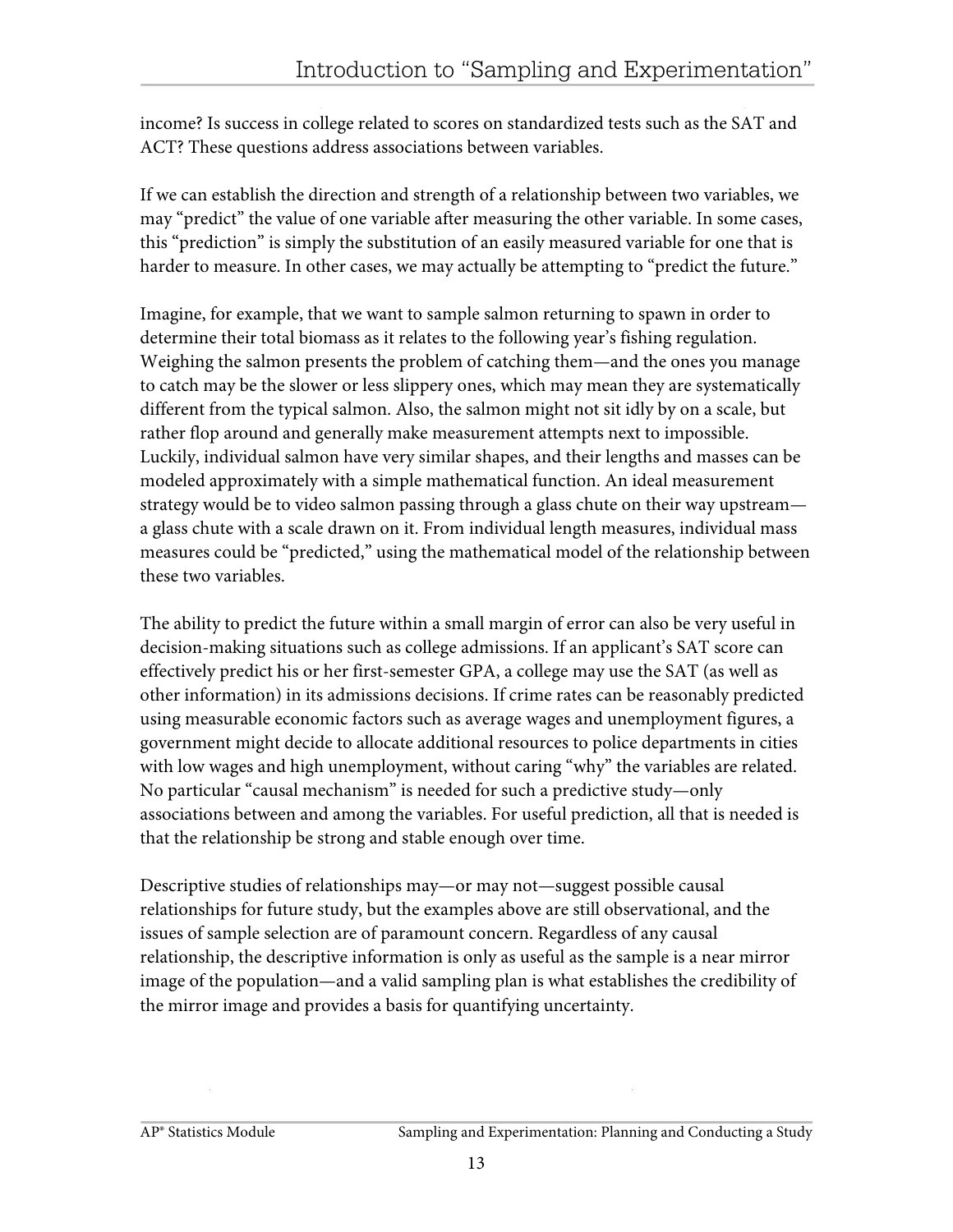#### **Causation: Establishing the Why**

Through appropriate intervention—a well-designed experiment—we address the problem of demonstrating causation. When an investigator conducts an experiment, he or she has one or both of the following goals: (1) to demonstrate and possibly explain the causes of an observed outcome and (2) to assess the effect of intervention by manipulating a causal variable with the intent of producing a particular effect. Explaining or identifying the causes of an observed outcome may serve just "pure science," or it may be part of a larger scientific effort leading to an important application of the results. When conducting an experiment, an investigator proceeds from data to causal inference, which then leads to a further accumulation of knowledge about the objects and forces under investigation.

As illustrated earlier in Table 1, explaining the why requires, *at the very least*, random assignment to treatments and in most cases suggests the use of additional experimental methodology. In some experimental studies, an investigator also will wish to establish that the causal mechanism that is demonstrated experimentally will generalize to some larger population. To justify that additional claim, selection in the form of random sampling is required once again.

Even assuming for the moment that X causes Y, establishing that relationship is not guaranteed by mere random assignment to treatments. Random assignment to treatments *plus* sound experimental methodology, topped off by a healthy dose of logic together this allows an inference of a causal relationship between X and Y. To give a "big picture" perspective of the process of establishing causation, we will review some of the history and philosophy of science relevant to the question, "Just how is it that empirical methods—observation and experimentation—permit the claim of a causal relationship to be justified?"

Our big-picture tour begins with mathematician Rene Descartes. Descartes, a rationalist, argued that to acquire knowledge of the real world, observations were unnecessary; all knowledge could be reasonably constructed from first principles—i.e., statements "known" to be true. For the rationalists, a demonstration that A causes B was only a matter of logic. In contrast, seventeenth-century empiricists such as John Locke argued that the human mind at birth was a blank slate, and that all knowledge of the outside world came from sensory experience. For the empiricists, causation could be demonstrated only by showing that two events were "associated," and this could be done only by gathering data. This difference of opinion was settled for all intents and purposes by David Hume, an eighteenth-century Scot, who showed that neither logic nor observation alone can demonstrate causation. For Hume, past observations of an association did not constitute a demonstration of causation. This assertion still survives in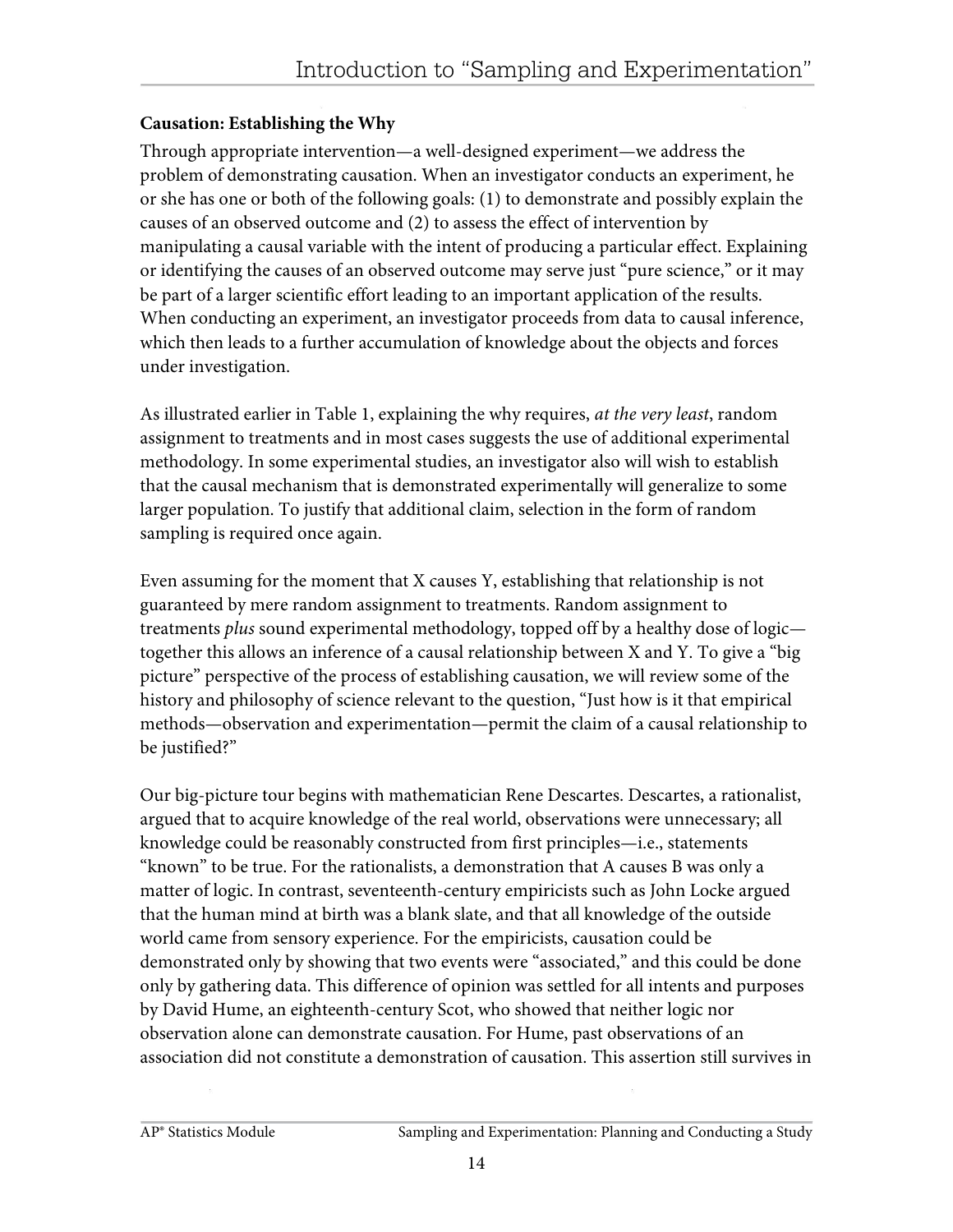the form of one of the most prevalent and recognizable dictums in all of statistical science: **correlation does not imply causation**.

In the nineteenth century, philosopher John Stuart Mill addressed the problem of how a scientist might, as a practical matter, demonstrate the existence of causal relationships using observation and logic—i.e., what sort of evidence would be required to demonstrate causation? In Mill's view, a cause-effect relationship exists between events C ("cause") and E ("effect") if:

- 1. C precedes E;
- 2. C is related to, or associated with, E; and
- 3. No plausible alternative explanation for E, other than C, can be found.

These three requirements are closely mirrored in the accepted methodology of the modern scientific experiment:

- 1. The investigator manipulates the presumed cause, and the outcome of the experiment is observed *after* the manipulation.
- 2. The investigator observes whether or not the variation in the presumed cause is associated with a variation in the observed effect.
- 3. Through various techniques of experimental "design," the plausibility of alternative explanations for the variation in the effect is reduced to a predetermined, acceptable level.

The "gold standard" for demonstrating causal relationships is, quite aptly, the welldesigned experiment. Observational studies, by contrast, can provide only weak evidence for causation, and such claims of causation must be supported by very complex and context-specific arguments. The possible inferences that can be made based on a study whether an investigator is planning a study or reading the results of someone else's—will be determined by the answers to these questions:

- How were the observed units selected for the study?
- How were the observed units allocated to groups for study?
- Was an association observed between variables?
- Was there an identifiable time sequence, i.e., C preceding E?
- Are there plausible alternatives to concluding that C "caused" E?

Below are a few examples of studies that will help illuminate some of these five questions. The studies were performed by investigators in a variety of fields and are gleaned from the scientific literature. As you read and study them a bit, begin to ask yourself each of the above questions. With a little practice, this kind of analysis will become a natural part of how you understand and plan studies.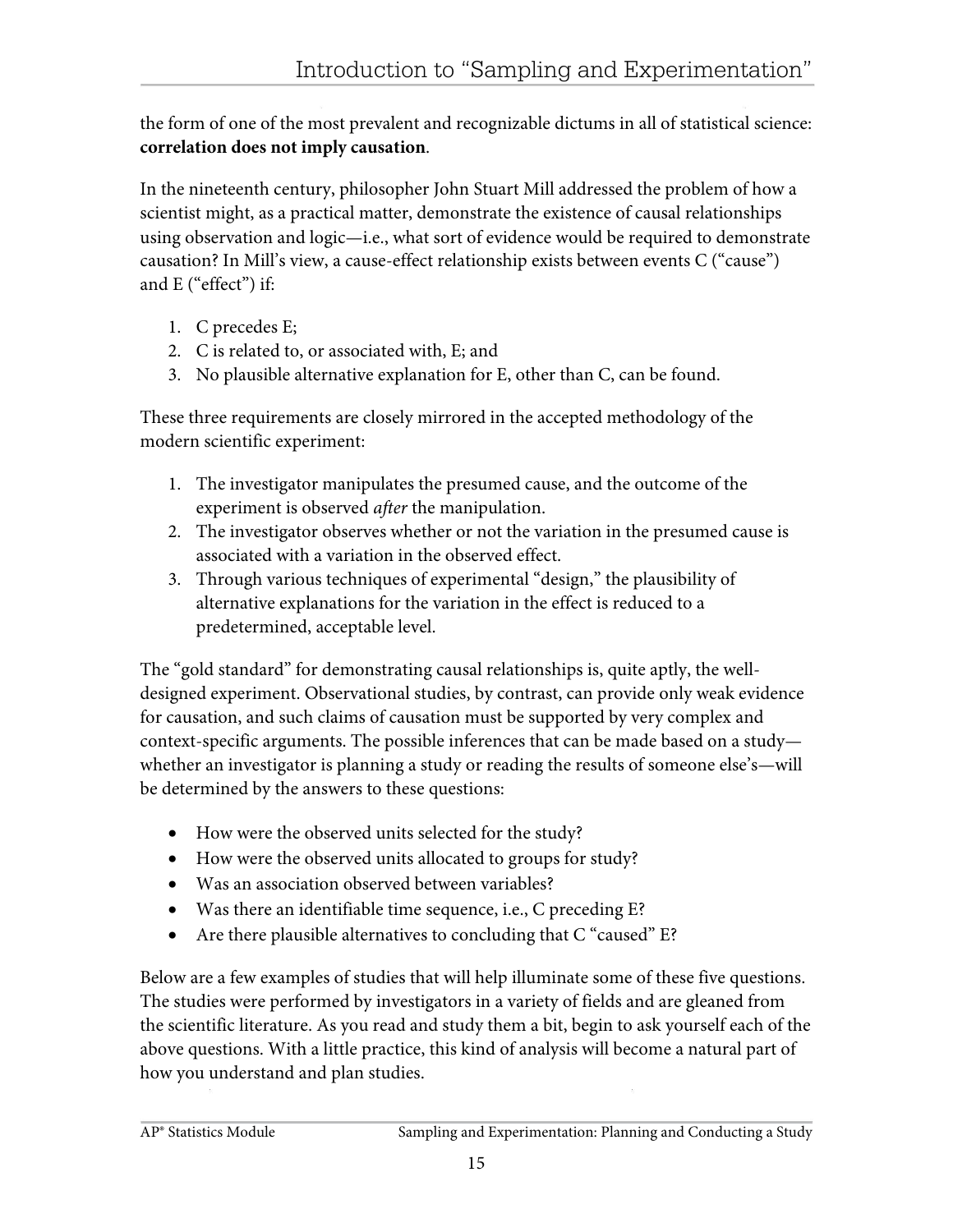## **Examples of Studies**

#### **Example 1: Establishing an Association/Difference—a Survey**

Our first example concerns the study of the ecology of black-tailed jackrabbits (*Lepus californicus*) in northern Utah. These animals are unpopular with local farmers because they tend to graze in fields and reduce crop values. To measure the extent of the jackrabbit problem, ecologists need good methods of estimating the size of the jackrabbit population, which in turn depends on good methods for estimating the density of the jackrabbits. Estimating population size is frequently done by first estimating the population density and then multiplying. Population density is estimated by sampling in well-defined areas called transects. Then the jackrabbit (JR) population size is estimated by solving the following equation:

> JR in transect JR  $\overline{\text{Area of transect}} = \frac{\overline{\text{Population area}}}{\text{Population area}}$

Two common transect methods are to (1) walk around in a square and count the number of jackrabbits seen or (2) ride in a straight-line transect on horseback and count the number of jackrabbits seen. In both methods, the jackrabbits are counted as they are flushed from cover. This study was conducted to see if using these two different transect methods produced different results.

The investigators, Wywialowski and Stoddart (1988), used 78 square transects drawn from a previous study and also randomly located 64 straight transects in the original study area. The two transect methods were compared over a two-year period, with the results shown in Table 2.

| Year | Method      | N   | <b>Estimated Density</b><br>(Jackrabbits/sq. km) | Std.<br>Error | 95% CI          |
|------|-------------|-----|--------------------------------------------------|---------------|-----------------|
| 1978 | Walk/square | 49  | 25.8                                             | 4.8           | $16.4 - 35.2$   |
| 1978 | Ride/linear | 108 | 42.6                                             | 4.8           | $32.2 - 51.9$   |
| 1979 | Walk/square | 138 | 70.6                                             | 8.0           | $54.9 - 86.3$   |
| 1979 | Ride/linear | 218 | 124.4                                            | 10.3          | $104.3 - 144.5$ |

On the basis of these results, the investigators concluded that densities estimated from straight horseback transects do differ from densities estimated from square walked transects. They also felt it reasonable to conclude from their statistics that the density estimates using the two methods also differ. The individual estimates for each walk and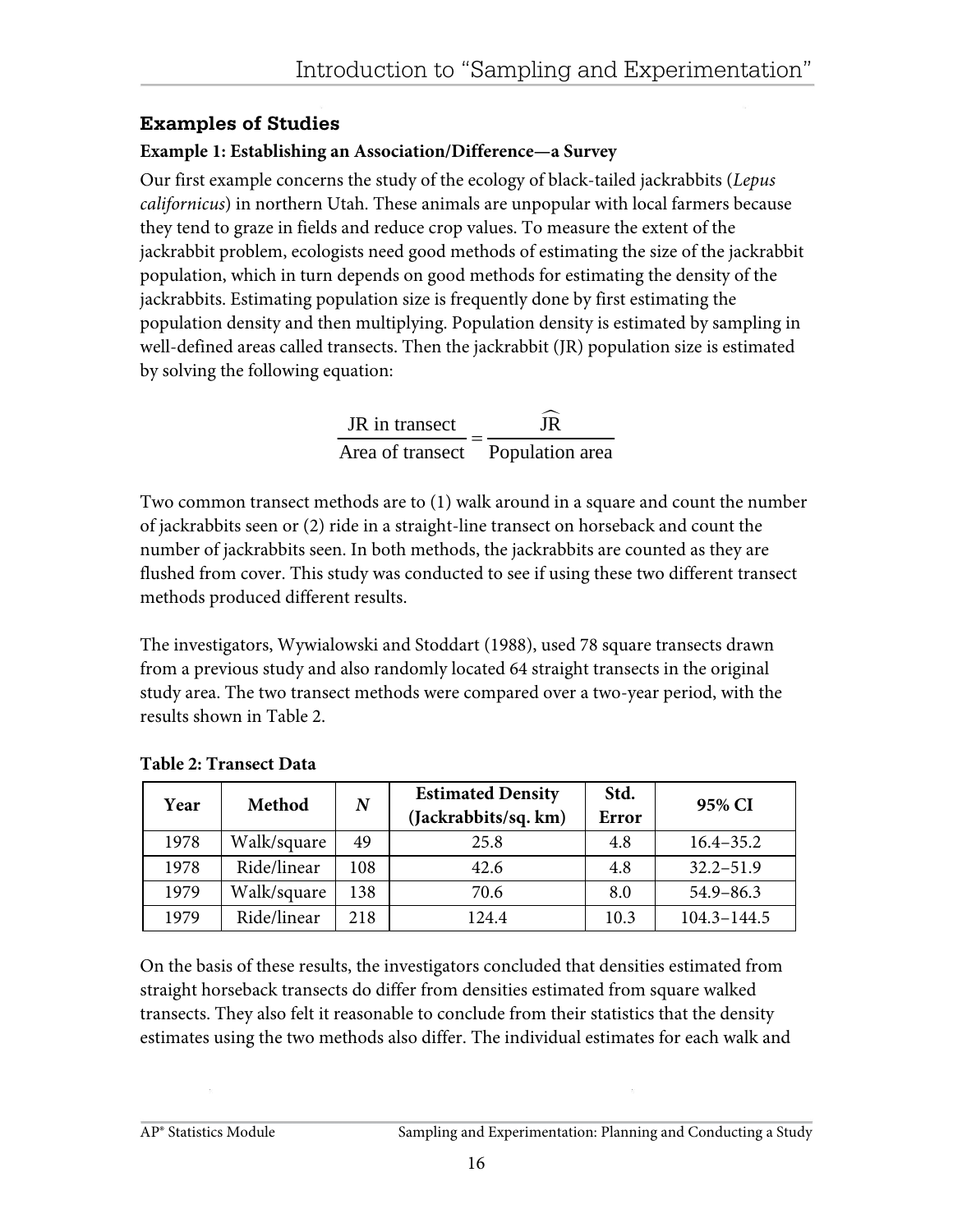ride were assumed to be independent, since jackrabbits move widely over a large area; in addition, the transect lines and areas had been randomly chosen.

Notice that in both years (1978 and 1979) the straight horseback transects produced higher estimates of jackrabbit density than did the square walked transect. The investigators speculated that an observer up on horseback is probably better able to see the jackrabbits flush from cover. He or she is also able to pay greater attention to counting (since the horse, rather than the rider, looks down to avoid obstacles). However, this speculation is not the same as logical proof of a causal relationship between transect method and results. Recall that the transect methods were not randomly assigned to the areas observed: the square transects were previously existing—only the line transects were new to the study. Indeed, the square transects were located so that the observer "could return to [their] vehicle upon completion of each transect." It is entirely possible that the square transects, being accessible by gas-fed vehicle, are somehow significantly different from the line transects that are accessible by oat-fed vehicle. This hypothesized difference is confounded with the transect methods, possibly producing a biased result. Because the transects themselves were randomly chosen (from all possible areas accessible by vehicle), it *does* appear that the results could be generalized to larger populations of transects.

In summary, investigators in this study found a difference between the two methods. And they were convinced that the difference in samples reflected a real difference in the populations represented by the two methods. However, they could not conclude that the difference was due to the linear transect versus the square transect. They found instead that other factors that differed for the two types of transects—such as vehicle accessibility—may have caused the difference in results.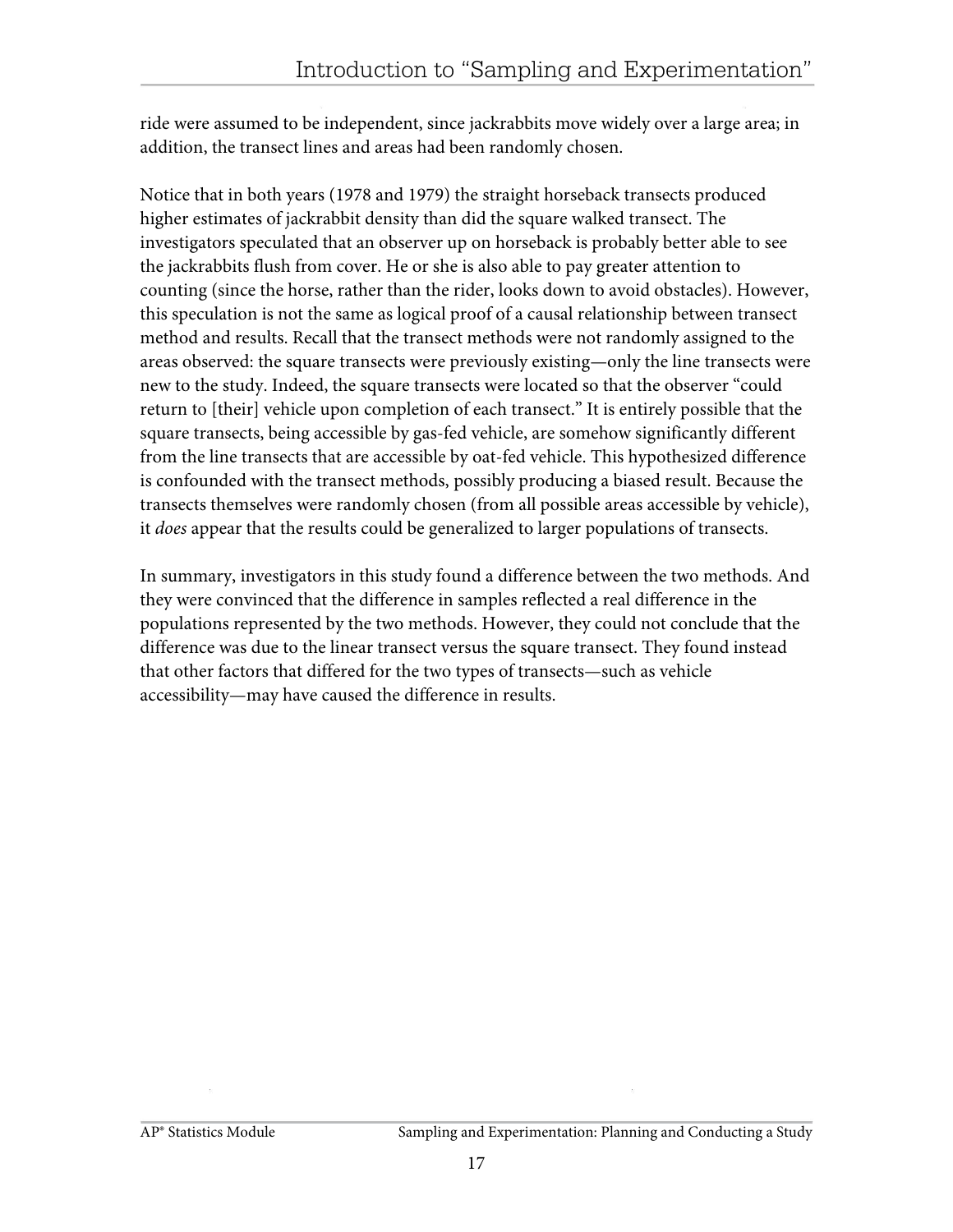#### **Example 2: Establishing an Association and a Time Sequence I—The Prospective Study**

One study strategy that can establish an association and also has an unambiguous time sequence is variously known in scientific literature as **prospective**, **cohort**, or **follow**-**up**. In a prospective study, individuals are selected at a single point in time, data are gathered, and then follow-up data are gathered in the future. This type of study is popular in epidemiology, where health risks cannot, ethically, be randomly assigned. A prospective study generally aims to identify a group at a point in time and then measure a variable that might affect future events. For example, young adults might be asked if they currently smoke. Then, at some future time, they might be asked about significant lung or heart events. The idea is to investigate the possibility that smoking may "cause" an increased risk of such health problems.

The chief explanatory advantage of a prospective study lies in its time sequence; there is no doubt which of the associated variables came first! With a prospective study not only can we establish an association, but we also know the time sequence of the variables.

Consider the following example, a prospective study concerning asthma. It appears that many factors play a role in the onset of childhood asthma, some of which are thought to be environmental exposures, especially during infancy. One theory is that early exposure to allergens may activate a child's genetic predisposition to allergic disease. Cats and dogs are two very common environmental culprits. Might it be possible that exposure to these animals in infancy increases the risk of subsequent allergy troubles? Or, as some studies suggest, might it be that early exposure actually *decreases* the risk of subsequent allergy?

In a recent prospective study, Ownby, et al. (2002) investigated just such a relationship between early exposure to cats and dogs and the risk of children's future allergies to them. Investigators interviewed HMO-enrolled pregnant women living in suburban Detroit regarding their level of education, presence of allergies (specifically hay fever and asthma), and smoking habits. When their infants were 1 year old, the mothers were contacted again and asked about the presence and number of pets in the home including cats and dogs—during the first year of the child's life. Then, when the children were between six and seven, they were tested for allergic sensitization and asthma.

The study results appear to be in favor of cats and dogs! The proportions of children with allergen-specific sensitivity as determined by two different procedures are given in Table 3.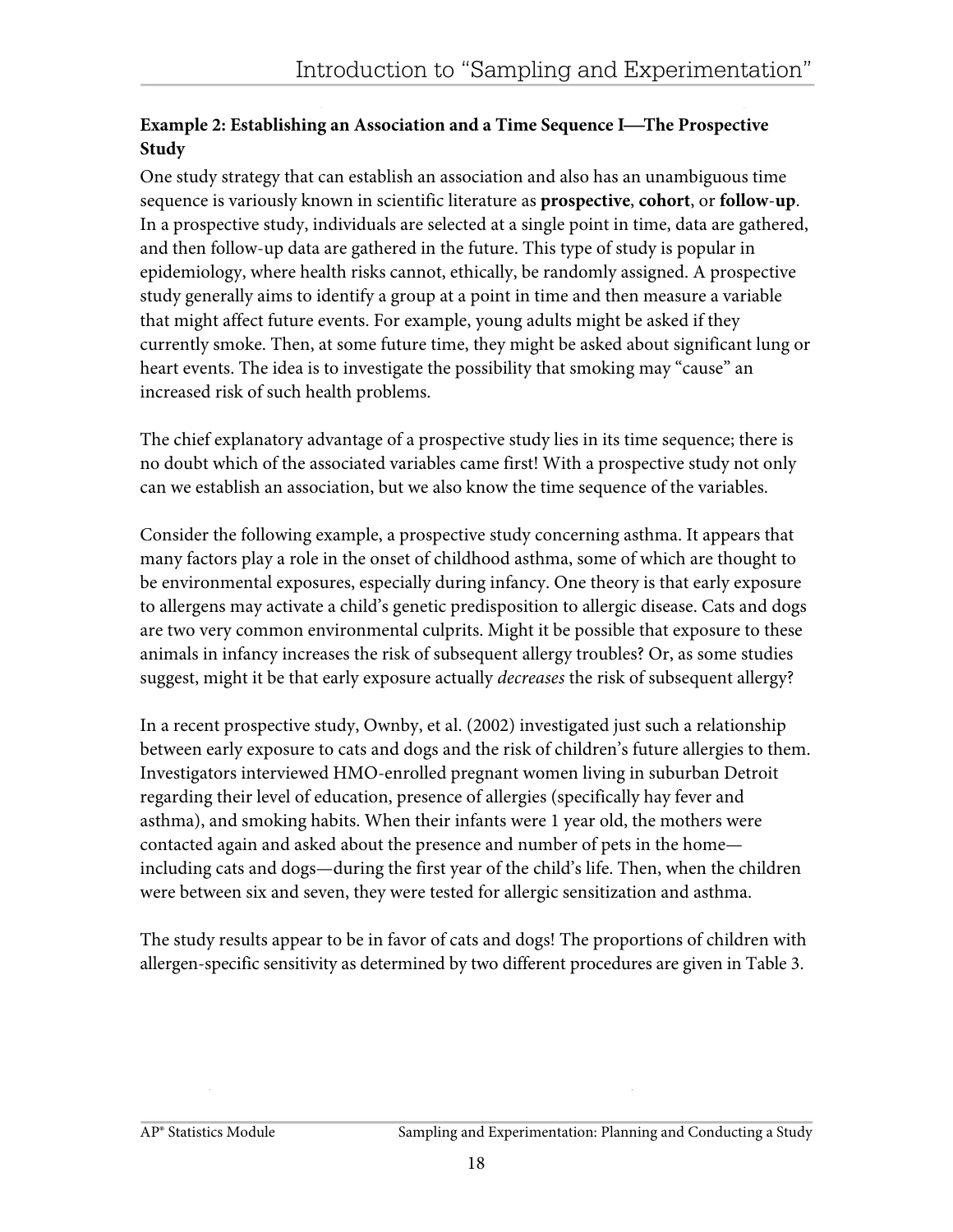| <b>Test for Reaction</b> | No Exposure<br>to Cat or<br>Dog | <b>Exposure to</b><br><b>One Cat or</b><br>Dog | <b>Exposure to Two</b><br>or More Cats or<br>Dogs |
|--------------------------|---------------------------------|------------------------------------------------|---------------------------------------------------|
| Skin prick test          | 33.6                            | 34.3                                           | 15.4                                              |
| Blood test               | 38.5                            | 412                                            | 179                                               |

#### **Table 3: Percentage of Children with Positive Reactions to Pet Allergens at 6 to 7 Years of Age**

From these data, what can be inferred about the presence of cats and dogs "causing" a resistance to allergies? For both of the allergen-sensitivity tests, the proportions of children who were exposed to two or more cats or dogs are significantly greater than the proportions for no exposure and exposure to one cat or dog. The results would seem to be in favor of having two or more of these pets.

Thus there does appear to be an association between the proportions of youngsters who test positive and their prior exposure to two or more cats or dogs. Furthermore, it seems that a case could be made that the extensive prior exposure *caused* the protection. The selection of women in the study controlled for such variables as education, smoking habits, and their own history of allergies, which should result in a homogeneous group. The time sequence is certainly correct; the potential exposure to the animals would occur before the testing for sensitivity to allergens, so it would seem the allergens could not "cause" the exposure to allergens. It might seem a stretch to view the association between exposure to animals and a positive test as the result of being allergic, but we might construct at least a plausible chain of reasoning as follows. Suppose, for example, that allergies to ragweed or pollen appear earlier in life. Parents might keep their youngsters inside more often, getting them pets to compensate for being cooped up. The allergies to cats and dogs subsequently develop not because of the cats and dogs in the house but because of the children's prior disposition to allergies in general.

One key difficulty (from a causal standpoint) of the Ownby study design is that the investigator could not randomly assign treatments. Clearly it would not be feasible for investigators to force parents and children to live with some specific number and combination of pets for six to seven years! From a study-design standpoint, this presents the possibility of uncontrolled confounding variables. In addition, families with pets could differ in some other way that is related to allergens. For example, perhaps they travel more and thus expose their children to a wider variety of allergens, increasing the likelihood of triggering allergic reactions in general. Or it could be that some of the households had fewer pets because the father was allergic to them. If allergies have a genetic component, then the children in those households would be more likely to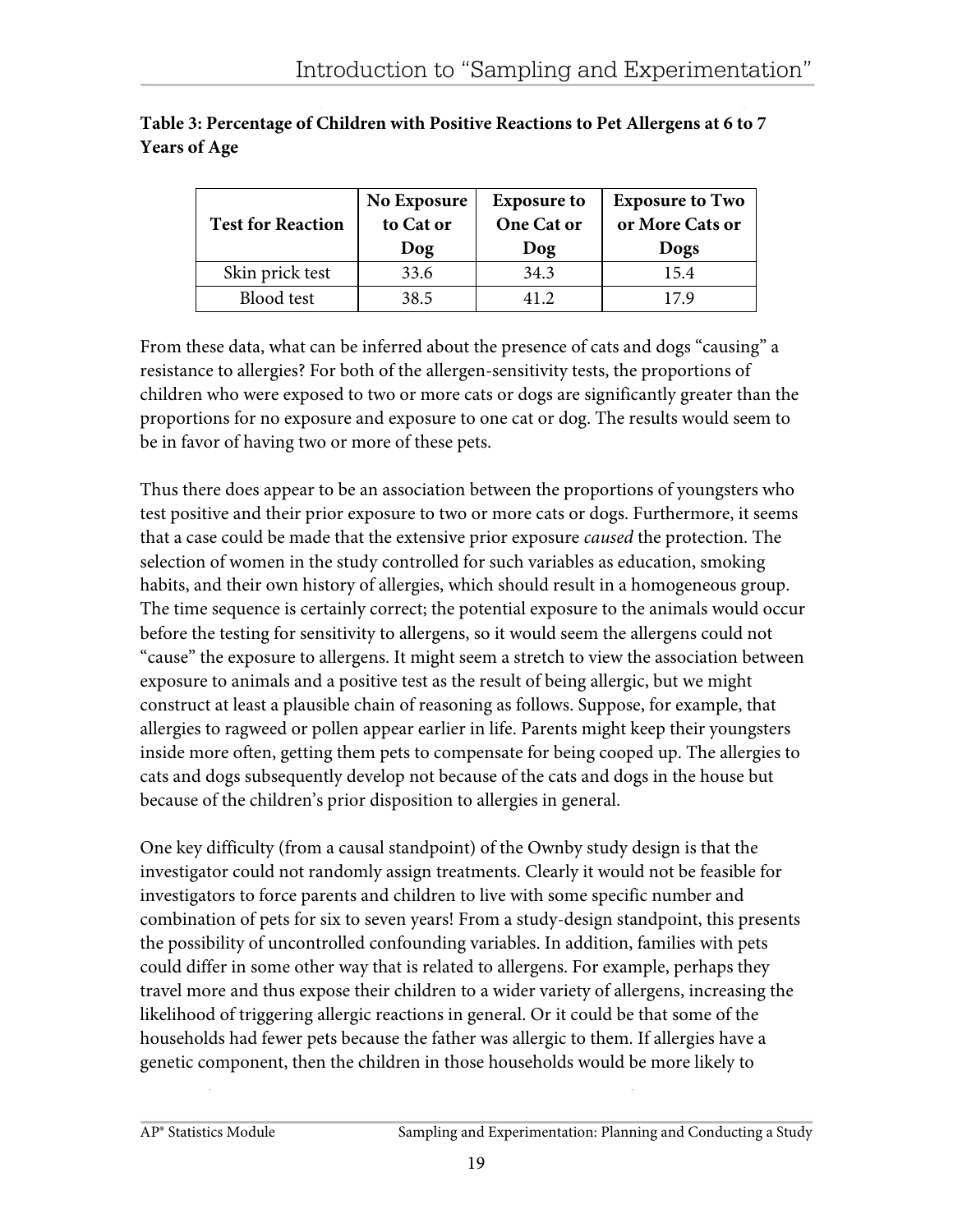develop an allergic reaction. Thus there could be a third confounding variable—the father's disposition to allergies—that causes both lower pet ownership and higher susceptibility to allergies in the children.

While the association certainly seems enticing, we cannot proceed to make a statistical claim in support of causality. It is also unclear what population we would be able to generalize to. The greater the attempt to enroll a homogenous group of pregnant women in the study, the less potential there is for generalization. It is certainly possible that pregnant women in the Detroit suburbs, and/or women in HMOs, are not representative of pregnant women across the country.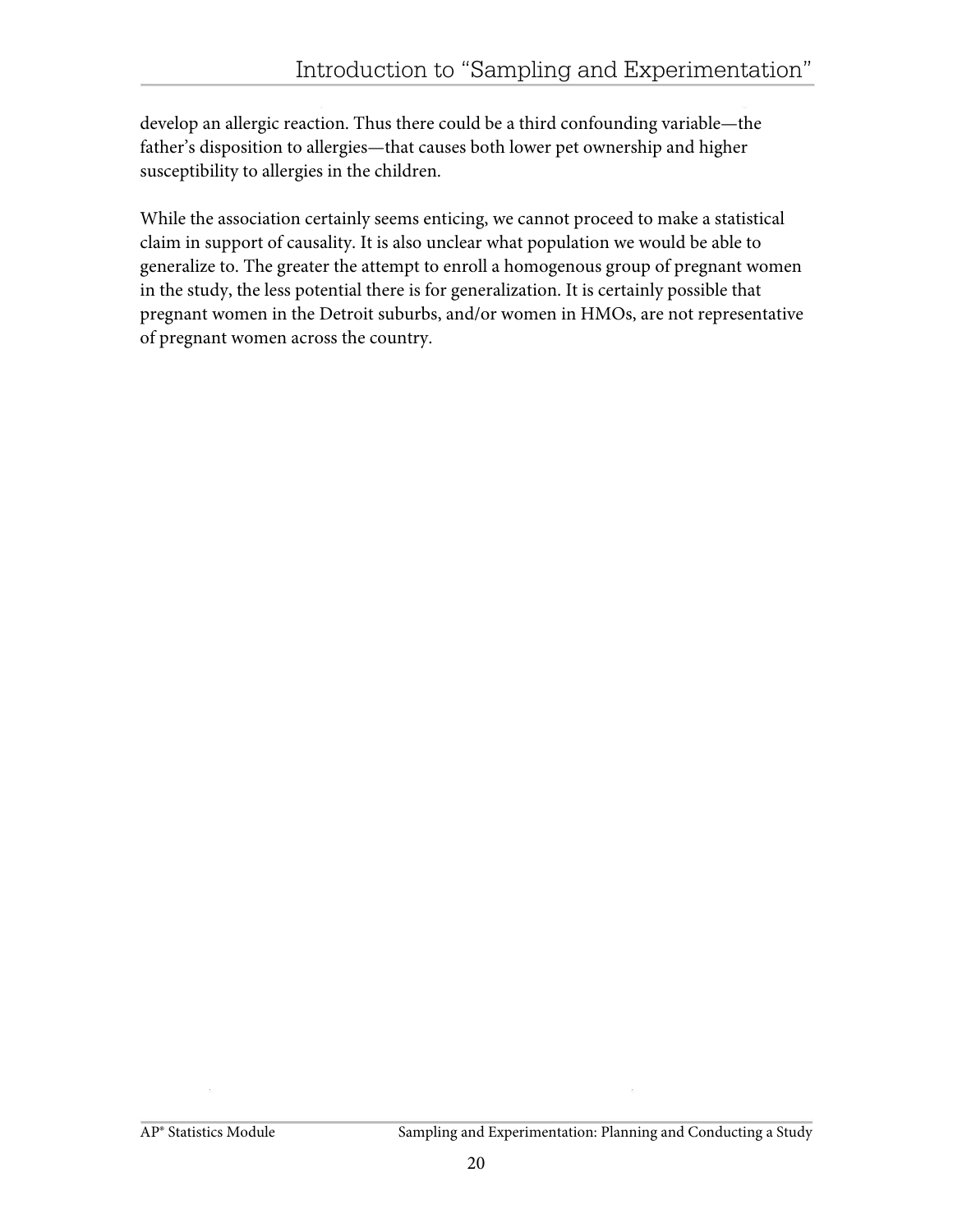#### **Example 3: Establishing an Association and a Time Sequence II—the Retrospective Study**

A second strategy that can nail down John Stuart Mill's requirement for association and the correct time sequence is what is known as a **retrospective**, **case-control**, or **casehistory** study. In a retrospective study, an investigator notices the potential effect first, and then looks backward in time to locate an association with a variable that might be a potential cause of an effect.

The case-control design is used primarily in the biomedical field, and it is probably epidemiologists' greatest contribution to research methodology. It is not hard to see why case-control methodology would appeal to epidemiologists, whose major research questions revolve around understanding what has caused their observed effects—such as an outbreak of some newly discovered exotic disease or a spate of food poisoning among pedestrians. The case-control design has many practical advantages over, say, a prospective study. First, diseases or other health events that occur very infrequently can be efficiently investigated, whereas the corresponding cohort study would require a massive number of people for an initial sample. Second, a disease that takes a long time to develop can be studied in a shorter amount of time with less expense than might be necessary with a prospective study.

The case-control design also has some disadvantages. First, the possible causes of the event must be identified *after* the event appears. If the event occurs with a significant period of latency, as frequently happens with such health problems as heart disease and cancer, the list of potential causes can be very long. The second major problem with casecontrol studies is that the sampling is taken from two different populations. Recall that the "effect" in a cause-effect relationship is theoretically the difference between what happened after the appearance of the alleged cause and what would have happened to the *same* population absent the alleged cause. In a prospective study, the initial sample and its characteristics are established by sampling from a single population. But in a retrospective study, the investigator must artificially create an appropriate second population equivalent to the population that has experienced the event of interest, and there is no technically valid way to do this; it is always a matter of judgment.

Our example of a retrospective study involves observations to ascertain a possible cause of a serious health risk—if you are a gazelle. In the Serengeti National Park in Tanzania, cheetahs hunt Thomson's gazelles (*Gazella thomsoni*), stalking their prey and generally moving to within 30 meters of the selected victim before chasing it for a distance shorter than 300 meters. Once the cheetah chooses its victim and starts the chase, it seems not to be dissuaded from its choice by another, slower-moving gazelle.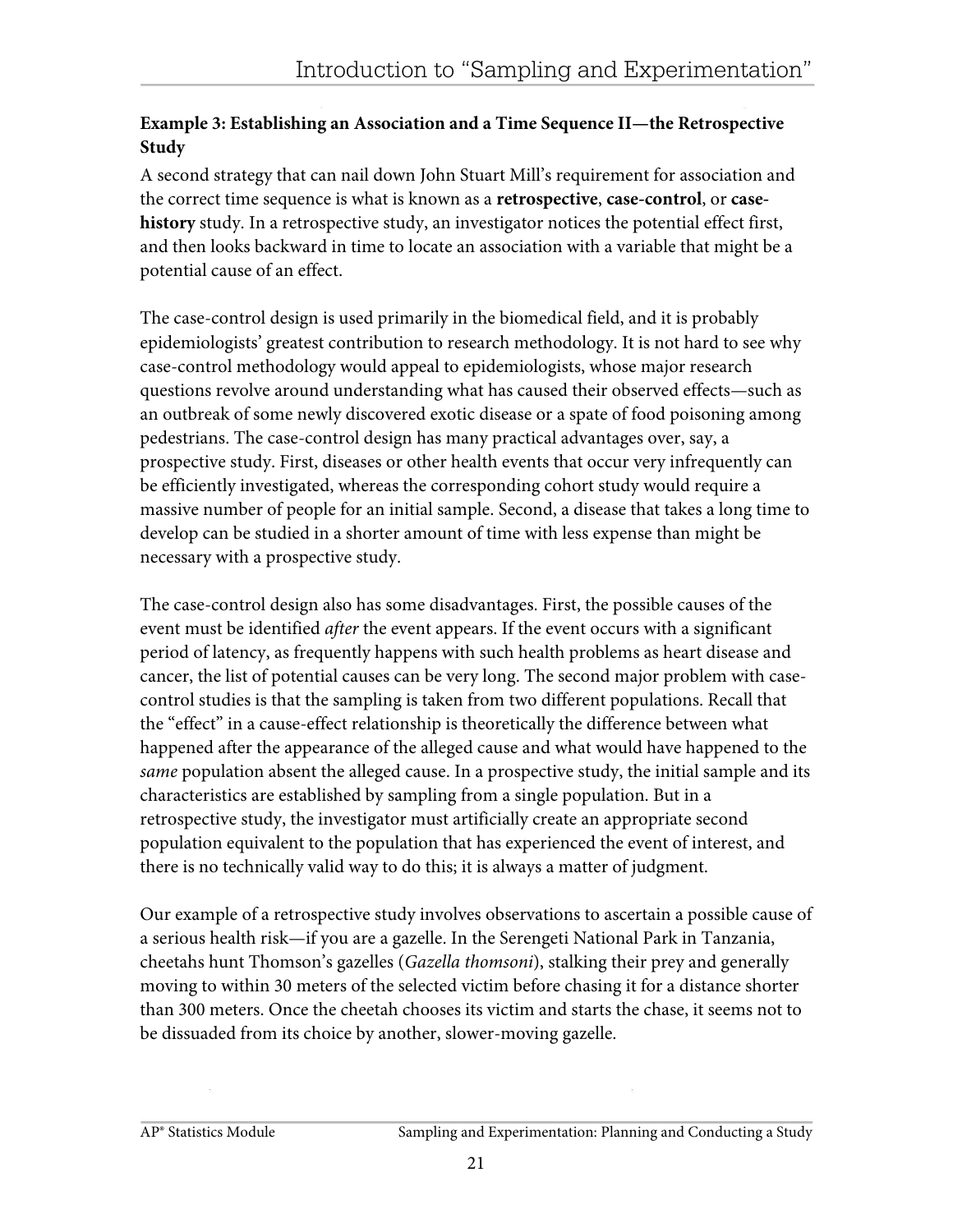Fitzgibbon (1989) conducted a retrospective study to look into the question of cheetah choice. What is it that "causes" them to choose one gazelle over another? Her research question was, "Would a stalking cheetah be more likely to pick a gazelle that was not looking for danger?" Grazing gazelles are generally engaging in one of two activities: munching on grass or looking for predators. During the stalk, cheetahs can assess the behavior of a gazelle and may increase the likelihood of a successful kill by picking out a gazelle that is grazing more and gazing less.

In her study, Fitzgibbon filmed 16 stalks and analyzed the choice behavior of the cheetah. After each stalk, Fitzgibbon matched the gazelle selected by the cheetah (the "case") with the nearest actively feeding, same-sex adult within a five-meter radius and at the edge of a group of gazelles (the "control"). If gazing versus grazing time is a factor in prey selection, on average the gazing percentage should be less for the selected victim than for the nearest neighbor who, after all, just as easily could have been chased. Fitzgibbon tested the hypothesis that the mean gazing percentage of selected gazelles and nonselected gazelles is equal—in other words, that the cheetah does *not* tend to select the least-vigilant prey. Note that each selected prey is compared to its nearest neighbors, the selected and ignored gazelles are not independently chosen in the sampling process, and hence paired*t* procedures were used in the analysis. The hypothesis was rejected (*t* = 3.62, *p* < 0.005, *df* = 15) in favor of the alternate hypothesis, that the selected gazelles *are* gazing less than the unselected ones.

What can be said with respect to inference in this particular study? It seems reasonable to suggest that the stalks and kills filmed by Fitzgibbon are representative, though technically they are not a random sample. On the other hand, as with the jackrabbits study, these kills were filmed from the safety of an SUV—in plain view, a slow-moving, nonvigilant SUV!—suggesting that cheetah kills in general could unfold differently without an SUV present. Is the prey selection "caused" by a gazelle's grazing rather than by its gazing behavior? The data are certainly consistent with that view, but remember: The pairs of gazelles were not assigned to the gazing-versus-grazing treatments randomly. There may be other characteristics associated with grazing that are relevant to the cheetah choices. Perhaps, for example, younger, older, and/or weaker gazelles have a greater need for food and are less finicky about their surroundings, leading them to graze more. Cheetahs could be picking up on these characteristics, representing other possible causes for the animal's choice of meal. If so, parent gazelles teaching their young to gaze more and graze less may not be conferring any life-saving lessons.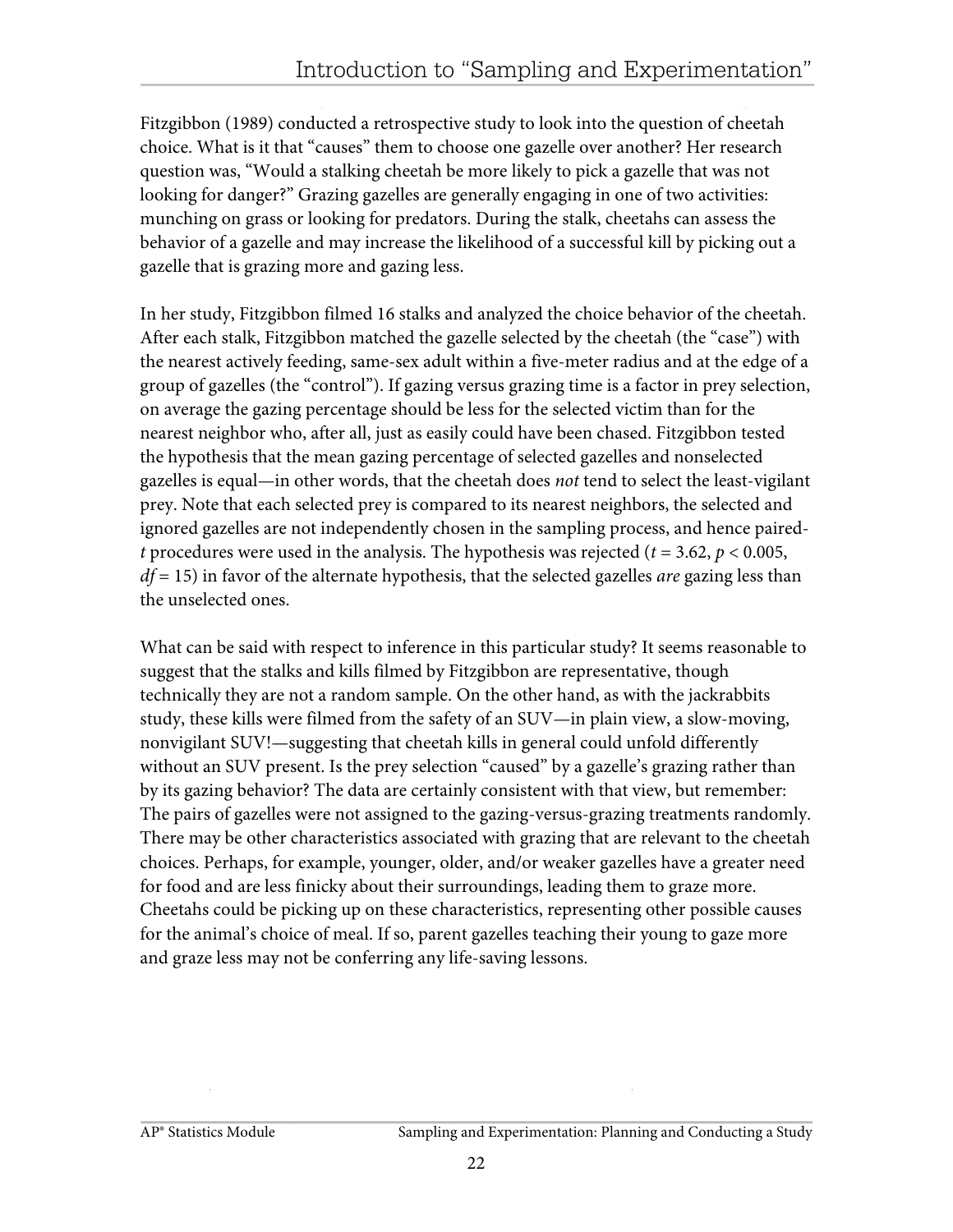#### **Example 4: Establishing an Association, a Time Sequence, and the Elimination of Plausible Alternative Explanations—the Randomized Experiment**

The principal reason for assigning experimental units at random to treatment groups is that the influence of unknown, not measurable, and hence unwanted extraneous factors would tend to be similar among the treatment groups. The random assignment of experimental units ("subjects") to treatments will bring the effects of the extraneous factors under the laws of probability. We cannot say that their effects are neutralized every time, but we can say that *on average* the effects are zero, and we will be able to quantify the chance that observed differences in groups' responses are due merely to "unlucky" treatment assignment.

Let us revisit Mill's requirements, paired with how the randomized experiment satisfies them:

- The investigator manipulates the presumed cause, and the outcome of the experiment is observed after the manipulation. (There is no ambiguity of time.)
- The investigator observes whether or not the variation in the presumed cause is associated with a variation in the observed effect. (This is shown by either a statistically significant correlation or a statistically significant difference between the means being compared.)
- Through various techniques of experimental "design," the plausibility of alternative explanations for the variation in the effect is reduced to a predetermined, acceptable level. (In addition to other techniques, randomization reduces or eliminates association of the treatment group and variables representing alternative explanations for the treatment effect on the response variable.)

A study by Ratnaswamy, et al. (1997) on attempts to help sea turtles serves as a good example of a randomized experiment. Sea turtles are protected under the Endangered Species Act of 1973 and the Marine Turtle Conservation Act of 2004, but unfortunately the laws' authority does not extend to raccoons. Raccoon predation's effect on turtle eggs can be severe; on some beaches, raccoons may depredate 20 to 80 percent of sea turtle nests. Raccoons are an essential part of the ecosystem; simply trapping and removing them might have unintended consequences for the surrounding area's ecology. At the Canaveral National Seashore near the Kennedy Space Center in Florida, Ratnaswamy and her colleagues evaluated three experimental treatments designed to keep raccoons away from the turtle eggs: removal from the area, conditioned taste aversion (CTA), and placement of screens around the turtle nests. The removal treatment involved trapping, anesthetizing, and removing the raccoons from the area. The CTA treatment consisted of injecting chicken eggs with oral estrogen, apparently not the most tasty additive, and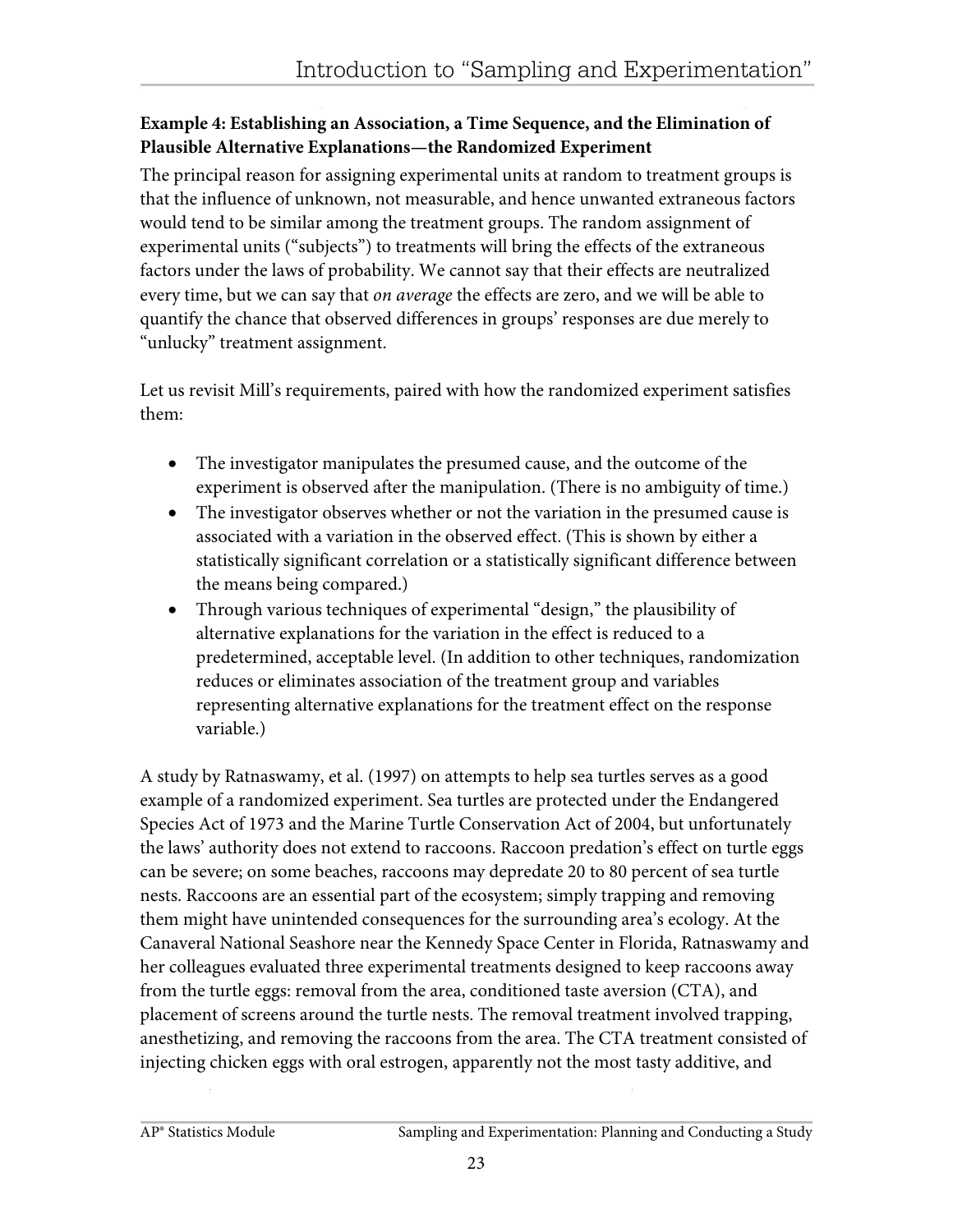placing them in artificial nests. The screening method consisted of encircling the nests with a screen with holes large enough to allow the hatchling turtles to escape to the sea but too small for the raccoons to gain entry.

The experimental sites exhibited a great deal of variability—some were near paved roads, parking lots, and boardwalks; others were not easily accessible to the public. Because of this variability, the experimental treatments were "blocked by location," and the investigators used what is known as a randomized complete block (RCB) design. (We will discuss the RCB design later.) In the raccoon study, each "block" consisted of a set of four nests at the same location. Within each block, the four nests were randomly assigned to the three treatments and a control group.

The Canaveral National Seashore is a long, thin stretch of beach, making it easy for the National Park Service personnel to locate all the sea turtle nests. A random sample of the nests was used for purposes of this experiment. Analysis of the data revealed that, when compared to control nests, only nest screening showed a statistically significant, reduced level of turtle-nest depredation.

Can we conclude from this experiment that the screening "caused" the decrease in sea turtle depredation? It would appear that we have a strong statistical case. This experiment used sound methodology throughout: random sampling, control of extraneous environmental variables through the method of blocking, and random assignment to treatments within blocks. The time sequence is clear, too: at the time of the initiation of the treatments, the turtle eggs were in fine shape! The only cloud on the inferential horizon might be the amount of generalization that can be done. It could very well be that other beaches differ from the Canaveral National Seashore, making generalization beyond Canaveral, strictly speaking, unjustified.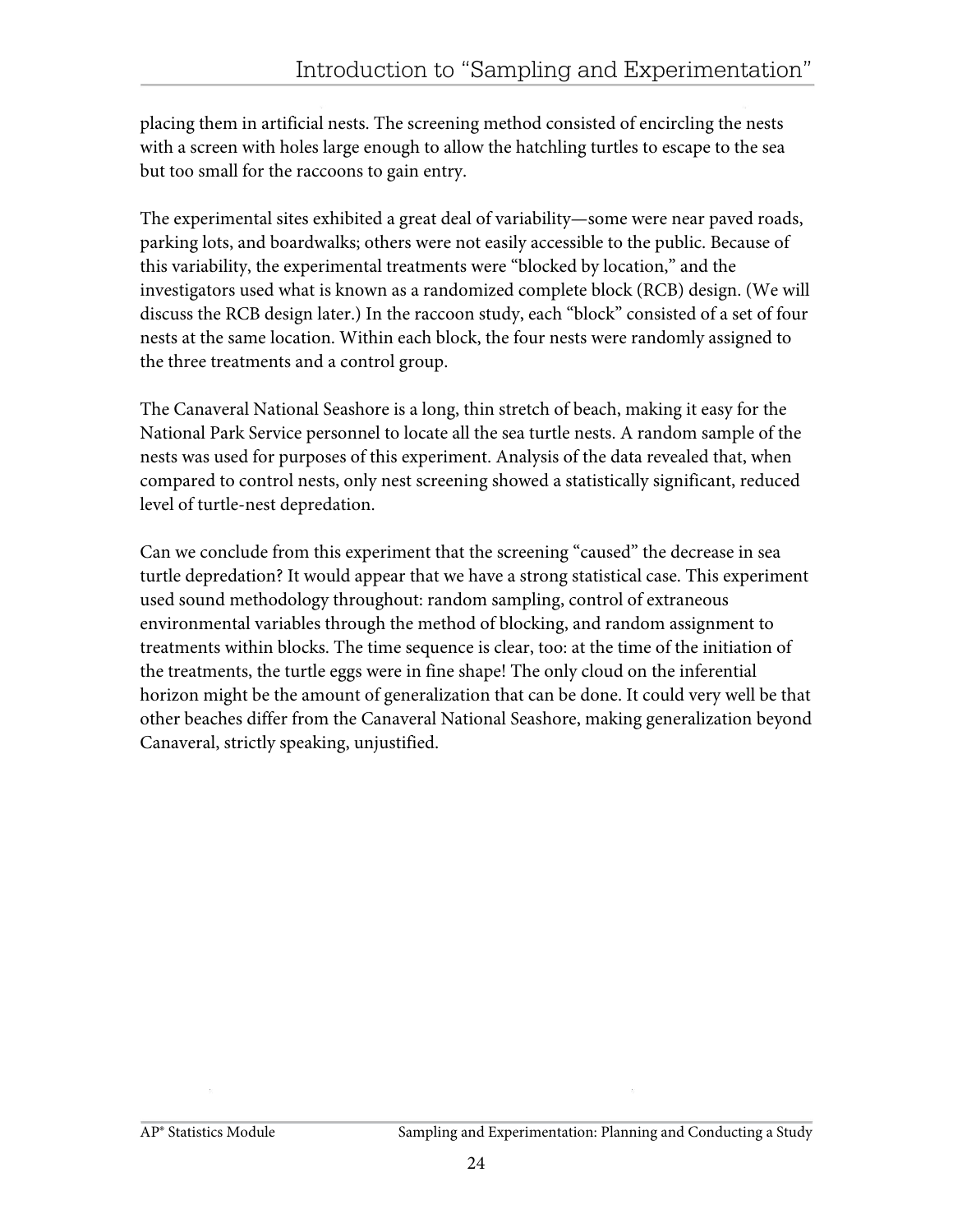# **A Postscript**

In this introduction, we have discussed the history and philosophy of scientific, statistically based inference and provided an overview of the ideas that make up the AP Statistics topic of planning and conducting a study. We have attempted to outline the topic's "big picture." In the pages that follow, we will flesh out sampling and experimental design with greater detail, but we pause here to note the importance of both a big-picture understanding and a familiarity with the details of planning and conducting studies. The big picture provides an understanding of the "why" behind decisions made in the planning and execution of studies; the methodological details provide the "how." It is all too easy to get lost or confused in the details of a study, especially as you learn more terminology and study new strategies. When this happens, take a deep breath and go back to the big picture. The questions we address here about the highlighted studies are the very same questions that should be asked when planning a study. The forest remains the same, though the trees may differ.

## **References**

- Fitzgibbon, C. D. 1989. "A Cost to Individuals with Reduced Vigilance in Groups of Thomson's Gazelles Hunted by Cheetahs." *Animal Behavior* 37 (3): 508–510.
- Hacking, I. 1983. *Representing and Intervening: Introductory Topics in the Philosophy of Natural Science*. Cambridge, England: Oxford University Press.
- Holland, P. 1986. "Statistics and Causal Inference." *Journal of the American Statistical Association* 81:396, 945–960.
- Ownby, D. R., C. C. Johnson, and E. L. Peterson. 2002. "Exposure to Dogs and Cats in the First Year of Life and Risk of Allergic Sensitization at Six to Seven Years of Age." *JAMA* 288, no. 8 (August 28).
- Ramsey, F. L., and D. W. Schafer. 2002. *The Statistical Sleuth: A Course in Methods of Data Analysis*. 2nd ed. Pacific Grove, California: Duxbury.
- Ratnaswamy, M. J., et al. 1997. "Comparisons of Lethal and Nonlethal Techniques to Reduce Raccoon Depredation of Sea Turtle Nests." *J. Wildl. Manage* 61 (2): 368–376.
- Wywialowski, A. P., and L. C. Stoddart. 1988. "Estimation of Jack Rabbit Density: Methodology Makes a Difference." *J. Wildl. Manage* 52 (1): 57–59.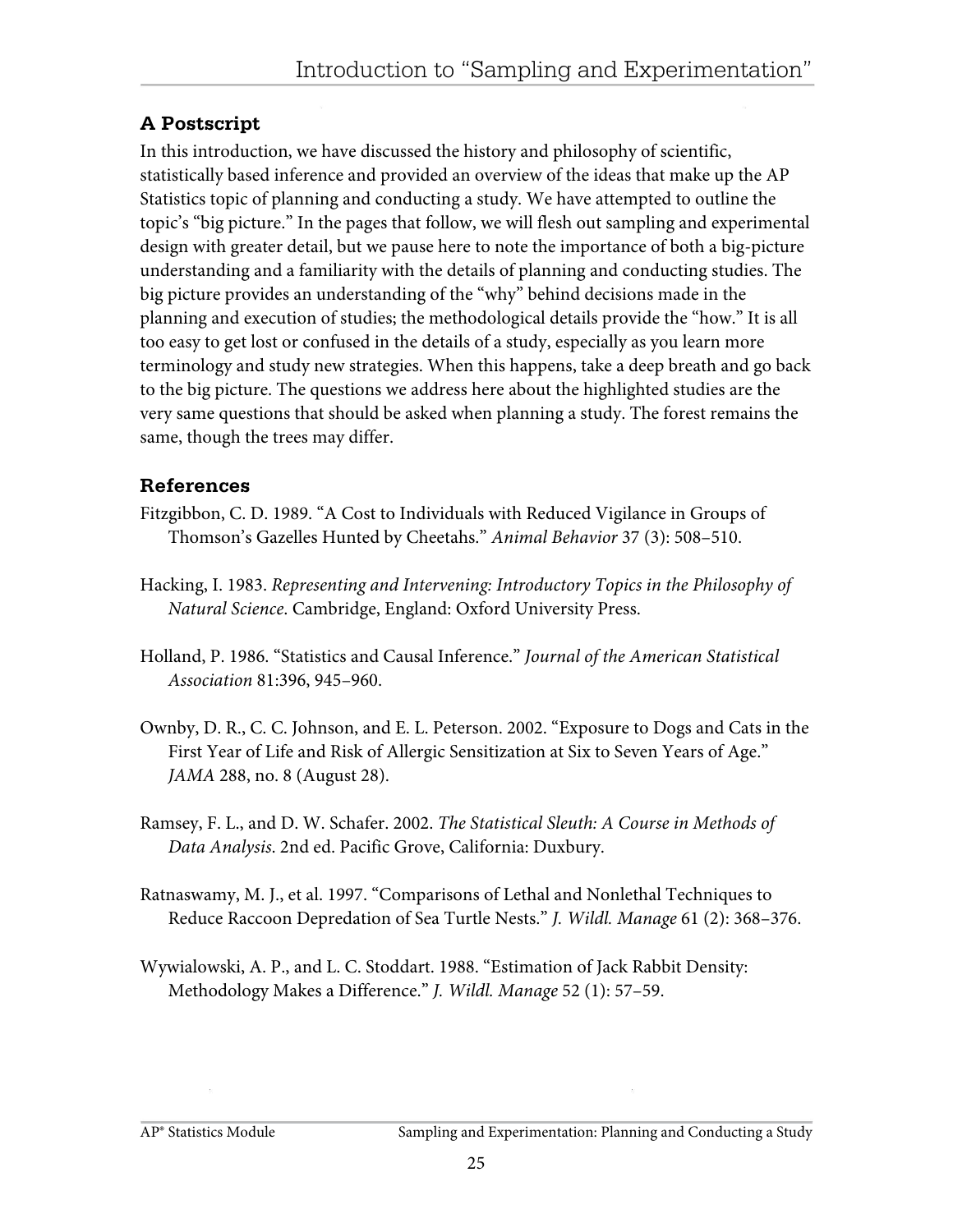# **Design of Experiments**

Roxy Peck California Polytechnic State University San Luis Obispo, California

Statistics is the study of variation—how to quantify it, how to control it, and how to draw conclusions in the face of it. As we consider designing experiments, we can expand this definition to include trying to identify "causes," or sources, of variation.

Experiments are usually conducted to collect data that will allow us to answer questions like "What happens when . . . ?" or "What is the effect of . . . ?" For example, the directions for a particular brand of microwave popcorn say to cook the corn on high for 3 to 4 minutes. How does the number of kernels that remain unpopped vary according to cook time—when it is 3 minutes as compared with 3½ or 4 minutes? An experiment could be designed to investigate this question.

It would be nice if we could just take three bags of popcorn, cook one for 3 minutes, one for 3½ minutes, and one for 4 minutes, and then compare the number of unpopped kernels. However, we know that there will be variability in the number of unpopped kernels even for bags cooked for the same length of time. If we take two bags of microwave popcorn and cook each one by setting the microwave for 3 minutes, we will most likely find a different number of unpopped kernels in the two bags. There are many reasons for this: small variations in environmental conditions, differing number of kernels placed in the bags during the filling process, slightly different orientations of the bag in the microwave, and so on. This creates chancelike variability in the number of unpopped kernels from bag to bag. If we want to be able to compare different cooking times, we need to be able to distinguish the variability in the number of unpopped kernels that is caused by differences in the cook time from the chancelike variability. A welldesigned experiment produces data that allow us to do this.

In an experiment, the value of a response variable (e.g., the number of unpopped kernels) is measured under different sets of circumstances (e.g., cook times) created for the experiment and assigned by the investigator. These sets of circumstances, determined by the researcher after consideration of his or her research hypothesis, are called **treatments**.

An **experimental unit** is the smallest unit to which a treatment is applied at random and a response is obtained. In the popping experiment above, the individual *bag* is an experimental unit. To further clarify this distinction, imagine an experiment with 10 mice in a cage and 10 cages. If a treatment is randomly applied to the cage, then it is the *cages* and not the individual mice that are the experimental units. When humans are the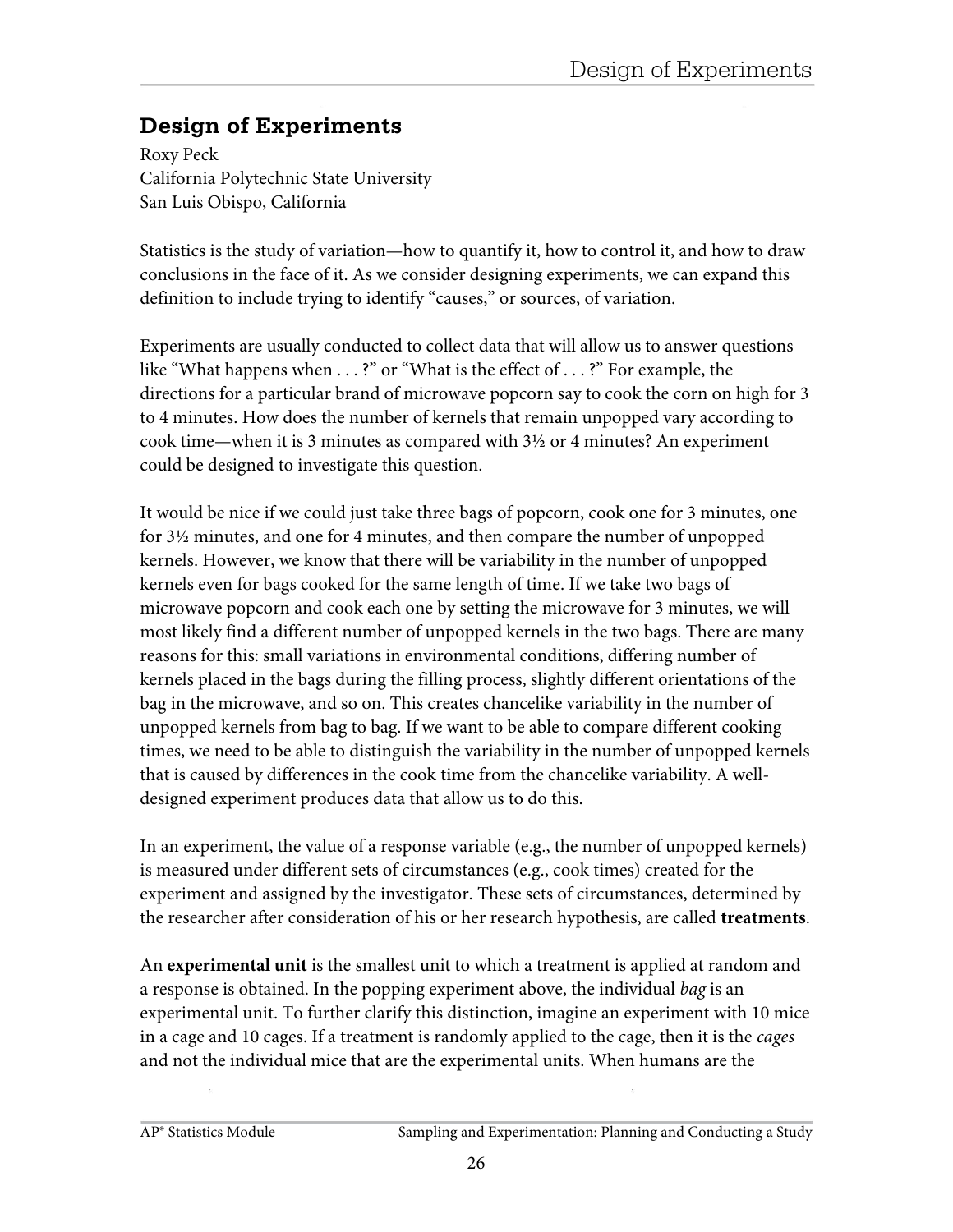experimental units, they are usually referred to as "subjects." The **design** of an experiment is the overall plan for conducting the experiment. A good design makes it possible to obtain information that will give unambiguous answers to the questions the experiment was designed to answer. It does this by allowing us to separate response variability due to differing treatments from other sources of variability in the responses.

The design for an experiment can accomplish this by employing a variety of strategies, including:

- 1. Eliminating some sources of variability
- 2. Isolating some sources of variability so that we can separate out their effect on the variability in the response
- 3. Ensuring that remaining sources of variability (those not eliminated or isolated) produce chancelike variability

For example, in the popcorn experiment we might eliminate variability due to differences between microwave ovens by choosing to use only a single microwave to pop all the bags of popcorn. If we plan to pop six bags of popcorn at each cook time and the popcorn comes in boxes of six bags each, we might try to isolate any box-to-box variability that might occur due to the freshness of the popcorn or changes in the filling process at the popcorn factory. If we plan the experiment carefully, we can separate out the box-to-box variability so that we are better able to compare variability due to cook time against this single microwave's chance variability.

But using only one oven presents a problem: Most investigators would not be interested in an experiment that provided information about just one microwave! Most investigators would wish to generalize to more than that microwave. This aspect of an experiment is known as its **scope of inference**. If only my microwave is used, then the scope of inference—those conditions to which I may generalize my results—is limited to my microwave. An experiment would be more useful if a random sample of Brand X microwaves of the same wattage were used; then the scope of inference would be all Brand X microwaves of that wattage. Or, going further, perhaps a random sample of each brand of all known microwaves could be chosen. In that case, the scope of inference would be all known microwaves. As a rule, the sampling procedure will determine the scope of inference for an experiment. Part of the planning of an experiment involves an understanding of the natural tension that exists between lessening or eliminating sources of variability and compromising the scope of inference.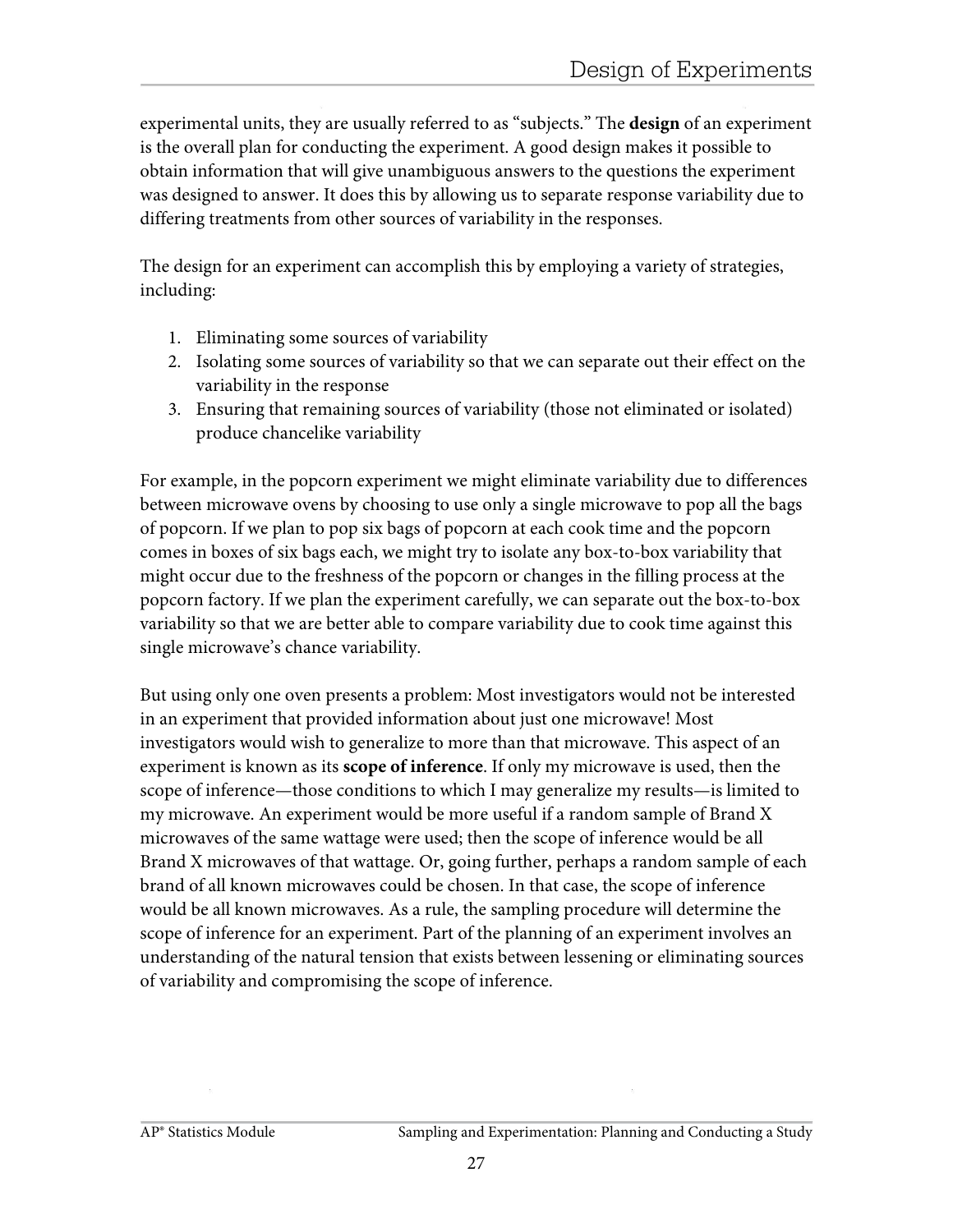We also can get into trouble if the design of the experiment allows some systematic (as opposed to chancelike) source of variation that we can't isolate. For example, suppose that we use three different microwave ovens in our experiment and that one is used for all bags cooked for 3 minutes, the second oven is used for all bags cooked 3½ minutes, and the third for all bags cooked 4 minutes. If there are differences among the ovens' microwave activity when the oven is set at high power, this will produce variability in the response (the number of unpopped kernels) indistinguishable from variability in the response due to the treatments in which we are interested (the cook times).

When we cannot distinguish between the effects of two variables on the response, the effects of the two variables are said to be **confounded**. In the situation just described where three different microwaves and three different cooking times are used, the oven used is called a **confounding variable**, and we also would say that "microwave used" and "cook time" are confounded. If we observe a difference in the number of unpopped kernels for the three cook times, we will not be able to attribute it to cook time, since we can't tell if the difference is due to cook time, the oven used, or some combination of both. A well-designed experiment will protect against such potential confounding variables.

A common conceptual error is to think of a confounding variable as any variable that is related to the response variable. To be confounded with the treatments, a confounding variable must also be associated with the experimental groups. For example, we described a situation in the context of the popcorn experiment where microwave used would be confounded with cook times (the treatments) because all of the bags cooked for 3 minutes were done in one microwave, all the bags cooked for 3½ minutes were done in a different microwave oven, and so on. In this case, oven used is associated with experimental groups because specifying which oven is used also identifies the cook time. But consider an alternate approach in which three microwaves are used, but all three cook times are tried the same number of times in each oven. In that case, even though the microwave used might be related to the response, it is no longer associated with the experimental treatments (the 3-minute bags, the 3½-minute bags, and the 4-minute bags). Knowing which oven was used to pop a particular bag provides no information about which cook time was used. Here, oven used would not be a confounding variable.

#### **Design Strategies**

The goal of an experiment is to allow us to determine the effect of the treatments on the response variable of interest. As outlined above, to do this we must consider other potential sources of variability in the response and take care to ensure that our experimental design eliminates them, isolates them, or ensures that they produce chancelike (as opposed to systematic) variability in the response.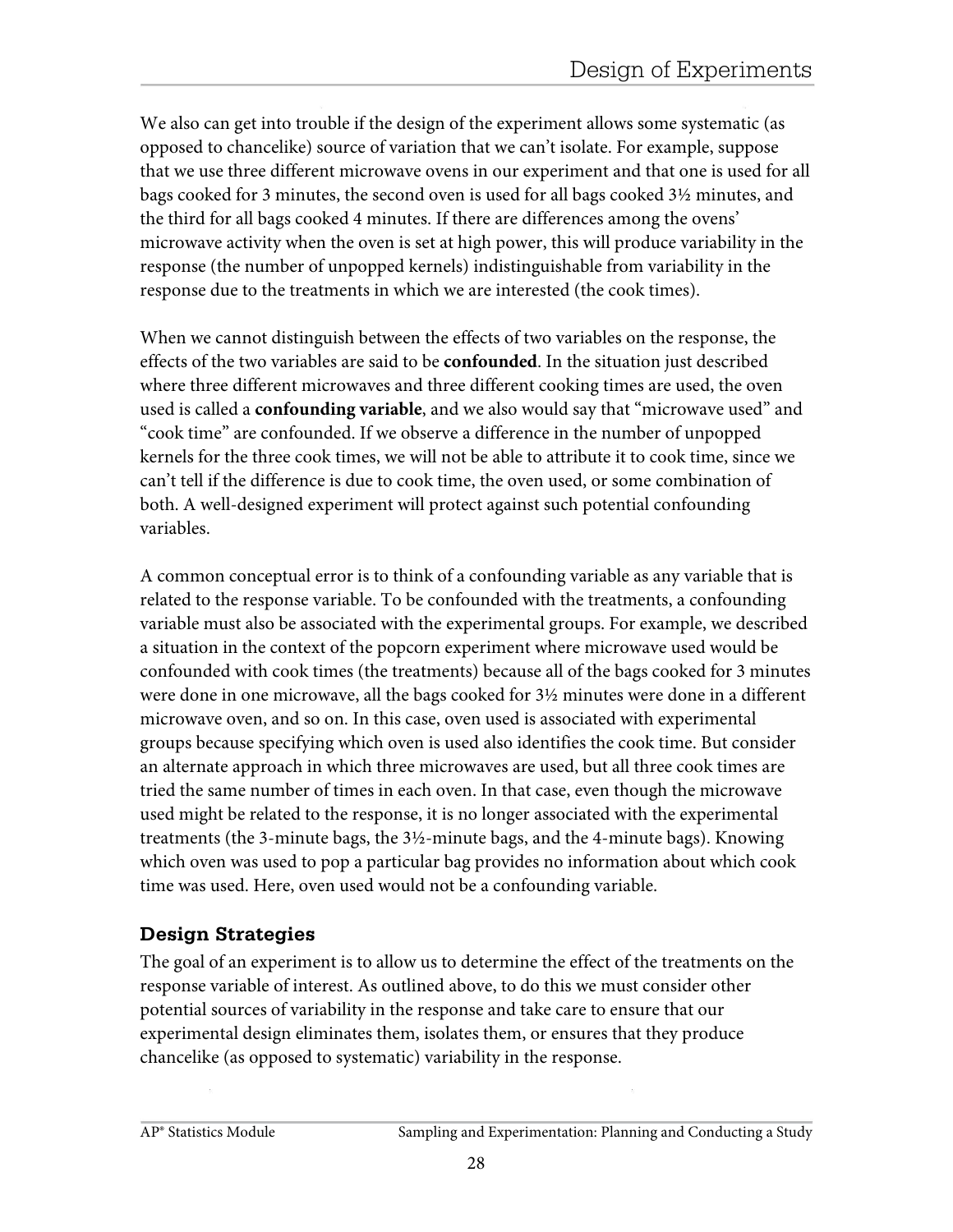#### **Eliminating Sources of Variability Through Direct Control**

An experiment can be designed to eliminate some sources of variability through **direct control**. Direct control means holding a potential source of variability constant at some fixed level, which removes any variability in response due to this source. For example, in the popcorn experiment we might think that the microwave oven used and the orientation of the bag of popcorn in the oven are possible sources of variability in the number of unpopped kernels. We could eliminate these sources of variability through direct control by using just one microwave oven and by having a fixed orientation that would be used for all bags. Again, recall that the first half of this elimination of a source of variability will compromise the scope of inference. Whether or not to eliminate that variability will depend on the purposes of the study.

#### **Blocking/Grouping to Reduce Variability of Treatment Means**

The effects of some potential sources of variability can be partially isolated (separated out from variability due to differing treatments and from the chancelike variability) by blocking or grouping. Although blocking and grouping are slightly different strategies, often at the introductory level they are both called **blocking**. In our discussion we are specifically, though implicitly, considering blocking and blocks with reference to the **randomized complete** block design—the oldest, simplest, and most pervasive of blocking designs. Both strategies, blocking and grouping, create groups of experimental units that are as similar as possible with respect to one or more variables thought to be potentially large sources of variability in the experiment's response of interest.

In blocking, the experimental units are divided into **blocks**, which are sets of experimental units that are similar in some feature for which we would like to control variability. In the simplest case, the size of each block is equal to the number of treatments in the experiment. Each treatment is then applied to one of the experimental units in each block, so that all treatments are tried in each block. For example, consider an experiment to assess the effect practicing has on the time it takes to assemble a puzzle. Two treatments are to be compared. Subjects in the first experimental group will be allowed to assemble the puzzle once as a practice trial, and then they will be timed as they assemble the puzzle a second time. Subjects in the second experimental group will not have a practice trial, and they will be timed as they assemble the puzzle for the first time. To control for the possibility that the subject's age might play an independent role in determining the response (time to assemble the puzzle), researchers may use random assignment of subjects to the two treatment groups, resulting in different age distributions in the two treatment groups. If age does influence response times, left unchecked it would add undesirable variability to the observed mean response times for the groups; part of the variation in the mean response times would be due to the random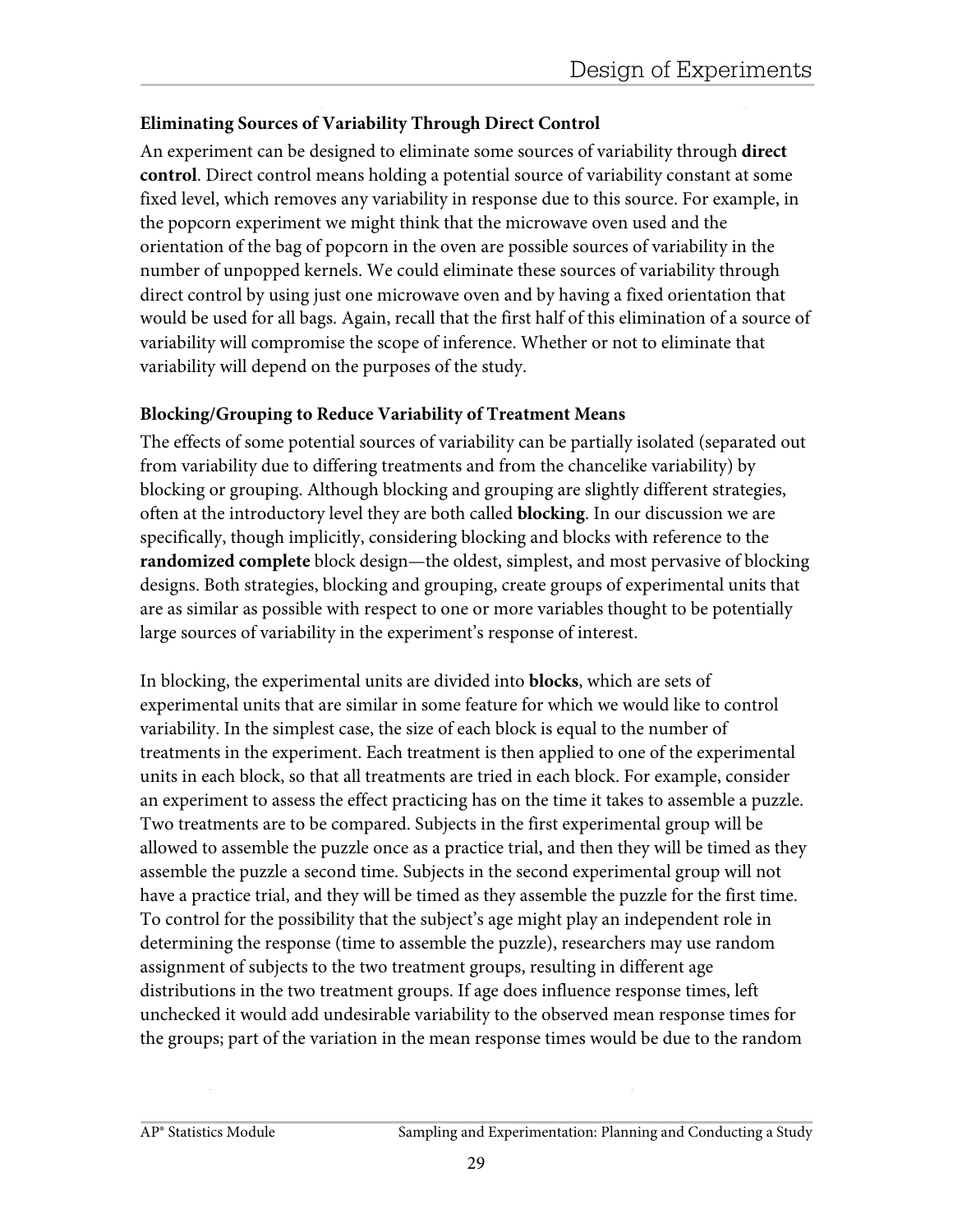difference in age distributions resulting from the random assignment of subjects to groups.

To lessen variability in mean response times for the two treatment groups, the researchers could block on the age of the subjects. Since there are two treatments, they would create blocks, each consisting of two subjects of similar age. This would be done by first determining the subjects' ages and then placing the two oldest subjects in a block, the next two oldest in a second block, and so on. Subjects would be randomly assigned to treatments within each block, and the difference in response times for the two treatments would be observed within each block. In this way it would be possible to separate out variability in the response times (time to assemble the puzzle) that is due to treatments from variability due to block-to-block differences (differences in ages).

Grouping is similar to blocking (and as previously mentioned is sometimes also called blocking at the introductory level). The difference between grouping and blocking is that while the goal of grouping is still to create groups that are as similar as possible with respect to some variable that is thought to influence the response, the group size need not be equal to the number of treatments. Once groups are created, all treatments are tried in each group. For example, consider an experiment to assess the effect of room temperature on the attention span of 8-year-old children, and suppose the researchers plan to compare two room temperatures—say 70 and 80 degrees. If the researchers believe that boys and girls might tend to have different attention spans at any given room temperature, they might choose to group the subjects by gender, creating two groups. They would then make sure that both room temperatures were used with subjects from both groups. This strategy, like blocking, makes it possible to separate out and study variability in the response (attention span) that is attributable to group-to-group differences (gender).

Two special cases of blocking are worth mentioning. In some experiments that compare two treatments, the same subjects are used in both treatment groups, with each subject receiving both treatments. Randomization is incorporated into this design by determining the order in which each subject receives the two treatments at random. As long as it is possible to randomize the order of the treatments for each subject, this design can be thought of as a randomized block design, with each subject constituting a block.

Another special case of blocking uses matched pairs. In a **matched-pairs design**, the subjects available for the experiment are paired based on the value of some variable thought to be related to the response variable. The experiment that assesses the effect of practice on the time required to assemble a puzzle matches subjects on the basis of age, and that is an example of a matched-pairs design.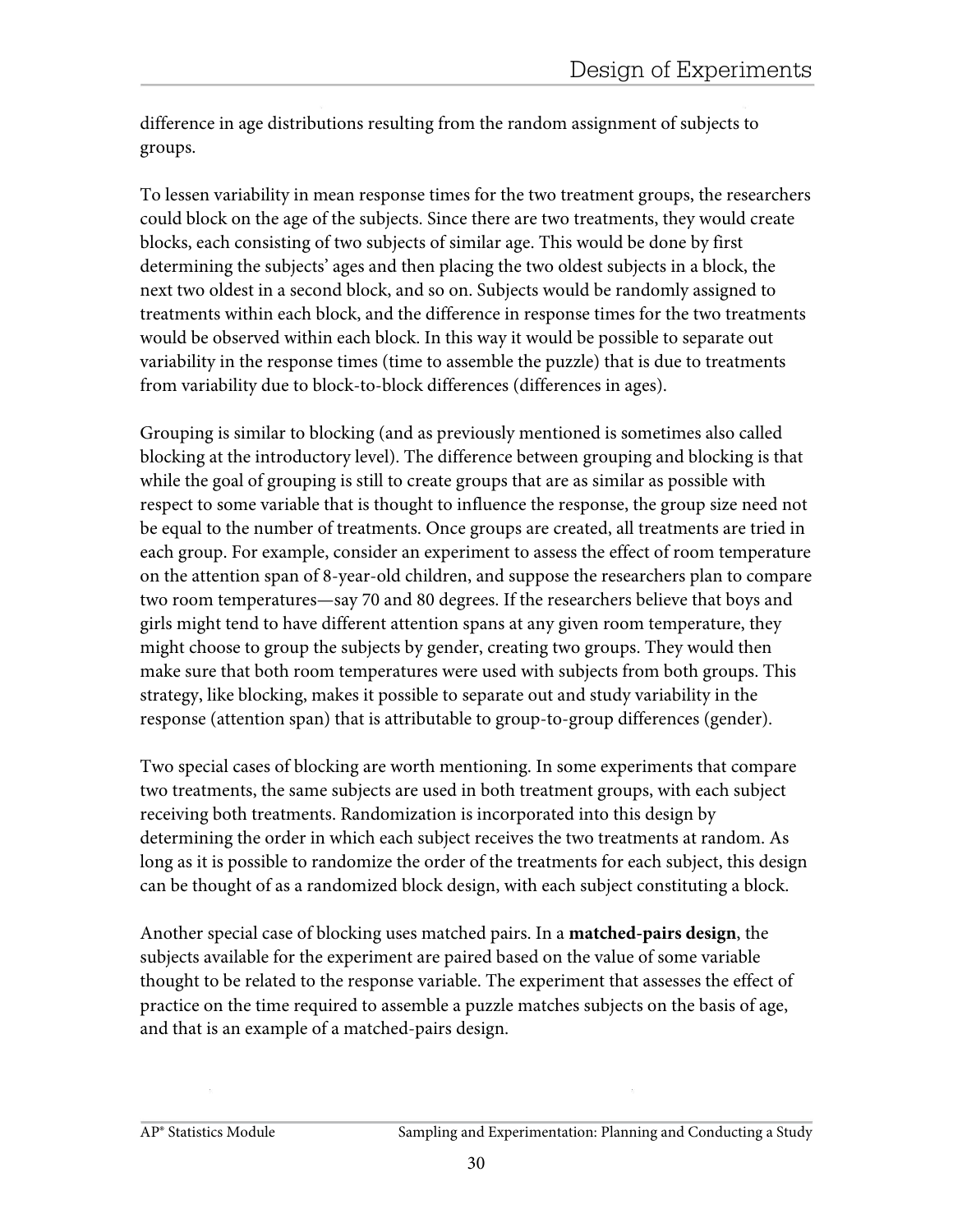#### **Ensuring That Remaining Sources of Variability Produce Chancelike Variability: Randomization**

We can eliminate some sources of variability through direct control and isolate others through blocking or grouping of experimental units. But what about other sources of variability, such as the number of kernels or the amount of oil placed in each bag during the manufacturing process? These sources of variability are beyond direct control or blocking, and they are best handled by the use of random assignment to experimental groups—a process called **randomization**. Randomizing the assignment to treatments ensures that our experiment does not systematically favor one experimental condition over any other. Random assignment is an essential part of good experimental design.

To get a better sense of how random assignment tends to create similar groups, suppose 50 first-year college students are available to participate as subjects in an experiment to investigate whether completing an online review of course material prior to taking an exam improves exam performance. The 50 subjects vary quite a bit with respect to achievement, which is reflected in their math and verbal SAT scores, as shown in Figure 1.

#### **Figure 1: Dotplots of Math SAT and Verbal SAT Scores for 50 First-Year Students**



If these 50 students are to be assigned to the two experimental groups (one that will complete the online review and one that will not), we want to make sure that the assignment of students to groups does not favor one group over the other by tending to assign the higher-achieving students to one group and the lower-achieving students to the other.

It would be difficult to try to create groups of students with similar achievement levels in a way that considered both verbal and math SAT scores simultaneously, so we rely on random assignment. One possible method of random assignment is to randomly pick two students and flip a coin to see which treatments are assigned to which student. Another way is to use a computer to generate a list of random numbers, one for each of the 50 students. Then, we put the 25 students with the smallest random numbers into the first treatment group and other students into the second treatment group. Figure 2A shows boxplots of the math and verbal SAT scores of the students assigned to each of the two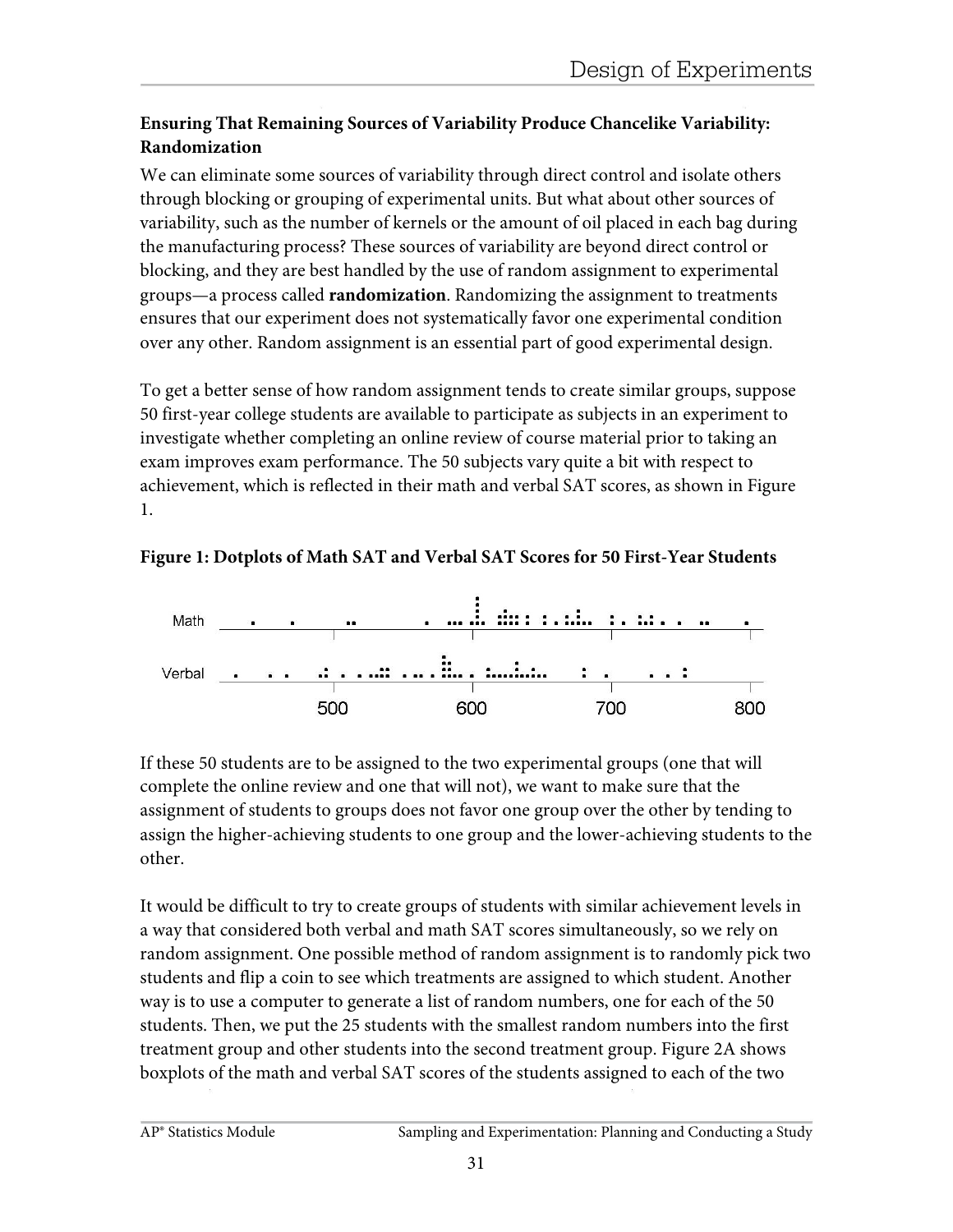experimental groups for a random assignment of students to groups. Figures 2B and 2C show the boxplots for two other random assignments. Notice that each of the three random assignments produced groups that are quite similar with respect to *both* verbal and math SAT scores. If any of these three random assignments were used and the two groups differed on exam performance, we could rule out differences in math or verbal SAT scores as possible competing explanations for the difference. Randomization also tends to create a similar amount of variability within each experimental group, if the only source of variability is the differences among the experimental units.

Not only will random assignment eliminate any systematic bias in treatment comparisons that could arise from differences in the students' verbal and math SAT scores, but we also can count on it to eliminate systematic bias with respect to other extraneous variables, including those that could not be measured or even identified at the start of the study. (Randomization *can* produce extreme assignments that lead to incorrect conclusions, but the act of randomization makes this a random event with a probability that can be determined as part of the statistical-inference procedure.) As long as the number of subjects is not too small, we can rely on random assignment to regularly produce comparable experimental groups. It is for this reason that random assignment to treatments is an integral part of all well-designed experiments.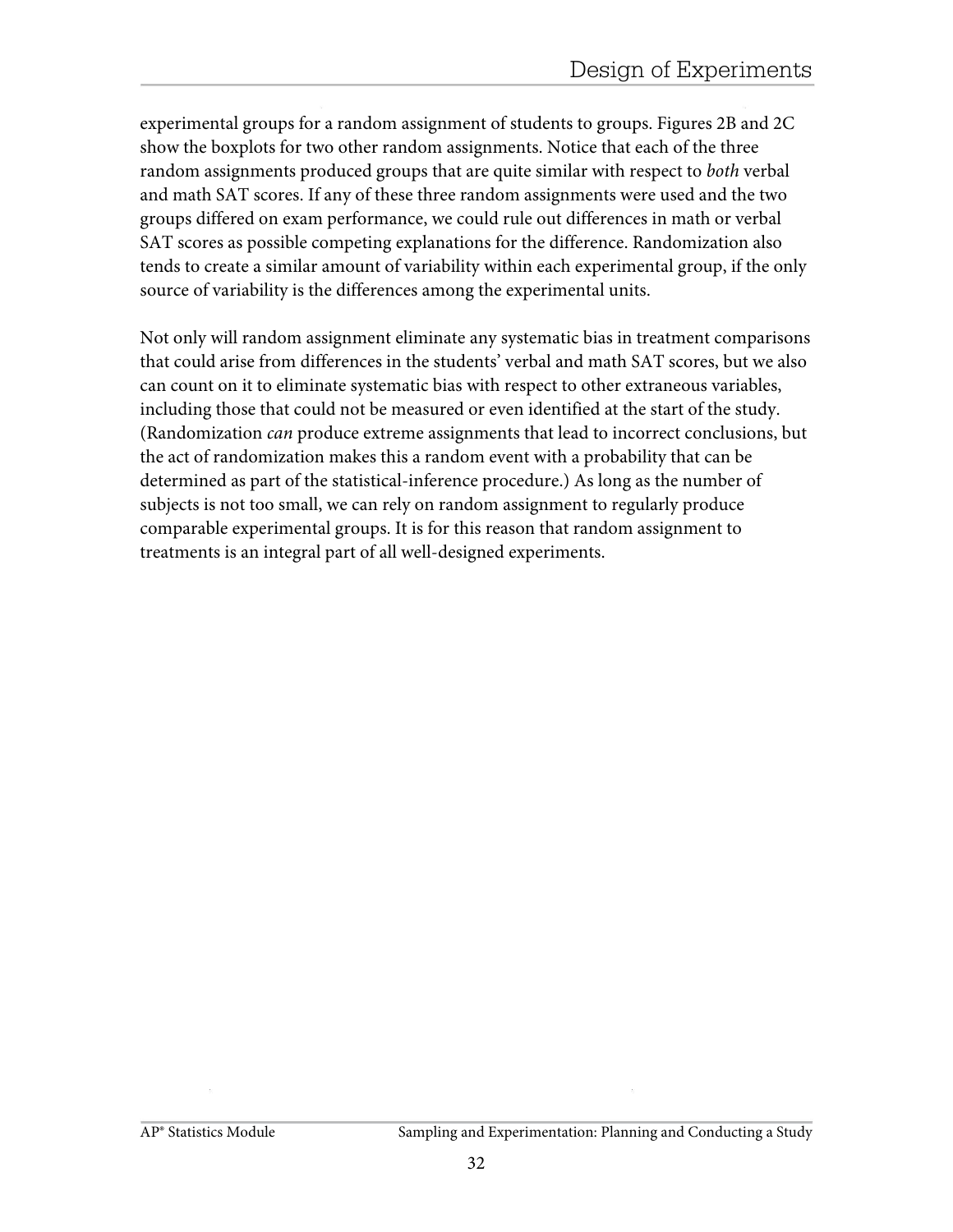



**Figure 2A**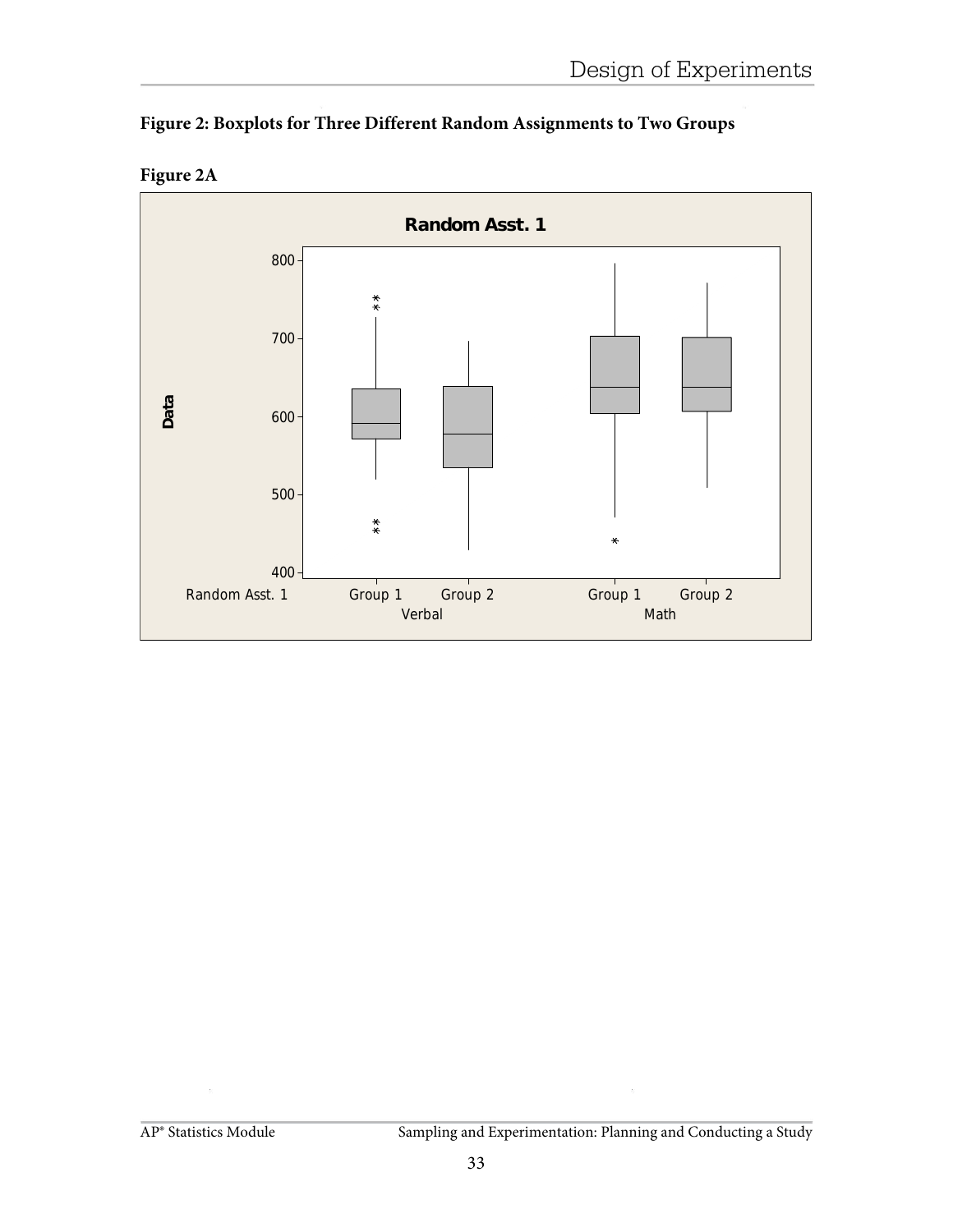







AP® Statistics Module Sampling and Experimentation: Planning and Conducting a Study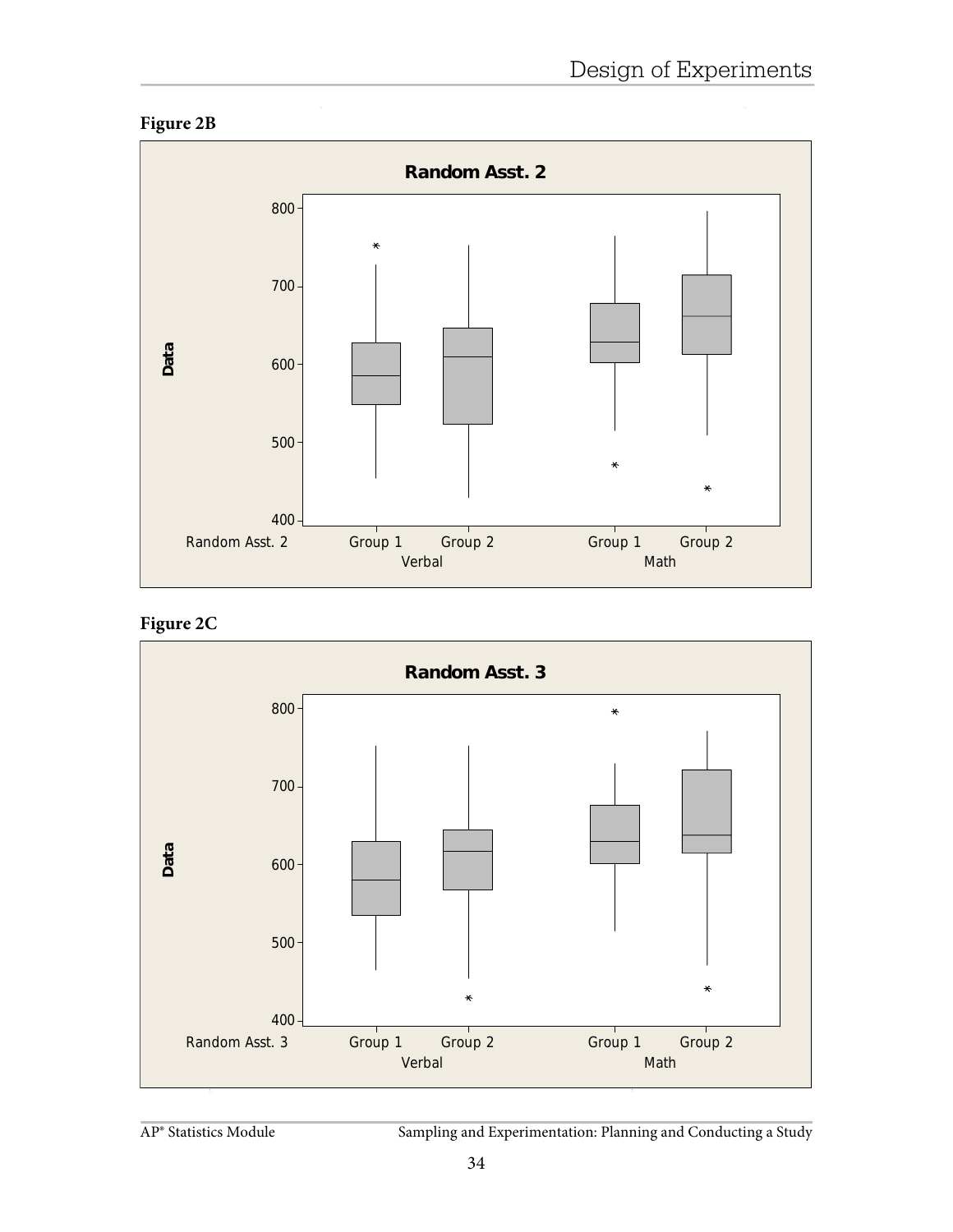Not all experiments require the use of human subjects as the experimental units. For example, a researcher might be interested in comparing three different gasoline additives' impact on automobile performance as measured by gas mileage. The experiment might involve using a single car (or more cars, if a larger scope of inference is desired) with an empty tank. One gallon of gas containing one of the additives is put in the tank, and the car is driven along a standard route at a constant speed until it runs out of gas. The total distance traveled on the gallon of gas is then recorded. This is repeated a number of times, 10 for example, with each additive.

The experiment just described can be viewed as consisting of a sequence of trials or **runs**. Because there are a number of extraneous factors that might have an effect on gas mileage (such as variations in environmental conditions like wind speed or humidity and small variations in the condition of the car), it would not be a good idea to use additive 1 for the first 10 trials, additive 2 for the next 10, and additive 3 for the last 10. An approach that would not unintentionally favor any one of the additives would be to randomly assign additive 1 to 10 of the 30 planned trials, and then randomly assign additive 2 to 10 of the remaining 20 trials. The resulting plan for carrying out the experiment might look the assignments shown in Table 1.

#### **Table 1: Random Assignments**

| Trial                            |   |  |  |          |  |
|----------------------------------|---|--|--|----------|--|
|                                  |   |  |  | $\cdots$ |  |
| Randomly<br>Assigned<br>Additive | ◠ |  |  | $\cdots$ |  |

Random assignment can be effective in evening out the effects of extraneous variables only if the number of subjects or observations in each treatment or experimental condition is large enough for each experimental group to reliably reflect variability in the population. For example, if there were only eight students (rather than 50) participating in the exam-performance experiment, it is less likely that we would get similar groups for comparison, even with random assignment to the sections. The randomization is still necessary, but it may not have "room to work." **Replication** is a design strategy that makes multiple observations for each experimental condition. Together, replication and randomization allow the researcher to be reasonably confident of comparable experimental groups.

When blocking or grouping is part of the experimental design, such randomization should occur separately within each block or group. That is, within each group or block, there should be random assignment of subjects to treatments or of treatments to trials.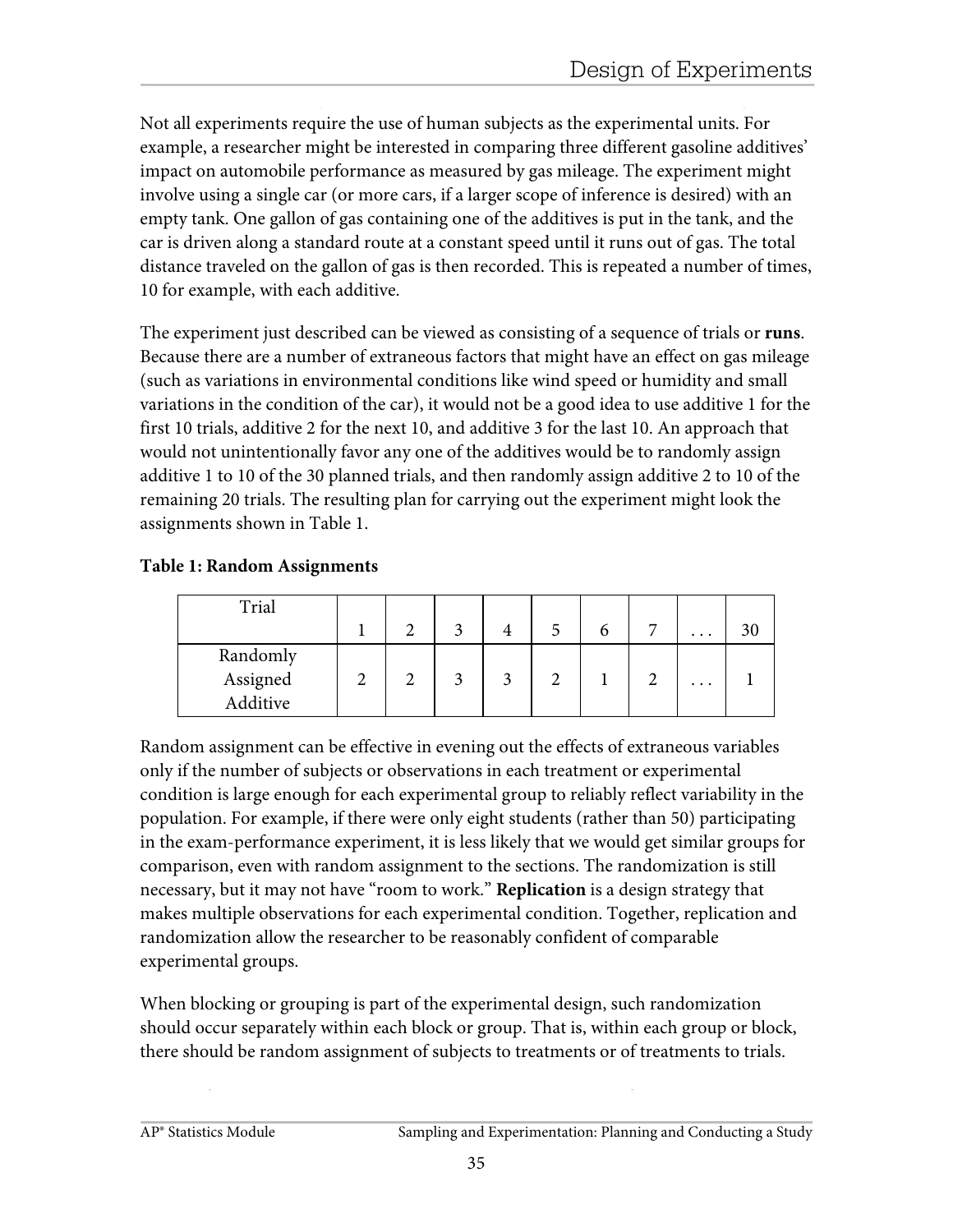In sum, the goal of an experimental design is to provide a method of data collection that accomplishes both of the following:

- 1. Minimizes or isolates extraneous sources of variability in the response so that any differences in response for various treatments can be more easily assessed
- 2. Creates experimental groups that are similar with respect to extraneous variables that cannot be controlled either directly or through blocking

### **Additional Considerations**

We now examine some additional considerations that you may need to think about when planning an experiment.

#### **Use of a Control Group**

If the purpose of an experiment is to determine whether some treatment has an effect, it is important to include an experimental group that does not receive the treatment. Such a group is called a **control group**. The use of a control group allows the experimenter to assess how the response variable behaves when the treatment is not used. This provides a baseline against which the treatment groups can be compared to determine if the treatment has had an effect.

It is interesting to note that although we usually think of a control group as one that receives no treatment, in experiments designed to compare a new treatment to an existing standard treatment, the term *control group* is sometimes used to describe the group that receives the current standard treatment.

Not all experiments require the use of a control group. For example, many experiments are designed for the purpose of comparing two or more conditions, as in an experiment to compare density for three different formulations of bar soap or an experiment to determine how oven temperature affects the cooking time of a particular type of cake. And, in the popcorn experiment, there is no "control time" for popping. Nevertheless, you will sometimes see a control group included even when the ultimate goal is to compare two or more different treatments. An experiment with two treatments and no control group may allow us to determine whether or not there is a difference between the two treatments, and even to assess the magnitude of the difference if one exists, but it does not allow us to assess the individual effect of either treatment. For example, without a control group, we might be able to say that there is no difference in the increase in mileage for two different gasoline additives, but we wouldn't be able to tell if this was because both increased gas mileage by a similar amount or because neither had any effect on gas mileage.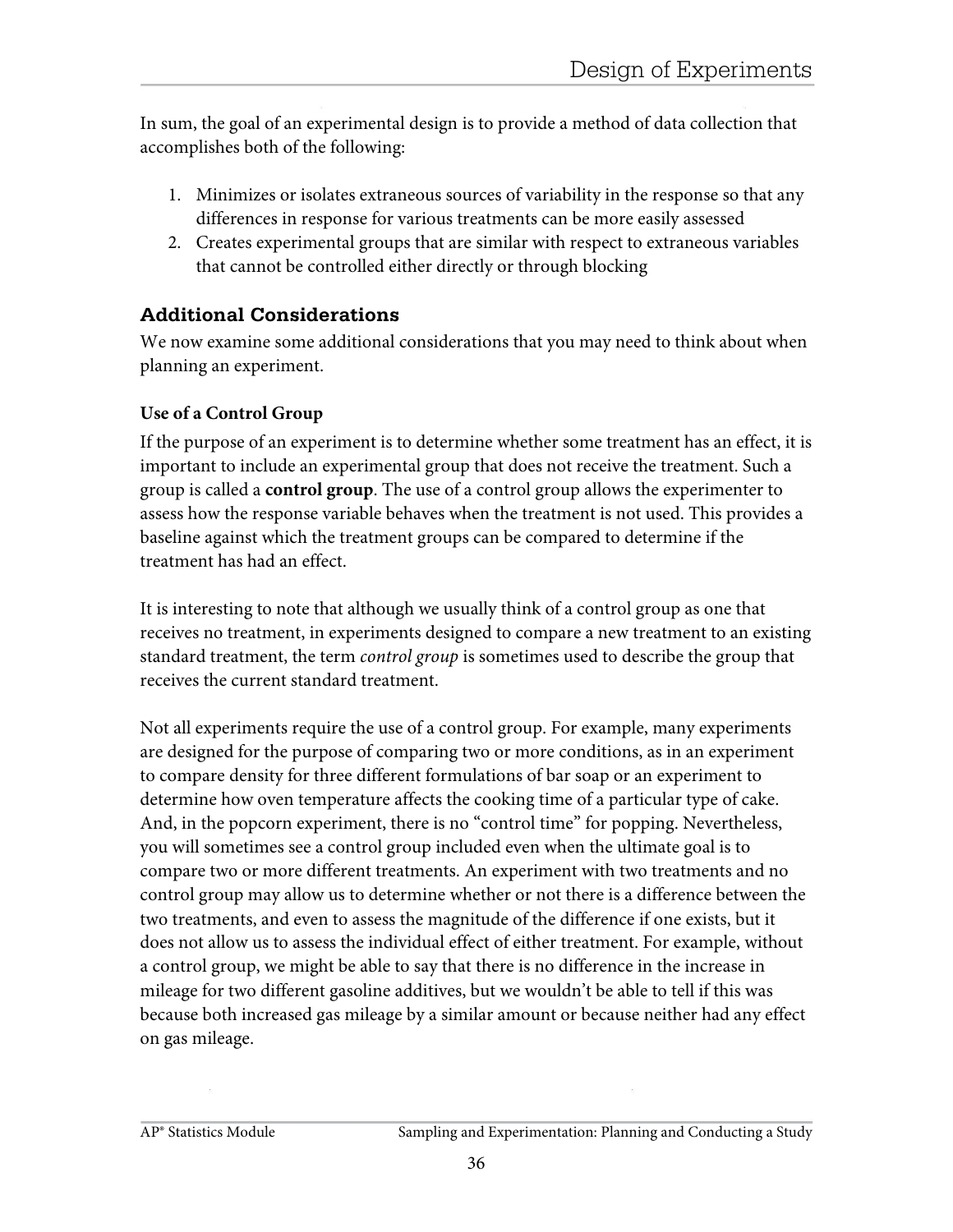#### **Use of a Placebo**

In experiments that use human subjects, use of a control group may not be enough to determine if a treatment really does have an effect. People sometimes respond merely to the power of suggestion! For example, consider a study designed to determine if a particular herbal supplement is effective in promoting weight loss. Suppose the study is designed with one experimental group that takes the herbal supplement and a control group that takes nothing. It is possible that those taking the herbal supplement believe that they are taking something that will help them lose weight and therefore may be more motivated to change their eating behavior or activity level, resulting in weight loss. The belief itself may be the actual agent of change.

Although there is debate about the degree to which people respond, many studies have shown that people sometimes respond to treatments with no active ingredients, such as sugar pills or solutions that are nothing more than colored water, reporting that such "treatments" relieve pain or reduce symptoms such as nausea or dizziness—a phenomenon called the **placebo effect**. The message here is that if an experiment is to enable researchers to determine if a treatment has an effect on the subjects, comparing a treatment group to a control group may not be enough.

To address this problem, many experiments use a placebo. A **placebo** is something that is identical (in appearance, taste, feel, and so on) to the treatment received by the treatment group, except that it contains no active ingredients.

In the herbal supplement example, rather than using a control group that receives *no* treatment, the researchers might want to include a placebo group. Individuals in the placebo group would take a pill that looks just like the herbal supplement, but which does not contain the herb or any other active ingredient. As long as the subjects do not know whether they are taking the herb or the placebo, the placebo group will provide a better basis for comparison and allow the researchers to determine if the herbal supplement has any real effect beyond the placebo effect.

#### **Single-Blind and Double-Blind Experiments**

Because people often have their own personal beliefs about the effectiveness of various treatments, when possible it is desirable to conduct experiments so that subjects do not know which treatment they are receiving. For example, in an experiment comparing four different doses of a headache-relief medication, people who know they are receiving the medication at its highest dose may be subconsciously influenced to report a greater degree of pain reduction. By ensuring that subjects do not know which treatment they receive, we can prevent personal perception from influencing the response.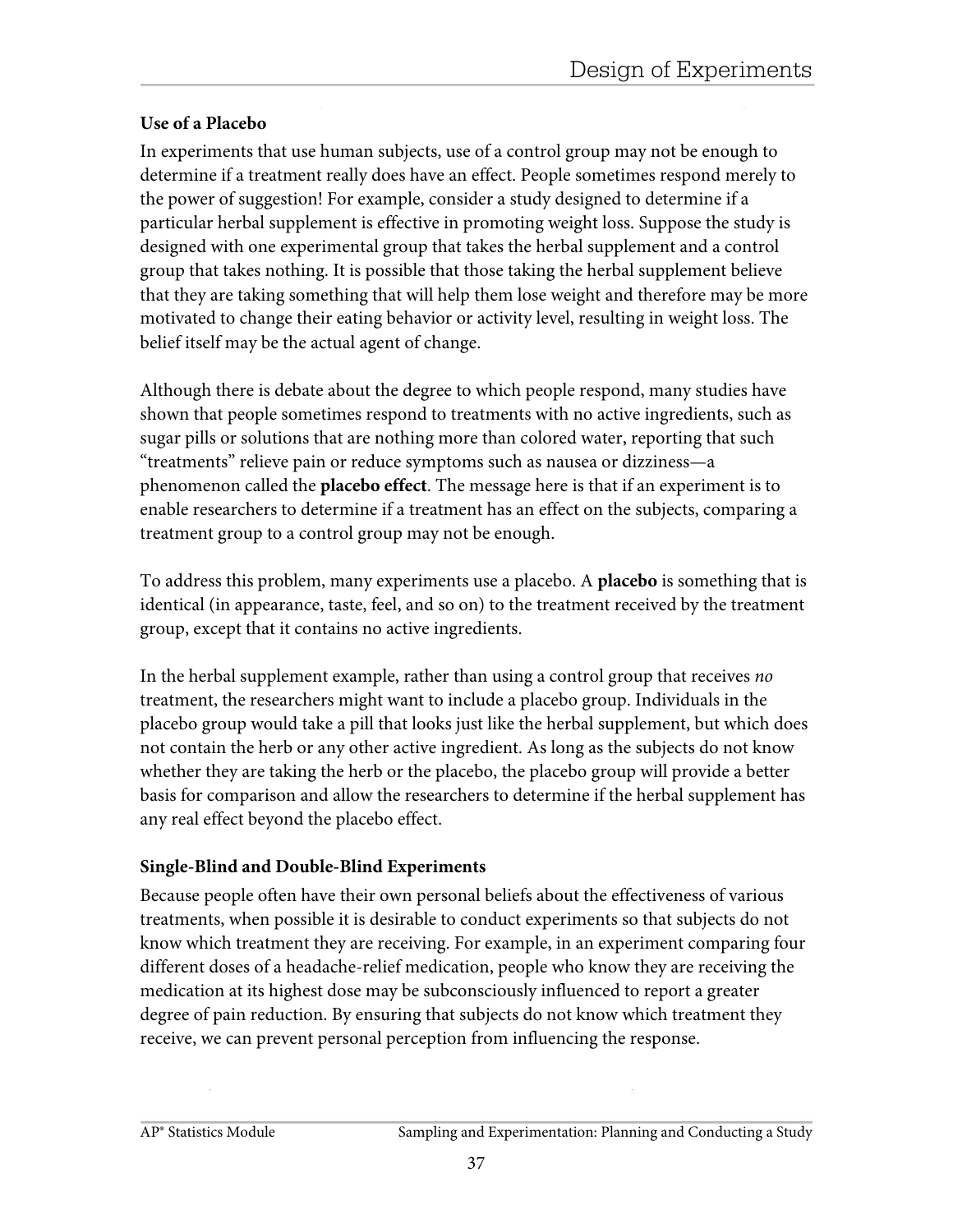An experiment in which subjects do not know what treatment they receive is described as **single-blind**. Of course, not all experiments can be made single-blind. For example, in an experiment to compare the effect of two different types of exercise on blood pressure, it is impossible to hide from participants whether they are in the swimming group or the jogging group. However, when possible, is it generally a good strategy to "blind" the experiment's subjects.

In some experiments, someone other than the subject is responsible for measuring the response. To ensure that the person measuring the response does not let personal beliefs influence the way in which he or she records the response, it is also a good idea to make sure that this person is blind to which treatment an individual subject received. For example, as part of a medical experiment to determine if a new vaccine reduces the risk of getting the flu, doctors must decide whether or not a particular individual who is not feeling well actually has the flu or some other unrelated illness. If the doctor knows whether a participant with flulike symptoms has been vaccinated with the new flu vaccine, he or she may be less likely to determine that the participant has the flu and more likely to interpret the symptoms as being the result of some other illness—supporting a finding that the new shot works.

There are two ways an experiment can use blinding. One involves blinding the participants, while the other involves blinding the individuals who measure the response. And if neither the participant nor the one measuring the response knows which treatment the participant received, the experiment is described as **double-blind**.

#### **Experimental Units and Replication**

An **experimental unit** is the smallest unit to which a treatment is randomly applied and a response obtained. In the language of experimental design, treatments are assigned at random to experimental units, and **replication** means that each treatment is applied to more than one experimental unit.

Replication is important for two reasons. We already have discussed the fact that sufficient replication is an effective way of creating similar experimental groups. It also is used in order to get a sense of the variability in the response values for individuals who receive the same treatment. This information is important because it enables us to use statistical methods to decide whether differences in the responses in different treatment groups can be attributed to the treatment received, or if they can be readily explained by chance variation (the natural variability seen in the responses to a single treatment).

Be careful when designing an experiment to ensure that there is replication. For example, suppose that children in two third-grade classes are available to participate in an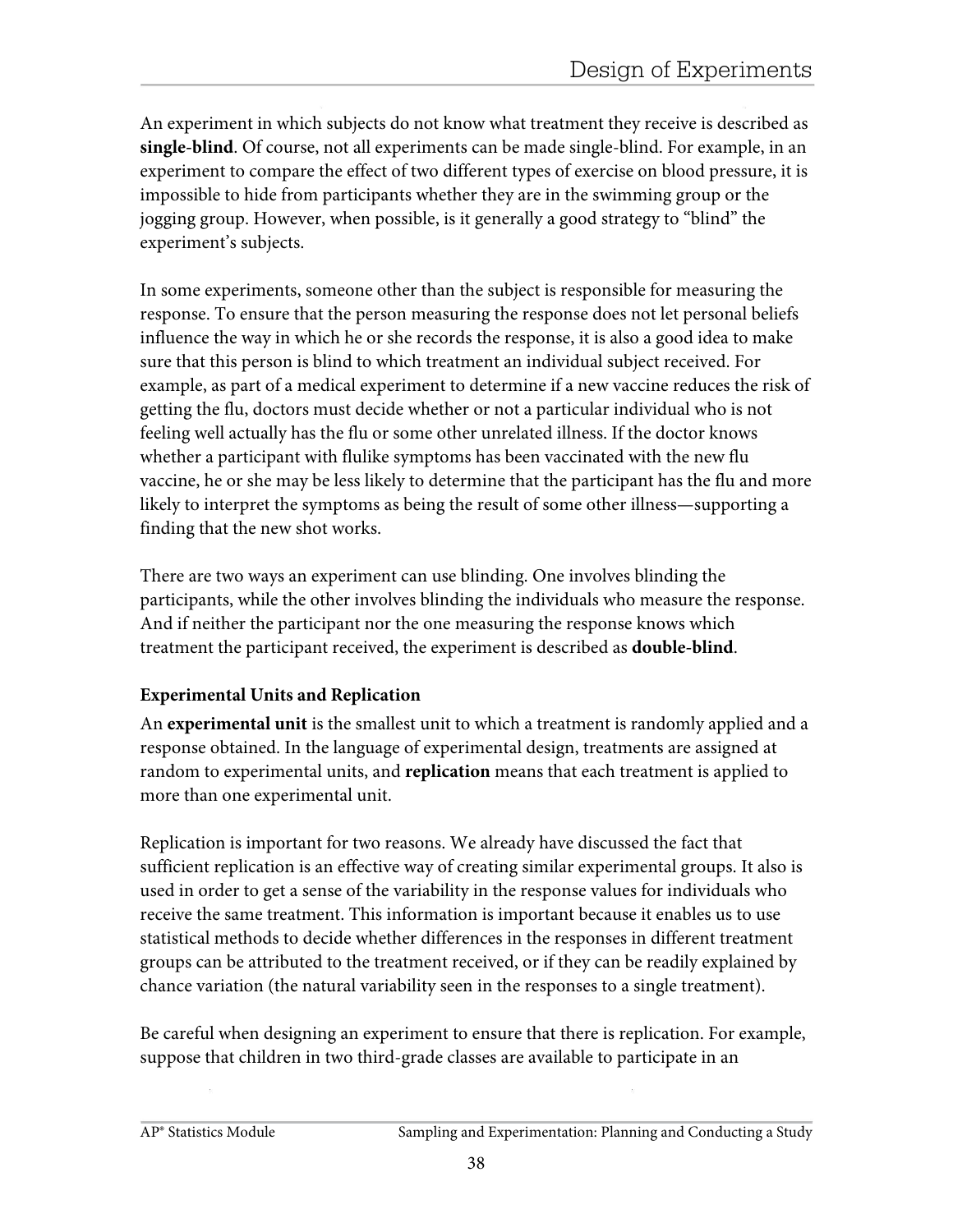experiment that compares two different methods for teaching arithmetic. At first it might seem reasonable to select one class at random for one method and then assign the other method to the remaining class. But what are the experimental units here? Treatments are randomly assigned to classes, and so classes are the experimental units. Since there are only two classes, with one assigned to each treatment, it is necessarily an experiment with no replication, even though there are many children in each class. We would *not* be able to determine if there was a difference between the two methods based on data from this experiment, since we would have only one observation per treatment.

Replication is achieved in completely randomized designs by assigning more than one experimental unit to each treatment. Generally, the best strategy is to have the same number of experimental units assigned to each treatment. Replication in a randomized block design can be achieved by using more than one block. Better estimates of treatment means and better estimates of their standard errors are achieved by using more experimental units. In a randomized block design, this generally corresponds to using more blocks.

One final note on replication: don't confuse replication in an experimental design with "replicating" an experiment. When investigators talk about replicating an experiment, they mean conducting a new experiment using the same experimental design as a previous experiment. Replicating an experiment is a way of confirming conclusions based on a previous experiment, but it does not eliminate the need for *replication* in each of the individual experiments.

#### **Using Volunteers as Subjects in an Experiment**

Although it is preferable to randomly sample the experimental units from the population of interest, it is often impractical. Hence the common practice of using volunteers as subjects. While the use of volunteers in a study is not a preferred practice because it limits the researchers' ability to generalize inferences to a larger population, random assignment of the volunteers to treatments allows inferences about treatment effects to be made for the particular group of volunteers used in the experiment. The strength of arguments for generalizing those inferences to a larger population will depend on how well the researchers can show that the volunteers used in the study are representative of the larger population. Such arguments are generally open to considerable debate.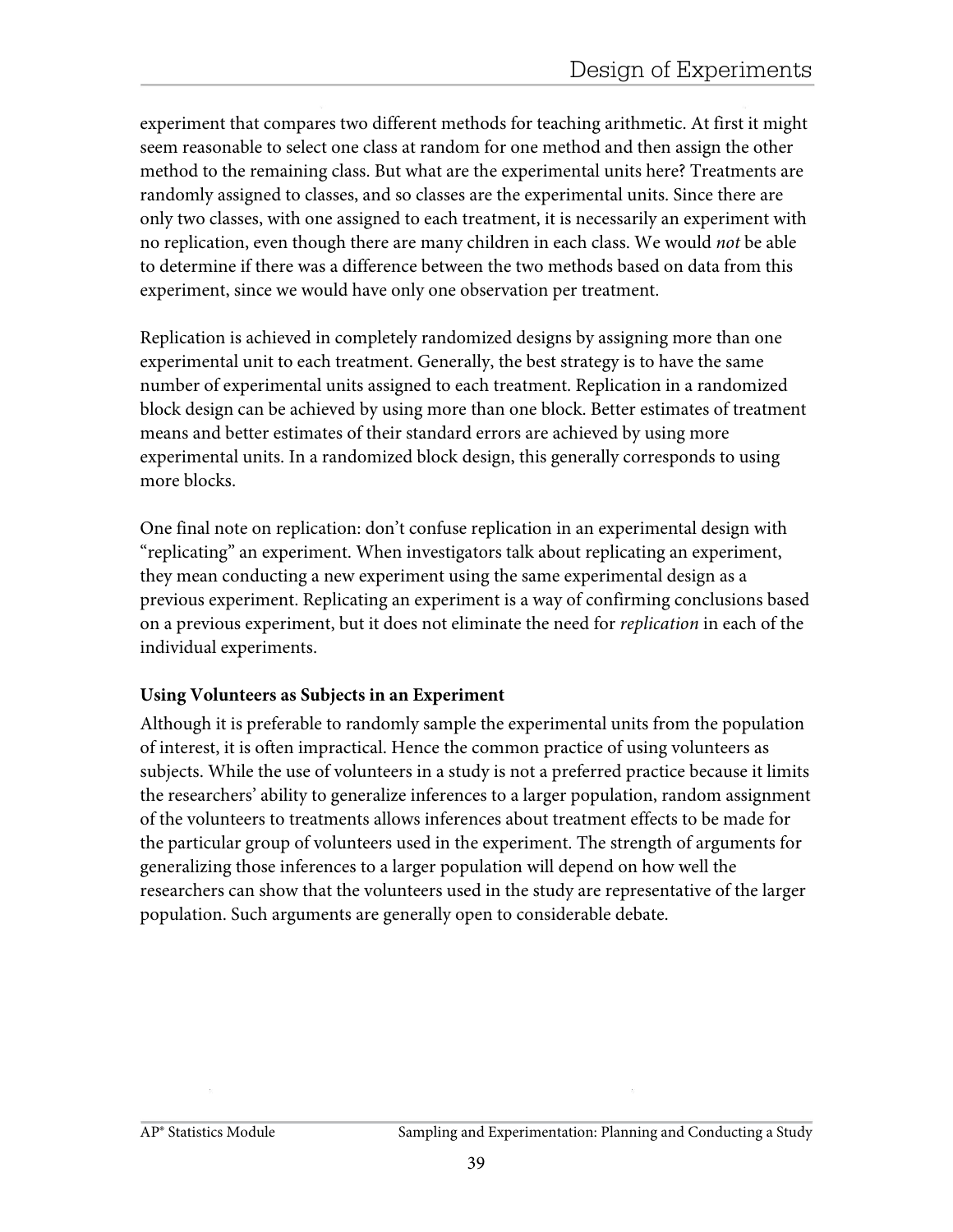#### **Comparing Two Means: The Algebra of the Completely Randomized (CR) and Randomized Complete Block (RCB) Designs**

The two experimental designs in the AP Statistics content outline are the completely randomized design and the randomized complete block design. We will now discuss these two designs at some length, highlighting their characteristics and advantages. To simplify our discussion, we will assume that only two groups or treatments are being compared. When only two groups or treatments are studied, the randomized complete block is frequently referred to as a matched-pairs experiment, another term we will use as we proceed.

Completely randomized designs are characterized by the random assignment of each subject to a treatment. In comparing two treatments, this usually means that 2*n* individuals are randomly assigned to the two treatments, *n* to each treatment. Their sample means are compared, and an inference is made about the difference in population means or treatment effects. For example, suppose we wish to compare two hybrids of Iowa corn, H1 and H2, to see on average which hybrid results in taller corn. (This is necessary to support the state's "tall corn" reputation.) Iowa has 99 counties, and we will suppose that the Iowa Department of Agriculture and Land Stewardship has designated two acres per county for just such experimentation. (Another statistical benefit to using Iowa is that the 99 counties work perfectly with a random-number table.) We will list the counties alphabetically and assign numeric values to them. Thus in the random-number table we could associate Adair with 01, Allamakee with 02, and so on. Suppose we have selected 10 counties' plots for our experiment. With the completely randomized design, we randomly assign the H1 and H2 treatments. If the completely randomized design is **balanced**, we will assign five plots to H1 and five to H2. A balanced design is characterized by having the same number of observations for each treatment, and balancing is generally preferred. (For simplicity, we will assume that our experimental design is balanced.) The hybrids might, for example, be assigned to the test acres in these counties shown in Table 2.

| Hybrid 1   | Hybrid 2     |
|------------|--------------|
| 26. Davis  | 72. Osceola  |
| 25. Dallas | 10. Buchanan |
| 73. Page   | 22. Clayton  |
| 59. Lucas  | 82. Scott    |
| 93. Wayne  | 49. Jackson  |

#### **Table 2: Random Assignment of Hybrids**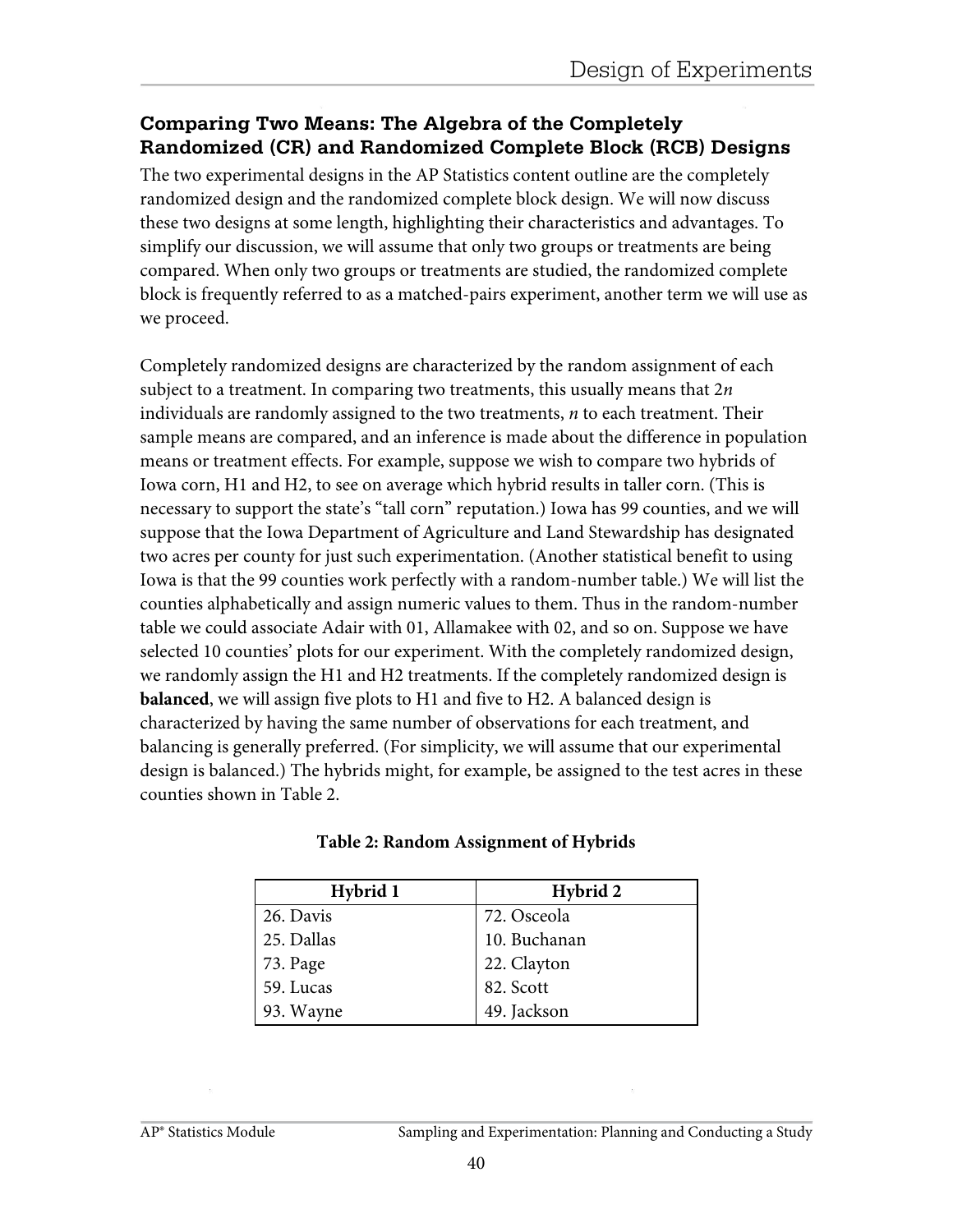As shown on the map in Figure 3, these randomly assigned counties are scattered across Iowa. Nevertheless, there seems to be a disturbing result. Even though these counties were randomly chosen and assigned treatments, Hybrid 1 seems to be concentrated in the southwest half of the state, while Hybrid 2 appears to lie in the northeast half. One can imagine soil characteristics and perhaps mean rainfall differing across Iowa. And if the variation happens to divide across a southwest-northeast line, our process of randomization will not provide groups of counties that on average consist of approximately equally good soil and moisture for tall-corn growth. We might say that this experiment is a victim of "bad luck," but the randomization must be used to preserve the integrity of the experimental procedure. (So yes, bad luck—but experimentally sound!)



**Figure 3: Our Experimental Material—Iowa Counties** 

The above randomization exercise illustrates one disadvantage of the completely randomized design: it is possible for an "unfair" random assignment of treatments to occur in the sense that one treatment is assigned to most of the "better" experimental units. In many experimental situations, unfortunately, we may not always be able to discern the unfairness quite so easily. To reduce this variability due to unfair assignment—whether we can see it or not—we may elect to use the matched-pairs (RCB) design. The RCB design is characterized by the recognition that while the experimental material may vary over the population, it is likely to be made up of local pockets of homogeneity (e.g., where the soil quality is uniform) for practical experimental purposes.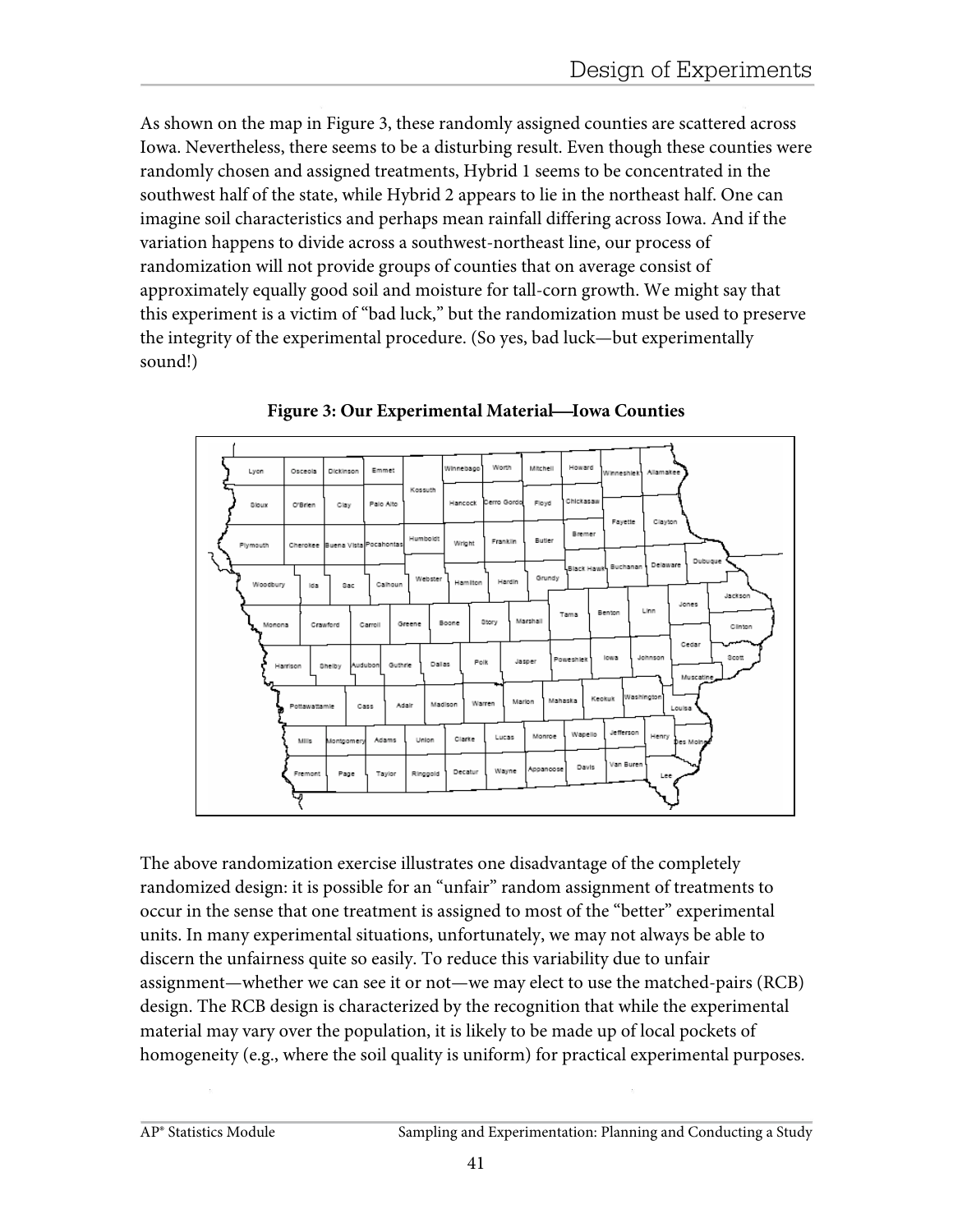These local pockets of relatively homogeneous material make up the "blocks" in the randomized block design. In the randomized block design, each experimental treatment is applied within the block. (Ideally, there would be no variability in corn height resulting from soil differences, but in the real world there always will be some amount of natural variability.) The advantage of the randomized block design is that this variability due to soil differences—rather than treatment differences—will be reduced from the amount of soil variability over the whole population to the soil variation within the individual blocks. And we have chosen the blocks to achieve relatively small variability among experimental units within each block with respect to soil types and other growing conditions that affect corn heights.

In the case of the matched-pairs design, where a block would support two hybrids, both would be planted in a randomly assigned half of the block. For our hybrid experiment, we consider that available experimental two-acre rectangles within an Iowa county as a block, and we select five counties for our experiment. We might, for example, choose the blocks shown in Table 3 using our random number table.

#### **Table 3: Randomly Selected Blocks**

| Blocks for H1 and H2 |  |  |
|----------------------|--|--|
| 10. Buchanan         |  |  |
| 15. Cass             |  |  |
| 64. Marshall         |  |  |
| 17. Cerro Gordo      |  |  |
| 81. Sac              |  |  |

Having chosen our blocks, we would randomly assign Hybrid 1 to one half of the block in each county and Hybrid 2 to the other half of the block. The usual claim is that using these blocks will "reduce variability," but it is not particularly obvious how this reduction in variability is accomplished. Therefore, we would like to give some indication in mathematical terms of what is actually meant by the reduction of variability, and why the randomized blocks (matched-pairs) design is generally superior to the completely randomized design because of this reduction in variability.

We first remind the reader that for both the completely randomized and matched-pairs designs for our tall-corn experiment, we are interested in the difference in means between two treatments. (For more than two treatments, the mathematics as well as the statistical analysis gets a bit more complicated.) We are interested in the difference in mean height of corn that can be attributed to the differing effectiveness of the two hybrids; a common inferential strategy would be to test the hypothesis of equal-mean corn heights for the two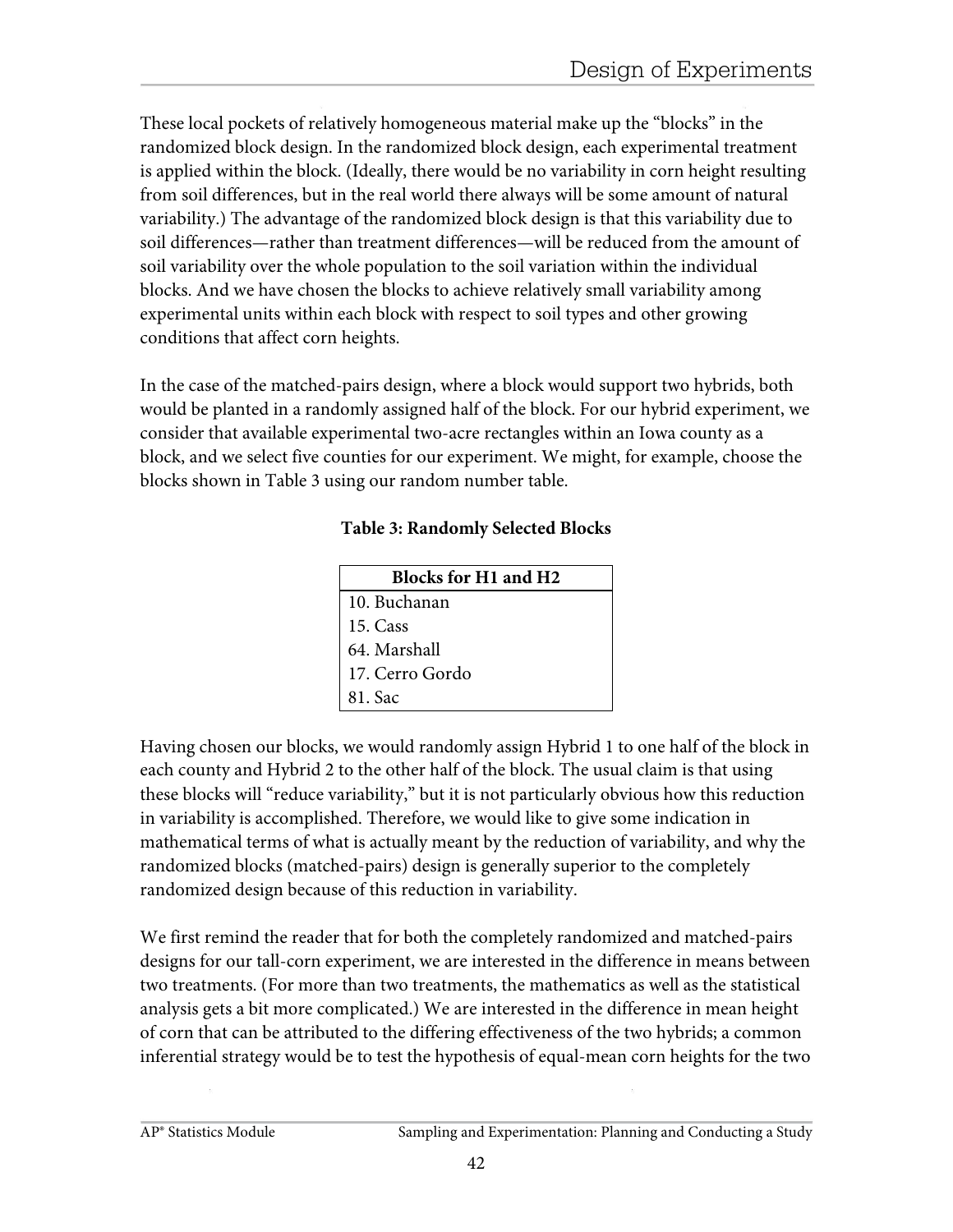hybrid treatments. In general, we will compare the difference in sample means with what we expect the difference to be if our null hypothesis is true. Then we compare this observed difference to the amount of variability we would expect to see if the experiment were replicated many times. In mathematical terms, we will calculate a test statistic:

> (Difference in sample means)  $-($  Expected difference in sample means) Standard deviation of difference in sample means

The difference in sample means is a statistic and therefore a random variable. We can reformulate this mathematical representation algebraically using the natural notation,

$$
\frac{\left(\bar{X}_1 - \bar{X}_2\right) - \mu_{\left(\bar{X}_1 - \bar{X}_2\right)}}{\sigma_{\left(\bar{X}_1 - \bar{X}_2\right)}}
$$

The expected value, or mean, of the difference in sample means is equal to the difference in the population means, according to the familiar algebra of random variables:

$$
\mu_{(\bar{x}_1 - \bar{x}_2)} = \mu_{\bar{x}_1} - \mu_{\bar{x}_2}
$$
  
= 
$$
\mu_1 - \mu_2.
$$

In the matched-pairs design, the reduction in variability that comes from blocking refers to a reduction in the value of  $\sigma_{(\bar{X}_1-\bar{X}_2)}$ . To see how this occurs, we will appeal once again to the algebra of random variables. When we consider a random variable *X*, we usually think of the values clustered around the mean of  $X$ ,  $\mu_X$ . When we consider the variability of *X*, it is natural (or at least consistent!) to measure it as we would the variability of raw data—as an average squared difference between the value of *X* and  $\mu_{\text{x}}$  . Thus, the variance of a random variable *X* is defined as follows:

$$
\sigma_X^2 = E[(X - \mu_X)^2],
$$

where  $\sigma_x^2$  is the variance of random variable *X*, and  $\mu_x$  is the mean of the random variable *X*. When convenient, for easier reading we will also use the notation  $V(X)$  and  $E(X)$ , respectively for  $\sigma_X^2$  and  $\mu_X$ .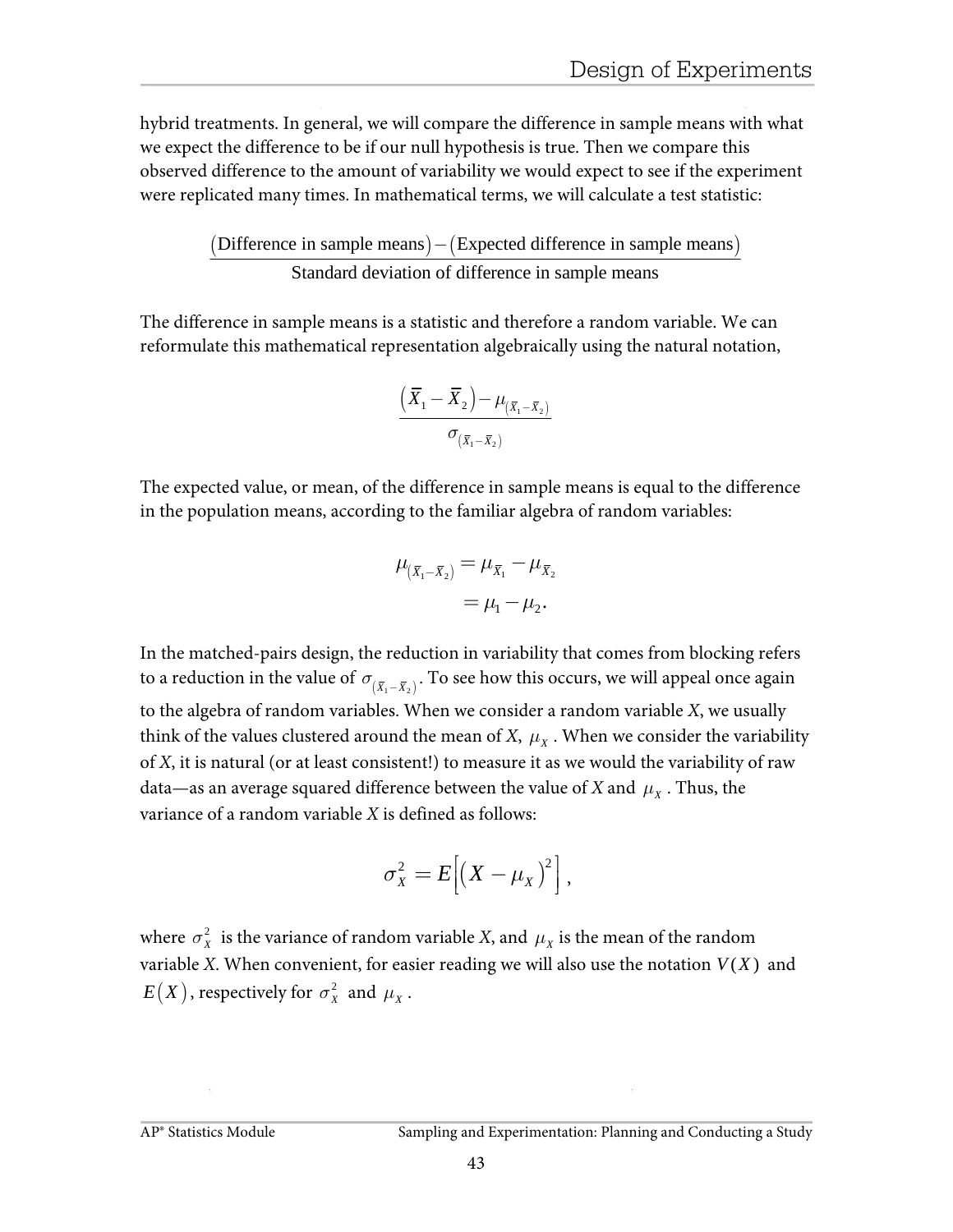In our two-treatment blocking experiment, the random variable of interest is the difference between the two sample means,  $\overline{X}_1 - \overline{X}_2$ . Using our notation above,

$$
V(\bar{X}_1 - \bar{X}_2) = E[(\bar{X}_1 - \bar{X}_2) - (\mu_{\bar{X}_1} - \mu_{\bar{X}_2})]^2
$$
  
= 
$$
E[(\bar{X}_1 - \mu_{\bar{X}_1}) - (\bar{X}_2 - \mu_{\bar{X}_2})]^2
$$
  
= 
$$
E[(\bar{X}_1 - \mu_{\bar{X}_1})^2 - 2(\bar{X}_1 - \mu_{\bar{X}_1})(\bar{X}_2 - \mu_{\bar{X}_2}) + (\bar{X}_2 - \mu_{\bar{X}_2})^2].
$$

Before we take the final steps, let us review our tall-corn experiment. What we are attempting to do through blocking is capitalize on the homogeneous pockets by sampling blocks from the population of possible blocks. Let us suppose that in general the mean height of corn in Iowa is eight feet, with a standard deviation of about 0.5 feet. If we took *random pairs* of simple random samples, one from a plot with Hybrid 1 and one from a plot with Hybrid 2, and plotted the mean sample heights for Hybrids 1 and 2 in a standard scatterplot, we might get something like the plot in Figure 4.

#### **Figure 4: Scatterplot of Pairs of Means (Completely Randomized Design)**



#### AP® Statistics Module Sampling and Experimentation: Planning and Conducting a Study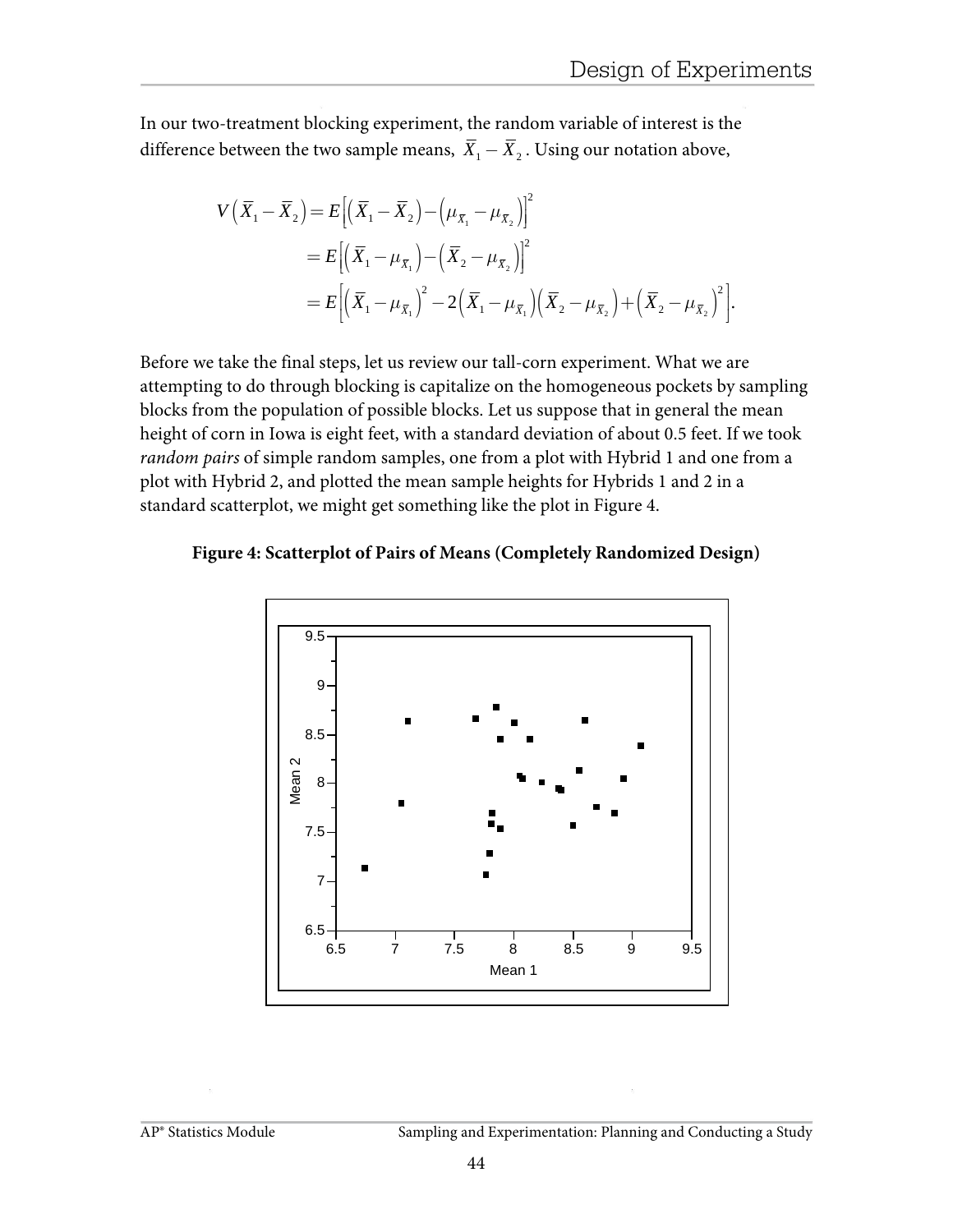This scatterplot is the sort of plot we would expect to see from means if we randomly assigned our treatments; the observed heights exhibit a certain variability, most likely due to the variability of characteristics of the soil, amount of local rainfall, insect manifestations, fungal diseases, and other aspects of local growing conditions. There appears to be, at most, a very weak relation between the heights for Hybrid 1 and Hybrid 2.

Now suppose that we randomly assigned the Hybrid 1 and 2 treatments within randomly selected blocks in our population. We would ordinarily expect less variation due to soil characteristics and rainfall and other growing conditions within these blocks. In general, the heights of cornstalks for the two hybrids within each block should be closer to each other than heights for the two hybrids planted in two different randomly selected counties in Iowa. Consequently, it should not be surprising that the pairs of mean heights from randomly selected blocks should be more aligned along the line  $y = x$ .

In other words, pairs of mean cornstalk heights for the two hybrids from randomly selected *blocks* should be correlated! Thus a scatterplot generated from randomly selected blocks should look something like the plot in Figure 5.



#### **Figure 5: Scatterplot of Pairs of Means (Randomized Block Design)**

AP® Statistics Module Sampling and Experimentation: Planning and Conducting a Study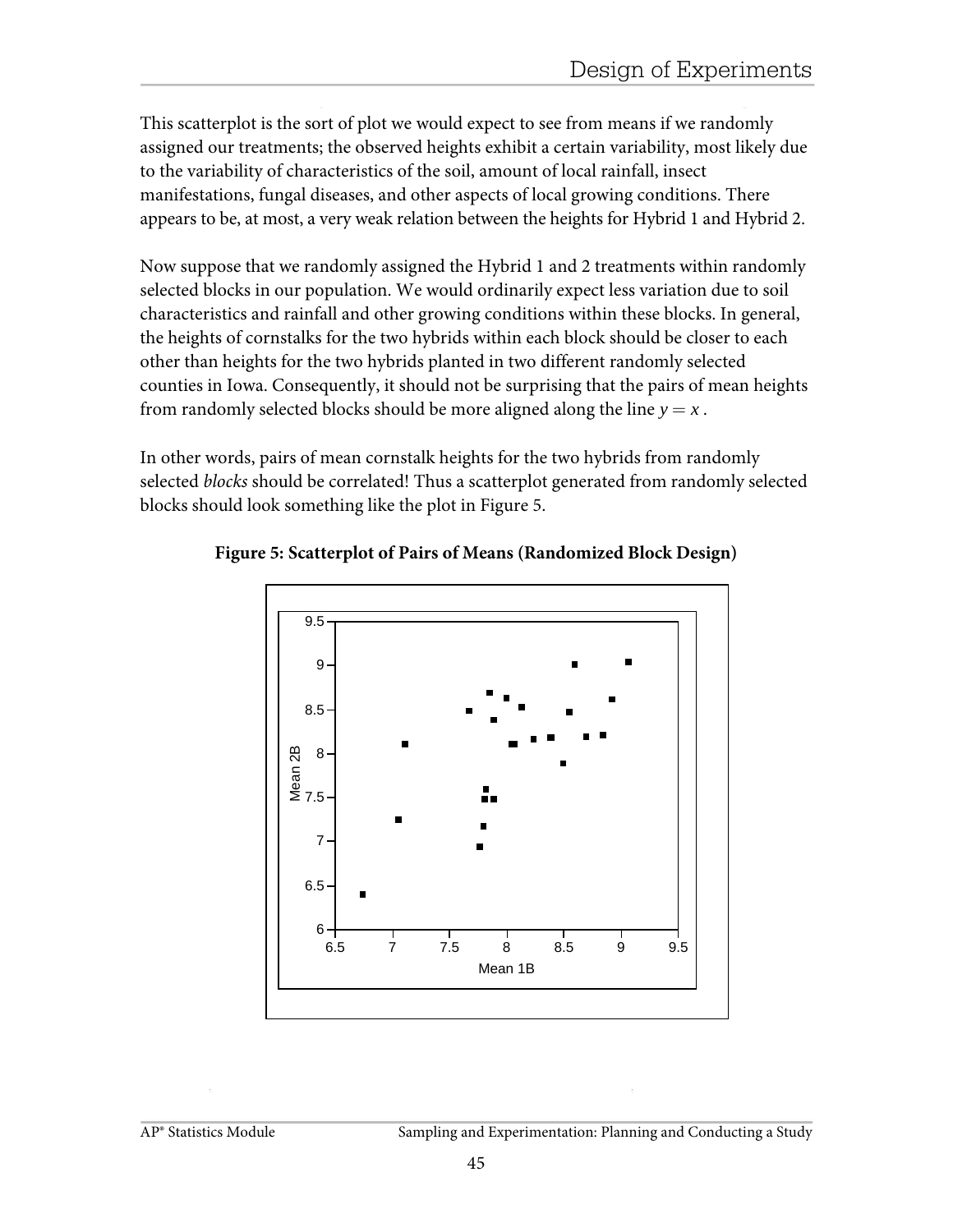We will now pick up our algebraic thread. Taking a closer look at the variance, we find:

$$
V(\bar{X}_1 - \bar{X}_2) = E\left[\left(\bar{X}_1 - \mu_{\bar{X}_1}\right)^2 - 2\left(\bar{X}_1 - \mu_{\bar{X}_1}\right)\left(\bar{X}_2 - \mu_{\bar{X}_2}\right) + \left(\bar{X}_2 - \mu_{\bar{X}_2}\right)^2\right]
$$
  
\n
$$
= E\left[\left(\bar{X}_1 - \mu_{\bar{X}_1}\right)^2 - \frac{2\sigma_{\bar{X}_1}\sigma_{\bar{X}_2}\left(\bar{X}_2 - \mu_{\bar{X}_2}\right)\left(\bar{X}_1 - \mu_{\bar{X}_1}\right)}{\sigma_{\bar{X}_1}\sigma_{\bar{X}_2}} + \left(\bar{X}_2 - \mu_{\bar{X}_2}\right)^2\right]
$$
  
\n
$$
= E\left[\left(\bar{X}_1 - \mu_{\bar{X}_1}\right)^2 - 2\sigma_{\bar{X}_1}\sigma_{\bar{X}_2}\frac{\left(\bar{X}_1 - \mu_{\bar{X}_1}\right)\left(\bar{X}_2 - \mu_{\bar{X}_2}\right)}{\sigma_{\bar{X}_1} + \left(\bar{X}_2 - \mu_{\bar{X}_2}\right)^2\right].
$$

Part of the term in the middle of this expression may look familiar to teachers of AP Statistics, as well it should; it is a product of Z-scores for random variables, as well as the random variable analog of the population correlation coefficient, ρ. Since the expected value of this product is the population correlation coefficient,  $ρ$ , we will substitute  $ρ$  into the expression and perform some reasonable (and more importantly, correct) algebra of random variables (Ross 2002, section 7.3), giving:

$$
V(\bar{X}_1 - \bar{X}_2) = E\left[\left(\bar{X}_1 - \mu_{\bar{X}_1}\right)^2 - 2\sigma_{\bar{X}_1}\sigma_{\bar{X}_2}\rho + \left(\bar{X}_2 - \mu_{\bar{X}_2}\right)^2\right]
$$
  
\n
$$
= E\left[\left(\bar{X}_1 - \mu_{\bar{X}_1}\right)^2 + \left(\bar{X}_2 - \mu_{\bar{X}_2}\right)^2\right] - 2\sigma_{\bar{X}_1}\sigma_{\bar{X}_2}\rho
$$
  
\n
$$
= E\left[\left(\bar{X}_1 - \mu_{\bar{X}_1}\right)^2\right] + E\left[\left(\bar{X}_2 - \mu_{\bar{X}_2}\right)^2\right] - 2\sigma_{\bar{X}_1}\sigma_{\bar{X}_2}\rho
$$
  
\n
$$
= V(\bar{X}_1) + V(\bar{X}_2) - 2\sigma_{\bar{X}_1}\sigma_{\bar{X}_2}\rho
$$
  
\n
$$
= \sigma_{\bar{X}_1}^2 + \sigma_{\bar{X}_2}^2 - 2\sigma_{\bar{X}_1}\sigma_{\bar{X}_2}\rho.
$$

We are now in a position to compare the variability of the sampling distributions of the difference between two means,  $\overline{X}_1 - \overline{X}_2$ , under both the completely randomized and the randomized complete block design, and we will see what variability is reduced and by how much when blocking is used. If the assignment of hybrids to test acres is completely random, the sample means are independent of each other, and  $\rho = 0$ , giving

$$
V\left(\overline{X}_1 - \overline{X}_2\right) = \sigma_{\overline{X}_1}^2 + \sigma_{\overline{X}_2}^2.
$$

If, on the other hand, assignments are made to blocks, then

$$
V\left(\overline{X}_{1}-\overline{X}_{2}\right)=\sigma_{\overline{X}_{1}}^{2}+\sigma_{\overline{X}_{2}}^{2}-2\sigma_{\overline{X}_{1}}\sigma_{\overline{X}_{2}}\rho\,,
$$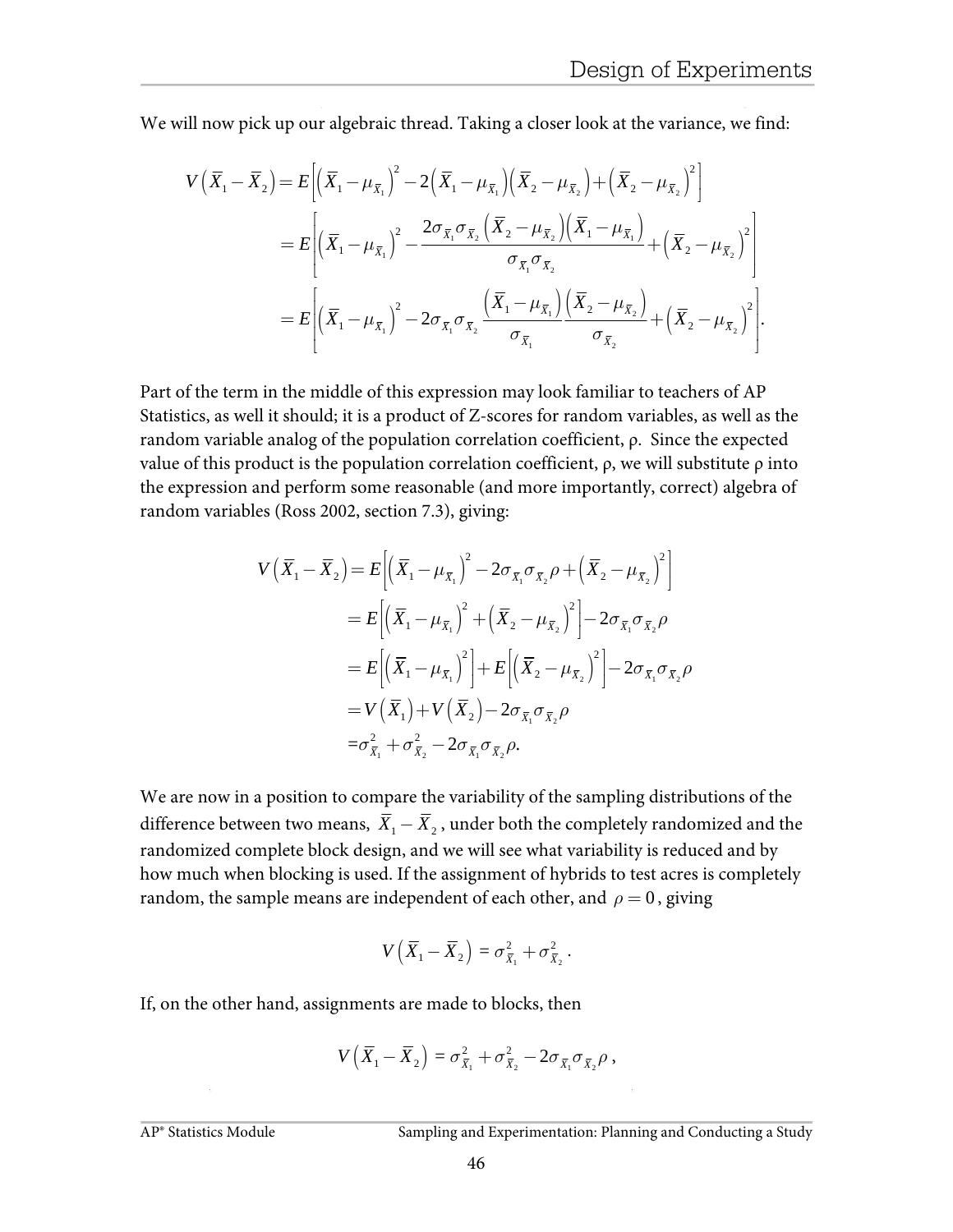where  $\rho$  is the within block correlation—positive if the blocking is effective. The more homogeneous the blocks, the greater the value of  $\rho$  and the greater the reduction of variability of the estimated difference in sample means from one experiment to another. One should note that a blocking strategy may not always be the best strategy to employ, since the statistical analysis for the matched-pairs experiment analysis will be performed with only about half the number of degrees of freedom. If blocking results in very little similarity of growing conditions within blocks, the decreased variability in the estimated difference in treatment means due to blocking may not compensate for the reduction in degrees of freedom. The lesson here is that when working with homogenous pockets of experimental material in a heterogeneous population, blocking should be used wisely, with knowledge of the context of the variables that make up the experimental design problem. The risk of adverse effects by blocking is usually quite small, and it is therefore generally wise to use blocking if you are confident that you can create blocks of relatively homogeneous experimental units.

#### **Postscript to Experimental Design**

In this section we have provided some in-depth discussion of the two experimental designs in the AP Statistics syllabus. As you reread and study this section, note that 90 percent of this material is intended as background for you, the instructor. We hope that this helps you become much more familiar with the terminology of experimental design. It also should help you more fully grasp the differences between the completely randomized design and the randomized complete block design and help you understand what is meant by the assertion that the RCB design "reduces variability." With these concepts now firmly in hand, designing an experiment should be seen less as magic and more as art!

#### **Reference**

Ross, S. 2002. *A First Course in Probability*. 6th ed. Upper Saddle River, New Jersey: Prentice-Hall.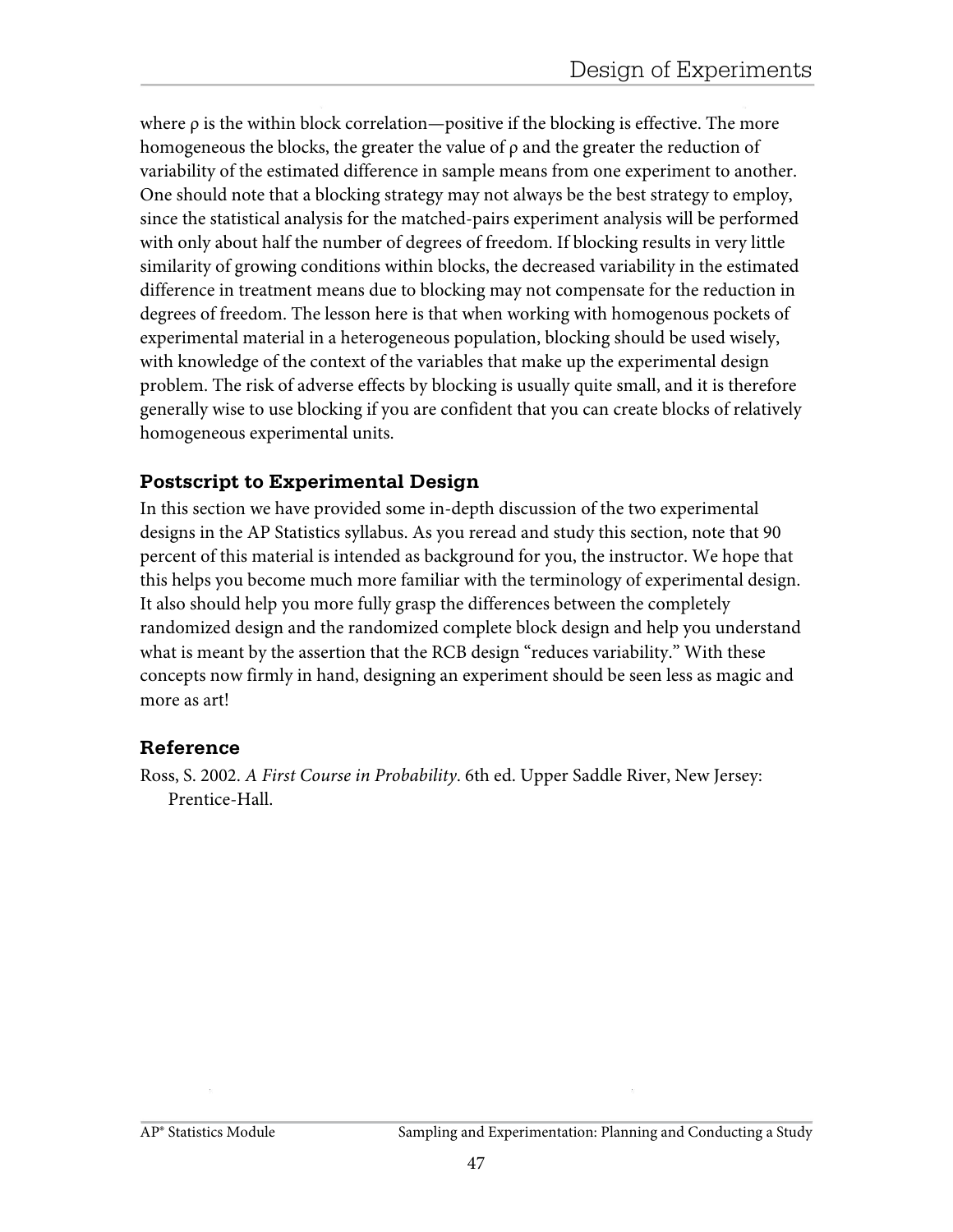# **Planning Experiments in a Classroom Setting**

Peter Flanagan-Hyde Phoenix Country Day School Paradise Valley, Arizona

In the preceding section, we discussed some important aspects of designing an experiment. Of course, planning an experiment in theory and executing it in real life are complementary but different tasks. Professional statisticians and scientists learn much about the practical aspects of their craft by wisely keeping track of what goes wrong with their experiments and then consulting their notes when planning the next one. Every good experimenter builds into his or her procedures a "pilot" study where the practicalities of the experiment are tested on a small scale to tease out possible errors in advance. This has two implications for classroom instruction. First, it is essential that students plan experiments "from scratch" and not just analyze experiments that have already been performed. Second, it is important that they actually carry out the procedures of their planned experiments and confront the practical problems of experimentation. Knowing up front that things don't always—or even usually—go according to plan will help inoculate your students against their fear of failure.

In the paragraphs to follow, we will outline a sequence of steps to help teachers guide students through the process of planning and executing an experiment. Strictly speaking, these steps are not sequential in the usual sense. Experiments are frequently planned by considering some aspects simultaneously, so the steps to follow should be thought of as a list that makes some sequential sense rather than as a "magic" sequence to follow blindly.

In the classroom, two intertwined processes will run simultaneously: (1) students designing experiments and (2) teachers monitoring students designing experiments. The monitoring process not only involves guiding the planning process but also anticipating some of the practical difficulties. (The teacher is the wise and enlightened person in the room with the long list of reasons why classroom-designed experiments have failed in the past.) Mindful of how these two parallel processes unfold in the classroom, we will present the steps for experimental design as a sequence of teacher decisions that demand the design and possible execution of an experiment by students. The first step in designing the classroom activity is the most important: framing the assignment.

#### **What Kind of Assignment/Activity Will This Be?**

We suggest that there are three types of experiments that call for student design, all of which are reasonable for enhancing students' knowledge of experimental design. Let us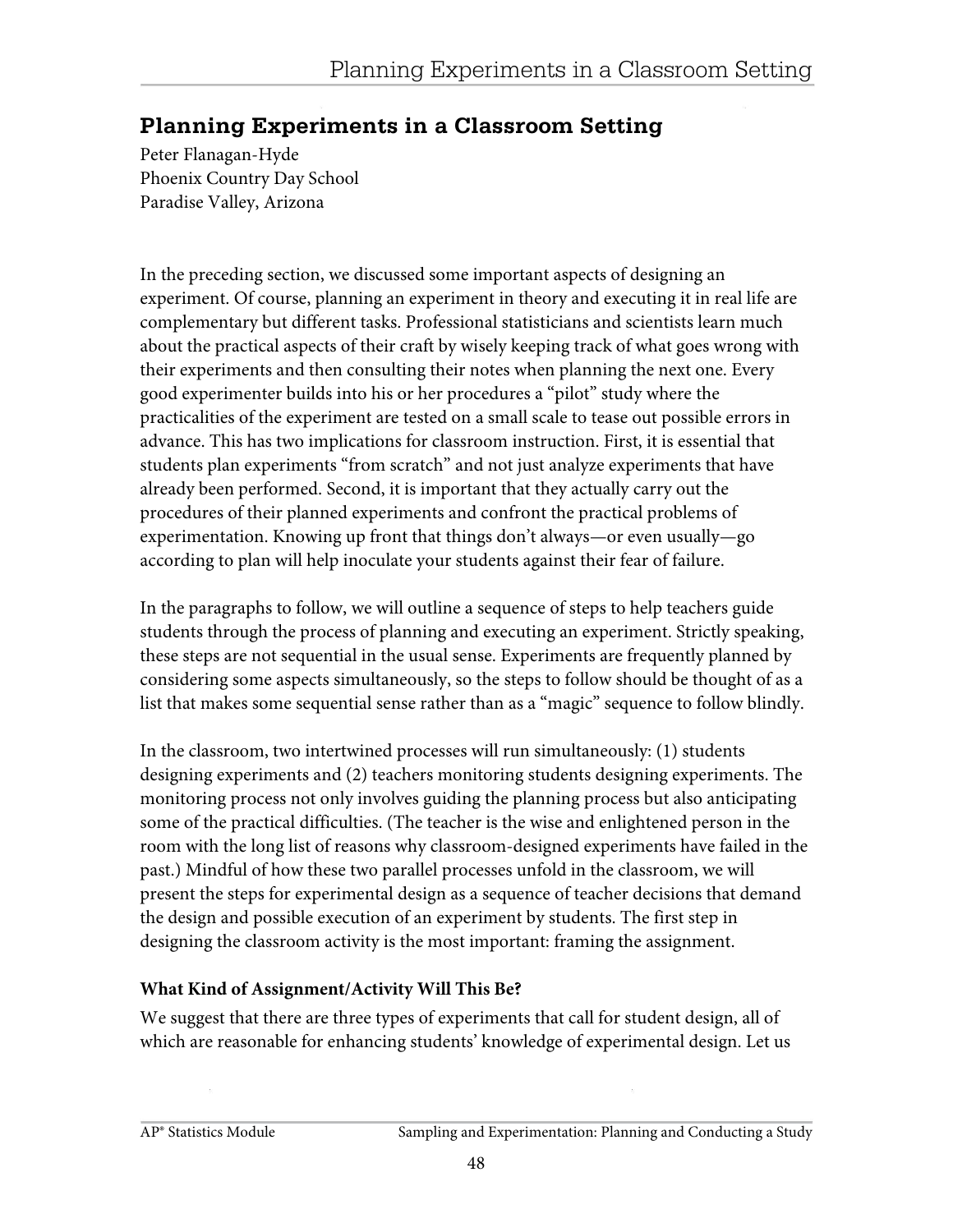call them (1) "thought" experiments, (2) "practical" experiments, and (3) "real" experiments.

We consider a **thought experiment** one in which the actual practicalities of sampling and measurement are, in effect, a done deal. In a thought experiment, the task is to plan the experiment, but students are not responsible for its practical execution. Students are deemed to have solved the sampling and measurement problems after settling on acceptable and appropriate methods. The methods may be very time consuming, expensive, or possibly even impossible, but that is okay because the primary goal of the assignment is that the experiment work in theory. A thought experiment generally involves a student's written product, possibly supplemented by a visual and/or oral presentation to the class. Each student's task is to consider the usual issues of sampling and experimental design, assisted by the teacher according to usual classroom customs.

We understand a **practical experiment** to be one that students actually carry out. They must perform all the steps in a thought experiment but with some restrictions: in a practical experiment, the design must be executable in practice, the experimental units must be "accessible" to the student, and measurement must be safe and effective. If the experimental units are people, both student and teacher must adhere to ethical principles. While it is not a topic in the AP Statistics syllabus, a discussion of ethical issues should precede *any* and *every* interaction between students and their "subjects." Since not every classroom teacher is an expert on ethics, standard practice should be that teachers follow school district guidelines and seek approval from appropriate district authorities before the execution of any practical student experiments. For a detailed discussion of ethical problems, teachers may refer to Crook and Dean (1999). Gould (2002) is also a good general reference for the ethics of experimentation.

In practical experiments, as opposed to thought experiments, students should attend more closely to the problems of sampling and execution. Students, aided as needed by their teacher, should develop a *practical* sampling plan and then use it to randomly sample from the available experimental units. Students in an AP Statistics classroom should not be expected to get a sample of some gargantuan population such as "all high school students"—even Ph.D. students are limited to sampling from an available population. However, students *should* be expected to carefully define a sampling frame, justify any generalization beyond the available population, and discuss the limitations imposed by the available source of experimental units. Students need to justify anticipated measurements, carefully define the measurement protocol, and then carry out that protocol on a few subjects, as would be done in any pilot study. Each student work product should include a section on any difficulties that arose during the encounter with experimental units or subjects and offer perfecting amendments to the procedure. An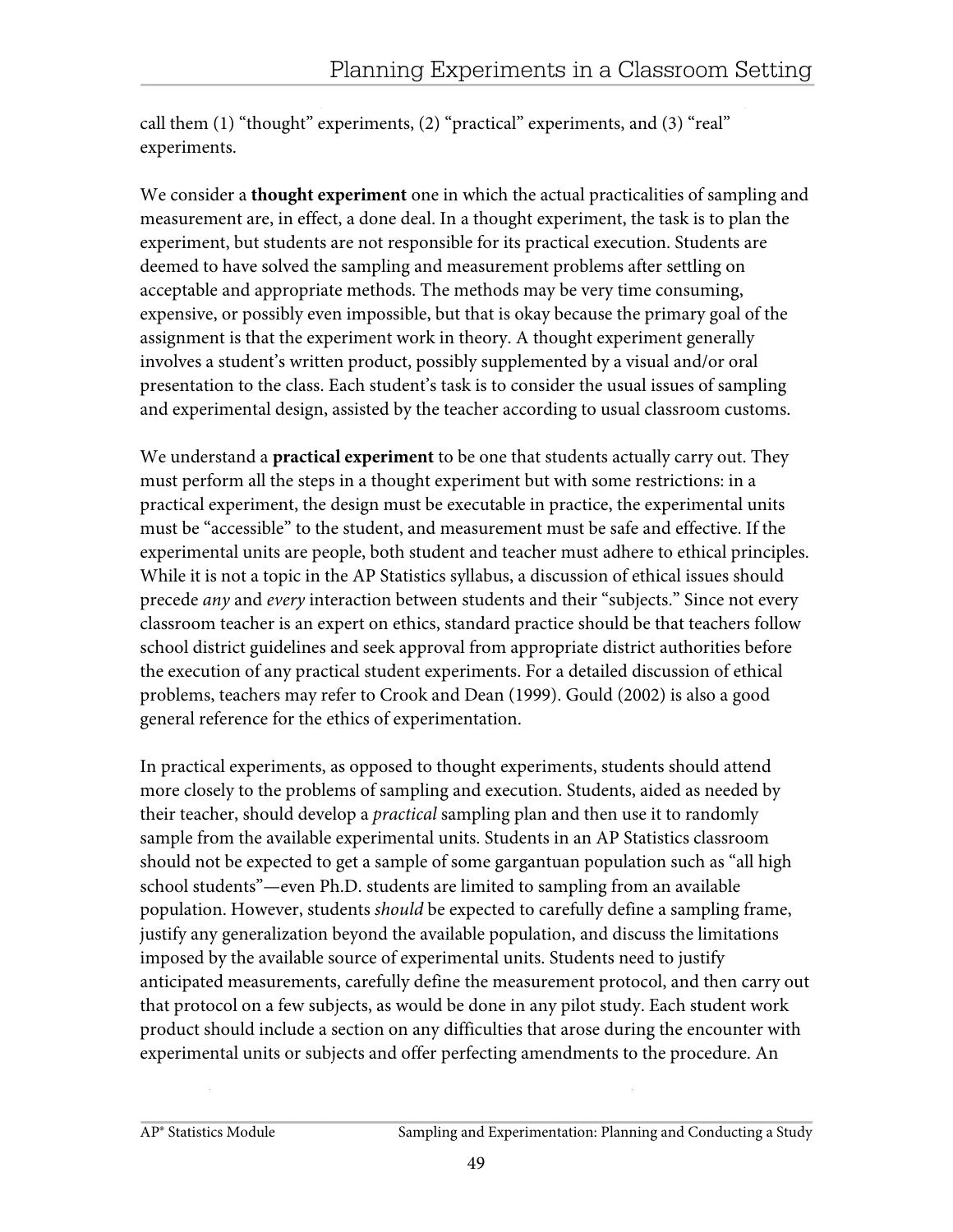added role for teachers during the planning process is to harness students' natural desire to do a "perfect" experiment, while assuring them that even professional researchers are usually unable to sample as they would prefer, and that it is okay to limit the scope of their sample to something practicable. Students should also be reminded that missteps and mistakes are a normal part of the process, even for professionals. One very good idea is for the teacher to act as the students' first experimental subject to help them uncover measurement problems at the outset.

A **real experiment**, as we use the term, is one that has all the characteristics of a practical experiment but is deemed to be of greater consequence to the student. Experiments in this category are often designed for competition submission, such as to the Siemens Westinghouse Competition or the Young Epidemiology Scholars Competition, or perhaps to a state or regional science competition. Generally, designing an experiment such as this would not be a classroom assignment but rather a student-initiated project that could double as an AP Statistics assignment. In this case, the student may work in concert with people outside the classroom, such as a mentor in a scientific discipline and/or a parent working in a related professional area. In such a situation, the AP Statistics teacher also should act as mentor and communicate with the science or professional person. It should *not* be supposed that these outside mentors have adequate knowledge of the statistical aspects of the problem the student has chosen—in real life, most professionals consult statisticians for advice about experimentation. Because of the increased importance of the experiment to the student and the fact that these competitions may be judged at least partially on statistical merit, the teacher should be more vigilant than usual of the design, sampling, and measurement issues at hand. In some cases the student may wish to perform an experiment that requires knowledge of methodology outside the AP Statistics curriculum. This may present more of a challenge, and sometimes the best an AP Statistics teacher can do is ask a professional statistician to consult on the project. The American Statistical Association Web site, www.amstat.org, can be useful in locating nearby statisticians.

#### **Step 1: Clearly state the problem to be addressed.**

It is very easy for students to consider choosing a problem that sounds impressive but is still vague enough that they can "think about it later." It will not occur to most students that the detailed planning for an experiment must take place well in advance—an experiment cannot be "crammed" at the last minute. While it is generally true in our modern computer era that data analysis need not be time consuming, every other part of a well-designed and well-executed experiment is.

The most crucial aspect of stating the problem is for the student to identify the explanatory and response variables, and the student must have a clear idea of how these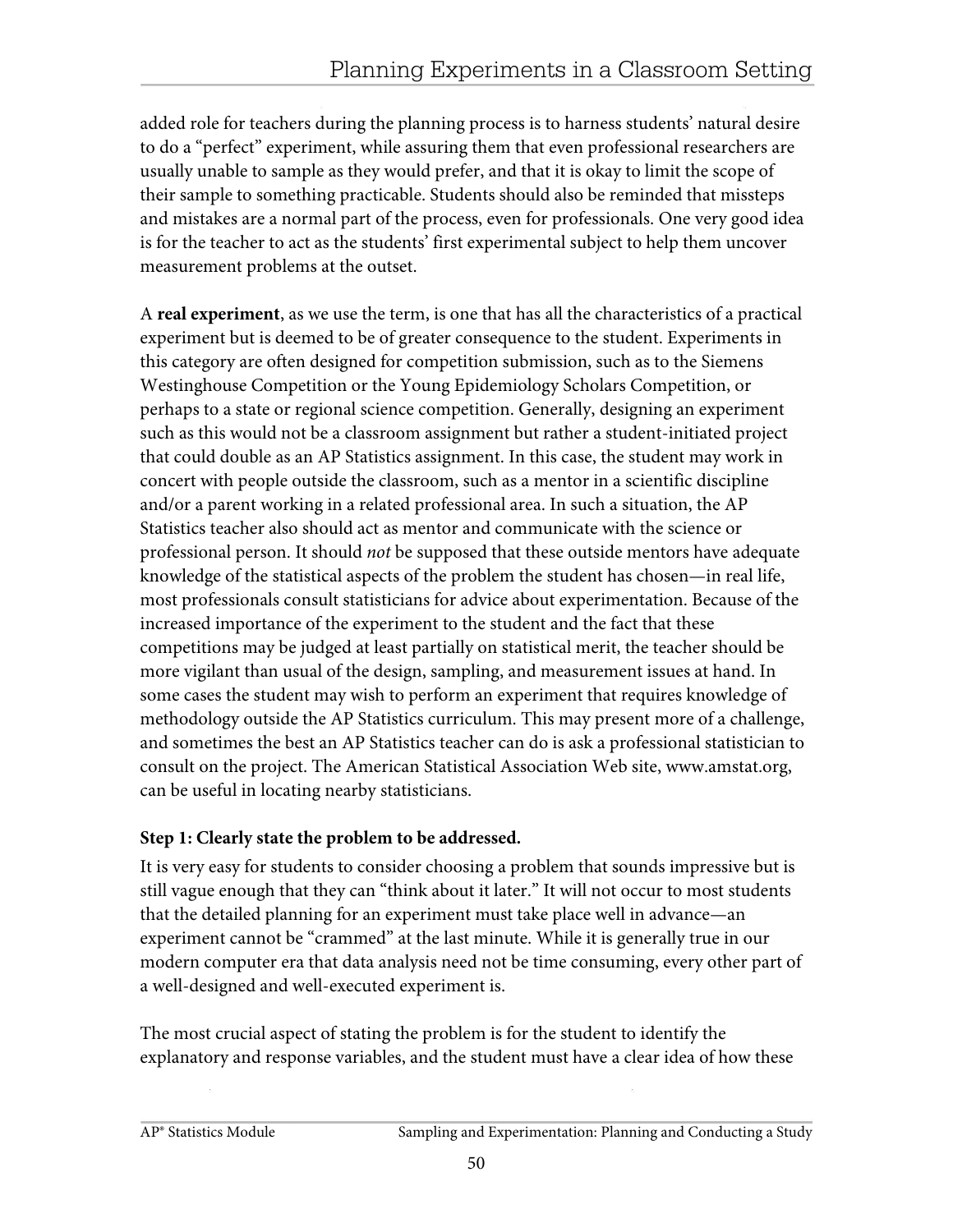variables will be measured. Variables involving lengths, times, and weights should present little difficulty under normal circumstances, but all other variables must be considered in some detail right from the start.

#### **Step 2: Identify an appropriate randomization method.**

This step is a relatively simple one, usually involving a choice between a simple random sample or a stratified sample. For the most part, students must make a judgment about the homogeneity versus heterogeneity of the population with respect to extraneous variables that might affect the experimental unit's response. If the case can be made for heterogeneous experimental material, students should opt for a stratified sampling method. Depending on the variables being investigated, typical heterogeneous populations are males versus females and first-year students versus sophomores versus juniors versus seniors. It is probably wise to consider just two strata so that student resources are not spread over a number of strata, each of which only delivers a small number of experimental units. In other words, for data analysis purposes, it is probably better to sample 40 first-years and 40 sophomores rather than 20 from each of four classes.

The assignment of experimental units to treatments, usually a boilerplate description involving calculator generation of random numbers or possibly a random number table, should still be described in some detail—not just with a throwaway statement such as "Assign the subjects using a random number table" or "Assign subjects using a coin flip."

### **Step 3: Identify needs and methods for controlling extraneous variables.**

A very important part of experimental design is the identification and control of potential confounding variables. In a thought experiment, potential confounding variables should not only be identified but also justified. That is, students should explain why they believe that a particular variable is a potential confounder and offer some method of control. A rote listing of the "usual suspect" potential confounding variables is not good experimental design, and controlling for variables that will not affect the response is a waste of valuable research resources. This part of the design process relies most heavily on knowledge of the experiment's subject matter. Identification of potential confounding variables is, for the most part, a science problem, not a statistical one. (Students should be encouraged to seek help from science teachers or other faculty in identifying potential confounders. Such teachers and faculty may need a quick lesson in confounding; for example, many science teachers' idea of control in an experiment is to "only vary one variable at a time," which is a great deal easier to do in physics and chemistry labs.)

Students, having done their homework, may consider any reasonable variable to be of potential concern and should offer possible ways to control that variable. However, as a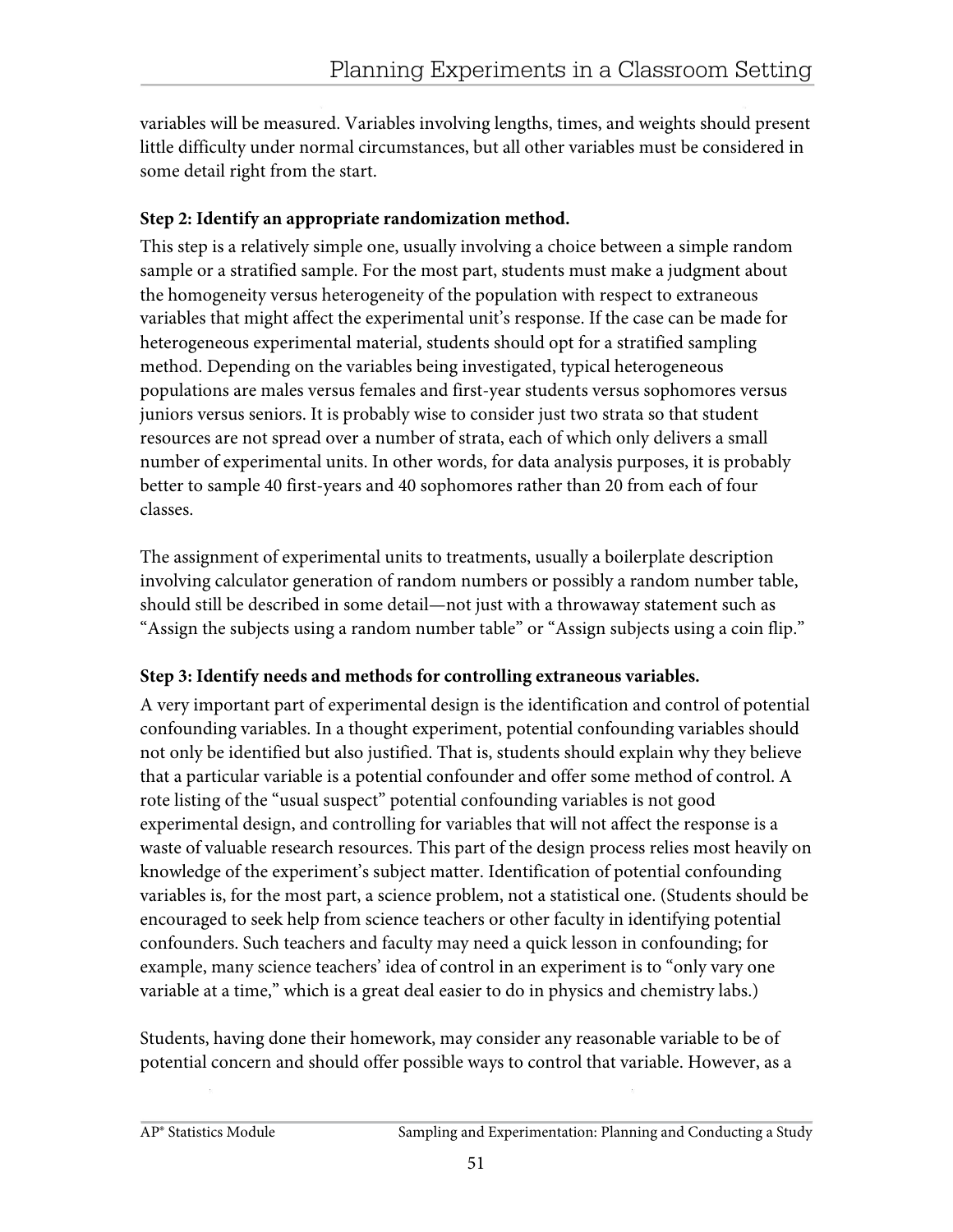practical matter, the only strategy available to students for their statistical analysis will be to use a matched pair (randomized complete block design with one blocking variable); the answer will be to use randomization to control for all but one potential confounding variable. Despite this being the only reasonable practical strategy, students should be encouraged to consider direct control (e.g., "constant temperature and pressure") and blocking as potential (but more costly) strategies. If direct control is considered, the value for the variables should be specified and justified. The possible limitation on the scope of inference also should be considered.

If the experiment is a real experiment, a professional statistician should be consulted if at all possible.

#### **Step 4: Run the experiment in "pilot" mode.**

Students should run a small number of trials, executing the sampling plan and performing all measurements. Students should be encouraged to start their trials early enough so that problems can be discussed with the teacher and suggestions made for improvement while they are still in the pilot mode. Students can learn from their errors during pilot mode, and that is a major reason for assigning a practical experiment, not just a thought experiment!

#### **Step 5: Run the experiment in "real" mode if the resources for doing so are available.**

In "real" mode, tinkering with the process ends! Any errors or anomalies that occur are no longer fixable; their impact must be considered in the statistical analysis and reported as part of the student's work product. Of course, if a measurement in a trial is clearly anomalous for an identifiable reason unrelated to the relationship between explanatory and response variables, it is okay to delete it for that trial, but in general this should be discouraged.

### **Step 6: Report the results.**

The reporting of the results will, in general, vary in its demands on students. While it would be exemplary for students to follow the professional reporting guidelines for the discipline of their scientific topic, that is very difficult in practice. Different journals have different suggested styles, and different disciplines have different requirements. Perhaps the best solution is to standardize the style as much as possible, according to, say, the *Chicago Manual of Style*, but great leeway should be allowed according to the level of the students. Students will not have been taught this sort of technical writing in their English classes, and they may have encountered conflicting style demands (or no demands) from the various science classes they have taken.

In the case of a real experiment, recent copies of relevant scientific journals also should be consulted!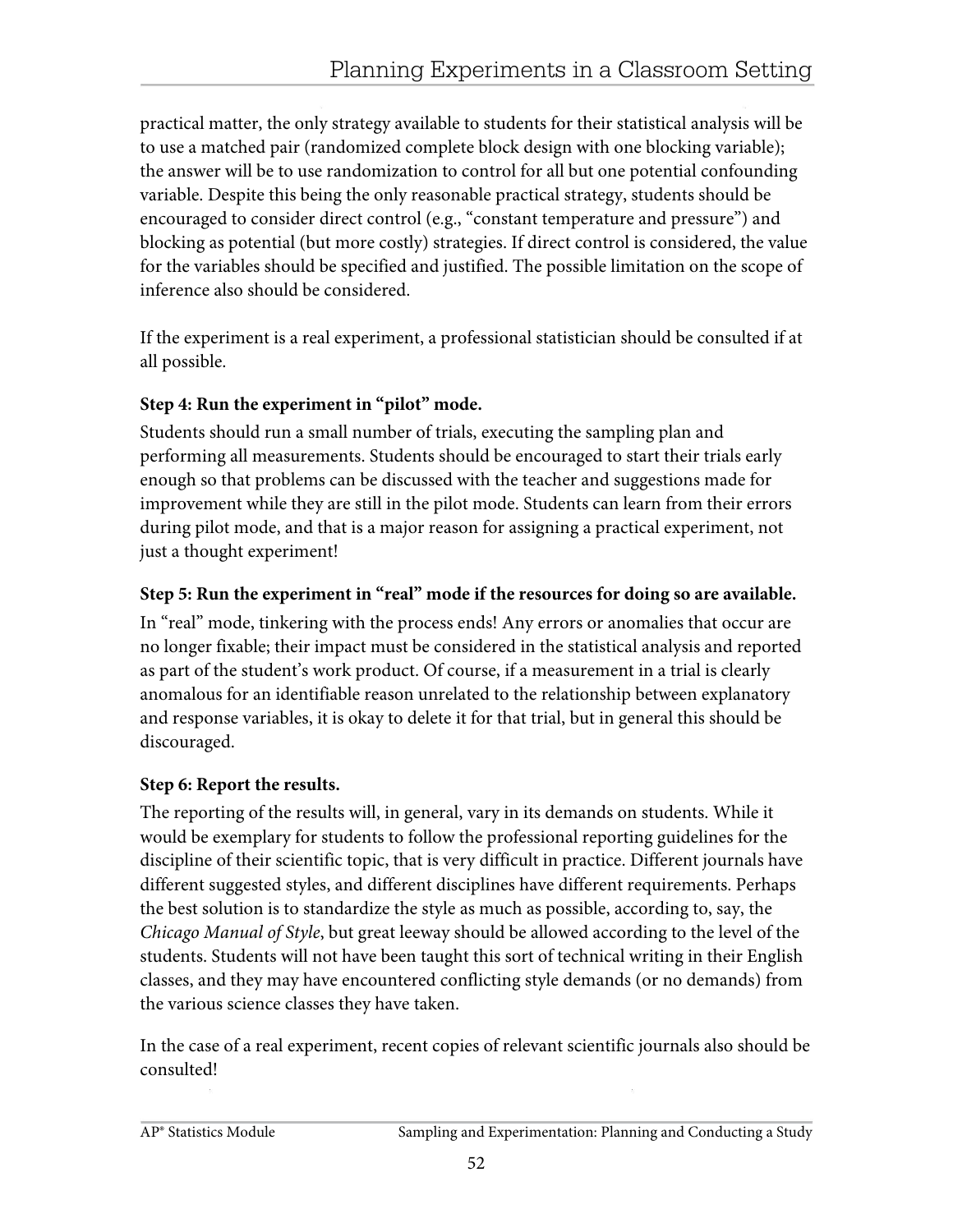### **A Closing Note**

Practical experimentation in the classroom is a time-consuming activity, but nothing is as effective in nailing down an understanding of the concepts and the practice of experimental design.

#### **References**

Crook, L. S., and M. Dean. 1999. "'Lost in a Shopping Mall'—a Breach of Professional Ethics." *Ethics and Behavior* 9 (1): 39–50.

Gould, J. E. 2002. *Concise Handbook of Experimental Methods for the Behavioral and Biological Sciences*. Boca Raton, Florida: CRC Press.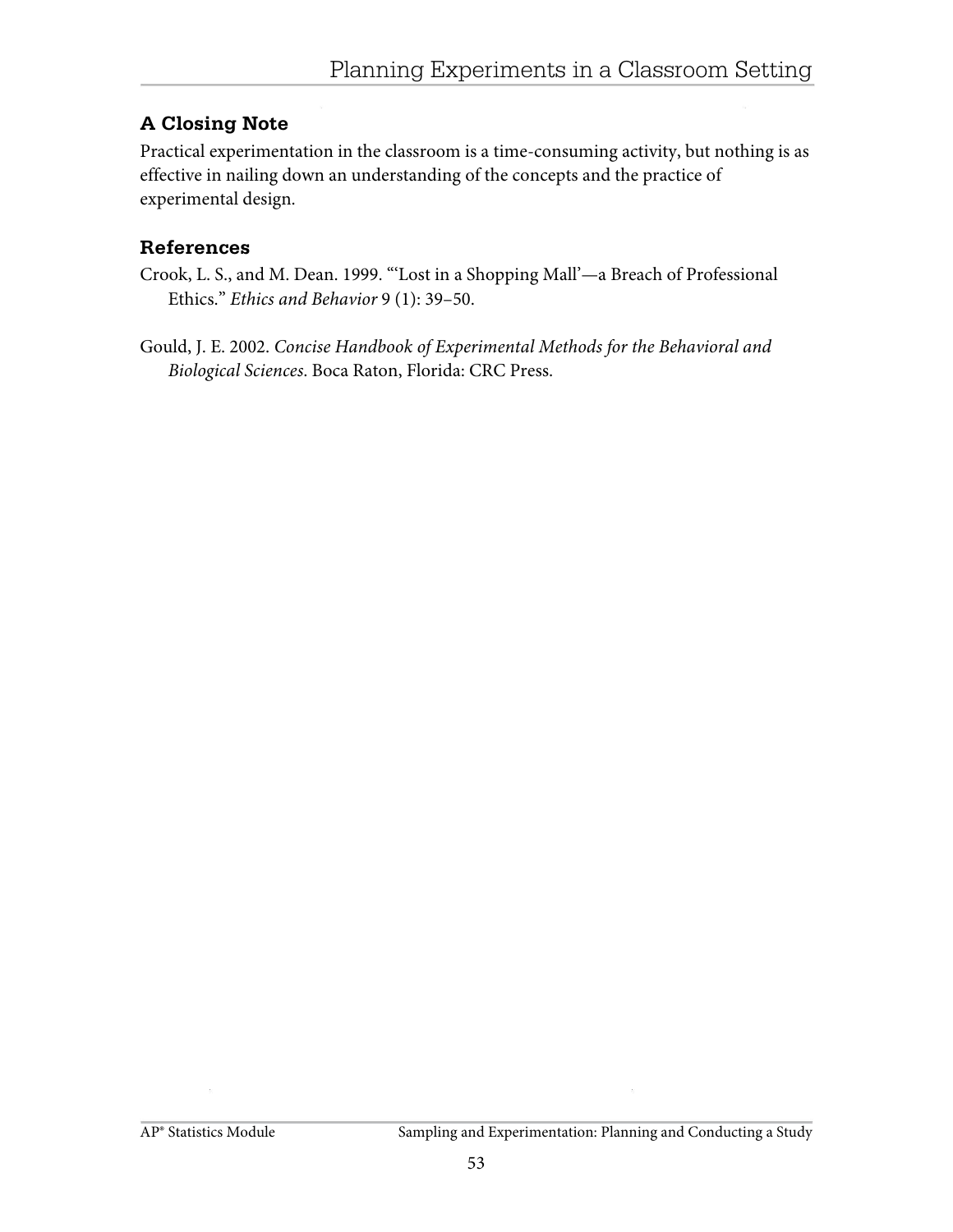# **Examples of Experimental Design Problems**

Peter Flanagan-Hyde Phoenix Country Day School Paradise Valley, Arizona

The following experimental design problems are intended to provide some examples that might be used in classroom situations. Depending on the individual classroom, some of these may be used as practical (in the sense we have used the term) experiments. It is not necessary that experimental design problems be incredibly important or definitive in any sense; the time for a single grand experiment that settles issues all by itself has passed, if it ever really existed. The experiment, like statistics itself, is usable by ordinary people in ordinary circumstances.

Some of the following ideas for experiments are taken from scientific literature, and others are "made up" from whole cloth, ideas borne of simple observation and reflection about our ordinary world. Both kinds of experiments will help students understand the roles of experimentation, which are: (1) as a tool for exploration of scientific theories and (2) as a practical "action-research" tool for everyday people.

Experimental design problems that seem to work best with students have these common characteristics:

- The problems are authentic.
- The scenario of the problem is easily understood and well within the realm of student experience.
- The explanatory and response variables are easily identified.
- Potential confounding variables are identifiable and perhaps controllable through a blocking strategy.
- The measurements are not terribly difficult.
- There is flexibility in how one might approach the design of the experiment.

Please use these examples as "seed" problems for student assignments or possibly as starting points for students to use while casting about for their own ideas. Both teachers and students benefit from discussing new and different experimental design problems in the classroom.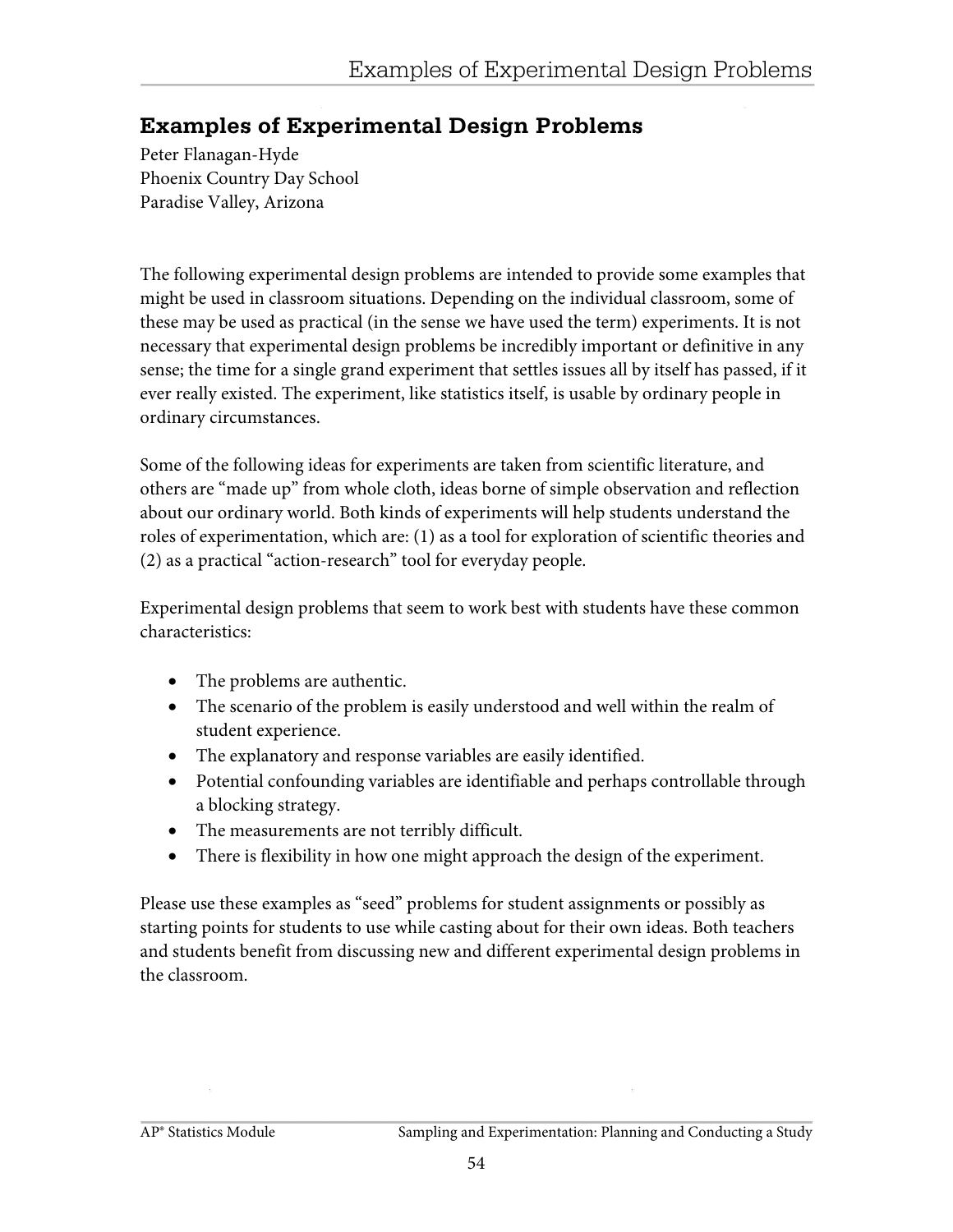#### **Example 1: The Rites of Spring**

When spring arrives, the sun begins to warm, birds begin to chirp, the sports-minded turn their thoughts to baseball, and—oh, yes—dandelions start to grow. The common dandelion (*Taraxacum officinale*) is also known as lion's tooth, puffball, and monk's head. The genus *Taraxacum* consists of about 40 species worldwide. It originated in Europe and has been used as a potherb and medicinal plant since the Roman times. It has a high vitamin and mineral content, and leaves from the mature plant are often dried and used to make a mild tea. Its roots are often used to make a stronger tea or are dried and used for medicinal purposes.

Lawn fanatics generally regard dandelions as pests, using chemical pesticides to control their growth. But not every chemical pesticide works well on every lawn; the effects of a pesticide may depend on the type of soil, nitrogen level, and kind of fertilization that has been attempted in the past. Suppose that you have two pesticides to choose from, and you wish to perform an experiment to see which appears to be more effective on your lawn.

Your assignment is to design an experiment to decide which pesticide to use on *your* lawn. (If you don't have a lawn, ask your instructor for a drawing to use.)

- 1. Draw a scale model of your lawn, including streets, driveways, buildings, and any other aspects that might be important for understanding the dandelion growth.
- 2. Decide on a measure of the effectiveness of the two pesticides.
- 3. Design an experiment to help identify which pesticide is more effective.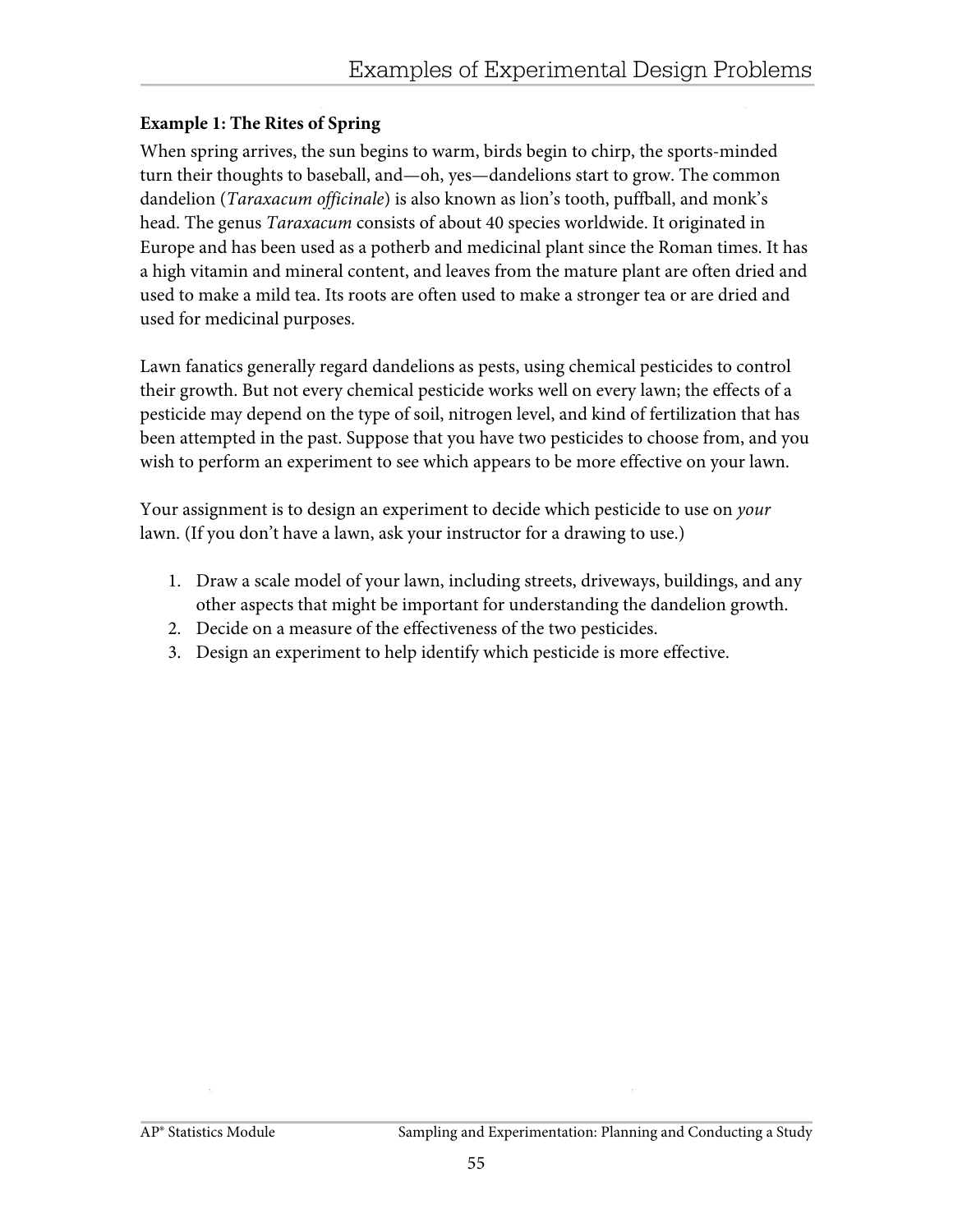#### **Example 2: Those Guys Are Just Unbearable!**

Due to the availability of food in public areas of national parks, black bears are becoming a serious nuisance. These animals, wanderers with a high level of curiosity, often find their way into areas where humans—and their food—are. Once the bears find food, they may go on to damage property and even threaten or injure park visitors. A destructive behavior pattern, reinforced by the promise of food, is likely to continue.

A possible nonlethal solution is to transport problem bears to remote areas of parks, far away from areas where they can find food. It is not well understood how bears find their way back to old haunts, but it is believed that they will travel only limited distances before simply establishing a new home range. Effective planning for translocation may take into account more than the straight-line distance from release point to old haunt. For example, topographic features may be important, such as the number of ridges (drainage divides) that must be navigated or the total elevation gain that the bear would encounter as it attempted to return. Or it may be that bears, finding evidence of human habitation such as roads or trails, will follow them in their search for food.

It is interesting to note that some female bears, for reasons unknown, are better able to find their way back to their haunts. (No, they *don't* ask for directions!)

Your assignment is to:

- 1. Locate a topographic map of Glacier National Park or Yellowstone National Park.
- 2. Pick out an area that is frequented by humans.
- 3. Define a distance, elevation, or other reasonable measure of difficulty-ofreturning.
- 4. Design an experiment to determine how far away a bear should be moved for effective translocation, in terms of your measure in part (3).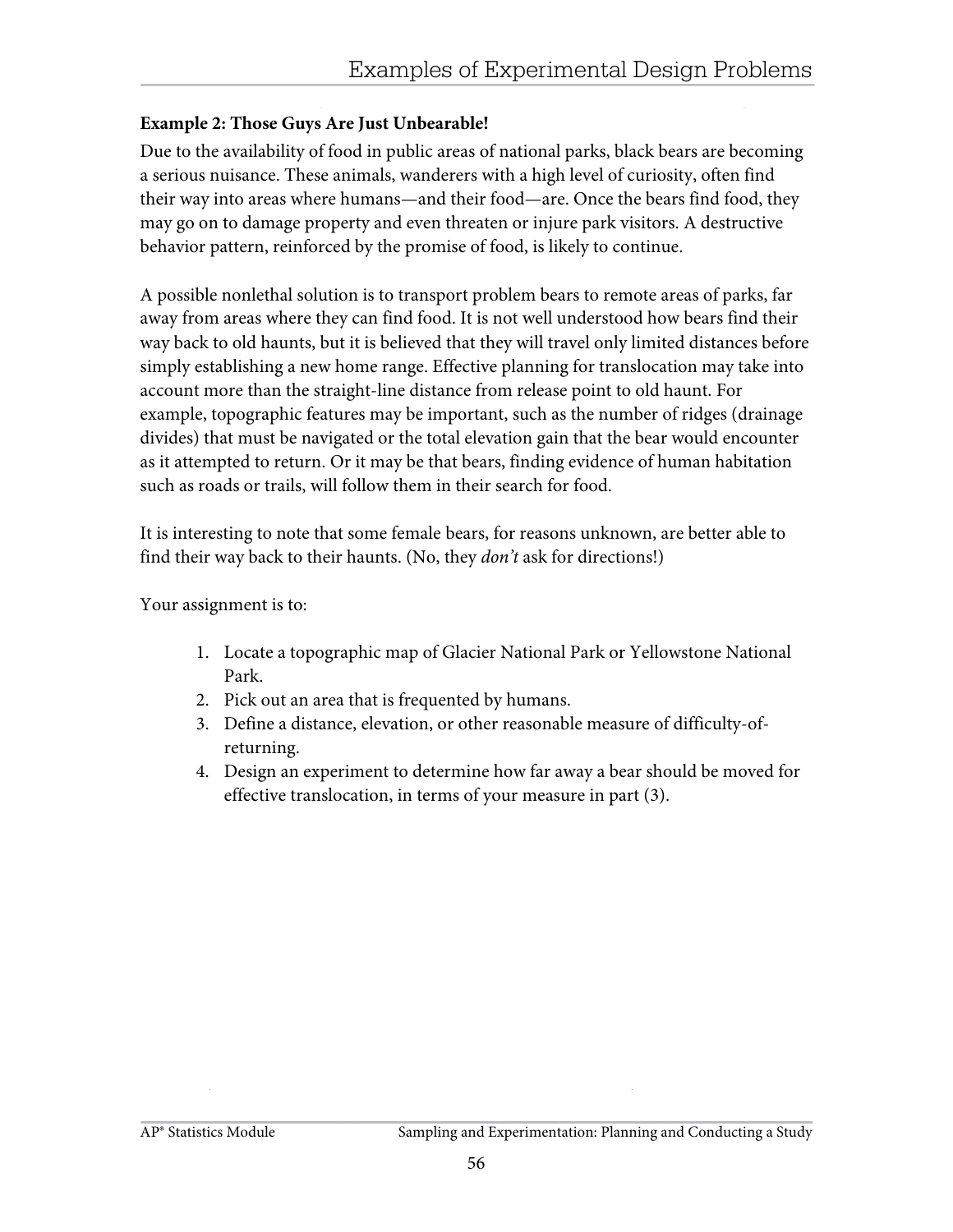#### **Example 3: Quiet Skies** *Are* **Friendly Skies . . .**

The flying public understands that air travel can be annoying and frustrating—especially when there are infants on board. Changes in elevation during the flight can make infants cry with ear pain, which results in subsequent pain for the adult passengers.

One airline is considering a novel solution: offering "official" pacifiers to infants' parents for use during the flight. The idea is that if the child starts to cry, the pacifier will not only comfort the child but also hopefully play a similar role to gum-chewing in alleviating pain due to unequal air pressure on the eardrum. Of course, it is possible that other aspects of flying may contribute to infant crying. For example, the jet noise may be louder or engine vibration may be more intense in some parts of the plane.

Your assignment is to design an experiment that will help determine whether or not the pacifier effectively reduces an infant's discomfort—and therefore its crying.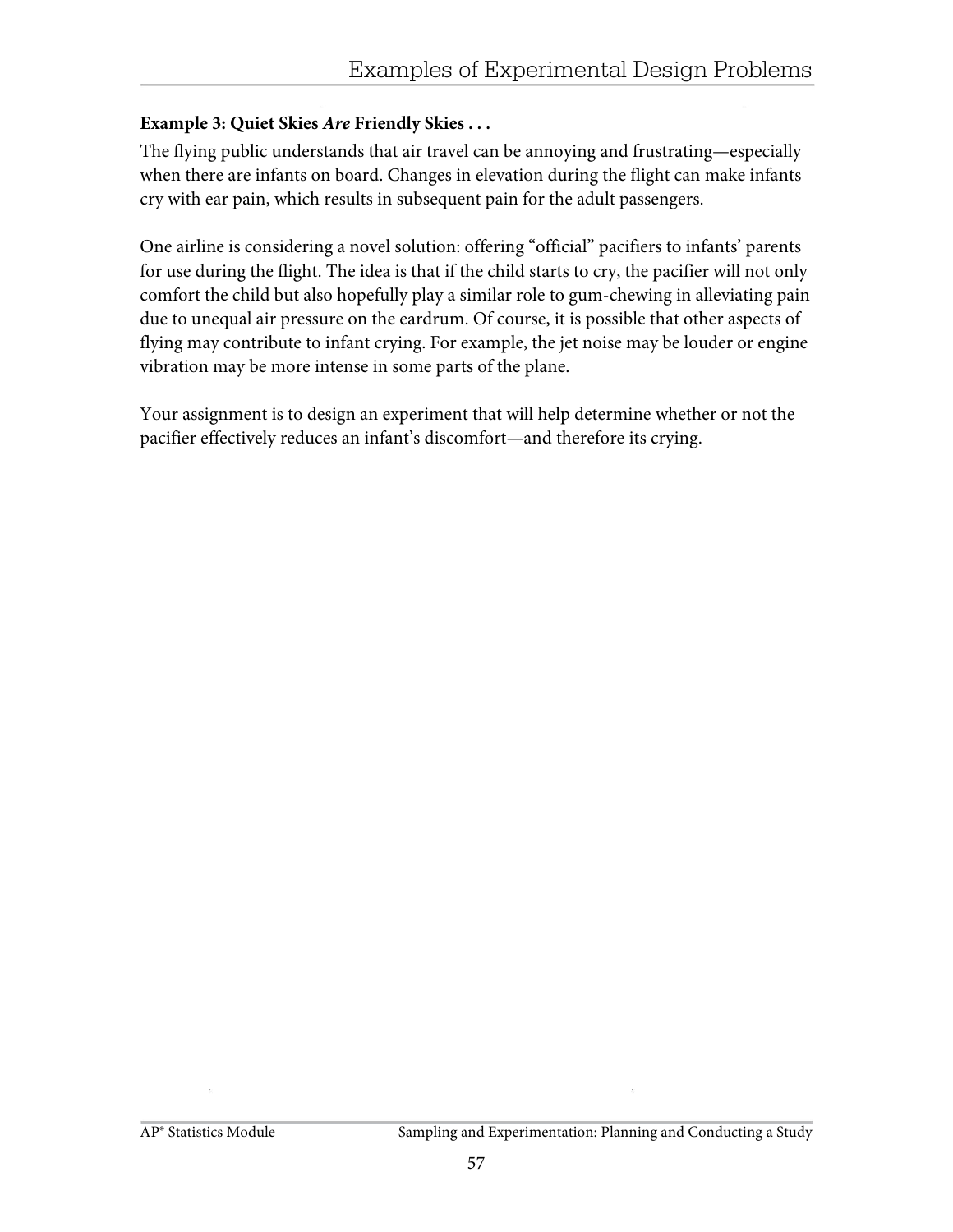#### **Example 4: Deep in the Heart of . . . Rhode Island?**

Gustav Fechner (1801–1887) was one of the first psychologists to apply techniques of experimentation to psychology. One of the topics he studied was the relationship between the physical world and the world of the senses. For example, recent experiments have suggested that the relative size of objects as they are perceived may be different in memory. That is, if people look at two circles, they may judge their relative areas to be different than if they recall them from memory. This certainly is not surprising; what is interesting is that the judgment is biased: memory seems to "compress" the relative size of objects so that the ratio of the larger-to-smaller object is smaller than the ratio as judged when perceived.

To expand on this memory-compression research, one might examine whether the phenomenon extends to familiar "objects," not just abstract symbols. For example, subjects might be asked to judge the ratio of the areas of two U.S. states presented to them drawn to scale, while others might be asked to judge the ratio after "imagining" and comparing the two states from memory.

Your assignment is to design an experiment to investigate any difference between judgments based on the ratios of areas of U.S. states as they are remembered versus ratios of the areas as they are perceived. Several issues need to be considered:

- To account for some students' knowledge of some states, each subject should see a set of 20 randomly selected pairs of states. (There are a possible  $50 \times 49 = 2450$ unique pairs.) What would a "representative" sample of these ratios look like?
- It might be possible that the "memory-compression effect" only works if the ratios are "large" (whatever that might mean). Does that mean only certain pairs should be considered? If so, which ones?
- It might be possible to reduce variability by using the same students for the perception and the memory groups. Should they see the same pairs of states in both conditions?
- It might also be possible that the positions of the two states (e.g., larger on the left, smaller on the right) might affect the students' judgments. How should this factor be neutralized?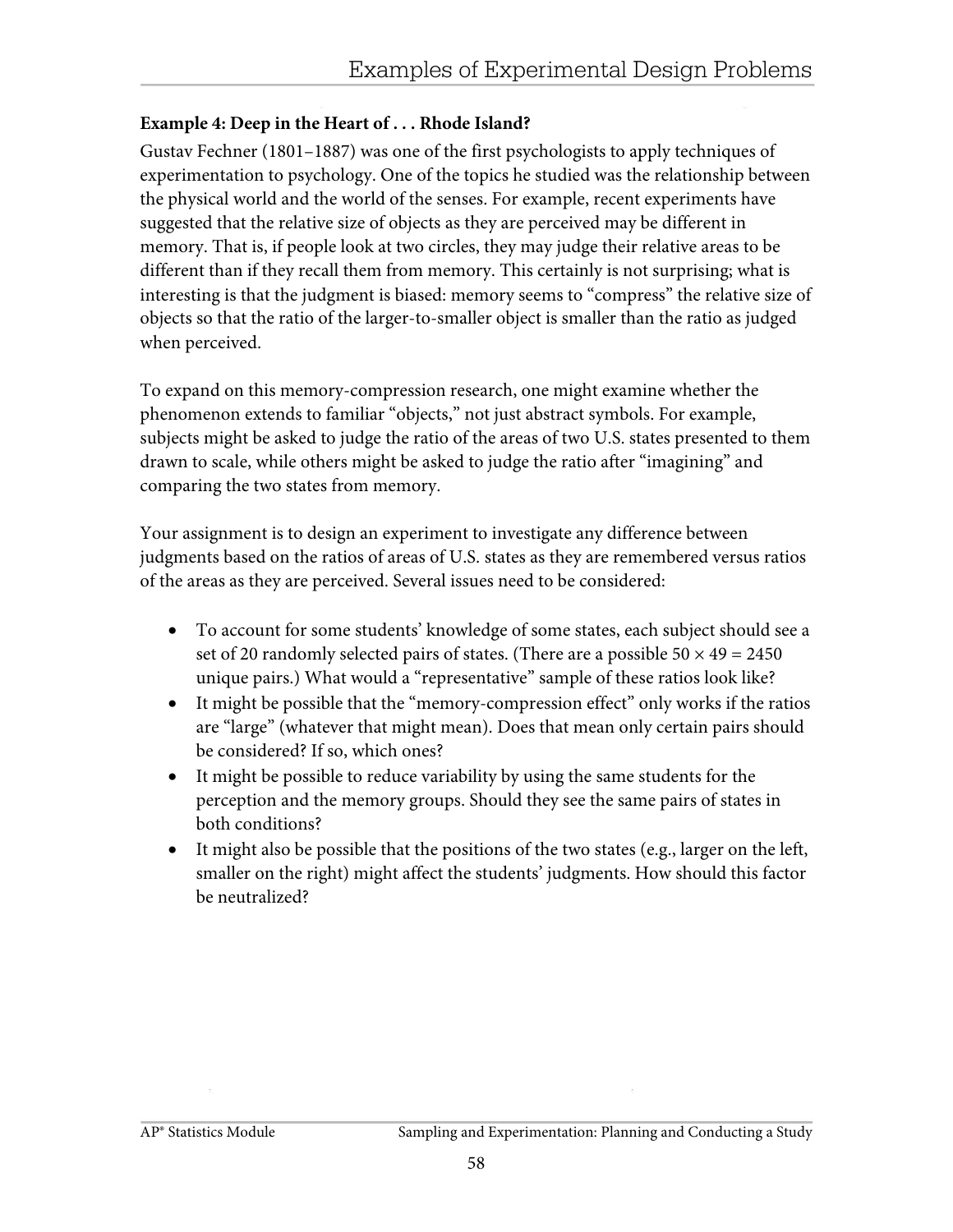#### **Example 5: Les Caprices de la Fortune (Fickle Fortune's Favor)**

In the eighteenth-century painting *Lady Luck* by Jean Antoine Pierron, a young woman floats above the countryside, apparently dispensing good fortune where she pleases. In like manner, everyday conversation uses words about chance that may be just as fickle. Here are some words and expressions that are commonly used to express probability:

| Certain                    | Always                | Virtually<br>always | High<br>probability   | Consistent<br>with      |
|----------------------------|-----------------------|---------------------|-----------------------|-------------------------|
| Probable                   | Best bet              | Likely              | Significant<br>chance | Moderate<br>probability |
| <b>Not</b><br>unreasonable | Cannot be<br>excluded | Moderate risk       | Possible              | Sometimes               |
| Not certain                | Unlikely              | Doubtful            | Low<br>probability    | Never                   |

But what do the recipients of these phrases understand them to mean? That is, what sort of real probability do they associate with these phrases?

Your assignment is to design an experiment to determine whether there is a difference between the probabilities attributed to these words and phrases by individuals who have not studied probability and by those who have. You should construct a list of these words and phrases, with the following directions:

Shown below are expressions you might encounter when you ask your teacher what the likelihood is of getting a B grade or better at midterm. Please read each expression carefully and estimate the numerical probability (0 to 100 percent) that you associate with each expression.

It is possible that these numbers might fluctuate over time, so you should construct *two* lists of these words and phrases, listed in random order, and present them to your subjects approximately two weeks apart. (How might you measure the consistency of the subjects' probability assignments?)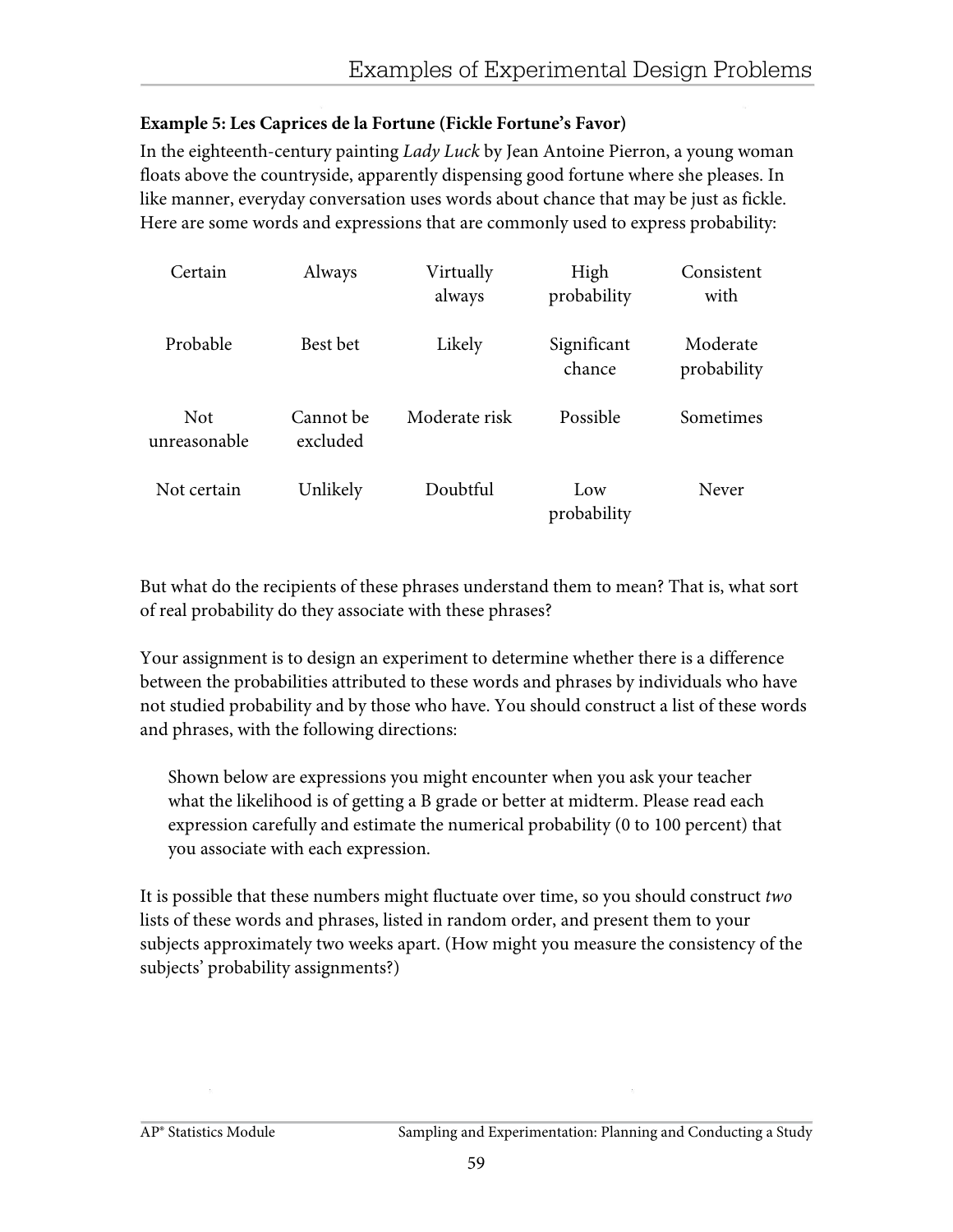# **The Design and Analysis of Sample Surveys**

Dick Scheaffer Professor Emeritus University of Florida Gainesville, Florida

# **What Is a Sample Survey?**

**Sample surveys** are designed and conducted to obtain information from a well-defined population in such a way that we can produce estimates of parameters for that population, such as a population mean or a population proportion. These statistical estimates of a population parameter must be accompanied by a measure of variation that tells us how close to the population value we can reasonably expect our estimate to be. This measure of variability is historically and technically referred to as **error**. The use of the word *error* is unfortunate since it seems to imply a mistake on the part of the researcher, which is *not* the case!

Information from sample surveys affects almost every facet of our daily lives. For example, such information determines government policies on the control of the economy and the promotion of social programs. Opinion polls are frequently cited by the various news media, and the ratings of television shows determine future lineups.

A **census** can be thought of as a survey of the whole population. One often thinks of a country's census as simply a count of its residents, but a census usually measures other characteristics of the residents, too. (In fact, the term *statistics* has as its root the word *state* because it originally referred to collections of data about the conditions of the state. The word's first use has been traced to the writings of a German statistician, Gottfried Achenwall, in 1749.) One of the first censuses ever attempted was taken in Scotland by John Sinclair in the latter part of the eighteenth century. He called the facts he collected "statisticks" and defined the process as "an inquiry into the state of a country, for the purpose of ascertaining the quantum of happiness enjoyed by its inhabitants, and the means of its future improvement." Webster's first dictionary, printed in 1806, defined statistics as "a statement or view of the civil condition of a people," a similar but lessromantic definition.

The first census of U.S. residents was taken in 1790, and since then a census has been taken every 10 years. The U.S. Census Bureau does, indeed, attempt to contact every household in the country in order to count the population. But each decennial census does far more than simply enumerate people. In the 2000 census, the short-form questionnaire that went to all households had questions covering tenure (whether a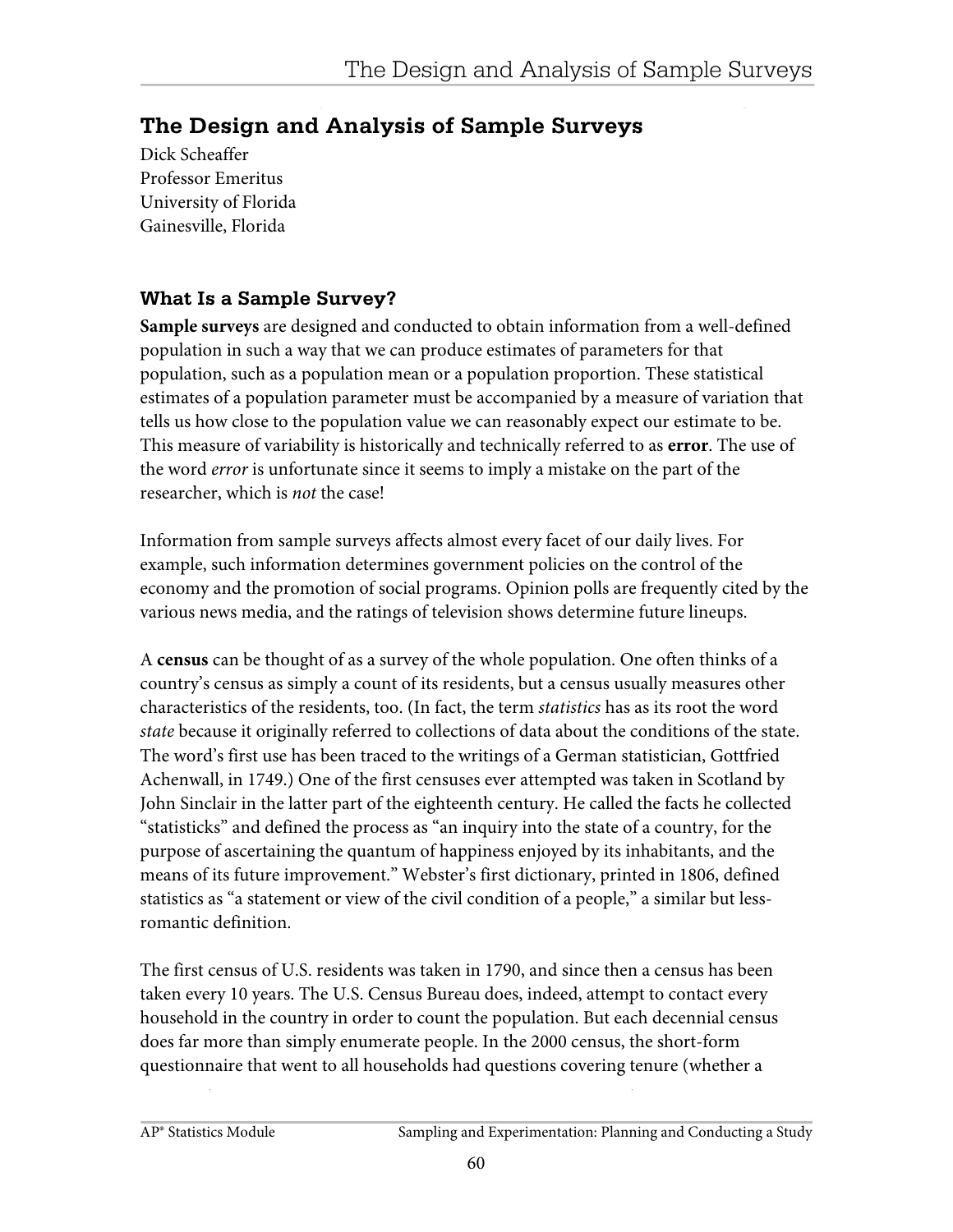housing unit is owned or rented), name, sex, age, relationship to householder, if of Hispanic origin, and race. The long-form questionnaire, which goes to a sample of one in six households, has the short-form questions plus additional ones (40 or so) on such topics as the social characteristics of the respondents, marital status, place of birth, citizenship, educational attainment, ancestry, language spoken at home, veteran status, occupation, income, and housing conditions. The resulting information is used by the following:

- The federal government in determining allocation of funds to states and cities
- Businesses to forecast sales, manage personnel, and establish future site locations
- Urban and regional planners to plan land use, transportation networks, and energy consumption
- Social scientists to study economic conditions, racial balance, and other qualityof-life issues

Other large government surveys are conducted by the U.S. Bureau of Labor Statistics (BLS). The BLS routinely conducts over 20 surveys, with some of the best known and most widely used being the surveys that establish the consumer price index (CPI). The CPI is a measure of price change for a fixed-market basket of goods and services over time. It is used as a measure of inflation and serves as an economic indicator for government policies. Businesses tie wage rates and pension plans to the CPI. Federal health and welfare programs, as well as many state and local programs, link their eligibility requirements to the CPI. Rate-increase clauses in leases and mortgages are based on the CPI. Clearly this one index, determined on the basis of sample surveys, plays a fundamental role in our society.

One of the most noticeable of the BLS data collection efforts is the Current Population Survey (CPS), a monthly survey of households that provides a comprehensive body of data on the labor force, employment, unemployment, and persons not in the labor force. The CPS collects information on the labor-force status of the civilian, noninstitutional population 15 years of age and older—although labor-force estimates are reported only for those 16 and older—using a probability sample of approximately 60,000 households. Respondents are assured that all information obtained is confidential and used only for the purpose of statistical analysis.

Numerous research centers at universities are known for their expertise in sampling, among them the National Opinion Research Center (NORC) at the University of Chicago and the Survey Research Center (SRC) at the University of Michigan. NORC conducts a variety of studies for government agencies, educational institutions, foundations, and private corporations (including a study of the Florida voting controversy of 2000), but it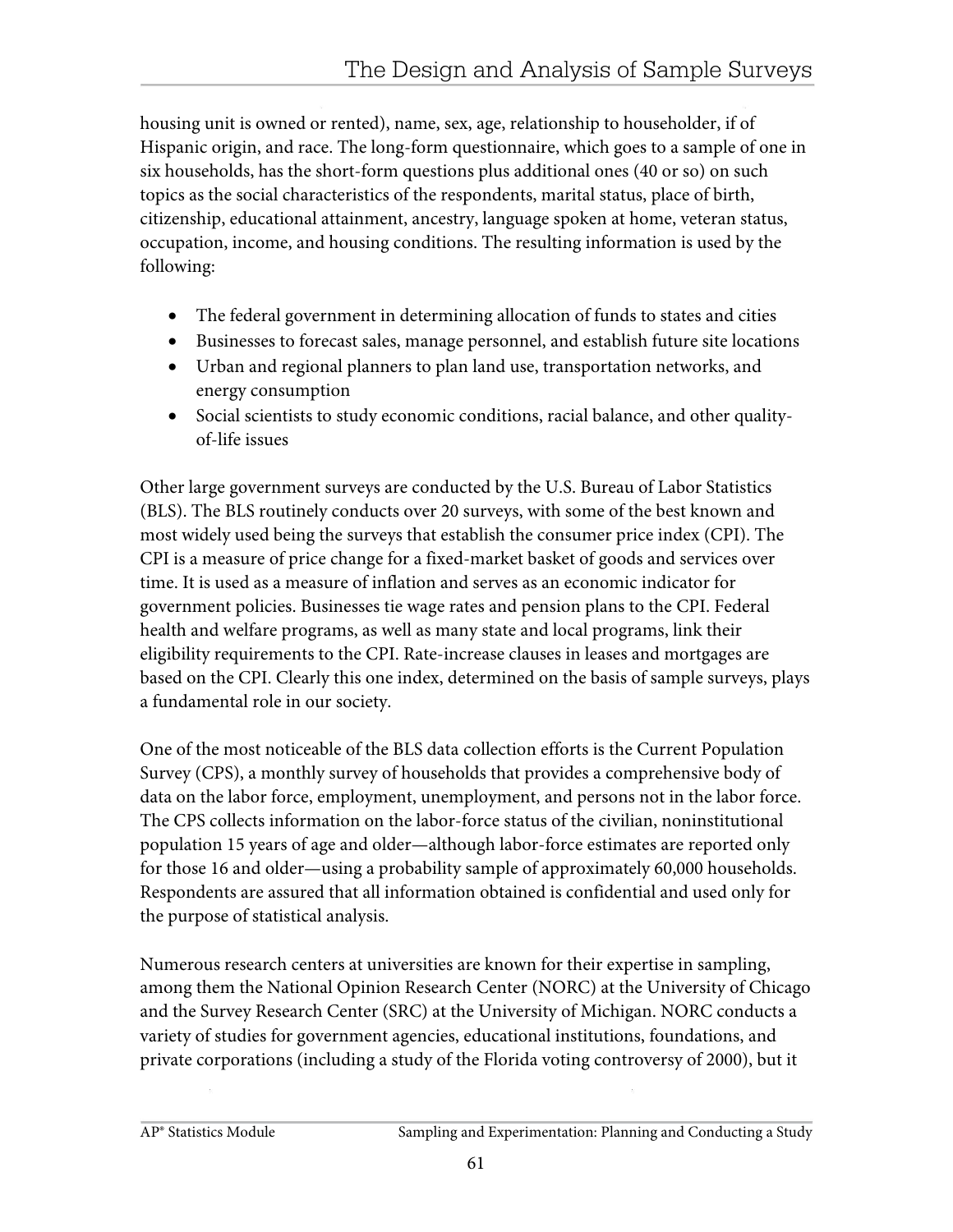is probably best known for its General Social Survey (GSS). The GSS assesses social changes in contemporary America through a standard core of demographic and attitudinal variables, in addition to topics of special interest that are rotated in and out. The SRC specializes in interdisciplinary, social-science research involving the collection and analysis of data taken from scientific sample surveys, with a solid mix of basic research; applied, survey-based research; and the propagation of the scientific method of survey research through teaching and training.

Opinion polls are constantly in the news, making names like Gallup and Harris well known to most people. These polls, or sample surveys, reflect citizens' attitudes and opinions on everything from politics and religion to sports and entertainment. Gallup specializes in tracking the public's attitudes on virtually every political, social, and economic issue of the day, including highly sensitive or controversial subjects. The organization takes pride in the fact it carries out its polls independently and objectively, without taking money from special-interest groups. Best known for The Harris Poll<sup>\*</sup>, Harris Interactive is a worldwide market-research and consulting firm that has pioneered the use of market research on the Web.

The Nielsen Company, another polling group, uses sampling in a variety of interesting and important ways. A. C. Nielsen provides market research, information, and analysis to the consumer-products and service industries. Nielsen Media Research, the famous TV ratings company, provides television-audience measurement and related media-research services. Nielsen/NetRatings provides Internet-audience measurement and analysis, an increasingly important index in the modern age.

### **Variation and Bias**

It is well known that a sample will not always produce an exact copy of the features of the population being studied. In fact, any two samples of the same size from the same population are likely to produce slightly different results. Samples are subject to variation because measurements are obtained from only a randomly selected subset of the population units, and the measurement procedure may not be completely accurate. Statistics can be thought of as the study of variation—how to quantify it, how to control it, how to draw conclusions in the face of it—and sample survey design and analysis requires careful consideration of all of these aspects of statistics.

Survey errors can be divided into two major groups: **errors of nonobservation**, where the sampled elements comprise only part of the target population, and **errors of observation**, where recorded data deviate from the truth. Errors of nonobservation can be attributed to sampling, coverage, or nonresponse. Errors of observation can be attributed to the interviewer (data collector), respondent, instrument, or method of data collection. All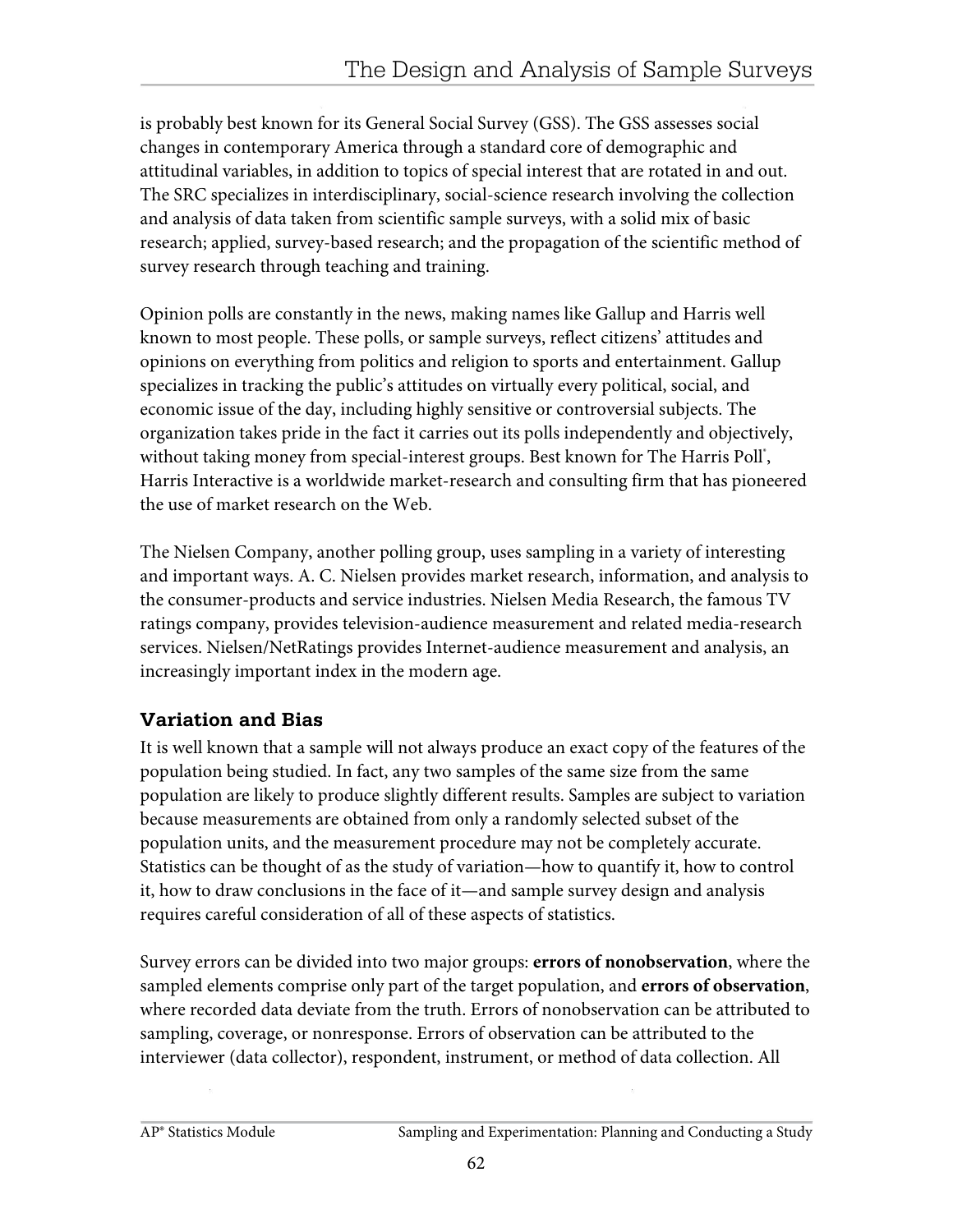except the first of these (sampling error) can be major contributors to bias in the reported results of a sample survey, as well as to the variation. Let's take a closer look at these two types of errors.

# **Errors of Nonobservation**

Generally, the data observed in a sample will not precisely mirror the data in the population from which that sample was selected, even if the sampled units are measured with extreme care and accuracy. This deviation between an estimate obtained from sample data and the true population value is the **sampling error** that occurs for the simple reason that a sample, not a census, is being taken. Generally, samples include only a small fraction of the population units. Since each possible sample results in a value for sampling error, one can imagine a distribution of all possible such errors. Formulas for mean and variance of such distributions of the errors can be derived theoretically and estimated from the sample data for samples selected according to an appropriate sampling design (that is, a plan for selecting the units to be in the sample). It is important to note that sampling error can be reduced both by good survey designs and appropriate choice of sample size. Thus, the investigator has some control over this component of error; there are books on sample survey methods that cover management methods. In addition, sampling error does not lead to bias in the results so long as appropriate random sampling is built into survey design.

In almost all surveys, the sample is selected from a list of units called a sampling frame. Most often, this sampling frame does not match up perfectly with the target population, leading to errors of **coverage**. For telephone surveys, telephone directories are considered inadequate because of unlisted numbers. For mail surveys of property owners, for example, the most recent list of addresses available at the county court house will be out of date because some nonresident owners will have recently moved or sold their property. For surveys of hunters or anglers, lists of license purchases are inadequate because children are not required to purchase a license. This lack of coverage introduces an error in the sampling process, an error that often is not easily measured or corrected. Known or suspected problems of coverage should be explicitly discussed in any results of a sample survey so that those using the results can see clearly how the sampled population differs from the target population.

Probably the most serious of all the nonobservational errors is **nonresponse**. This is a particularly difficult and important problem in surveys that attempt to collect information directly from people using some form of interview. Nonresponse rates are easily obtained because both the sample size and the number of responses to the survey are known. Sometimes nonresponse rates are mistakenly used to judge the quality of a survey. A survey with a small nonresponse rate might still miss an important part of the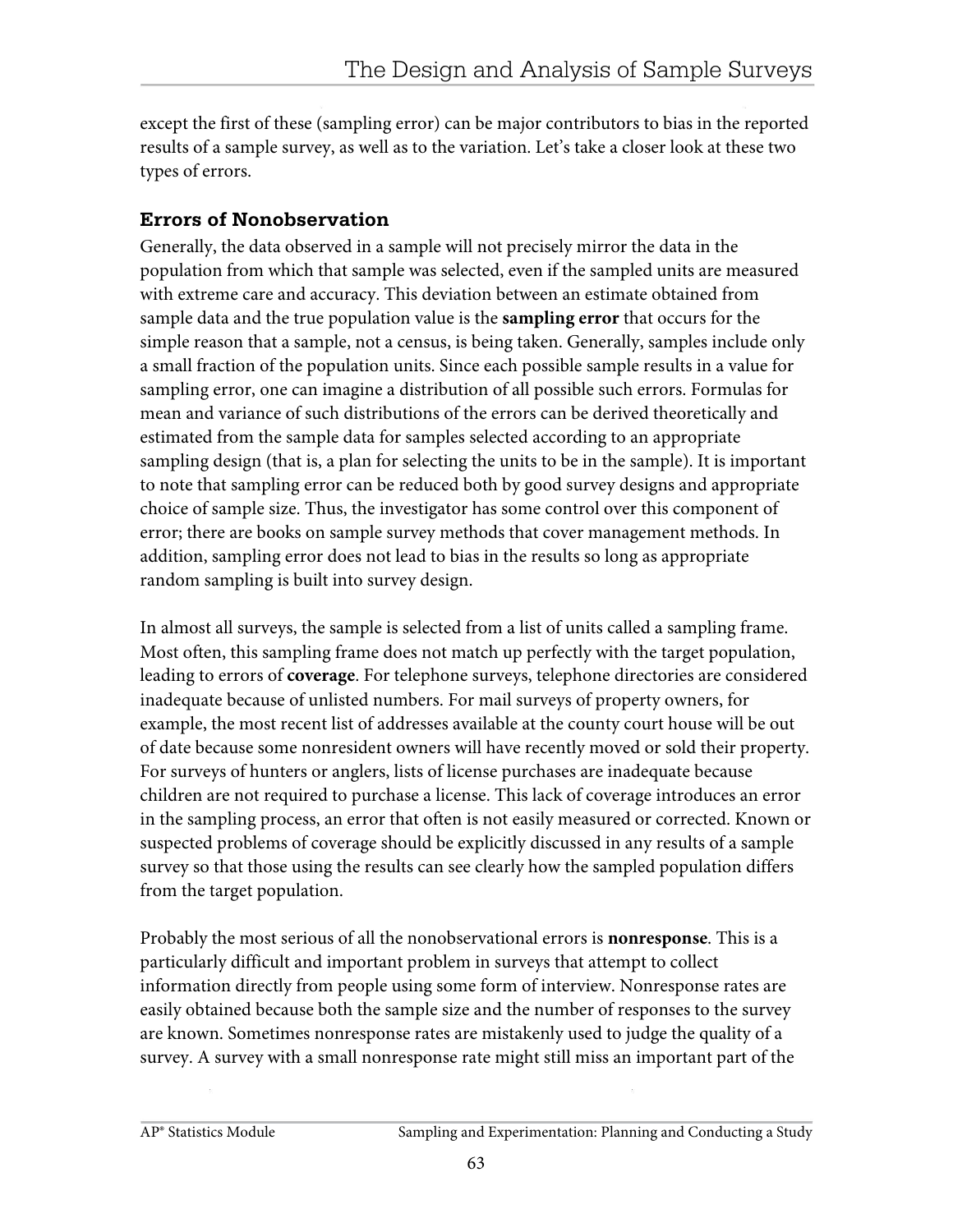population—say, anyone over age 70. On the other hand, data from a survey with a high nonresponse rate could still be informative if the distribution of nonrespondents mirrors the distribution of the respondents in the entire population with respect to all important characteristics. The important consideration here is not the response rate, but rather the nature of the nonrespondents. A good survey plan includes a strategy to follow up on some nonrespondents in order to measure how far from or close to the respondent group they may be.

Nonresponse arises in one of three ways: the inability to contact the sampled element (a person or household, for example), the inability of the person responding to come up with an answer to the question of interest, or the refusal to answer. Some might think it reasonable to simply substitute a "similar person" for the nonresponder, but data must be collected from precisely those elements that were selected by the randomization scheme used in the survey design. An interviewer must not substitute a next-door neighbor, who just happens to be home at 3 p.m., for the person actually selected for the sample but who isn't answering the door. This type of substitution might lead to a survey that is biased because too many families with children or too many retired persons or too many people who work nights are being interviewed. (Callbacks at different times of the day can lower nonresponse appreciably.) In addition to these obvious biases, haphazard substitutions also can alter the probabilistic structure of the design and may make it impossible to estimate the sampling error. For example, cell phones are now a big problem for surveys that randomly select telephone numbers from directories of listed numbers, because a higher proportion of younger adults may own only cell phones with unlisted numbers, skewing the population.

The inability of the interviewed person to answer the question of interest is a serious problem, particularly in questions dealing with fact. A question on opinion can have a "don't know" option, and the survey design can account for a certain percentage being in this category. A survey on businesses' economic impact on a community, however, can be seriously biased if a few of the larger businesses do not know how much they spend on transportation, for example. Still, with more-thorough checking, questions of fact are often the type of questions for which an answer can be found.

The most serious aspect of the nonresponse problem today is refusal to answer. Perhaps because of the proliferation of surveys, perhaps because of fear related to increases in crime, and, undoubtedly, for a variety of other reasons, people are increasingly refusing to answer survey questions. Many surveys report that their response rates are as good as ever and have not decreased in recent years. On closer scrutiny, however, these "stable" response rates are often due to an increased effort to replace the refusals with others who *will* respond, the shortcomings of which we already have discussed.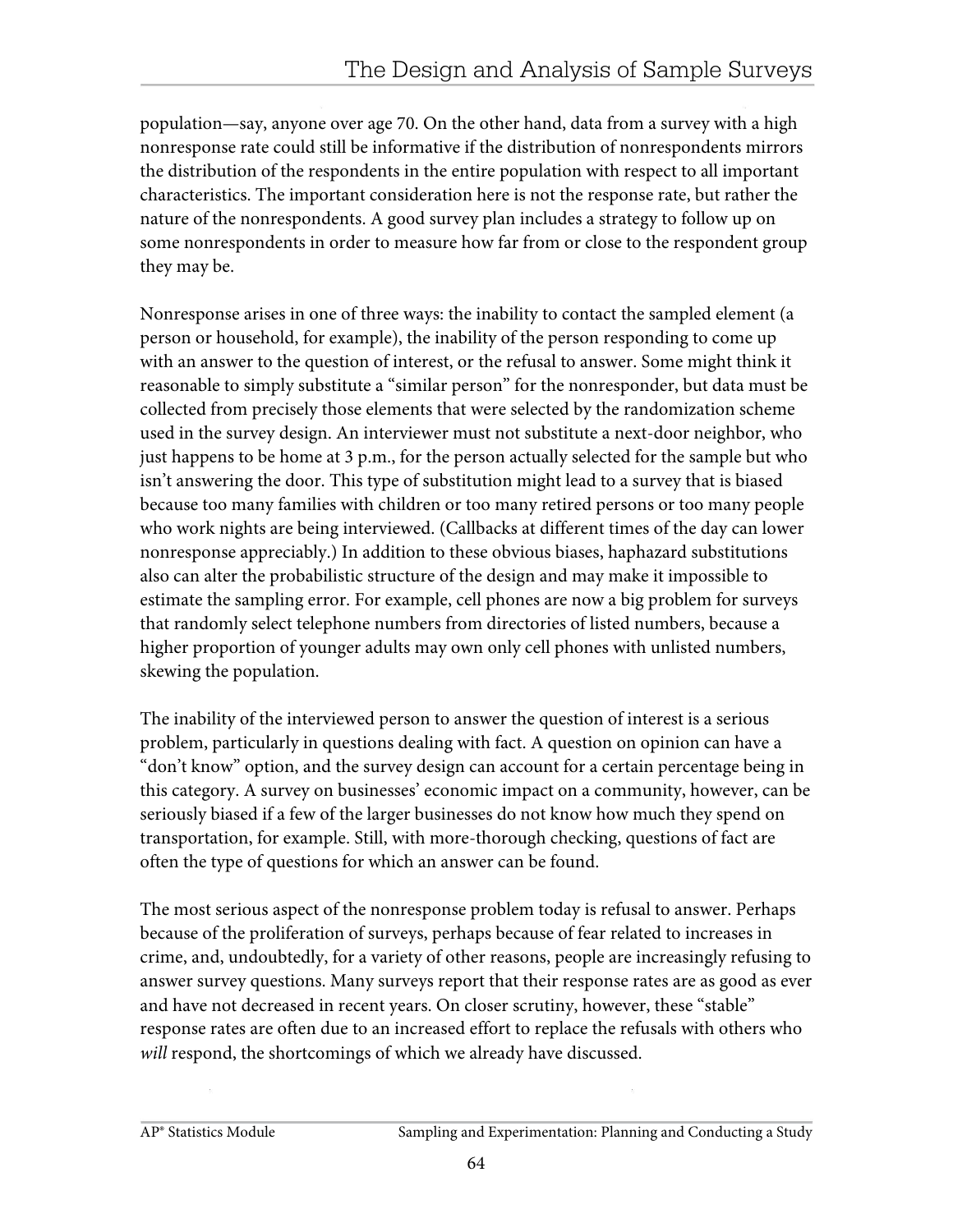What do survey designers and analysts know about those who tend to refuse to answer surveys? The highest refusal rates occur among the elderly and the poorly educated although this is not uniformly true—and the pattern seems to exist across ethnic and salary groups. Single-person households are more likely to refuse an interview than are multiple-person households, but household size is confounded with age because many of the elderly belong to single-person households. For the poorly educated and the elderly, surveys often suggest that someone else (perhaps the government) is attempting to gain more power over them. Thus, by refusing to participate in the survey, they refuse to give those in "authority" any more ammunition. Of course, the proliferation of surveys is causing a widespread and tremendous intrusion on privacy, especially since most people group sales calls (which may begin with a comment about conducting a survey) together with serious surveys. If a survey produces a high refusal rate, it behooves the investigator to find some information on those refusing to answer in order to reduce a potentially sizable bias.

Careful planning can lower refusal rates. For example, alerting respondents in advance, with a letter or telephone call, that they have been selected for a survey may help improve the response rate. This is especially true if the letter is from a "prestigious" organization (in the eyes of the potential respondents), if the letter explains that the survey can be beneficial to them and others, and if the letter explains why it is important that the person actually selected must respond in order to make the survey valid. In general, a potential respondent may not initially comprehend why his or her next-door neighbor cannot be substituted. (After all, he is home all the time and loves to talk.) Explaining the nature of random sampling in nontechnical language sometimes helps. Long introductions about the technical merits of the survey and its outcomes, however, are not considered effective.

Groves et al. (2002) give a comprehensive assessment of what is known about nonresponse and point out effective ways to lessen its effect. Here are some of their main points. Surveys are governed by the principles of social exchange. Small gestures (personalized letters, reminder notes, tokens of appreciation) can help reap big response rates, furthering a major goal, which is to build trust between the interviewer and the respondent. Interestingly, using authority to increase response rate is not all it's cracked up to be; one study showed a 26 percent compliance rate when "university" and "scientific research" were invoked, as compared to a 54 percent compliance rate with a nonauthoritative, personal appeal ("I would like your help.") Topic saliency improves the response rate, too, as respondents may want to give their opinions on important matters, especially if they belong to a group that can be potentially advantaged (or disadvantaged) by the results of a survey. Interviewer effects can be huge (though they carry a risk of bias), and experienced interviewers can work to bring saliency to a topic and thereby improve response rates. They can "tailor" the nature of the interview to information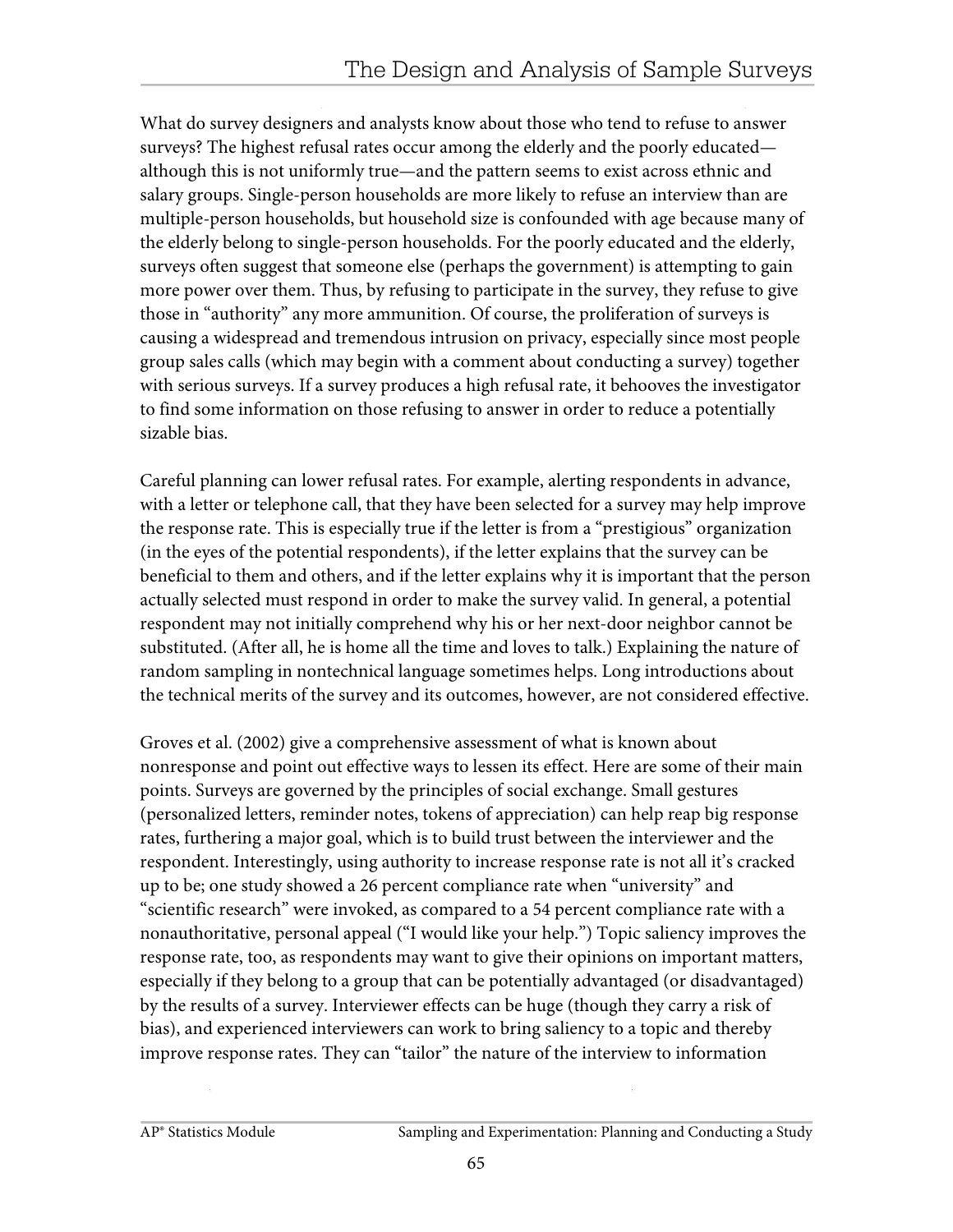provided by the respondent. The social skills of the interviewer appear to be more important than attributes such as age, race, and sex. Length of interview, especially in telephone interviews, is a critical determinant of response rate. In one study, a mention of the fact that the interview would be about 15 minutes got a 36 percent compliance rate, while a mention of a 10-minute interview got a 43 percent compliance rate, and no mention of time at all got a 66 percent compliance rate.

## **Errors of Observation**

Once a person (or other sampling unit) is in place and ready to be "measured," there are still more errors that can creep into the survey. These are errors of observation, and they can be attributed to the interviewer, the respondent, the measurement instrument, or the method of data collection. As mentioned above, all of these can contribute to measurement bias.

**Interviewers** have a direct and dramatic effect on the way a person responds to a question; for example, reading a question with inappropriate emphasis or intonation can nudge a person to respond in a particular way. Most people who agree to an interview do not want to appear disagreeable and will tend to side with the view apparently favored by the interviewer—especially when the respondent does not have a strong opinion. Friendly interviewers have more success, of course, than the overtly forceful ones. How gender affects interviews is not clear. Male interviewers get a higher rate of cooperation from male respondents than do female interviewers. In general, interviewers of the same gender, racial, and ethnic groups as those being interviewed are slightly more successful.

**Respondents** differ greatly in their motivation to answer "correctly" and in their ability to do so. Each respondent must understand the entire question and be clear about the answer options. In personal interviews, flashcards showing the question in written form can help this process. That means that questions must be clearly phrased and the questionnaire should not be too long because people will quickly tire of the survey. Obtaining an honest response to sensitive questions, on business or sexual practices for example, is particularly difficult and may require special techniques. It appears that most response errors are due to the following:

- Recall bias (the respondent simply does not remember correctly)
- Prestige bias (the respondent exaggerates a little on hunting success or income)
- Intentional deception (the respondent will not admit breaking a law or has a particular gripe against an agency)
- Incorrect measurement (the respondent did not understand the units and reported feet instead of inches or did not fully understand the definition of children, reporting grandchildren as well)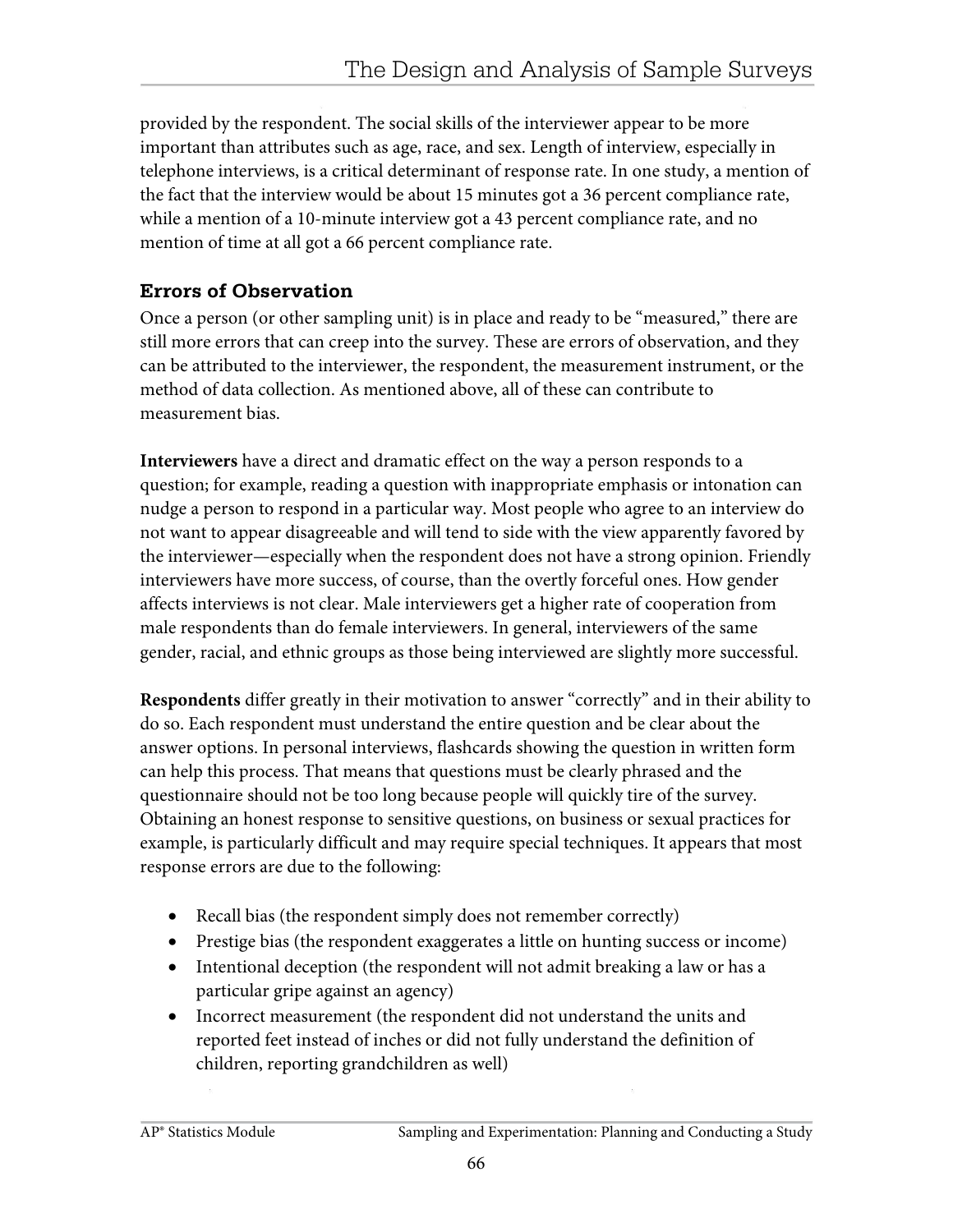Incorrect measurement refers to the **measurement instrument** as a source of error. In any measurement, the unit of measurement must be clearly defined, whether it be inches on a tape measure, pounds on a scale, or glasses of water (where a "glass" could be any standard size, such as 12 ounces). Inaccurate responses are often caused by errors of definition in survey questions. Some examples are: (1) As alluded to above, the word *children* must be clearly defined. (2) What does the term *unemployed* mean? Should the unemployed include those who have given up looking for work, teenagers who cannot find summer jobs, and those who lost part-time jobs? (3) Does *education* include formal schooling and technical training, on-the-job classes, and summer institutes? Measurements to be taken as part of a survey must be precisely and unambiguously defined.

The interviewer, the respondent, and the instrument are brought together in various ways, depending on the **method of data collection**. The most commonly used methods of data collection in sample surveys are in-person interviews and telephone interviews. These methods, with appropriately trained interviewers and carefully planned callbacks, commonly achieve response rates of 60 to 75 percent and sometimes even higher. A questionnaire mailed to a specific group can achieve good results, but response rates for this type of data collection are generally so low that the reported results are suspect. Frequently, more-objective information can be found through direct observation rather than from a phone interview or mailed questionnaire.

In today's technological age, Web surveys are very popular and are improving in quality due to standardized software, user-friendly interfaces, high-speed transmission, and low cost. But nonresponse and incorrect response problems are even more serious for Web surveys than for other modes of sampling. Emailed invitations to participate in a survey and follow-up memos can be easily ignored, and there are plenty of technical glitches that can cause problems along the way. The responses that *are* completed tend to be completed quickly, so the follow-up time frame has to be shorter than what it would be for a mailed questionnaire. On the other hand, since first-responders tend to be young and more technically astute, enough time must be allowed for others to respond so as to not seriously bias the results.

### **Random Selection**

The key to being able to quantify **sampling error** variability and make probability statements about potential sampling errors is the random selection of units in the sample. We will use some examples to illustrate the essential properties of random samples.

Let us assume that a population consists of a very large number of integers  $(0, 1, 2, \ldots, 9)$ in equal proportions. We may think of these integers as stored in a table (like a random-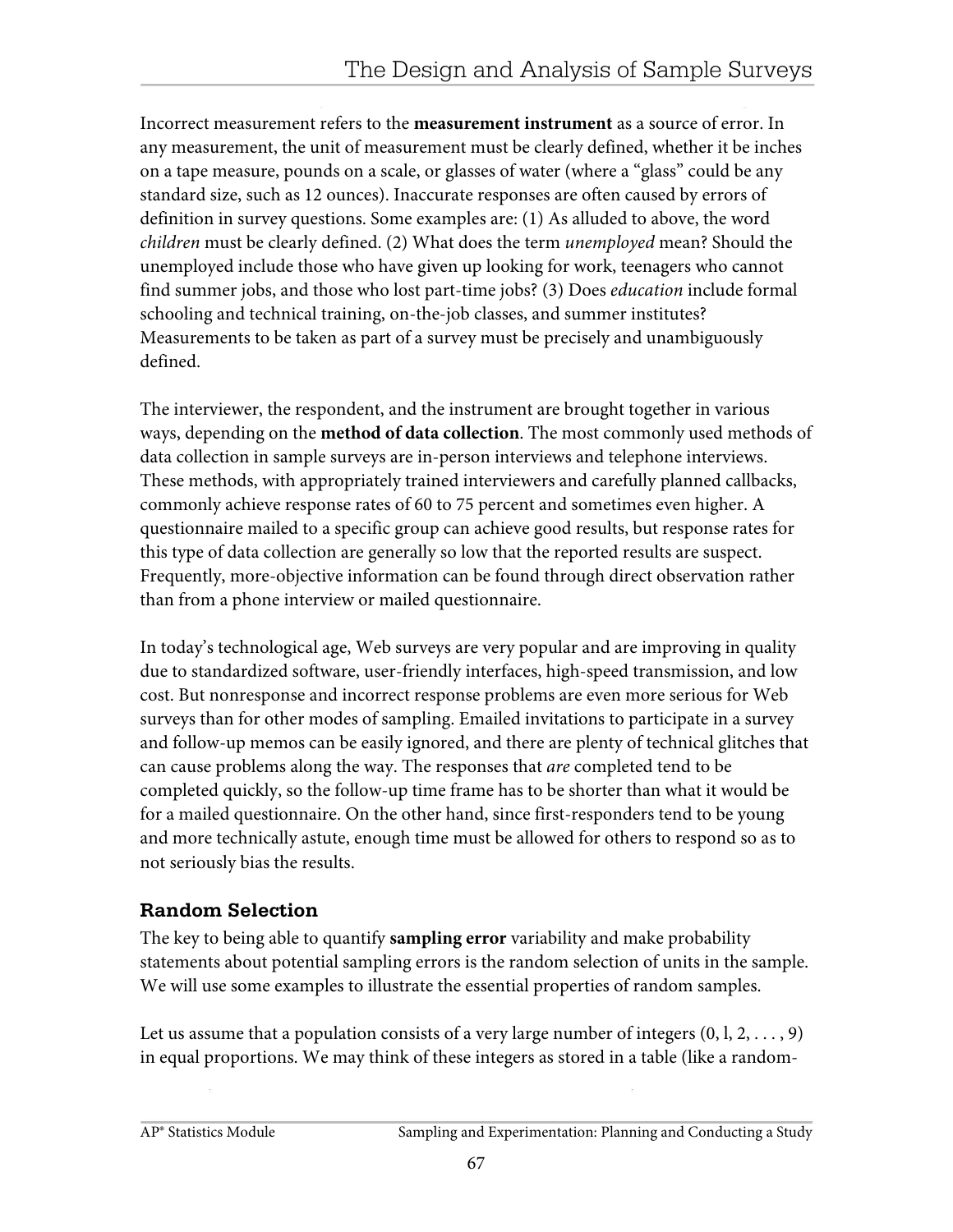number table) or as generated by a random-number generator in a calculator. Since all integers occur in equal proportions, the relative-frequency histogram, which shows the distribution of the population measurements, is as shown in Figure 1. These relative frequencies can be thought of in probabilistic terms. If a number is selected **at random**, then the **probability** that the selected number will be a 4 is 1/10.

Suppose a number is to be selected at random from this population of digits, with its value denoted by *y*. Then the possible values for *y* are 0, 1, 2, . . . , 9, in this case, and a probability of 0.10 is associated with each of these 10 possible values. This constitutes the **probability distribution** for the **random variable** *Y*. (Note that capital *Y* is used to represent the random variable, and lowercase *y* is used to represent the particular values *Y* can be.) The probability associated with a particular outcome *y* is denoted by  $p(y)$ . For instance, in this example,  $p(0) = 0.1$ , as do  $p(1)$  through  $p(9)$ .

One of the numerical measures used to summarize the characteristics of a population is the **expected value** of *Y* or functions of *y*. The expected value of *Y*, denoted by *E*(*Y*), is by definition

$$
E(Y) = \sum_{y} yp(y),
$$

where the summation is over all values of *y* for which  $p(y) > 0$ .

#### **Figure 1: Distribution of Population Containing Integers 0 Through 9 with Equal Frequency**

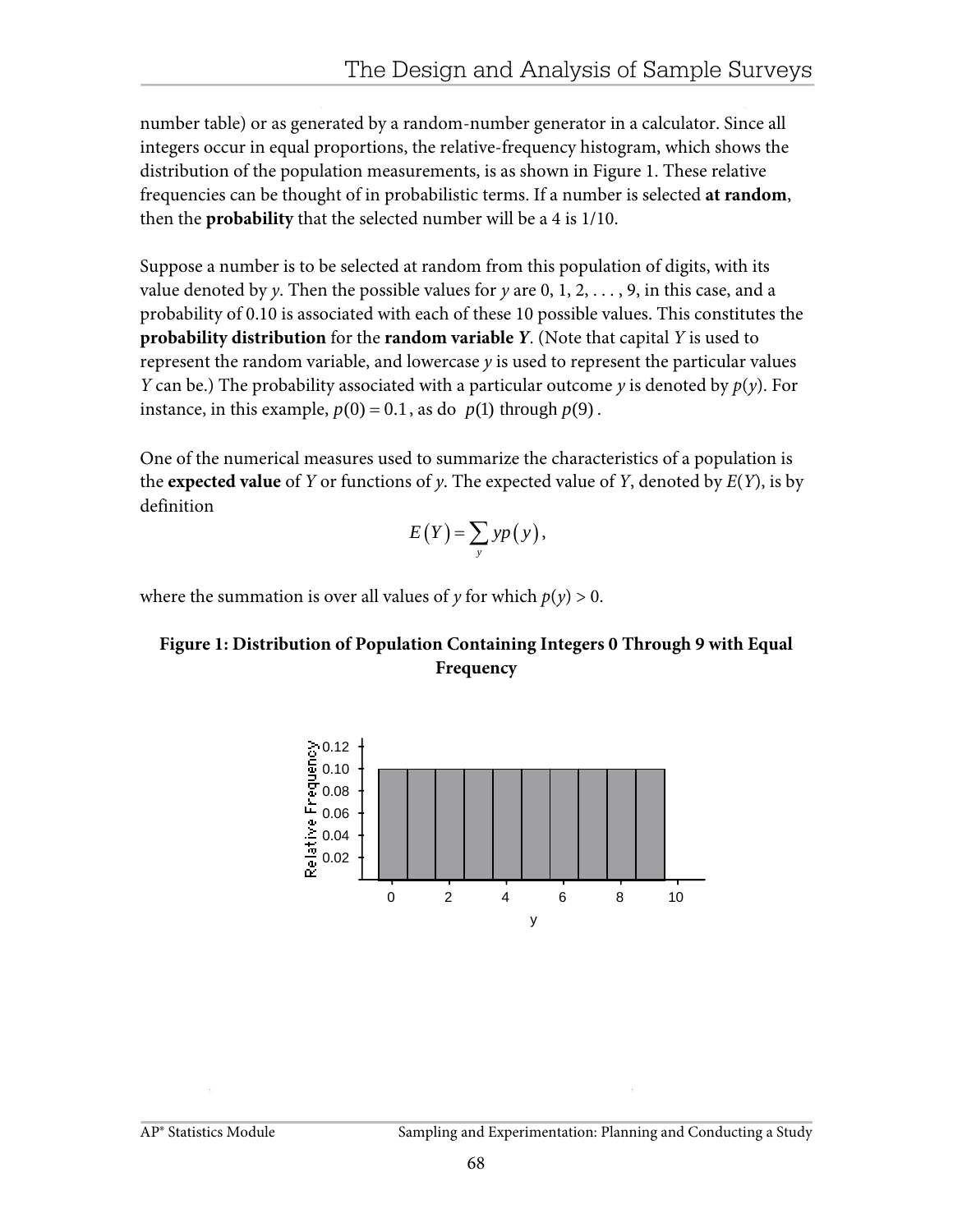For the population and random variable *Y* under study,

$$
E(Y) = \sum_{y} yp(y)
$$
  
= 0p(0)+1p(1)+2p(2)+3p(3)+4p(4)+5p(5)  
+6p(6)+7p(7)+8p(8)+9p(9)  
=  $\frac{1}{10}$ (45)  
= 4.5.

One can see that *E(Y)* is equal to the average value, or mean value, of all the measurements in our population. In general, a population mean will be denoted by  $\mu$ , and it follows that

$$
\mu = E(Y),
$$

where the random variable *Y* represents the value of a single measurement chosen at random from the population.

The variability of population measurements can be quantified by the **variance**, which is defined as the expected value, or average value, of the square of the deviation between a randomly selected measurement *Y* and its mean value,  $\mu = E(Y)$ . Thus the variance of *Y*, *V*(*Y*), is given by

$$
V(Y) = E(Y - \mu)^{2} = \sum_{y} (y - \mu)^{2} p(y).
$$

For the population of random digits under study,

$$
V(Y) = E(Y - \mu)^2 = \sum_{y} (y - \mu)^2 p(y)
$$
  
=  $(0 - 4.5)^2 \left(\frac{1}{10}\right) + (1 - 4.5)^2 \left(\frac{1}{10}\right) + ... + (9 - 4.5)^2 \left(\frac{1}{10}\right)$   
=  $\frac{1}{10} \left[ (0 - 4.5)^2 + (1 - 4.5)^2 + ... + (9 - 4.5)^2 \right]$   
=  $\frac{1}{10} [82.5]$   
= 8.25.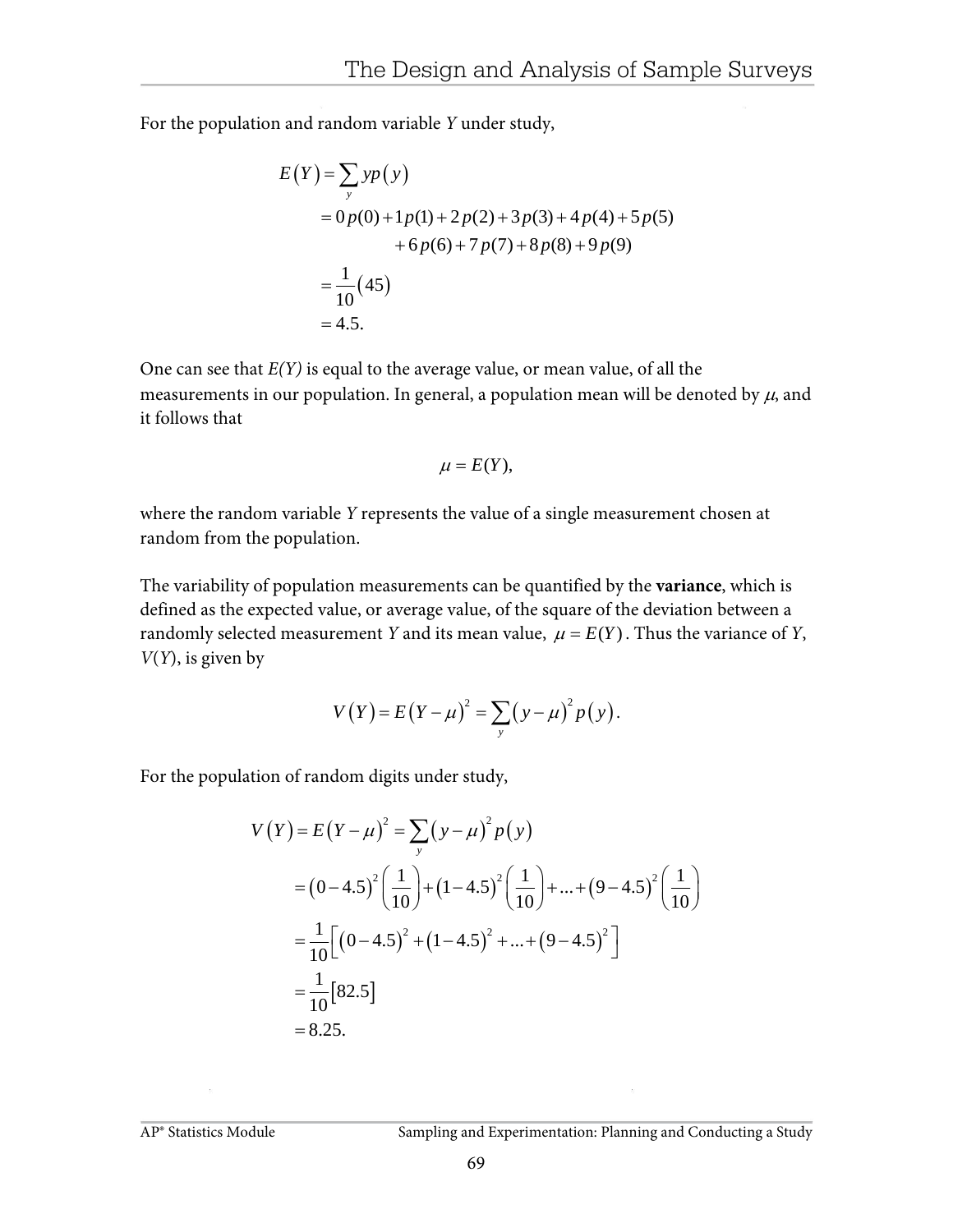The variance  $V(Y)$  is commonly denoted by  $\sigma^2$ .

The **standard deviation** (SD) of *Y* is defined to be the square root of its variance, and it is denoted by  $\sigma = \sqrt{V(Y)} = \sqrt{\sigma^2}$ . For the specific population under discussion,

$$
\sigma = \sqrt{8.25} = 2.9.
$$

Suppose we now have a random sample of *n* measurements taken from the population of random digits, with the sample measurements denoted by  $y_1, y_2, ..., y_n$ . **Random sampling** in this infinite-population case means that each sampled value has the same probability distribution, e.g., the one value we considered above, and all sampled values are mutually independent of one another. Roughly speaking, mutual independence means that the outcome for any one unit in the sample is not influenced by the outcomes for any of the other units in the sample. The mean, variance, and standard deviation of a sample are given, respectively, by

$$
\overline{y} = \frac{1}{n} \sum_{i=1}^{n} y_i,
$$
  

$$
s^2 = \frac{\sum_{i=1}^{n} (y_i - \overline{y})^2}{n-1},
$$
  

$$
s = \sqrt{s^2}.
$$

The sample mean is a statistic derived from the results of a chance experiment and is thus a random variable, usually denoted as  $\bar{Y}$  (uppercase) to distinguish it from a particular sample mean of data (lowercase). As the sample mean  $(\overline{Y})$  is one of the most widely used statistics, it is essential to know two of its properties, namely its mean and variance. For randomly selected samples from infinite populations, mathematical properties of expected value can be used to derive the facts that

$$
E(\overline{Y}) = \mu
$$
 and  $V(\overline{Y}) = \frac{\sigma^2}{n}$ .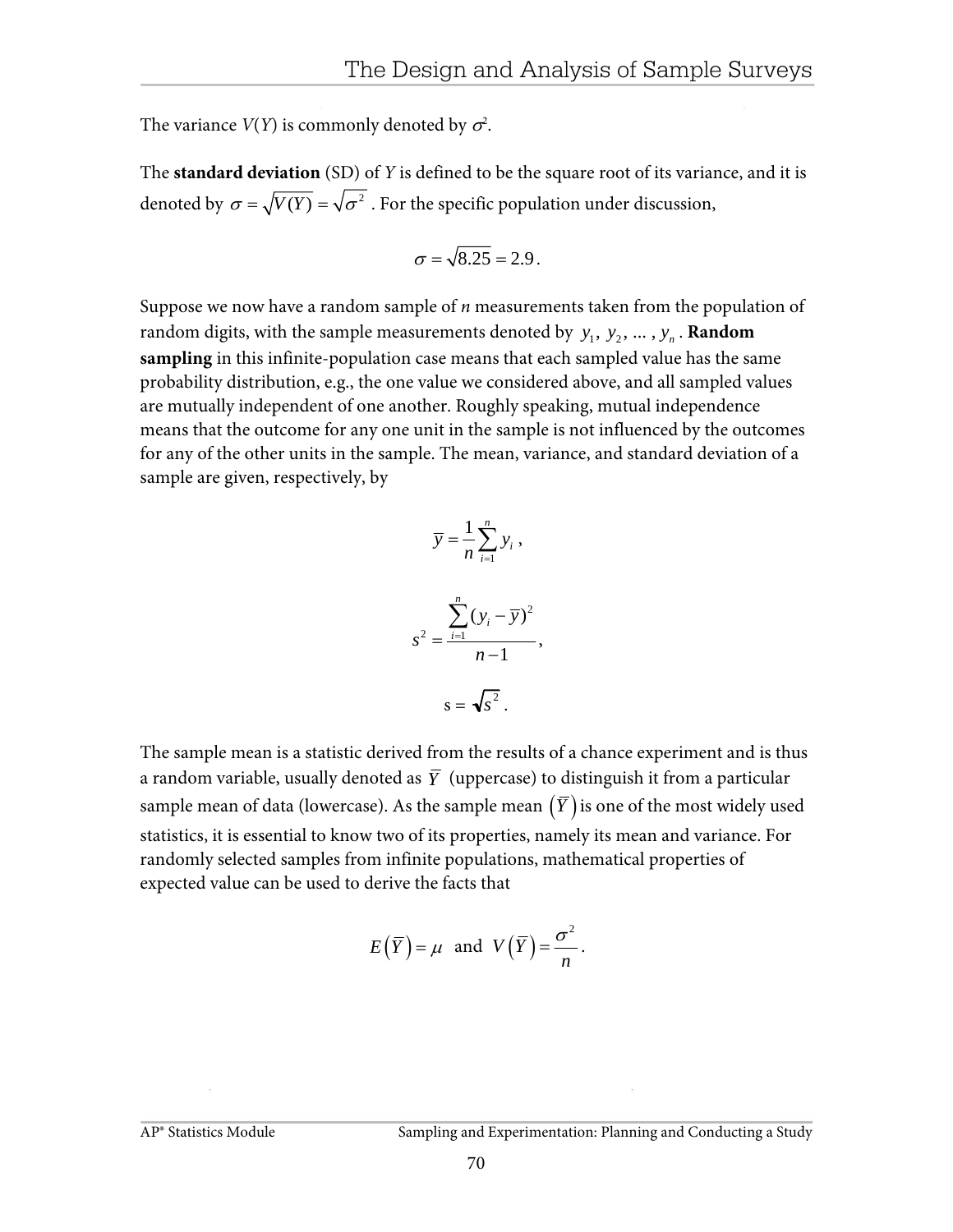The expectation of the sample mean is the population mean, and the variance of the sample mean becomes smaller when the sample size is increased. It can also be shown that the variance of the sample mean can be estimated from sample data without bias using

$$
\hat{V}(\overline{Y}) = \frac{s^2}{n}
$$

Detailed derivations of all results presented here and in the sections to follow can be found in the references at the end of this article.

In lieu of mathematical derivations, we will present a few simulation studies to demonstrate properties of the sample mean in sampling from both infinite and finite populations. Simulations are quite appropriate for studying the behavior of statistical techniques and are widely used to study complex methodologies that have no closed-form mathematical solutions.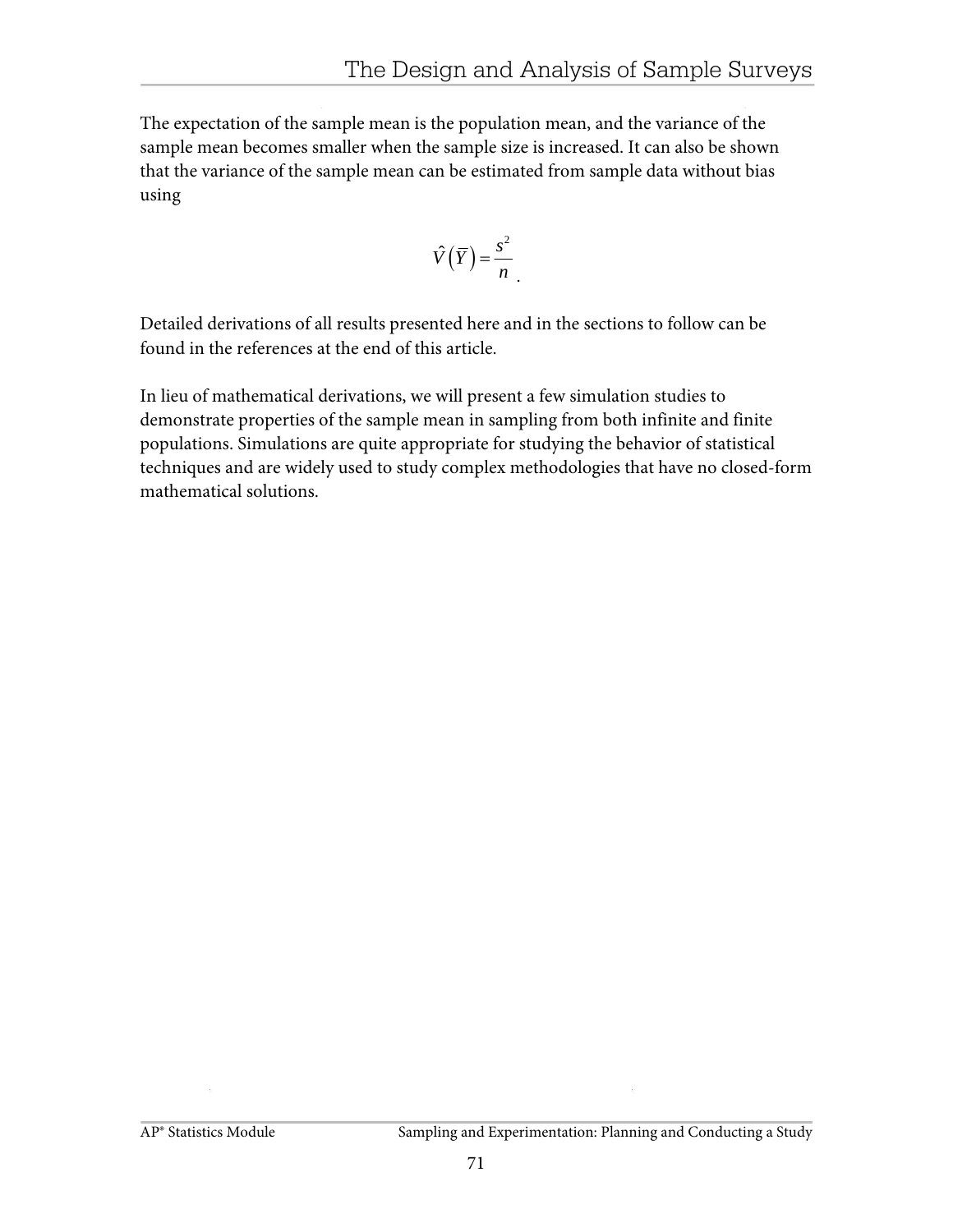### **A Simulation Study**

Figure 2 shows a histogram of the observed sample means for 200 random samples, each of size 10, taken from the random-digit population. Figure 3 shows a corresponding histogram for samples of size 40. In each case the histogram suggests that the distribution of possible sample means is mound shaped and nearly symmetrical (approximately normal). Table 1 summarizes the means and standard deviations both for the simulated distributions and from the theory outlined above. Recall that the population mean for the random digits is 4.5, and the population standard deviation is 2.9.

|                | Simulation | Theory                    |
|----------------|------------|---------------------------|
| Mean, $n = 10$ | 4.51       | $\mu = 4.5$               |
| Mean, $n = 40$ | 4.48       | $\mu = 4.5$               |
| SD, $n = 10$   | 0.945      | $\sigma/\sqrt{n} = 0.917$ |
| SD, $n = 40$   | 0.471      | $\sigma/\sqrt{n} = 0.458$ |

### **Table 1: Sampling from an Infinite Population**

Observe that the means and standard deviations from the simulations are quite close to what the theory says they should be.

### **Figure 2: Means from Samples of Size 10 from an Infinite Population**

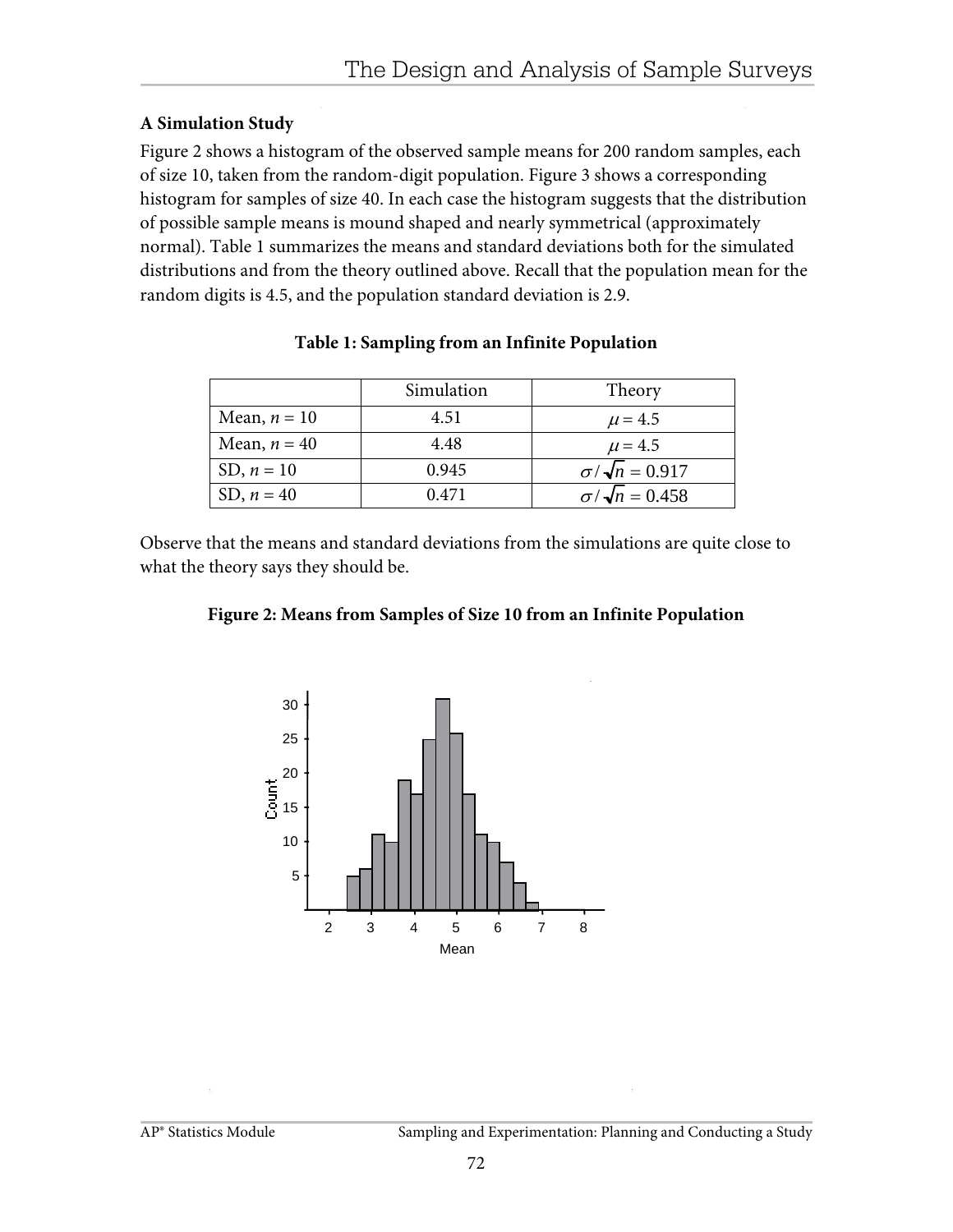

#### **Figure 3: Samples of 40 from an Infinite Population**

Now the population will be changed to a finite population consisting of 100 digits, 10 of each of the integers 0 through 9. **Random sampling** from such a finite population (without replacement) means that **each possible sample of size** *n* **has the same chance of being selected**. In practice, this is like mixing the numbered chips in a box and then pulling out *n* chips, using sampling with replacement. Sampling with replacement is achieved by putting a selected chip back into the box and mixing the chips before the next chip is selected. In this way, the box contains the original population of chips for each selection.

Figure 4 shows a simulated sampling distribution for means of random samples of size 10 from this population; Figure 5 shows the distribution for means of random samples of size 40. Note that both distributions still appear to be approximately normal in shape. Table 2 shows the summary statistics for the sample means computed from the simulated samples and makes comparisons to the theoretical expectations and standard deviations for the sample means.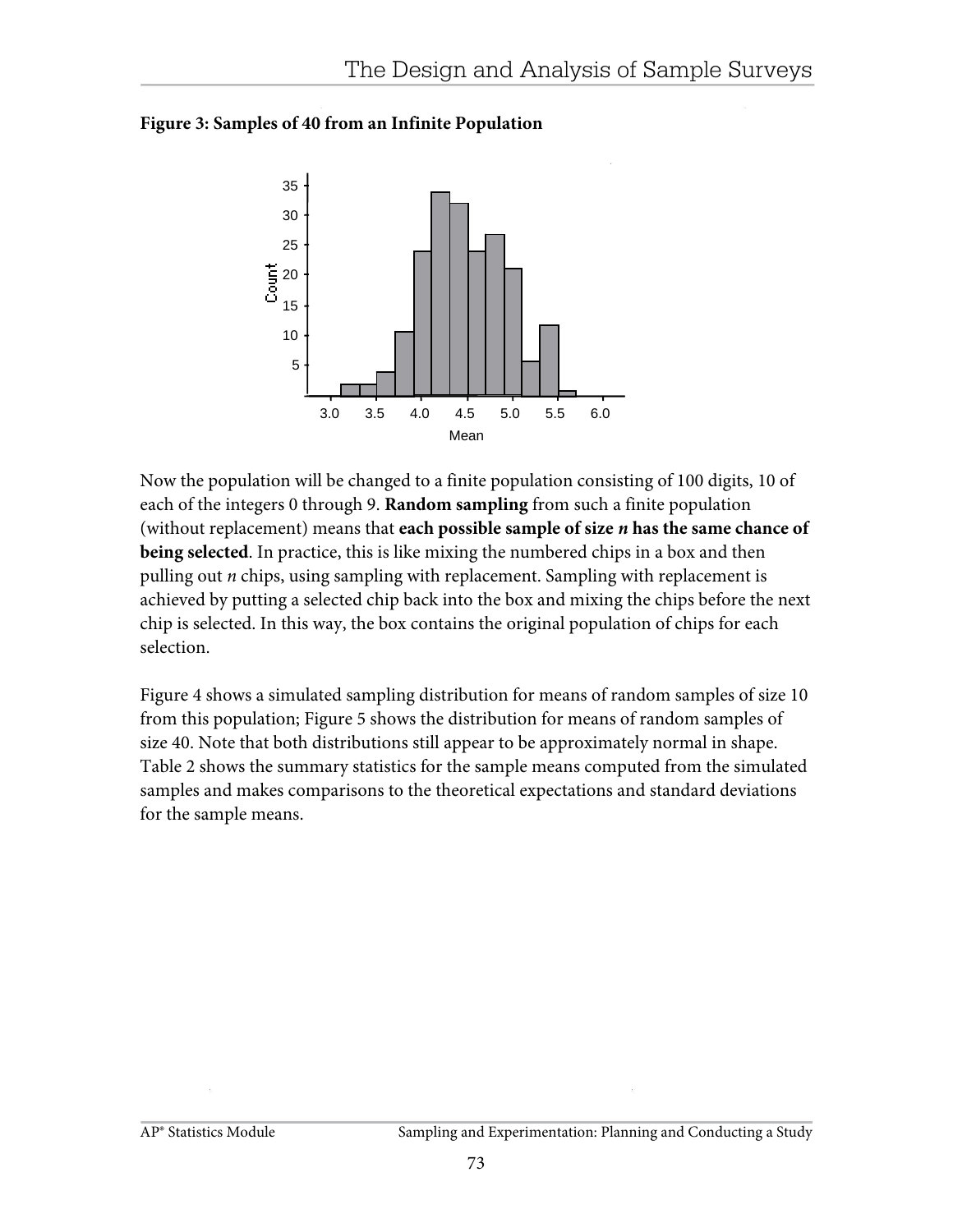

### **Figure 4: Samples of Size 10 from a Finite Population**





### **Table 2: Sampling from a Finite Population**

|                | Simulation | Theory                    |
|----------------|------------|---------------------------|
| Mean, $n = 10$ | 4.57       | $\mu = 4.5$               |
| Mean, $n = 40$ | 4.50       | $\mu = 4.5$               |
| SD, $n = 10$   | 0.904      | $\sigma/\sqrt{n} = 0.917$ |
| SD, $n = 40$   | 0.349      | $\sigma/\sqrt{n} = 0.458$ |

Table 2 shows that the means of the simulated distributions are still very close to what the theory suggests; the same theory as used in the infinite population situation appears to work for finite populations. But something is wrong with the standard deviations. For sampling 10 items from 100, the infinite-population theoretical value appears to hold up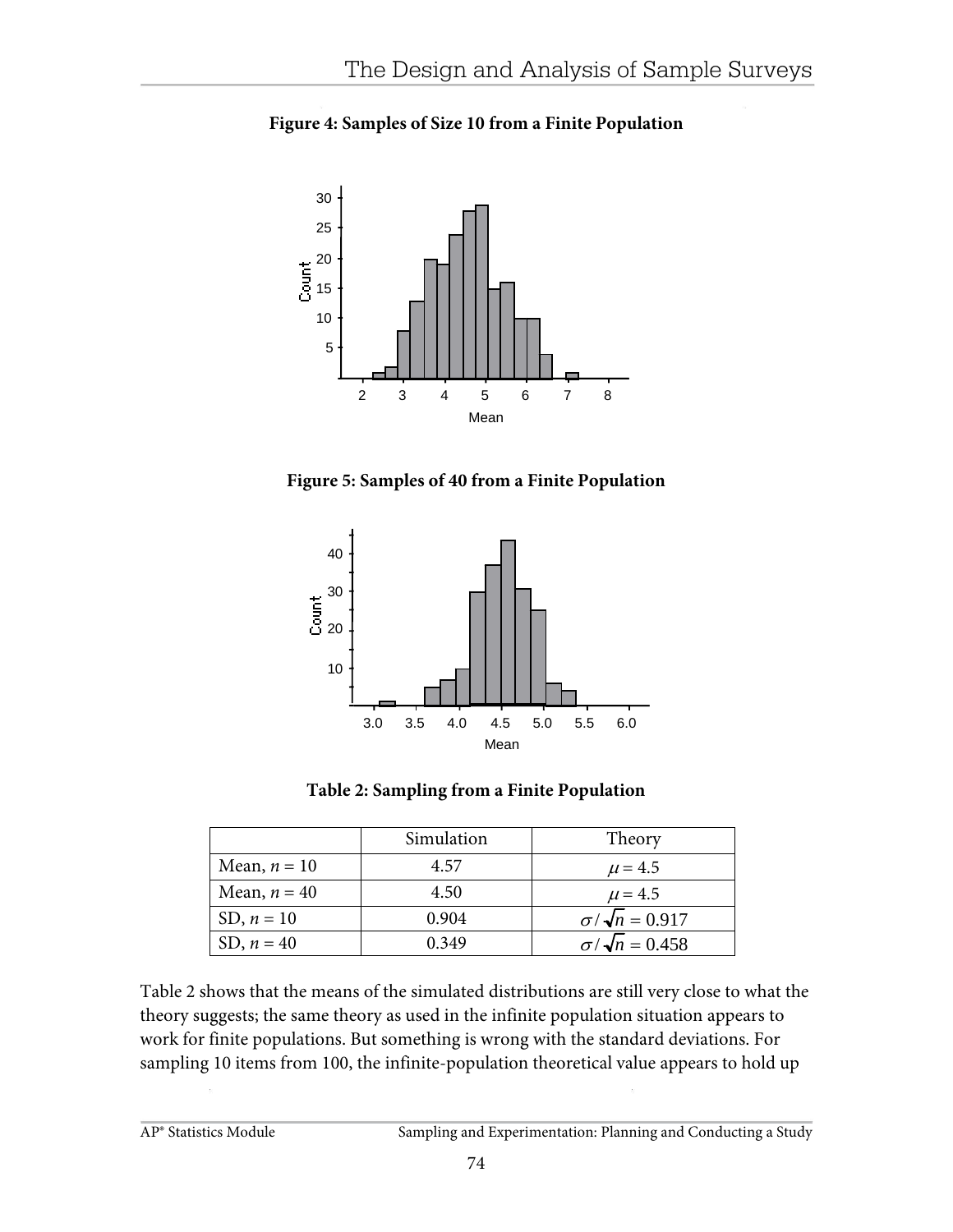reasonably well, but for sampling 40 out of 100, that theoretical value appears to be too large. On giving this a little thought, it should seem reasonable that sampling from a finite population should produce means with less variability than when sampling from an infinite population. After all, if the sample size equaled the population size, then all samples would be identical to the population, and the sample means would equal the population mean, with no variability present. It follows, then, that the theoretical variance of sample means used in sampling from infinite populations must be scaled down a bit when sampling from finite populations. The "scaling down" factor is presented next.

### **Properties of the Sample Mean in Simple Random Sampling**

Simple random sampling without replacement is achieved by randomly selecting units from a population without putting units that were previously selected back into the population. After each selection, the remaining population from which the next unit is selected changes slightly. If the number of units in the population (the population size) is very large, and the sample size is small, random sampling without replacement is for all practical purposes the same as random sampling with replacement. There can be noticeable differences, however, for small populations. For a random sample of size *n* selected without replacement from a finite population of size *N* (a simple random sample without replacement), probability theory provides the following results for the sample mean and its variance. (We are listing the highlights here; a more complete discussion can be found in the references at the end of this article.)

As in the infinite population case,

$$
E(\overline{Y}) = \mu,
$$

but the variance of the sample mean gets slightly more complicated:

$$
V(\overline{Y}) = \frac{\sigma^2}{n} \left( \frac{N-n}{N-1} \right).
$$

It is smaller than the variance of the sample mean for a sample of size *n* selected from the same population using simple random sampling with replacement. Considering the sample variance

$$
S^{2} = \frac{1}{n-1} \sum_{i=1}^{n} (Y_{i} - \overline{Y})^{2},
$$

it can be shown that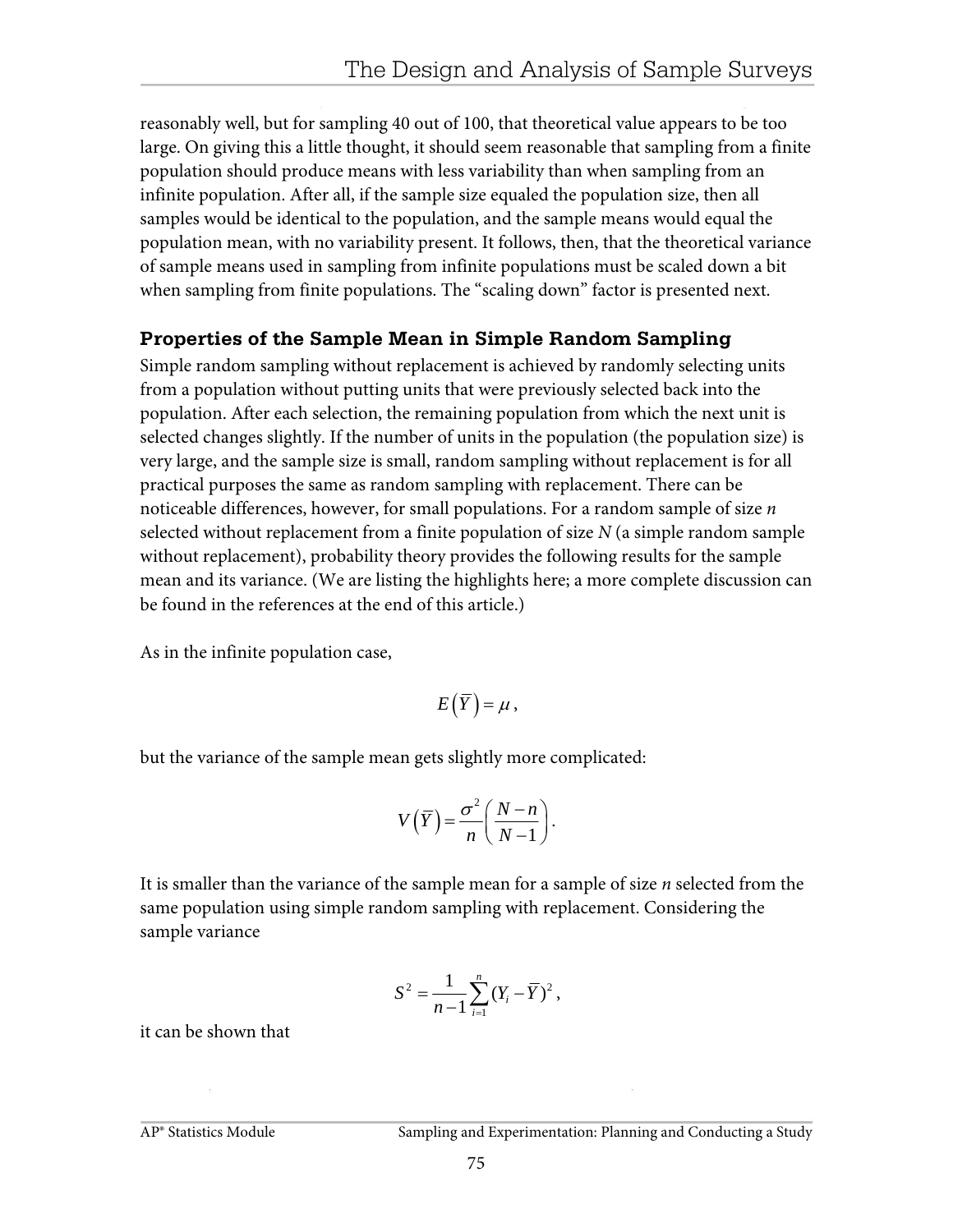$$
E(S^2) = \left(\frac{N}{N-1}\right)\sigma^2.
$$

Putting these formulas together and substituting the sample information, we can see that  $V(\overline{Y})$  can be estimated from the sample without bias by

$$
\widehat{V(\overline{Y})} = \frac{s^2 \left(\frac{N-1}{N}\right)}{n} \left(\frac{N-n}{N-1}\right)
$$

$$
= \frac{s^2}{n} \left(\frac{N-n}{N}\right).
$$

The variance of the estimator  $\overline{Y}$  is the same as that given in an introductory course except that it is multiplied by a correction factor to adjust for sampling from a finite population. The correction factor takes into account the fact that an estimate based on a sample  $n = 10$  from a population of  $N = 20$  contains more information about the population mean than a sample of  $n = 10$  from a population of  $N = 20,000$ . Back in Table 2, if the theoretical standard deviation for samples of size 40 (0.458) is adjusted by the finite population correction with  $N = 100$  and  $n = 40$ , the resulting value is 0.353. This is much closer to the value of the standard deviation of the sample means obtained in the simulation, which was 0.349.

To illustrate how these results hold, consider all possible random samples of size  $n = 2$ selected from the population  $\{1, 2, 3, 4\}$ . Table 3 shows the six possible samples of size 2 and the related sample statistics.

| Sample     | Probability of<br>Sample | $\overline{Y}$ | $S^2$ | $\hat{V}\left(\bar{Y}\right)$ |
|------------|--------------------------|----------------|-------|-------------------------------|
| $\{1, 2\}$ | 1/6                      | 1.5            | 0.5   | 0.125                         |
| $\{1, 3\}$ | 1/6                      | 2.0            | 2.0   | 0.500                         |
| $\{1, 4\}$ | 1/6                      | 2.5            | 4.5   | 1.125                         |
| ${2, 3}$   | 1/6                      | 2.5            | 0.5   | 0.125                         |
| $\{2, 4\}$ | 1/6                      | 3.0            | 2.0   | 0.500                         |
| $\{3, 4\}$ | 1/6                      | 3.5            | 0.5   | 0.125                         |

**Table 3: Simple Random Sampling of a Finite Population, n = 2**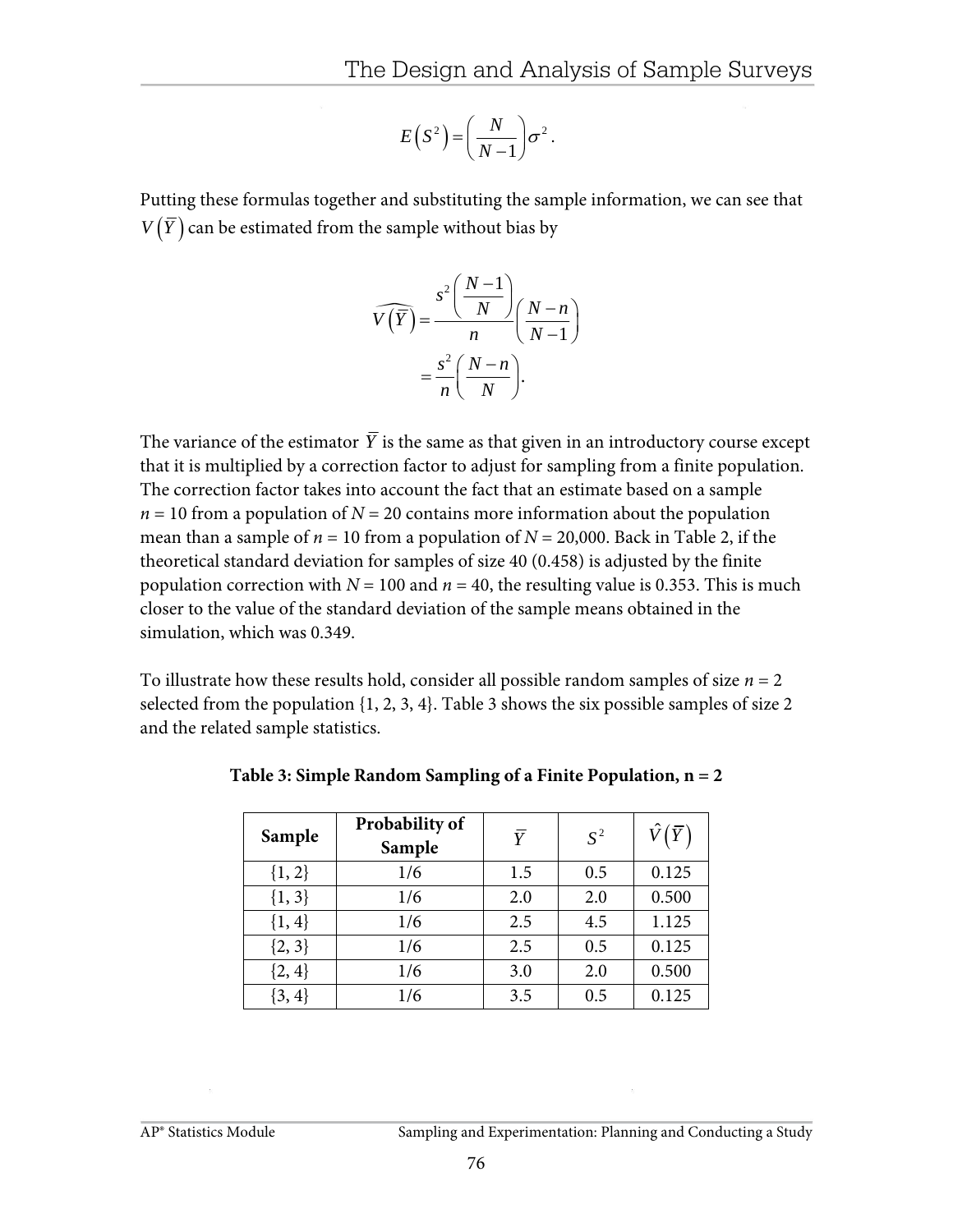If a single observation Y is selected at random from this population, then Y can take on any of the four possible values, each with probability  $1/2$ 4 . Thus,

$$
\mu = E(Y) = \sum yp(y) = 1\left(\frac{1}{4}\right) + 2\left(\frac{1}{4}\right) + 3\left(\frac{1}{4}\right) + 4\left(\frac{1}{4}\right)
$$

$$
= \left(\frac{1}{4}\right)\left(1 + 2 + 3 + 4\right) = \frac{1}{4}\left(10\right) = 2.50,
$$

and

$$
\sigma^2 = V(Y) = E(Y - \mu)^2 = \sum (y - \mu)^2 p(y)
$$
  
=  $(1 - 2.5)^2 \left(\frac{1}{4}\right) + (2 - 2.5)^2 \left(\frac{1}{4}\right) + (3 - 2.5)^2 + (4 - 2.5)^2 \left(\frac{1}{4}\right)$   
=  $\frac{5}{4}$ .

Since each of these sample means can occur with probability  $1/2$ 6 , we can exactly compute  $E\!\left(\vec{Y}\right)$  and  $V\!\left(\vec{Y}\right)$  . From our definition of expected value,

$$
E(\overline{Y}) = \sum \overline{y}p(\overline{y}) \qquad \text{(summed over all values of } \overline{y})
$$
  
= (1.5)  $\left(\frac{1}{6}\right) + (2.0)\left(\frac{1}{6}\right) + (2.5)\left(\frac{1}{6}\right) + (2.5)\left(\frac{1}{6}\right)$   
+ (3.0)  $\left(\frac{1}{6}\right) + (3.5)\left(\frac{1}{6}\right)$   
= 2.50 =  $\mu$ ,

and

$$
V(\overline{Y}) = E(\overline{Y} - \mu)^2 = \sum (\overline{y} - \mu)^2 p(\overline{y})
$$
  
=  $(1.5 - 2.5)^2 \left(\frac{1}{6}\right) + (2.0 - 2.5)^2 \left(\frac{1}{6}\right) + (2.5 - 2.5)^2 \left(\frac{1}{6}\right) + (3.0 - 2.5)^2 \left(\frac{1}{6}\right) + (3.5 - 2.5)^2 \left(\frac{1}{6}\right) = (2.5) \left(\frac{1}{6}\right) = \frac{5}{12}.$ 

AP® Statistics Module Sampling and Experimentation: Planning and Conducting a Study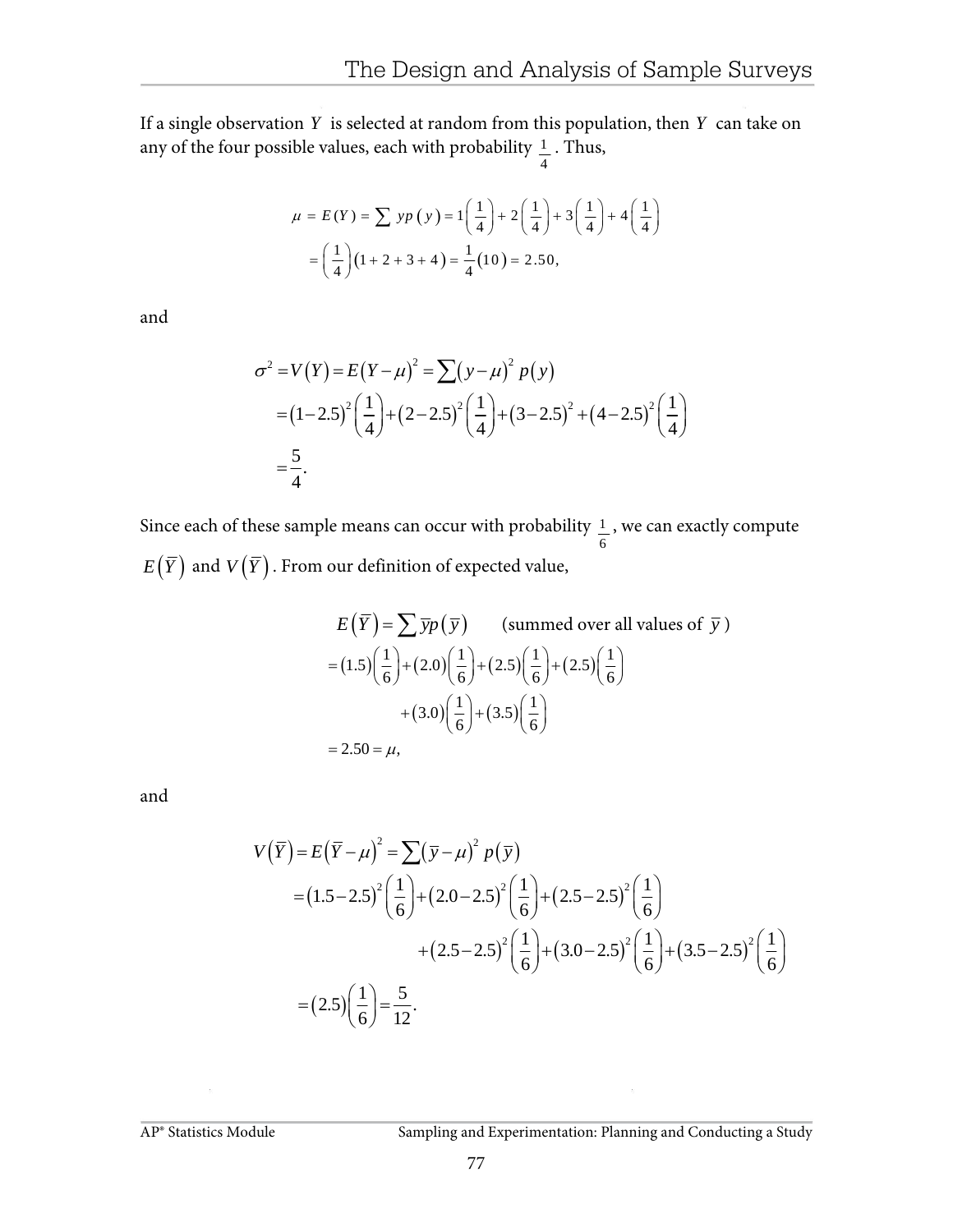Recall that for this example  $\sigma^2 = \frac{3}{4}$  $\sigma^2 = \frac{5}{4}$ , *N* = 4, and *n* = 2, and we have

 $\overline{a}$ 

$$
\frac{\sigma^2}{n} \left( \frac{N-n}{N-1} \right) = \frac{(5/4)}{2} \left( \frac{4-2}{4-1} \right)
$$

$$
= \frac{5}{8} \left( \frac{2}{3} \right) = \frac{5}{12}
$$

Considering the sample variances, we have

$$
E(S2) = \frac{(0.5 + 2.0 + 4.5 + 0.5 + 2.0 + 0.6)}{6} = \frac{5}{3}
$$

$$
= \left(\frac{4}{4-1}\right)\frac{5}{4} = \frac{5}{3}.
$$

Thus we see that  $E(S^2) = \frac{1}{N} \sigma^2$ 1  $E(S^2) = \left(\frac{N}{N}\right)$  $\overline{N-1}$ <sup>o</sup>  $=\left(\frac{N}{N-1}\right)\sigma^2$ .

Also, we can demonstrate that our estimator of  $V(\overline{Y})$  is unbiased. Using our values of  $\hat{V}\left( \overline{Y}\right)$  from Table 3,

$$
E(\hat{V}(\overline{Y})) = \sum [\hat{V}(\hat{V}(\overline{Y})) P(\hat{V}(\overline{Y}))]
$$
 [summed over all values of  $\hat{V}(\overline{Y})$ ]  
= (0.125)  $\left(\frac{1}{6}\right) + (0.5) \left(\frac{1}{6}\right) + (1.125) \left(\frac{1}{6}\right)$   
+ (0.125)  $\left(\frac{1}{6}\right) + (0.5) \left(\frac{1}{6}\right) + (0.125) \left(\frac{1}{6}\right)$   
=  $\frac{5}{12}$   
=  $V(\overline{Y})$ .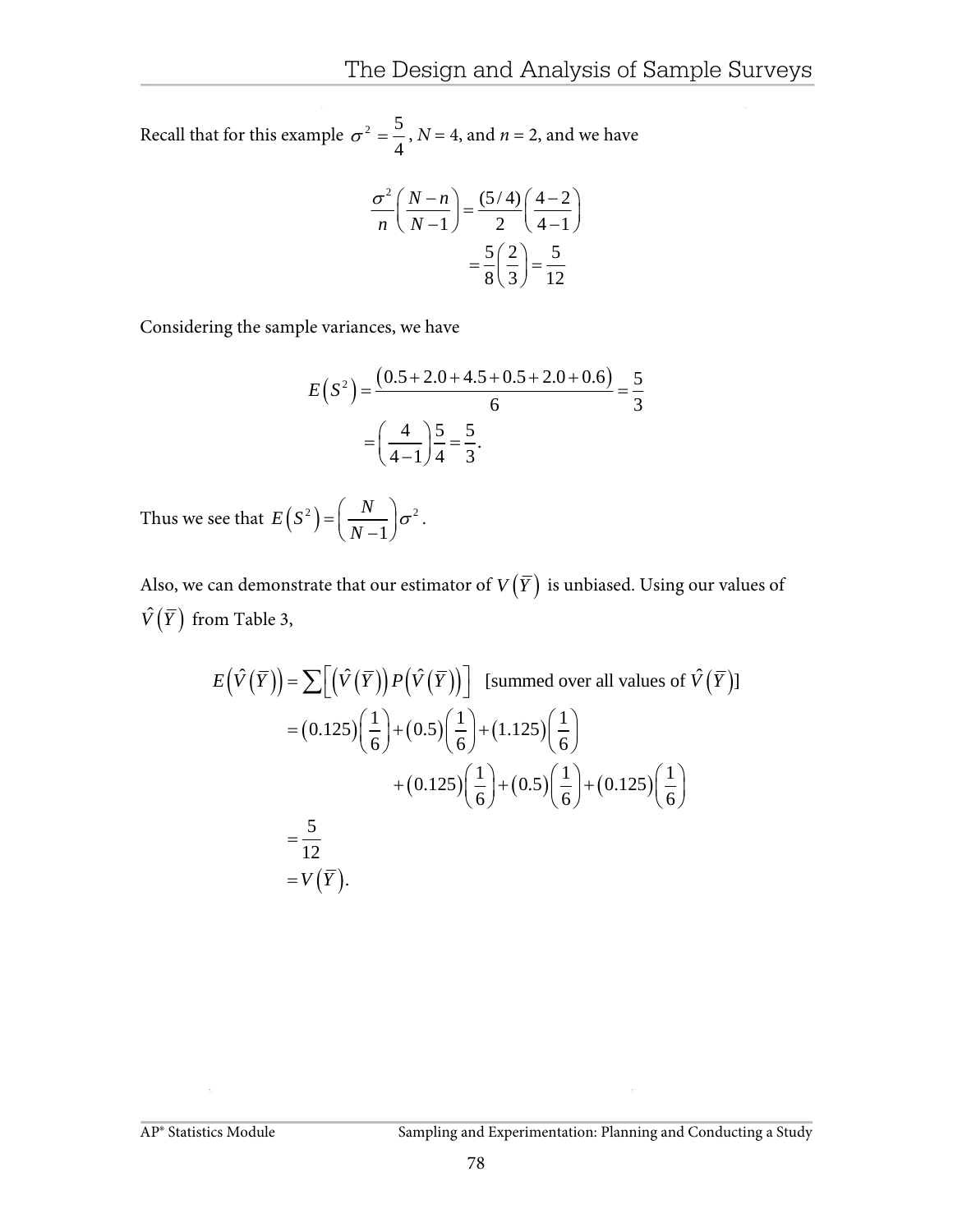At this point we have demonstrated the following:

1. 
$$
E(\overline{Y}) = \mu
$$
  
\n2.  $V(\overline{Y}) = \frac{\sigma^2}{n} \frac{N-n}{N-1}$   
\n3.  $E(\hat{V}(\overline{Y})) = V(\overline{Y})$ 

Note that this demonstration is not a proof or derivation of a general result; such a proof would require much deeper probabilistic arguments than those used in deriving results for sampling from infinite populations.

# **Stratified Random Sampling**

Often it is convenient and appropriate to divide a population into nonoverlapping groups and then sample from within each group. A population of high school students, for example, could be divided by grade level, with a sample taken from each. National surveys, like the Gallup Poll, divide the United States into geographical regions and then take a sample from each region. Such subdivisions of a population are called **strata**. A stratified random sample consists of dividing a population into strata and then selecting a simple random sample from each stratum.

Stratified sampling designs are often used for convenience (it is nearly impossible to select a random sample from the totality of the United States) or because estimates are desired for each of the strata (you may want to know how seniors differ from sophomores on opinion-poll questions). One of the main statistical purposes for stratification, however, is that a properly stratified sample survey can produce estimates with smaller variance than those from a simple random sample of the same size. Thus, stratification can provide more information per dollar than a simple random sample. This aspect of stratification will be illustrated below.

In developing the stratified random sampling estimator (a function of the sample data and other known constants) of a population mean, it helps to begin by considering the estimation of a population total. You do not see estimates of totals in introductory statistics books because a total does not make sense for an infinite population. But often a survey's objective is a total, such as estimating the total crop yield for a county or the total value of all properties in a neighborhood.

Suppose a population is divided into *L* strata. Let  $\overline{Y}_i$  denote the sample mean for a simple random sample of  $n_i$  units selected from stratum *i*. Let  $N_i$  denote the population size for stratum *i*,  $\mu_i$  the population mean for stratum *i*, and  $\tau_i$  the population total for stratum *i*.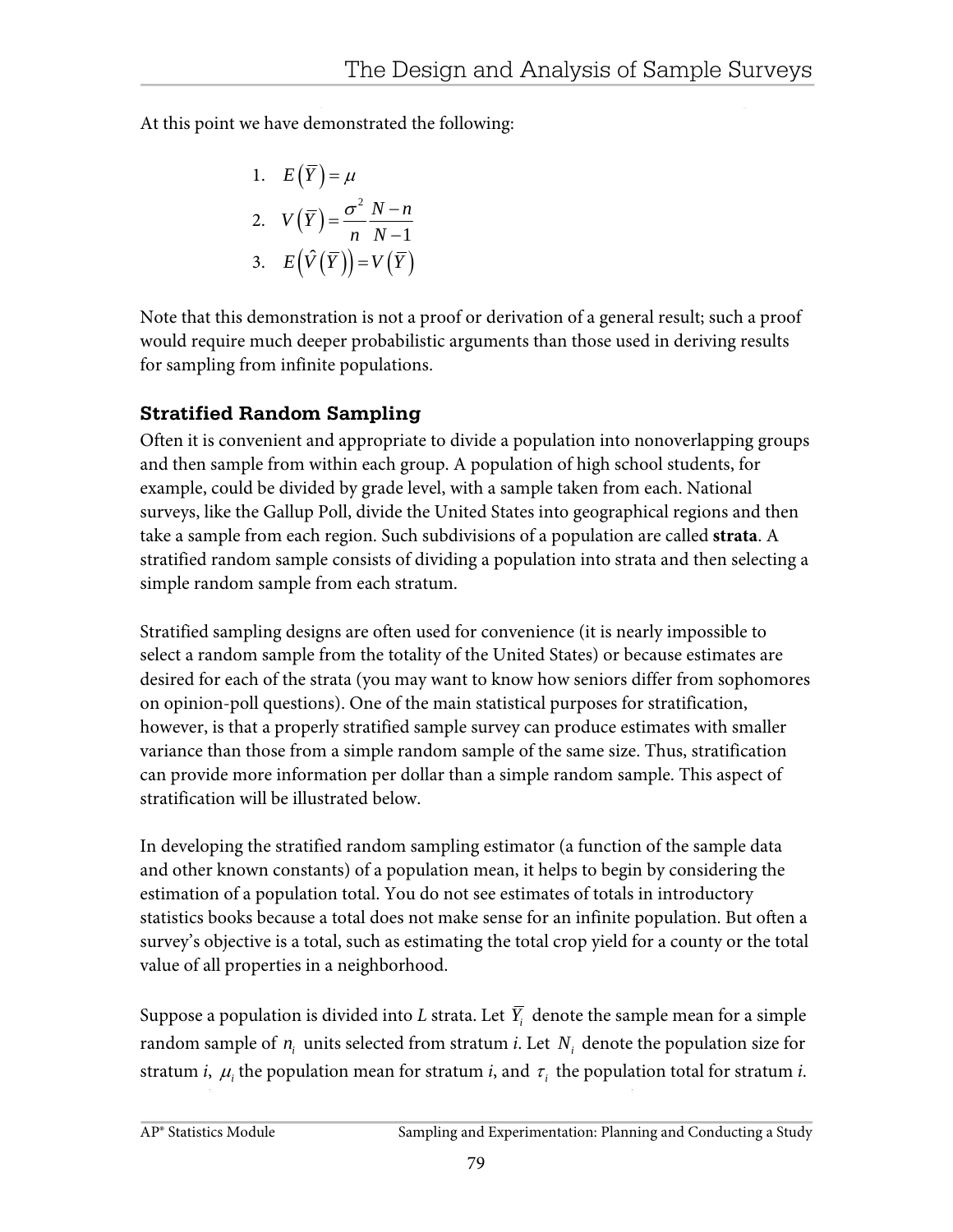Then the population total is equal to  $\tau_1 + \tau_2 + ... + \tau_L$ . In a simple random sample within each stratum,  $\overline{Y}_i$  is an unbiased estimator of  $\mu_i$ , and  $N_i \overline{Y}_i$  is an unbiased estimator of the stratum total. It would seem reasonable to form an estimator of the sum of the  $\tau$ , 's by summing the estimators of the  $\tau_i$ 's. Since the population mean  $\mu$  equals the population total divided by  $N = N_1 + N_2 + ... + N_L$ , an unbiased estimator of  $\mu$  is obtained by summing the estimators of the  $\tau$ , 's over all strata and then dividing by *N*. This estimator is denoted by  $\overline{Y}_{st}$ , where the subscript *st* indicates that stratified random sampling is used:

$$
\overline{Y}_{\hskip-1.2ptst}=\frac{1}{N}\Big[\,N_1\overline{Y}_1+N_2\overline{Y}_2+...+N_L\overline{Y}_L\,\Big]=\frac{1}{N}\sum_{\hskip-1.2pti=1}^L N_{\hskip-1.2pti}\overline{Y}_{\hskip-1.2pti}\;.
$$

An estimated variance is produced by summing the estimated variances of the components of the stratified sampling mean. Such a summation of variances is only valid if the samples are independent of one another, which is a general condition for stratified random sampling. The variance of the estimated mean is

$$
V\left(\overline{Y}_{st}\right) = \frac{1}{N^2} \left[ N_1^2 V(\overline{Y}_1) + N_2^2 V(\overline{Y}_2) + \dots + N_L^2 V(\overline{Y}_L) \right].
$$

The unbiased estimate of this variance is found by substitution of the individual estimates of the variances for the strata:

$$
\widehat{V(\bar{Y}_{st})} = \frac{1}{N^2} \left[ N_1^2 \left( \frac{N_1 - n_1}{N_1} \right) \left( \frac{s_1^2}{n_1} \right) + N_2^2 \left( \frac{N_2 - n_1}{N_2} \right) \left( \frac{s_2^2}{n_2} \right) + \dots + N_L^2 \left( \frac{N_L - n_L}{N_L} \right) \left( \frac{s_L^2}{n_L} \right) \right]
$$
  
=  $\frac{1}{N^2} \sum_{i=1}^L N_i^2 \left( \frac{N_i - n_i}{N_i} \right) \left( \frac{s_i^2}{n_i} \right).$ 

### **A Simulation Study**

The data shown in Table 4 are the brain weights for a selection of 65 animals that will be our population for a simulation study that compares simple random sampling to stratified random sampling. While data such as these are of interest to ecologists and biologists, our use of them will be blatantly pedagogical. We simply wish to use a more interesting population than mathematically derived random numbers; the techniques we will discuss apply to all sorts of populations, even ones that are not distributed normally or uniformly on some variable. Animals are stratified into two groups, large and small, based on their weights. The mean of this population is 149 grams, and the standard deviation is 323 grams; the distribution is skewed toward the larger values, as can be seen in the histogram of Figure 6.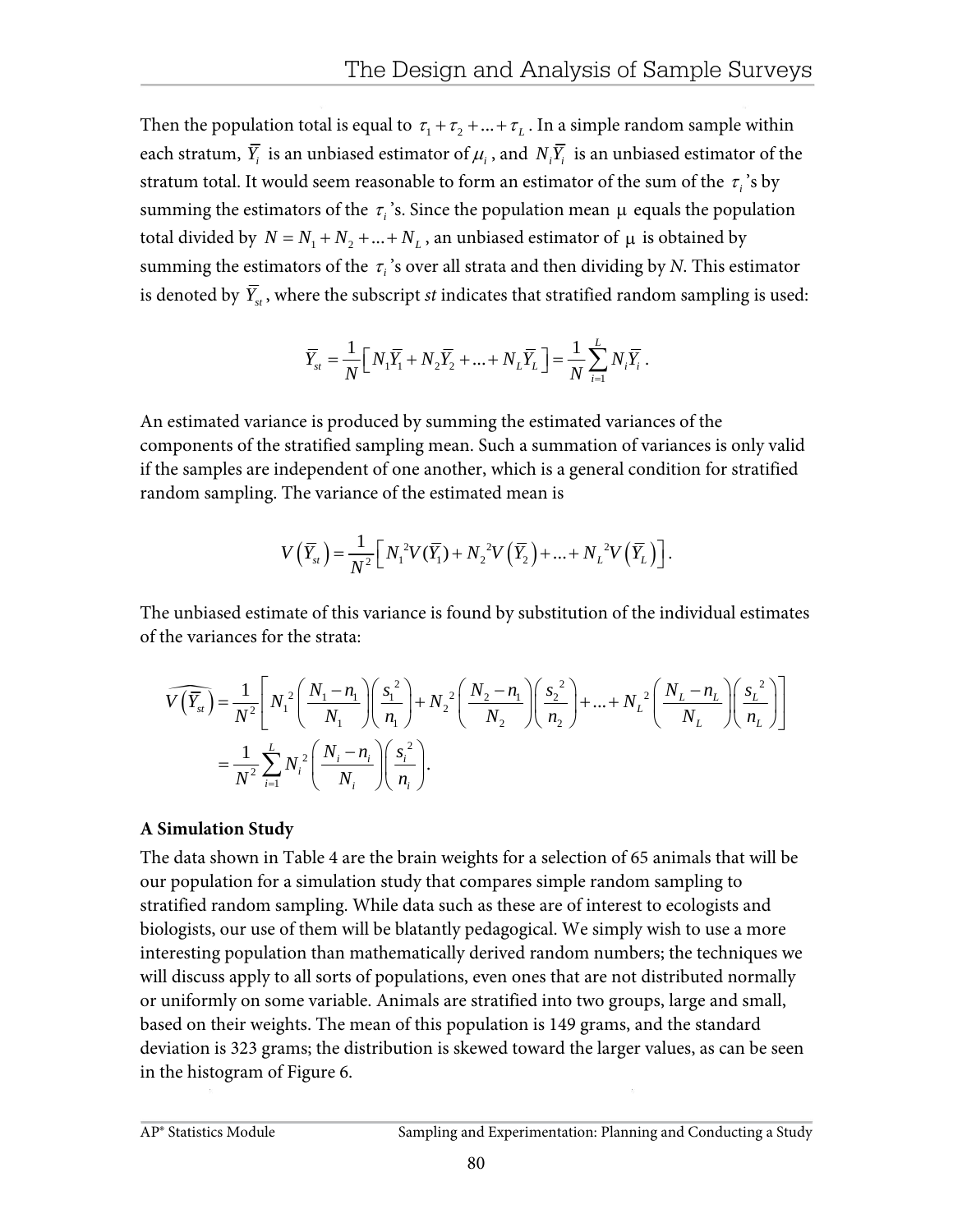#### **Species Brain Weight (grams) Size 1=Large Species Brain Weight (grams) Size 1=Large**  African giant pouched 6.6 2 Little brown bat 0.25 2 Arctic fox 44.5 2 Loon 6.12 2 Arctic ground squirrel  $\begin{array}{|c|c|c|c|c|c|} \hline \quad & 5.7 & 2 & \text{Mackerel} & 0.64 & 2 \\ \hline \end{array}$ Baboon 179.5 1 | Man 1320 | 1 Barracuda 1 3.83 2 Mole rat 1 3 2 Big brown bat  $\begin{array}{|c|c|c|c|c|c|} \hline 0.3 & 2 & \text{Musk shrew} & 0.33 & 2 \\\hline \end{array}$ Brown trout 0.57 2 Nine-banded armadillo 10.8 2 Canary 0.85 2 North American opossum 6.3 2 Cat 25.6 2 Northern trout 1.23 2 Catfish 1.84 2 Ostrich 12.11 2 Chimpanzee 1440 1 Owl monkey 15.5 2 Chinchilla 6.4 2 Pheasant 3.29 2 Cow 1 423 1 Pig 180 1 Crow 19.3 2 Pigeon 2.69 2 Desert hedgehog  $2.4$   $2$  Porpoise 1735 1 Donkey | 419 | 1 | Rabbit | 12.1 | 2 Eastern American mole 1.2 2 Raccoon 39.2 2 European hedgehog 3.5 2 Rat 1.9 2 Giant armadillo  $81 \quad 1 \quad \text{Red}$  fox  $50.4 \quad 1$

Giraffe 680 1 Rhesus monkey 179 1 Goat 115 1 Roe deer 98.2 1 Golden hamster  $\begin{array}{|c|c|c|c|c|c|c|c|} \hline 1 & 2 & \text{Salmon} & 1.26 & 2 \\ \hline \end{array}$ Gorilla 1 406 1 Seal 1 442 1 Gray seal 19325 1 Sheep 175 175 Gray wolf 119.5 1 Stork 16.24 2 Ground squirrel  $\begin{array}{|c|c|c|c|c|c|c|c|c|} \hline \end{array}$  4  $\begin{array}{|c|c|c|c|c|c|c|c|} \hline 2 & \hline 2 & \hline 2 & \hline 2 & \hline 2 & \hline 2 & \hline 2 & \hline 2 & \hline 2 & \hline 2 & \hline 2 & \hline 2 & \hline 2 & \hline 2 & \hline 2 & \hline 2 & \hline 2 & \hline 2 & \hline 2 & \hline 2 & \hline 2 & \hline 2 & \hline 2 & \hline 2$ Guinea pig 5.5 2 Tuna 3.09 2 Flamingo 19.05 | 2 | Vulture 19.6 | 2 Horse 1 655 1 Walrus 1126 1 Jaguar 157 1 Water opossum 3.9 2 Kangaroo 1 56 1 Yellow-bellied marmot 17 2

### **Table 4: Brain Weight Data**

Lesser short-tailed

shrew  $0.14$   $2$ 

rat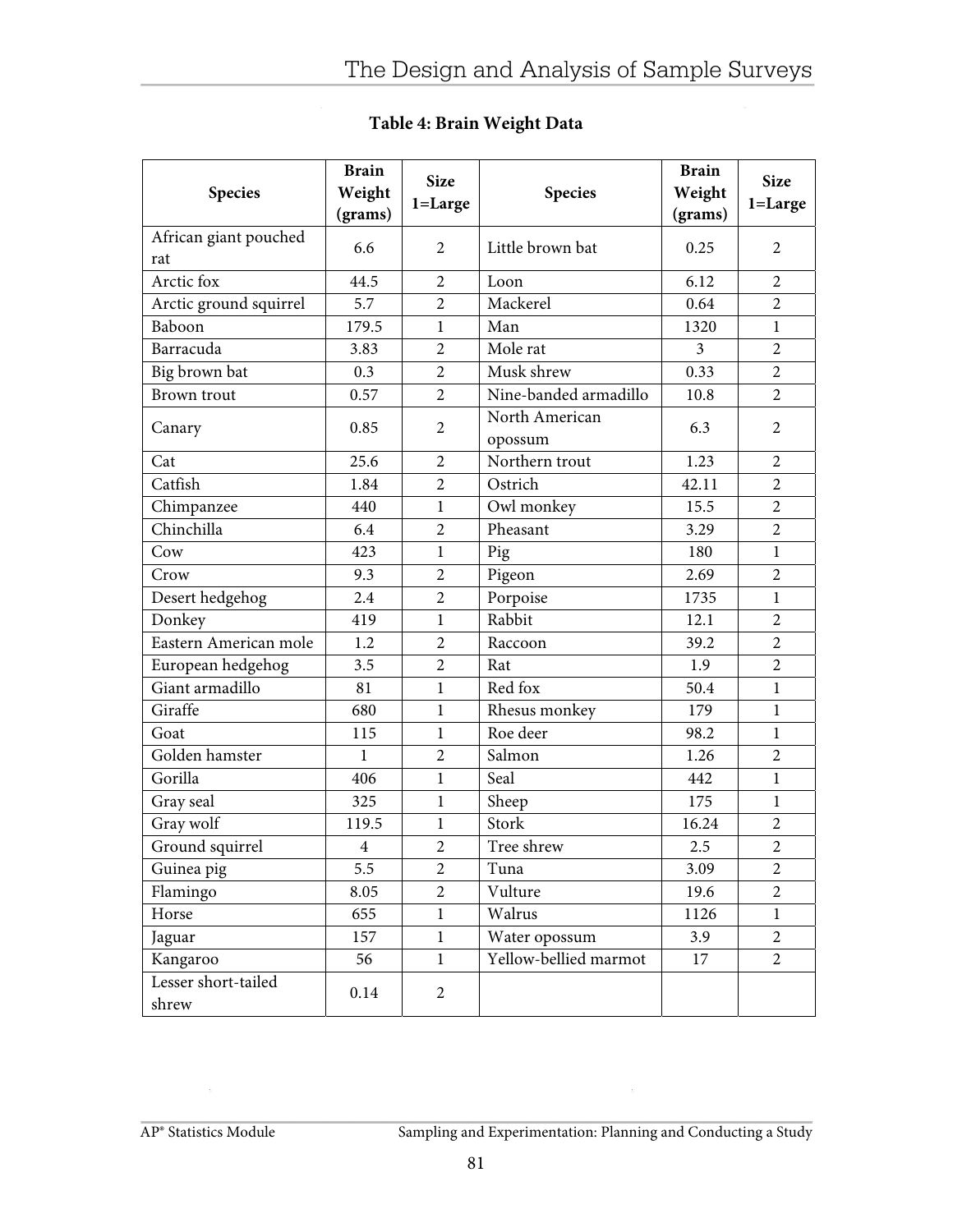

**Figure 6: Distribution of Population of Brain Weights** 

First, 200 simple random samples of size 10 were selected from this population to produce a simulated approximation to the sampling distribution shown in Figure 7 (bottom). Notice that the sampling distribution is slightly skewed because of the extreme skewness in the population and the small sample size. Second, the population was divided somewhat arbitrarily into "large" and "small" animals, and stratified random samples of size 5 from each of the two strata were selected 200 times. This simulated distribution, shown in Figure 7 (top), still has some skewness, but its spread is much smaller than that for simple random sampling. Table 5 provides a comparison of the summary statistics. The means of these sampling distributions are both close to the population mean of 149 grams, but the standard deviation of the sample mean is cut almost in half by the stratified design, even though the same overall sample size of 10 is used.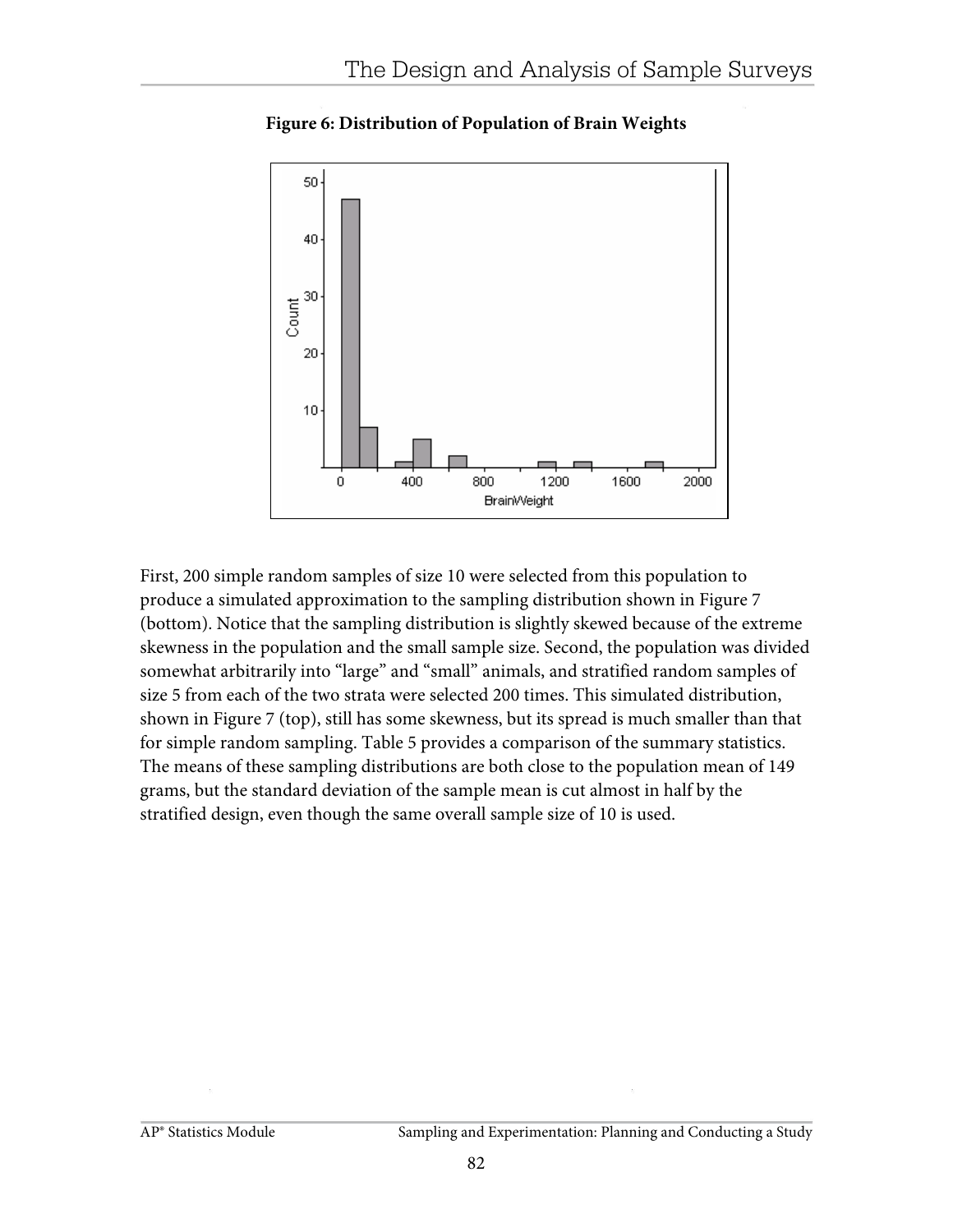

### **Figure 7: Simple Random Sampling Mean Versus Stratified Random Sampling Mean**

**Table 5: Summary Statistics, Simple Random Versus Stratified Random Sampling** 

|                        | <b>Simple Random</b><br>Sample<br>$n=10$<br>$N = 65$ | <b>Stratified</b><br><b>Random Sample</b><br>$n_1 = 5$ , $n_2 = 5$<br>$N_1 = 22, N_2 = 43$ |
|------------------------|------------------------------------------------------|--------------------------------------------------------------------------------------------|
| Mean                   | 156.4                                                | 144.0                                                                                      |
| Standard<br>Deviations | 100.6                                                | 59.1                                                                                       |

Stratifying the population into large and small animals also stratified the brain weights into large and small. The large animals have a mean brain weight of 425 grams and the small ones 8 grams. That difference in group means is the key factor in how the stratification produces a sample estimate of the population mean with a smaller standard deviation than a simple random sample of the same size would produce. Essentially, the deviations (and hence the variance) calculated around the separate sample means will be smaller than the deviations (and hence the variance) calculated around the "composite" mean. Even greater reduction in variation is achieved if the resulting strata standard deviations are smaller than the population standard deviations. The rules for stratification, then, are to choose strata such that: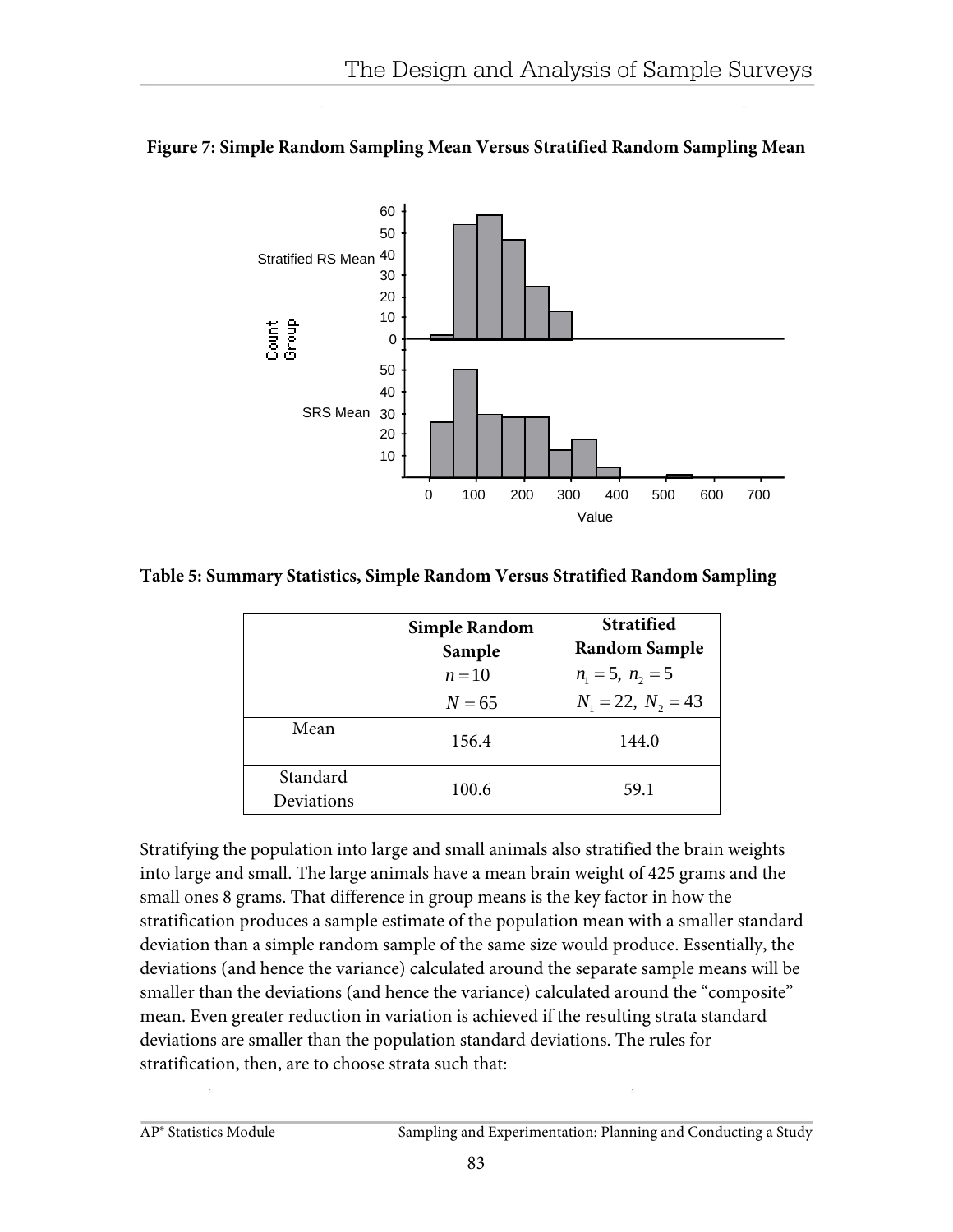- The stratum means differ as much as possible.
- The data values within a stratum vary as little as possible.

For simplicity, consider the special case where the strata sample sizes are proportional to the strata population sizes, i.e.,  $n_i = n \frac{x_i}{M}$  $n_i = n \left( \frac{N}{n_i} \right)$  $n\left(\frac{N_i}{N}\right).$ 

It can be shown mathematically that the difference between the variance of the sample mean for simple random sampling and the variance of the stratified sampling mean is

$$
V(SRS) - V(StrRS) = \frac{1}{nN} \left( \frac{N-n}{N-1} \right) \left[ \sum N_i \left( \mu_i - \mu \right)^2 - \frac{1}{N} \sum (N - N_i) V \left( \overline{Y}_i \right) \right],
$$

where  $\mu_i$  represents the mean for stratum *i* and  $\mu = \frac{N_i \mu_i}{N_i}$ *N*  $\mu = \frac{N_i \mu_i}{N}$  represents the overall population mean. From this formula we can see that stratified random sampling pays dividends in terms of smaller variance if strata are constructed to have very different population means. Wise use of stratification will produce an estimator of the population mean with smaller variance than the estimator obtained from simple random sampling with the same total sample size. It is mathematically possible for  $V(SRS) < V(SrrRS)$ ; that is,

$$
\sum N_i (\mu_i - \mu)^2 < \frac{1}{N} \sum (N - N_i) V(\overline{Y}_i).
$$

This occurs when the stratum means are nearly the same, and there is large variability within some strata resulting in relatively large values of  $V(\overline{Y}_i)$ . This cannot be exactly verified, of course, in the planning stage of most surveys because precise information on stratum means and within stratum variance will not be available, but stratified sampling should be considered if previous experience suggests that strata can be constructed such that within each stratum variability is relatively small, and there are substantial differences among stratum means.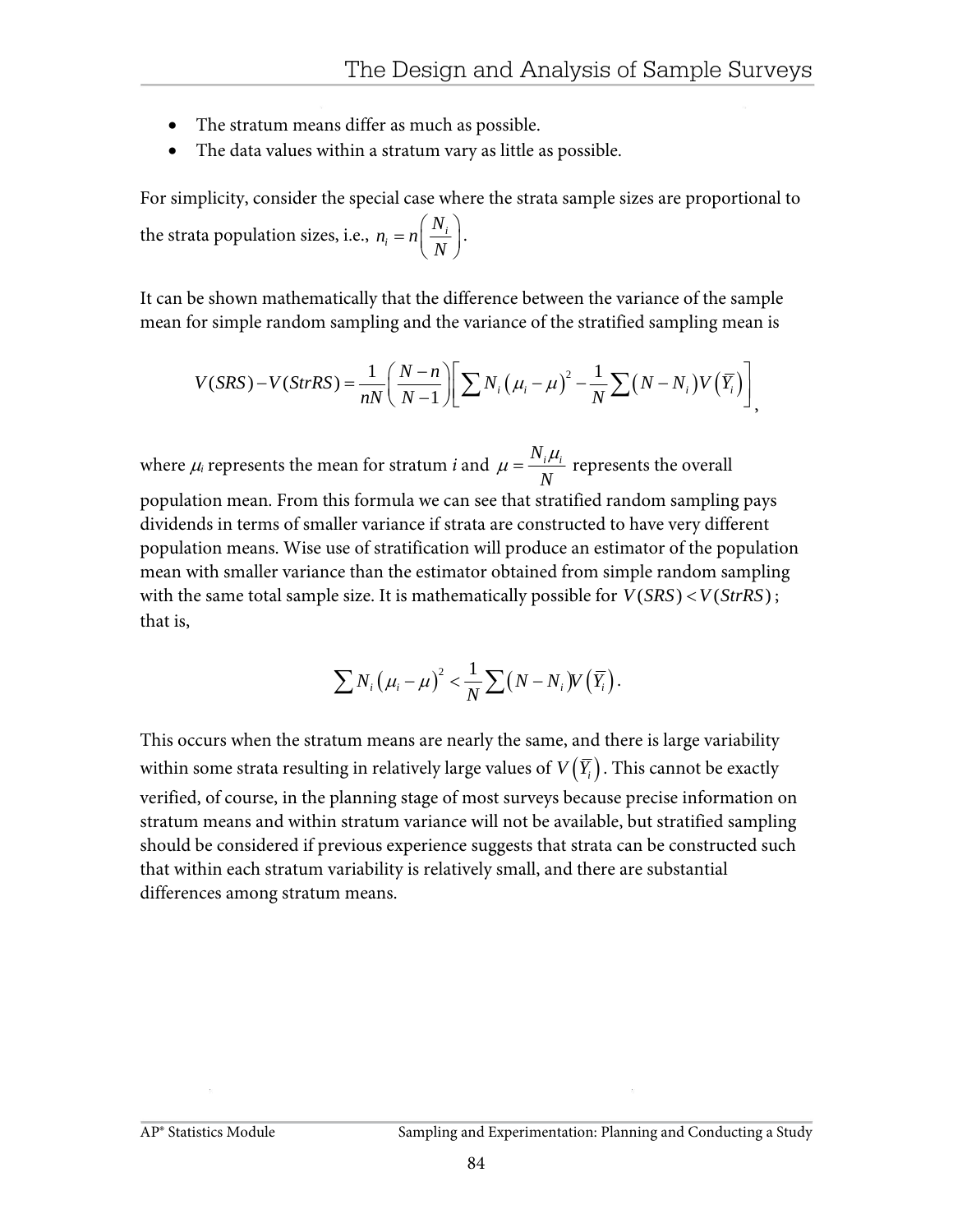# **Cluster Sampling**

It might be quite difficult to actually locate and invite student participation in a randomsample survey about school policies. (Think of some possible reasons why this may be so.) It would be easier and quicker to select a random sample of classrooms and then ask every student in those classes to complete a questionnaire. This method is called **cluster sampling**. Cluster sampling often is used in sampling situations where it is difficult or impossible to develop a list of the elements of the population you would like to sample. In a survey of households in a city, for example, it is difficult to develop an accurate list of currently occupied housing units. It is much easier to list the city blocks, select a random sample of blocks, and then go interview a person in each household within each of the sampled blocks. This also may reduce the cost of conducting the survey by producing substantial reductions in travel time and expense relative to what would be required to travel to households selected in a simple random sample of city households.

Cluster sampling is simple random sampling within sampling units (clusters), with each sampling unit containing a number of elements, each of which is included in the sample. Hence, the estimator of the population mean  $\mu$  is equal to that for simple random sampling.

The following notation is used in this section:

*N* = Number of clusters in the population  $n =$  Number of clusters selected in a simple random sample  $m_i$  = Number of elements in cluster *i*, *i* = 1, ..., *N*  $\overline{m}=\frac{1}{n}$  $\frac{1}{n} \sum_{i=1}^{n} m_i$ *i*=1  $\sum^n m_i =$  Average cluster size for the sample 1 *N*  $M = \sum m_i =$  Number of elements in the population *i* =  $\overline{M} = \frac{M}{N}$  = Average cluster size for the population  $\overline{y}_i$  = Average of all observations in the *i*<sup>th</sup> cluster

The estimator of the population mean  $\mu$  is the sample mean per element  $\overline{Y}$ , which is given by

$$
\overline{Y} = \frac{\sum_{i=1}^{n} m_i \overline{y}_i}{\sum_{i=1}^{n} m_i} = \frac{\sum_{i=1}^{n} y_i}{\sum_{i=1}^{n} m_i}.
$$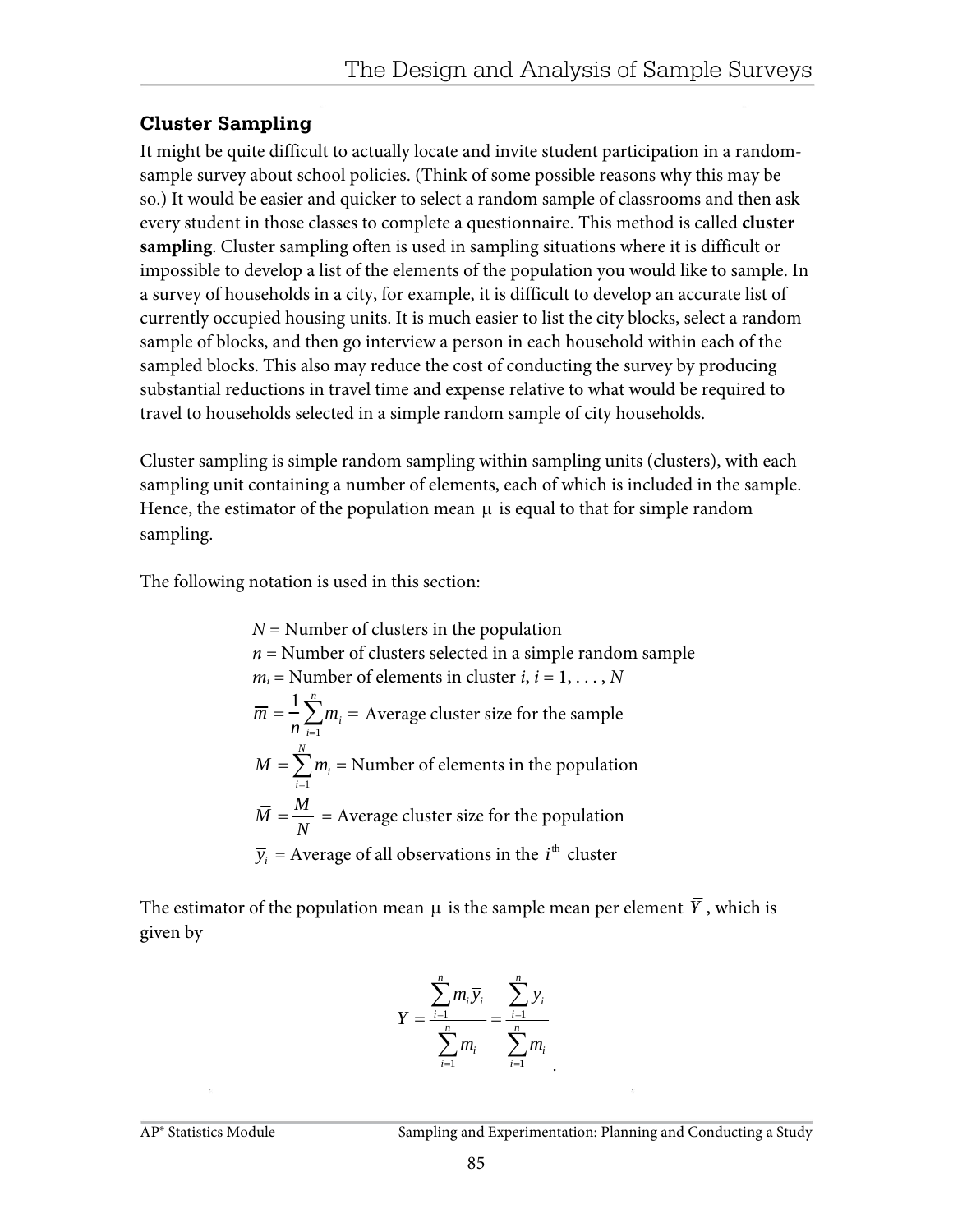Notice that hidden inside the algebra is the simple notion that we are *still* just adding the values for the observations and then dividing by the number of observations to get *Y* . We multiply the sample means by the sample sizes to get sample totals and then divide by the sum of the sample sizes.

This estimator also can be viewed as a weighted average of the cluster means with the cluster sizes serving as the weights. Consequently, larger clusters have greater influence on the estimator than smaller clusters. The estimated variance of  $\overline{Y}$  (which is a little too complicated to derive here) is given by

$$
\hat{V}(\overline{Y}) = \left(\frac{N-n}{Nn\overline{m}^2}\right)s_r^2,
$$

where

$$
s_r^2 = \frac{\sum_{i=1}^n (y_i - \overline{y}m_i)^2}{n-1}.
$$

This estimated variance is biased and a good estimator of the true  $V(\overline{Y})$  only if *n* is large—say,  $n \ge 20$ . The bias disappears if the cluster sizes  $m_1, m_2, ..., m_N$  are equal. The following example will illustrate the calculations for estimation based on a cluster sample.

For estimating a city's per-capita annual income, a random sample of 25 blocks is selected from the city's total of 415 blocks. The data on incomes are presented in Table 6. We want to use the data to estimate the per-capita income in the city and find a margin of error for the estimate.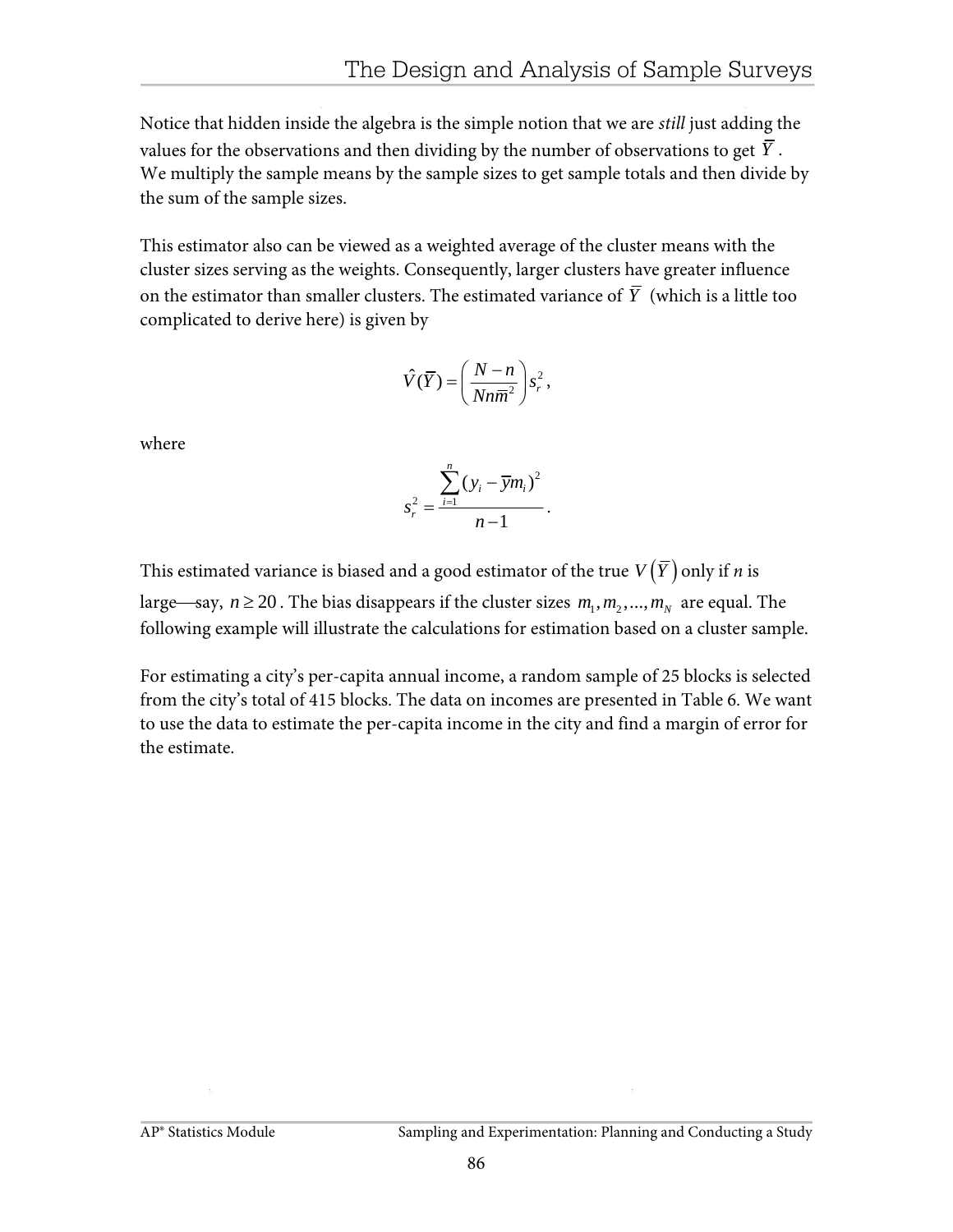# **Table 6: Per-Capita Income**

|                         | Number of      | <b>Total Income per</b>           |                         |
|-------------------------|----------------|-----------------------------------|-------------------------|
| Cluster                 | Residents,     | Cluster,                          |                         |
|                         | $m_i$          | $y_i$                             | $y_i - \overline{y}m_i$ |
| $\mathbf{1}$            | 8              | 96,000                            | 25589.404               |
| $\overline{2}$          | 12             | 121,000                           | 15384.106               |
| $\overline{\mathbf{3}}$ | $\overline{4}$ | 42,000                            | 6794.702                |
| $\overline{4}$          | 5              | 65,000                            | 20993.377               |
| 5                       | 6              | 52,000                            | $-807.947$              |
| 6                       | 6              | 40,000                            | 12807.947               |
| 7                       | 7              | 75,000                            | 13390.728               |
| 8                       | 5              | 65,000                            | 20993.377               |
| 9                       | 8              | 45,000                            | $-25410.596$            |
| 10                      | $\overline{3}$ | 50,000                            | 2359.026                |
| 11                      | $\overline{2}$ | 85,000                            | 67397.351               |
| 12                      | 6              | 43,000                            | $-9807.947$             |
| 13                      | 5              | 54,000                            | 9993.377                |
| 14                      | 10             | 49,000                            | $-39013.245$            |
| 15                      | 9              | 53,000                            | $-26211.921$            |
| 16                      | 3              | 50,000                            | 23596.026               |
| 17                      | 6              | 32,000                            | 20807.947               |
| 18                      | 5              | 22,000                            | 22006.623               |
| 19                      | 5              | 45,000                            | 993.377                 |
| 20                      | $\overline{4}$ | 37,000                            | 1794.702                |
| 21                      | 6              | 51,000                            | $-18079.470$            |
| 22                      | 8              | 30,000                            | $-40410.596$            |
| 23                      | 7              | 39,000                            | -22609.272              |
| 24                      | 3              | 47,000                            | 20596.026               |
| 25                      | 8              | 41,000                            | $-29410.596$            |
|                         | $m_i = 151$    | $\sum_{i=1}^{25} y_i = 1,329,000$ |                         |

A summary of the basic statistics for these data on a cluster basis is as follows.

|                            | N  | Mean   | Total     | <b>SD</b>         |
|----------------------------|----|--------|-----------|-------------------|
| <b>Number of Residents</b> | 25 | 6.040  | 151       | 2.371             |
| Income/Cluster             | 25 | 53,160 | 1,329,000 | 21,784            |
| $y_i - \overline{y}m_i$    | 25 |        |           | $s_r = 25,189.31$ |
|                            |    |        |           |                   |

AP® Statistics Module Sampling and Experimentation: Planning and Conducting a Study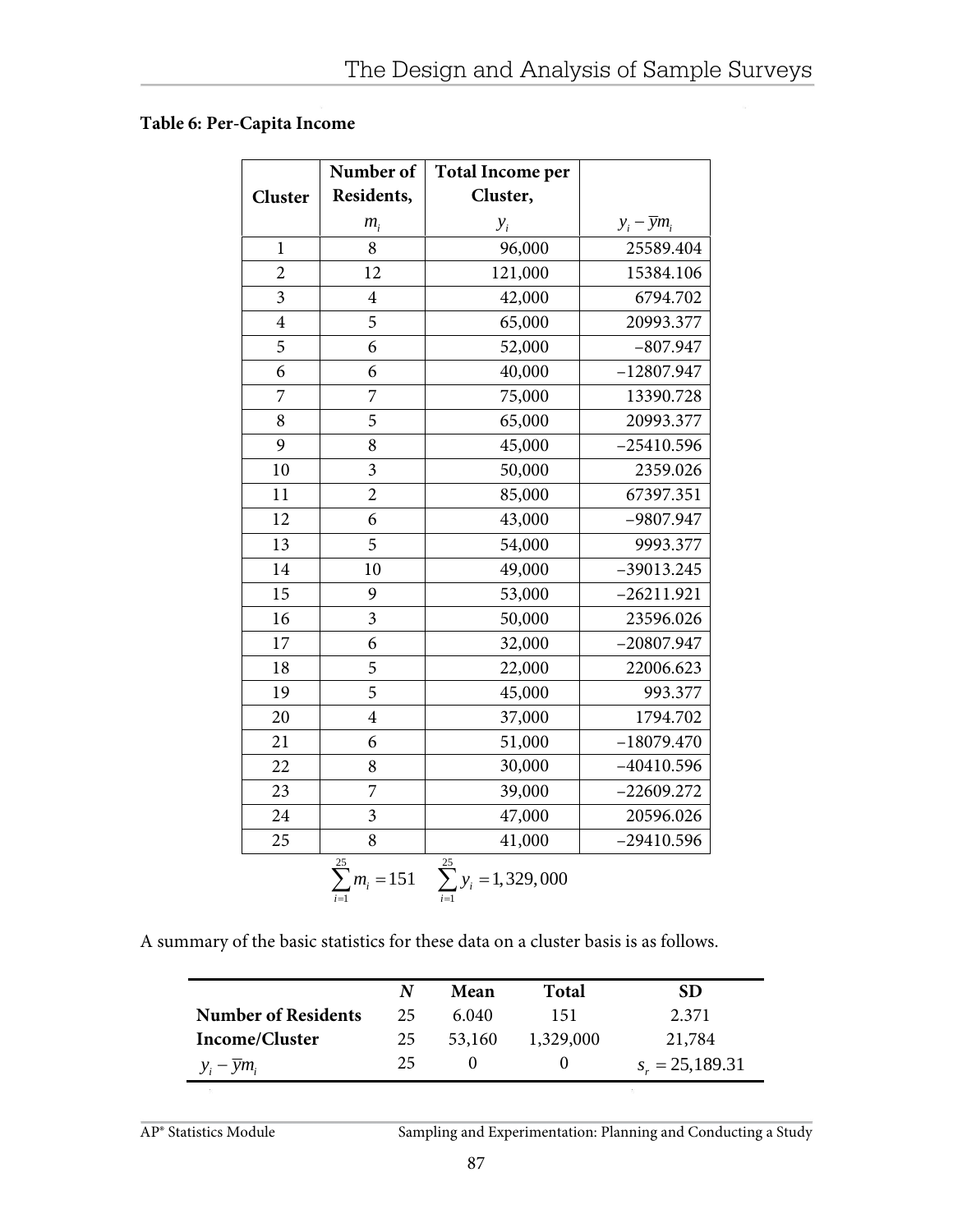The best estimate of the population mean is

$$
\overline{y} = \frac{\sum_{i=1}^{n} y_i}{\sum_{i=1}^{n} m_i} = \frac{\$1,329,000}{151} = \frac{\$53,160}{6.04} = \$8,801.
$$

The *m* needed for the variance calculation is

$$
\overline{m} = \frac{\sum_{i=1}^{n} m_i}{n} = \frac{151}{25} = 6.04 \ .
$$

Then, putting all this together,

$$
\widehat{V(\overline{Y})} = \left(\frac{N-n}{Nn\overline{m}^2}\right) s_r^2
$$
  
= 
$$
\left[\frac{415-25}{(415)(25)(6.04)^2}\right] (25,189)^2 = 653,785
$$

Thus, the estimate of  $\mu$ , the population mean, with an appropriate margin of error is given by

$$
\overline{y} \pm 2\sqrt{\widehat{V(\overline{Y})}} = 8801 \pm 2\sqrt{653,785} = 8801 \pm 1617.
$$

The best estimate of the average per-capita income is \$8,801, and the error of estimation should be less than \$1,617, with probability close to 0.95. This margin of error is rather large and could be reduced by sampling more clusters.

Cluster sampling produces estimators with small variance when the cluster totals are directly proportional to the cluster sizes. In such cases, the  $s_r^2$  component of the variance is small, and the plot of cluster totals versus cluster sizes has a linear pattern with strong positive association. The plot for the data of Table 6, seen in Figure 8, shows a relatively weak positive association, which is why the margin of error is so large for this example.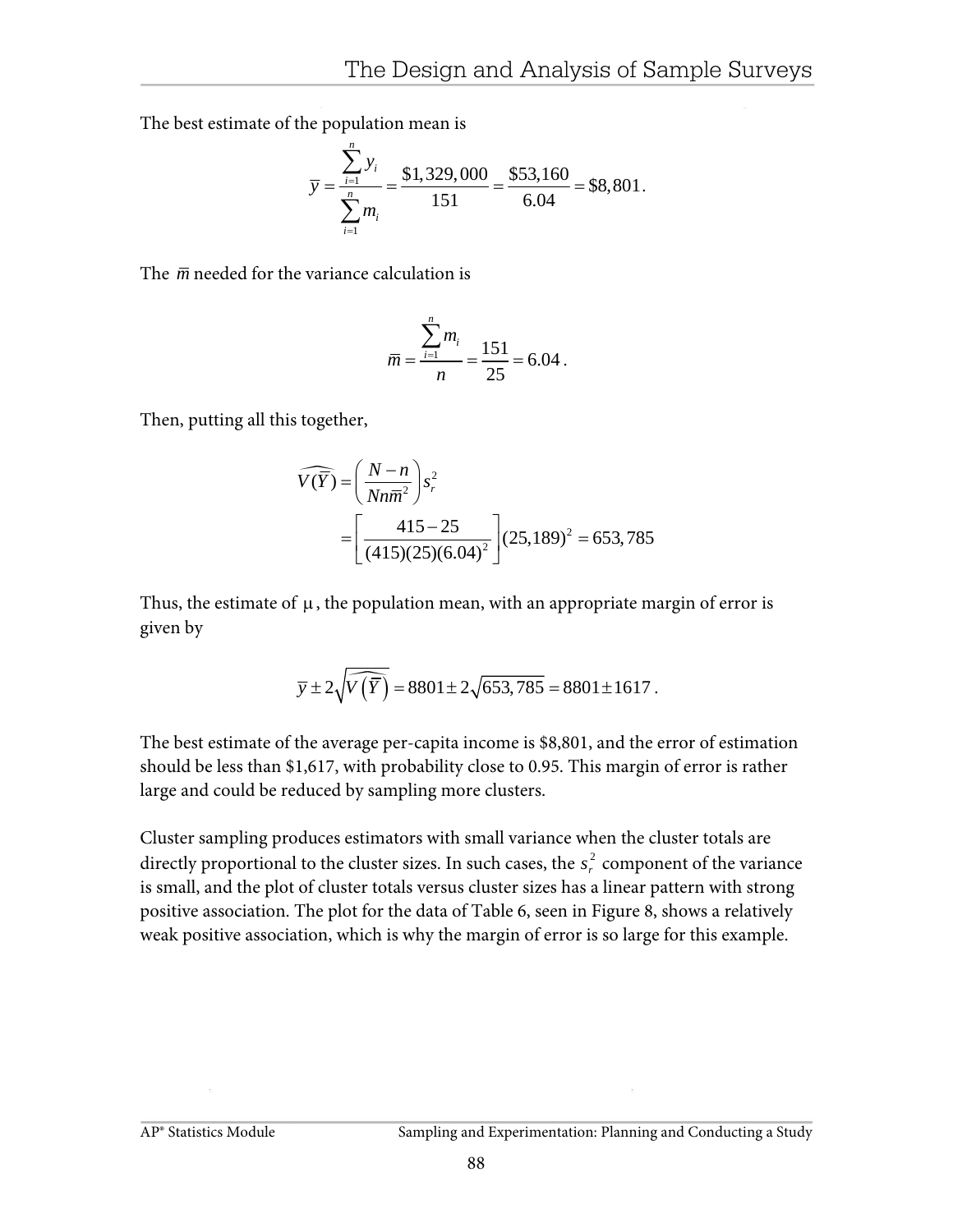

**Figure 8: Plot of Data from Table 6** 

If cluster totals in a cluster sample were directly proportional to their cluster sizes, with all clusters having the same constant of proportionality, then the cluster means would be equal to the population mean. Thus cluster sampling will produce an estimate of the population mean with a relatively small variance when:

- The cluster means are nearly alike.
- The data values within a cluster exhibit a great deal of variability.

Notice that this is just the opposite of the optimal way of constructing strata, which called for differing strata means and homogeneity among data values within strata. The basic reason for this difference is that in cluster sampling the only random selection is at the cluster level. If a cluster design samples five classrooms at random, and each contains 20 students to interview, then it is desirable that each classroom have a variety of students in them rather than a whole set of 20 students who think alike. The investigator would like to get 100 opinions on the issues at hand, not five opinions replicated 20 times. On the other hand, if students at each grade level tend to think alike on the issues being investigated, then it would pay to stratify on grade level and randomly select, say, 25 students from each of the four grades. If there were no apparent differences of opinion across grade levels, then it would be best to select a simple random sample of 100 students from the school. Cluster sampling, usually done for convenience or to save on costs,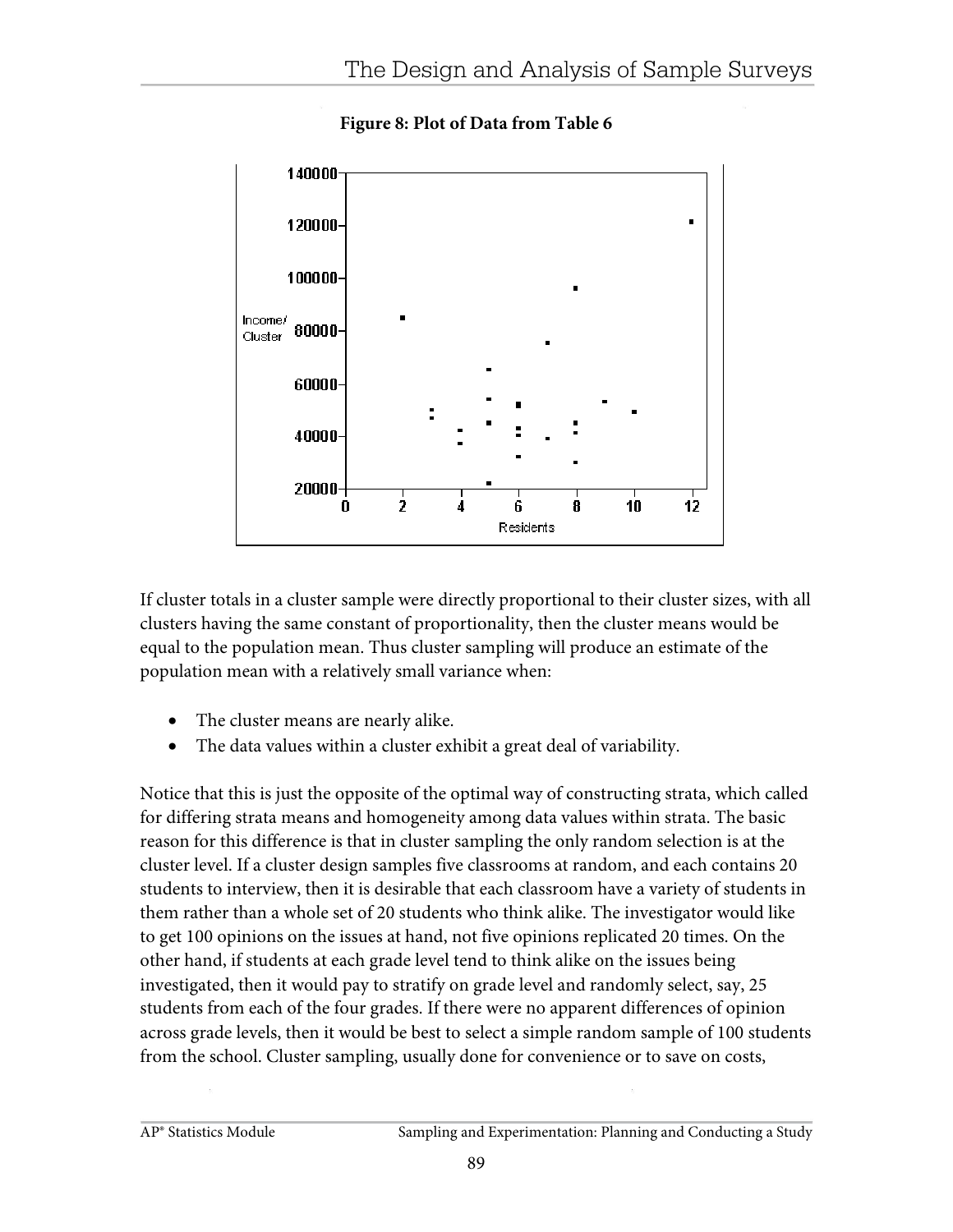generally results in greater variation of estimates (with a fixed sample size) than the other two designs discussed above. That is because cluster sampling involves less randomization than the other two designs. A comparison of these three designs is provided in the simulation that follows.

#### **Estimating Mean GPA by Sampling**

Consider a population of GPAs taken from a class of 60 undergraduate students taking an introductory statistics class. These data are shown in Table 7.

| <b>GPA</b> | Gender<br>$1 = F, 2 = M$ | Ordered | Random | Cluster<br>Groups       |
|------------|--------------------------|---------|--------|-------------------------|
| 2.75       | 1                        | 1.80    | 2.75   | 1                       |
| 2.80       | $\mathbf{1}$             | 2.00    | 3.49   | $\mathbf{1}$            |
| 2.80       | $\mathbf{1}$             | 2.27    | 2.80   | $\mathbf{1}$            |
| 2.87       | $\mathbf{1}$             | 2.30    | 3.50   | $\mathbf{1}$            |
| 2.90       | $\mathbf{1}$             | 2.30    | 2.87   | $\mathbf{1}$            |
| 3.00       | $\mathbf{1}$             | 2.32    | 3.80   | $\overline{2}$          |
| 3.00       | $\mathbf{1}$             | 2.47    | 3.80   | $\overline{2}$          |
| 3.03       | $\mathbf{1}$             | 2.50    | 4.00   | $\overline{2}$          |
| 3.10       | $\mathbf{1}$             | 2.60    | 3.81   | $\overline{c}$          |
| 3.15       | $\mathbf{1}$             | 2.75    | 1.80   | $\overline{c}$          |
| 3.20       | $\mathbf{1}$             | 2.80    | 3.80   | $\overline{\mathbf{3}}$ |
| 3.25       | $\mathbf{1}$             | 2.80    | 4.00   | $\overline{3}$          |
| 3.25       | $\mathbf{1}$             | 2.87    | 3.16   | $\overline{3}$          |
| 3.30       | $\mathbf{1}$             | 2.90    | 3.40   | $\overline{\mathbf{3}}$ |
| 3.30       | $\mathbf{1}$             | 2.90    | 4.00   | $\overline{3}$          |
| 3.30       | $\mathbf{1}$             | 3.00    | 3.80   | $\overline{4}$          |
| 3.37       | $\mathbf{1}$             | 3.00    | 3.76   | $\overline{4}$          |
| 3.40       | $\mathbf{1}$             | 3.00    | 3.70   | $\overline{4}$          |
| 3.40       | $\mathbf{1}$             | 3.00    | 3.50   | $\overline{4}$          |
| 3.49       | $\mathbf{1}$             | 3.03    | 4.00   | $\overline{4}$          |
| 3.50       | $\mathbf{1}$             | 3.10    | 3.60   | 5                       |
| 3.50       | $\mathbf{1}$             | 3.15    | 4.00   | 5                       |
| 3.50       | $\mathbf{1}$             | 3.16    | 2.30   | 5                       |
| 3.50       | $\mathbf{1}$             | 3.20    | 3.57   | 5                       |
| 3.53       | $\mathbf{1}$             | 3.25    | 2.32   | 5                       |

#### **Table 7: GPA Data**

AP® Statistics Module Sampling and Experimentation: Planning and Conducting a Study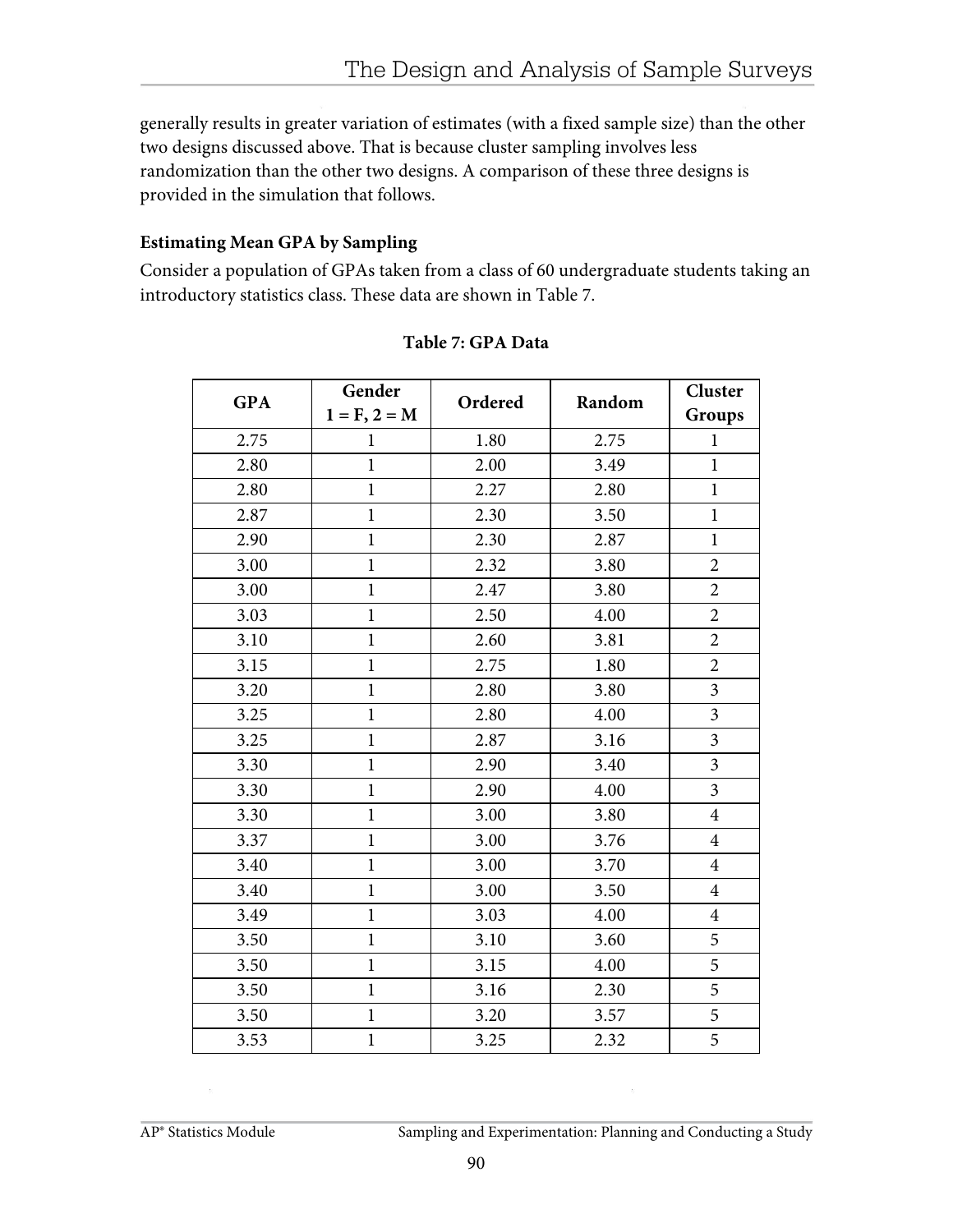| <b>GPA</b> | Gender         | Ordered | Random | Cluster        |
|------------|----------------|---------|--------|----------------|
|            | $1 = F, 2 = M$ |         |        | Groups         |
| 3.60       | $\mathbf{1}$   | 3.25    | 3.50   | 6              |
| 3.66       | $\mathbf{1}$   | 3.30    | 3.73   | 6              |
| 3.73       | $\mathbf{1}$   | 3.30    | 3.20   | 6              |
| 3.76       | $\mathbf{1}$   | 3.37    | 2.90   | 6              |
| 3.78       | $\mathbf{1}$   | 3.40    | 2.50   | $\overline{7}$ |
| 3.78       | $\mathbf{1}$   | 3.40    | 3.00   | 7              |
| 3.78       | $\mathbf{1}$   | 3.49    | 3.78   | 7              |
| 3.80       | $\mathbf{1}$   | 3.50    | 2.47   | $\overline{7}$ |
| 3.80       | $\mathbf{1}$   | 3.50    | 2.80   | 7              |
| 3.80       | $\mathbf{1}$   | 3.50    | 3.30   | 8              |
| 3.81       | $\mathbf{1}$   | 3.50    | 3.25   | $\, 8$         |
| 3.87       | $\mathbf{1}$   | 3.53    | 3.30   | $\, 8$         |
| 4.00       | $\mathbf{1}$   | 3.57    | 2.00   | 8              |
| 4.00       | $\mathbf{1}$   | 3.60    | 3.25   | $\,8\,$        |
| 4.00       | $\mathbf 1$    | 3.66    | 3.87   | 9              |
| 4.00       | $\mathbf{1}$   | 3.66    | 3.00   | $\mathbf{9}$   |
| 2.60       | $\mathbf{1}$   | 3.70    | 3.37   | 9              |
| 2.00       | $\mathbf 1$    | 3.70    | 3.10   | 9              |
| 3.00       | $\mathbf{1}$   | 3.73    | 2.60   | 9              |
| 3.16       | $\overline{2}$ | 3.76    | 3.78   | 10             |
| 2.47       | $\overline{2}$ | 3.78    | 3.40   | 10             |
| 2.30       | $\overline{2}$ | 3.78    | 3.03   | 10             |
| 1.80       | $\overline{2}$ | 3.78    | 3.30   | 10             |
| 2.30       | $\overline{2}$ | 3.80    | 3.66   | 10             |
| 3.70       | $\overline{2}$ | 3.80    | 2.90   | 11             |
| 3.00       | $\overline{2}$ | 3.80    | 3.15   | 11             |
| 3.70       | $\overline{2}$ | 3.80    | 3.70   | 11             |
| 3.80       | $\overline{2}$ | 3.81    | 3.50   | 11             |
| 2.27       | $\overline{2}$ | 3.87    | 2.30   | 11             |
| 2.90       | $\overline{2}$ | 4.00    | 2.27   | 12             |
| 3.57       | $\overline{2}$ | 4.00    | 3.78   | 12             |
| 4.00       | $\overline{2}$ | 4.00    | 3.53   | 12             |
| 2.32       | $\overline{2}$ | 4.00    | 3.00   | 12             |
| 2.50       | $\overline{2}$ | 4.00    | 3.66   | 12             |

# **Table 7: GPA Data (continued)**

AP<sup>®</sup> Statistics Module Sampling and Experimentation: Planning and Conducting a Study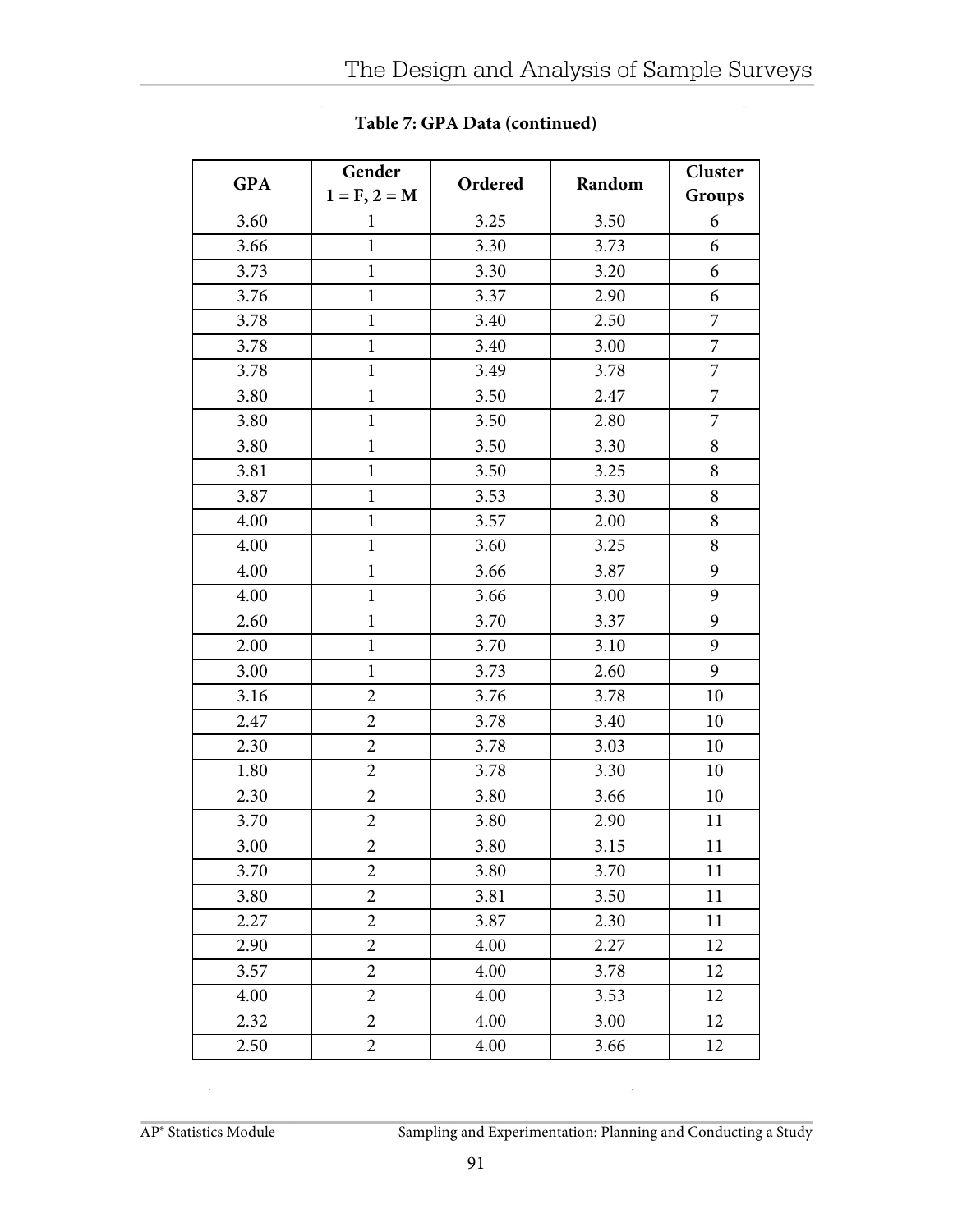Figure 9 shows a boxplot of these data.

**Figure 9: Distribution of Class GPAs** 



| <b>Summary of GPA data:</b> |           |                         |
|-----------------------------|-----------|-------------------------|
| $N = 60$                    | Mean 3.27 | Standard deviation 0.55 |

Simple random samples of size  $n = 20$  each selected from this population resulted in the distribution of sample means shown in Figure 10.

### **Figure 10: Distribution of Sample Means from Simple Random Sampling**



| Summary of means from simple random sampling: |                          |  |
|-----------------------------------------------|--------------------------|--|
| Mean 3.27                                     | Standard deviation 0.105 |  |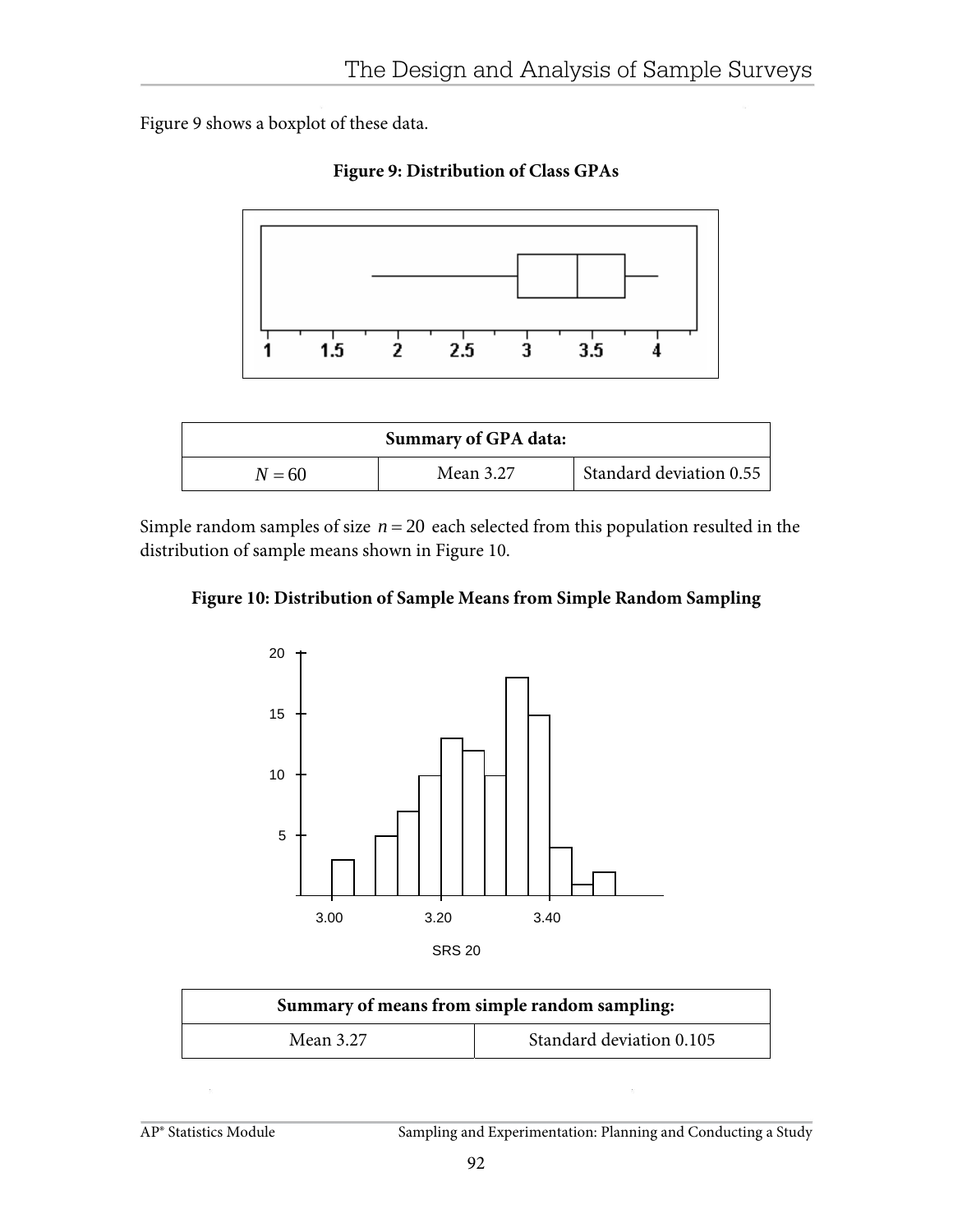Since the female students taking this course tend to do a little better than male students, perhaps stratification on gender would produce sample estimates of the mean with less variability. The boxplots of the GPAs by gender shown in Figure 11 (1 = female) show that females do, indeed, have the higher mean, and so stratifying on gender may be a good thing to do.





| Summary of GPA data by gender       |                |      |       |
|-------------------------------------|----------------|------|-------|
| Standard deviation<br>Count<br>Mean |                |      |       |
| F                                   | 45             | 3.39 | 0.436 |
| Μ                                   | $\overline{5}$ | 2.92 | 0.698 |

Now the object is to select stratified random samples of size *n* = 20 each to compare the results with simple random sampling, also using samples of size *n* = 20. A good way to choose sample sizes for the strata is to make them proportional to the sizes of the strata in the population. Since females comprise 75 percent of the population, they may as well comprise 75 percent of the sample. Thus the sample sizes were set at 15 and 5 for females and males, respectively.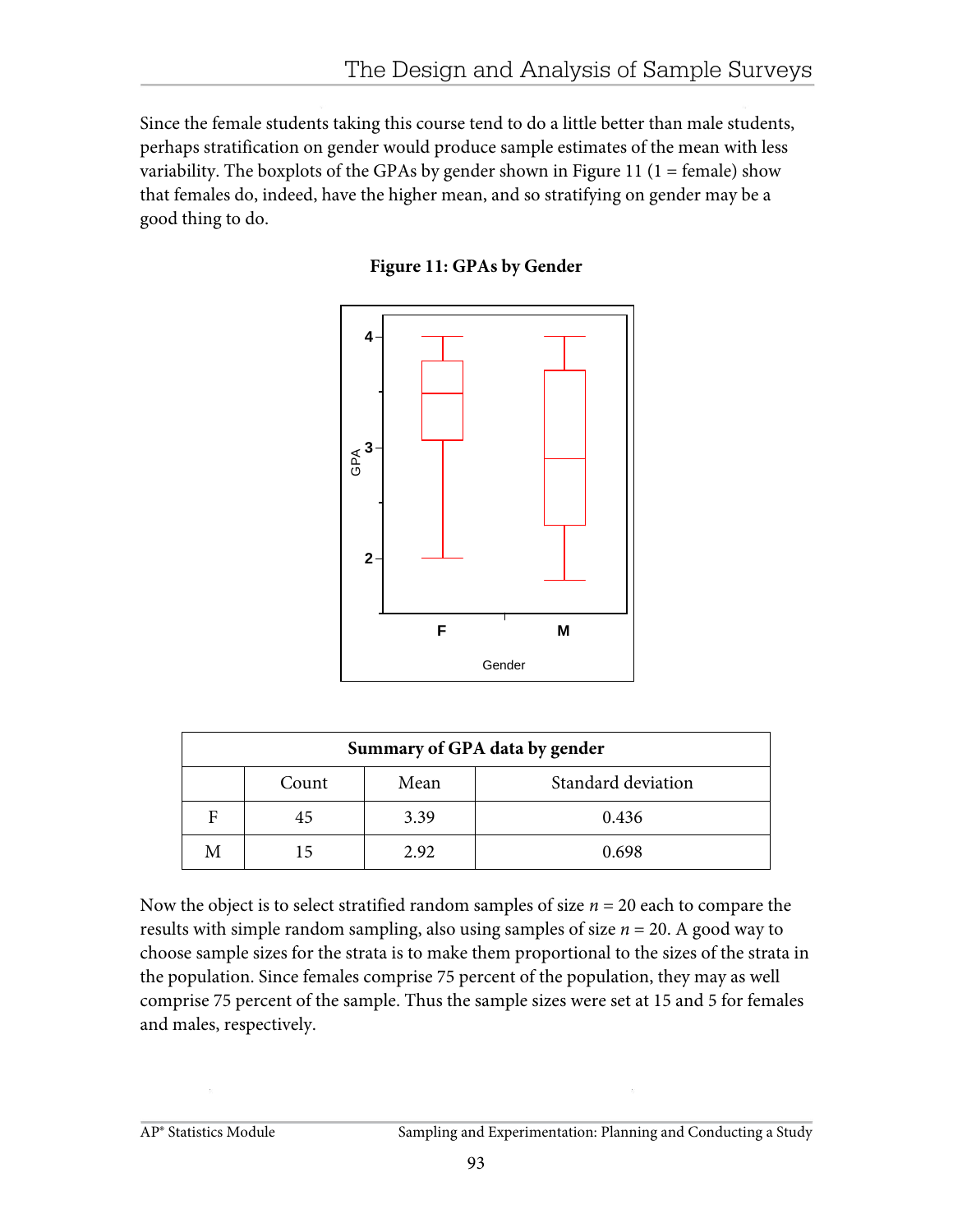The simulation results for the stratified sample means are provided in Figure 12. Notice that stratification reduced the standard deviation of the distribution of mean estimates from 0.105 to 0.091, a small decrease. The improvement due to stratification would have been more dramatic if the means for the genders were farther apart and if the standard deviations within the two groups were much smaller than the overall population standard deviation. In this case, the standard deviation for male GPAs is nearly as large as the overall-population standard deviation.





| Summary of means from stratified random sampling |                               |  |  |
|--------------------------------------------------|-------------------------------|--|--|
| Standard deviation 0.091<br>Mean 3.27            |                               |  |  |
| $n = 20$                                         | $n_{\rm i} = 15$<br>$n_2 = 5$ |  |  |

Going on to cluster sampling, the first consideration is how to form clusters. For illustrative purposes, this will be done in two ways. First, the population data values are ordered from smallest to largest and then grouped into clusters of size *m* = 5. Randomly selecting four such clusters results in a sample size of 20, as was used above. Notice this method will produce clusters with different means but with fairly homogeneous data values within each cluster. The resulting distribution of sample means from repeating this sampling design many times is shown in Figure 13. The standard deviation of sample means from this method of clustering is more than *double* that of either simple random sampling or stratified random sampling.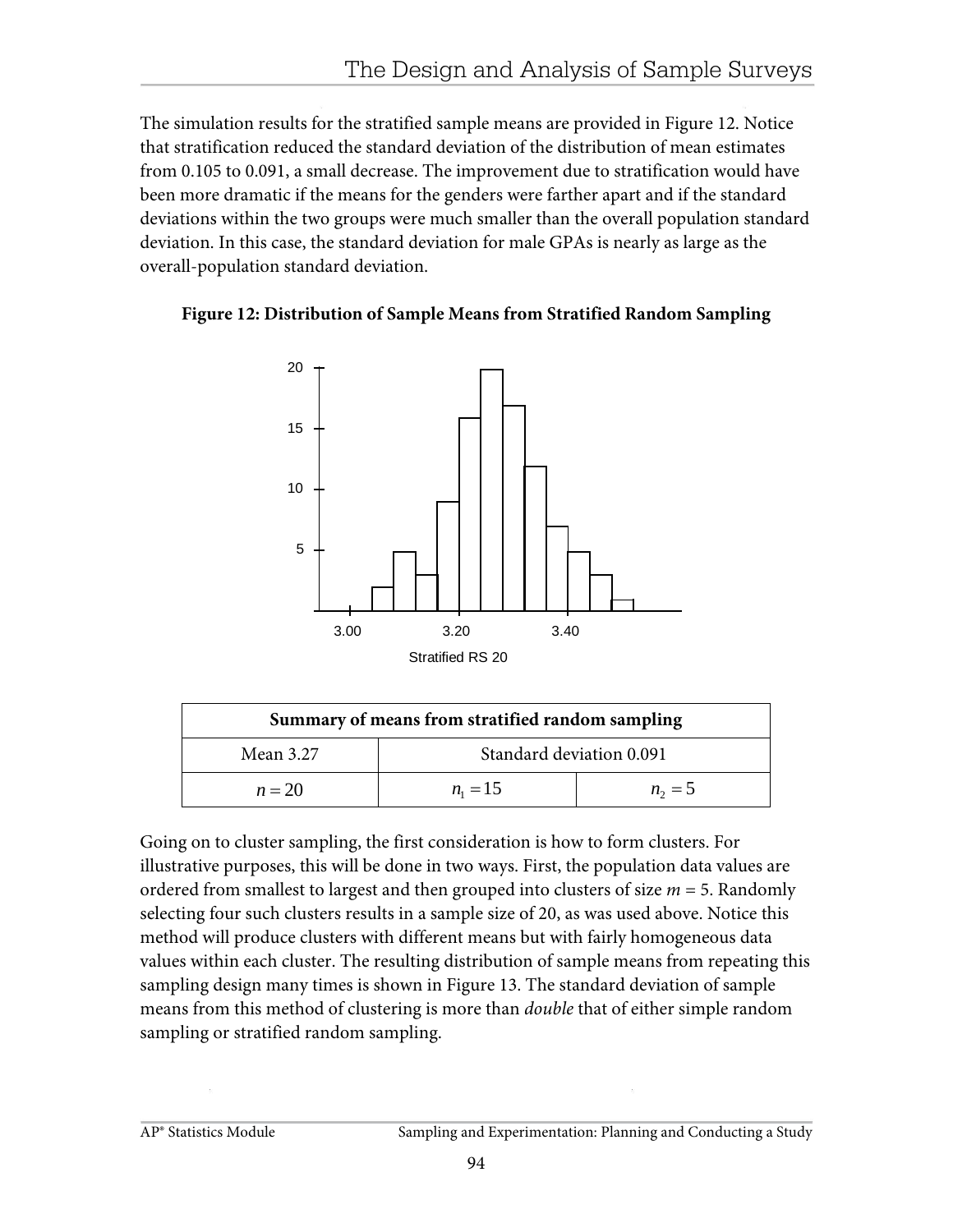

#### **Figure 13: Distribution of Sample Means from Cluster Sampling, Ordered Clusters**

| Summary of means (ordered) |                          |  |
|----------------------------|--------------------------|--|
| Mean 3.30                  | Standard deviation 0.232 |  |

But the clustering can be accomplished in other ways. In the second method of clustering, the population data values are arranged in random order, and clusters are formed by sequentially grouping the randomly ordered data.

This produces clusters that tend to have similar means and tend to have values within the clusters that vary a great deal. Again, repeated selection of four clusters each of size 5 produced the distribution of sample means shown in Figure 14. The standard deviation of these sample means dropped to about the level of the stratified random sampling design. In general, this method of random grouping to form clusters should give results that are approximately equivalent to what would be acquired from simple random sampling.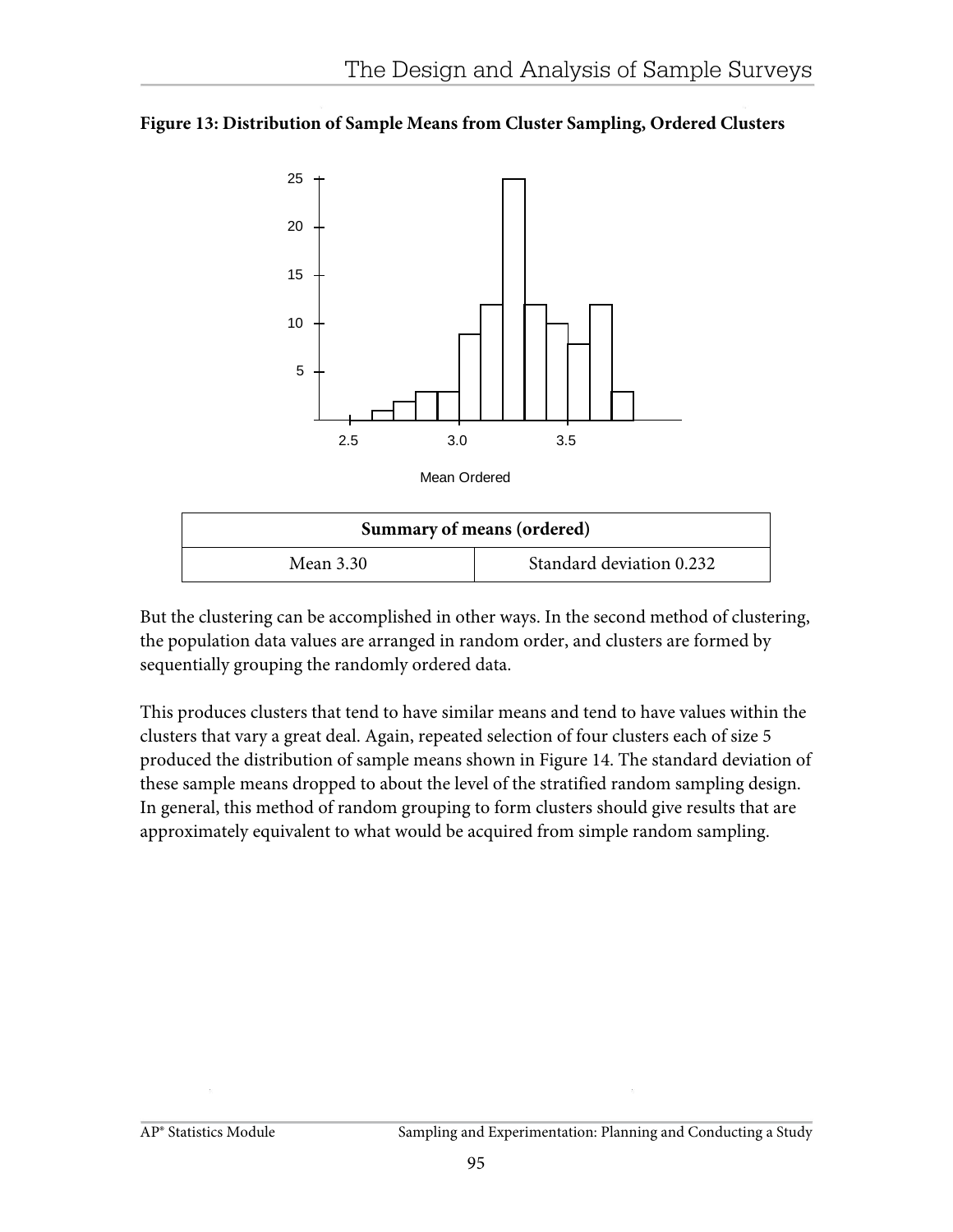

### **Figure 14: Distribution of Sample Means from Cluster Sampling, Random Clusters**

| Summary of means (random) |                          |
|---------------------------|--------------------------|
| Mean 3.30                 | Standard deviation 0.089 |

### **Sample Surveys Versus Experiments**

A reiteration of some of the issues discussed in the introduction may be helpful here, and we offer a closing note on the comparison between sample surveys and experiments. These two types of statistical investigations have some common elements, as each requires randomization both for purposes of reducing bias and building a foundation for statistical inference. Each provides data needed to apply commonly used inference mechanisms of confidence interval estimation and hypothesis testing. But these two types of investigations have very different objectives and requirements. Sample surveys are used to estimate or make decisions about parameters of populations, and they require a welldefined, fixed population as their main ingredient. Experiments are used to estimate or compare the effects of treatments and require well-defined treatments and experimental units on which to study those treatments. Randomization comes into play in sample surveys because a random sample is required in order to generalize the results. Randomization comes into play in experiments because random assignment to treatments facilitates the search for cause-and-effect conclusions. These are very different uses of the concept of randomization, and they have different consequences.

Estimating the proportion of city residents that would support an increase in taxes for education requires a sample survey. If the random selection of residents is done in an appropriate manner, then the results from the sample can be expanded to represent the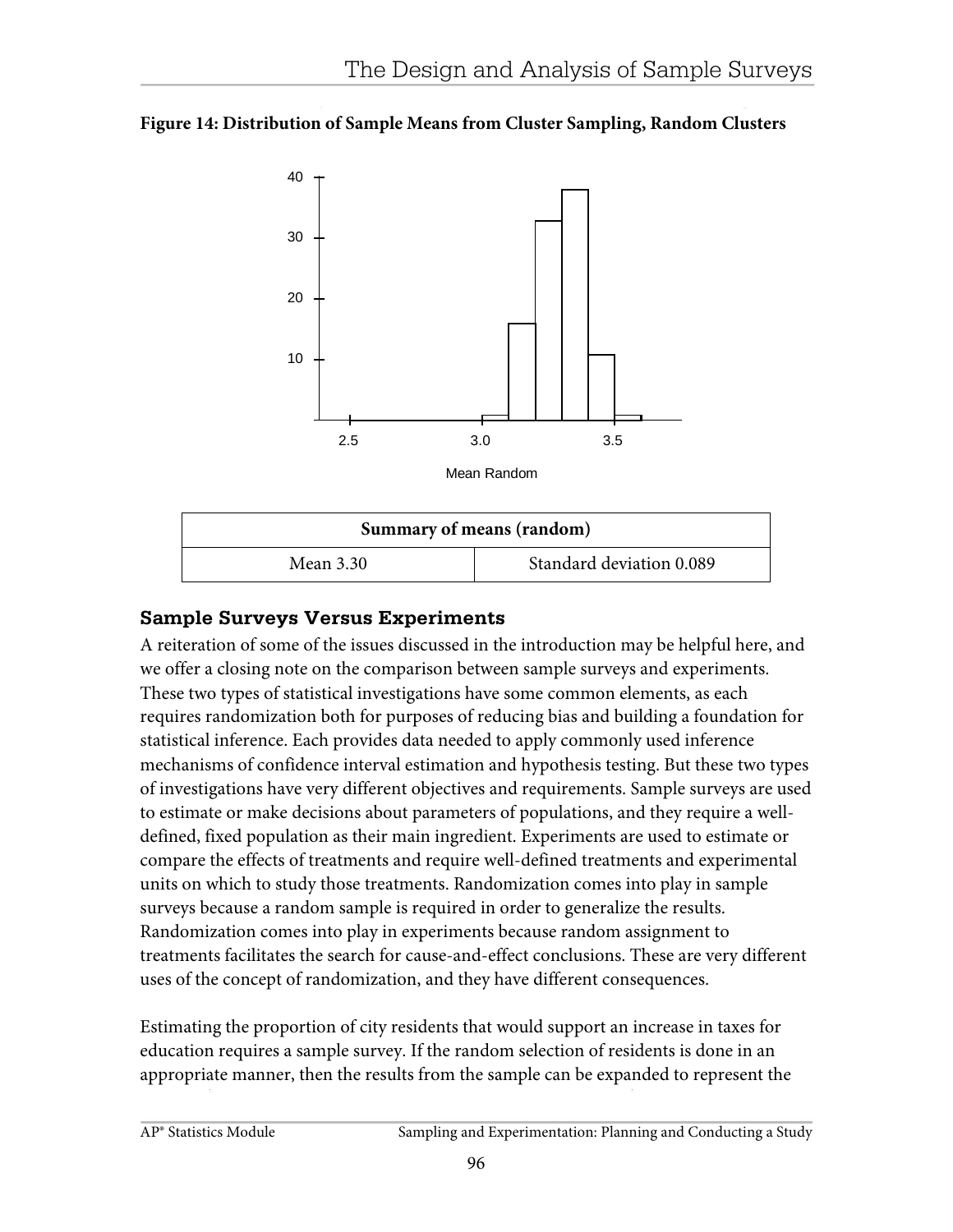population from which the sample is selected. A measure of sampling error can be calculated to ascertain how far the estimate is likely to be from the true value.

Testing to see if a new medication to improve breathing for asthma patients produces greater lung capacity than a standard medication requires an experiment in which a group of patients who have consented to participate in the study are randomly assigned to either the new or the standard medication. With this type of randomized comparative design, an investigator can determine, with a measured degree of uncertainty, whether or not the new medication caused an improvement in lung capacity. Generalization extends only to the types of units used in the experiment, however, as the experimental units are not usually sampled randomly from a larger population. Arguments used to extrapolate conclusions to a larger population must be based on information, expertise, or opinions developed outside of the experiment. To confidently generalize to a larger class of experimental units, more experiments would have to be conducted. That is one reason why replication of studies is a hallmark of good science.

# **References**

Groves, Robert M. 1989. *Survey Errors and Survey Costs*. New York: Wiley.

Groves, Robert M., Donald Dillman, John Eltinge, and Roderick Little, eds. 2002. *Survey Nonresponse*. New York: Wiley.

Lohr, S. 1999. *Sampling: Design and Analysis*. Pacific Grove, California: Brooks Cole.

Scheaffer, Richard, William Mendenhall, and R. Lyman Ott. 1996. *Elementary Survey Sampling*. 5th ed. Belmont, California: Duxbury Press.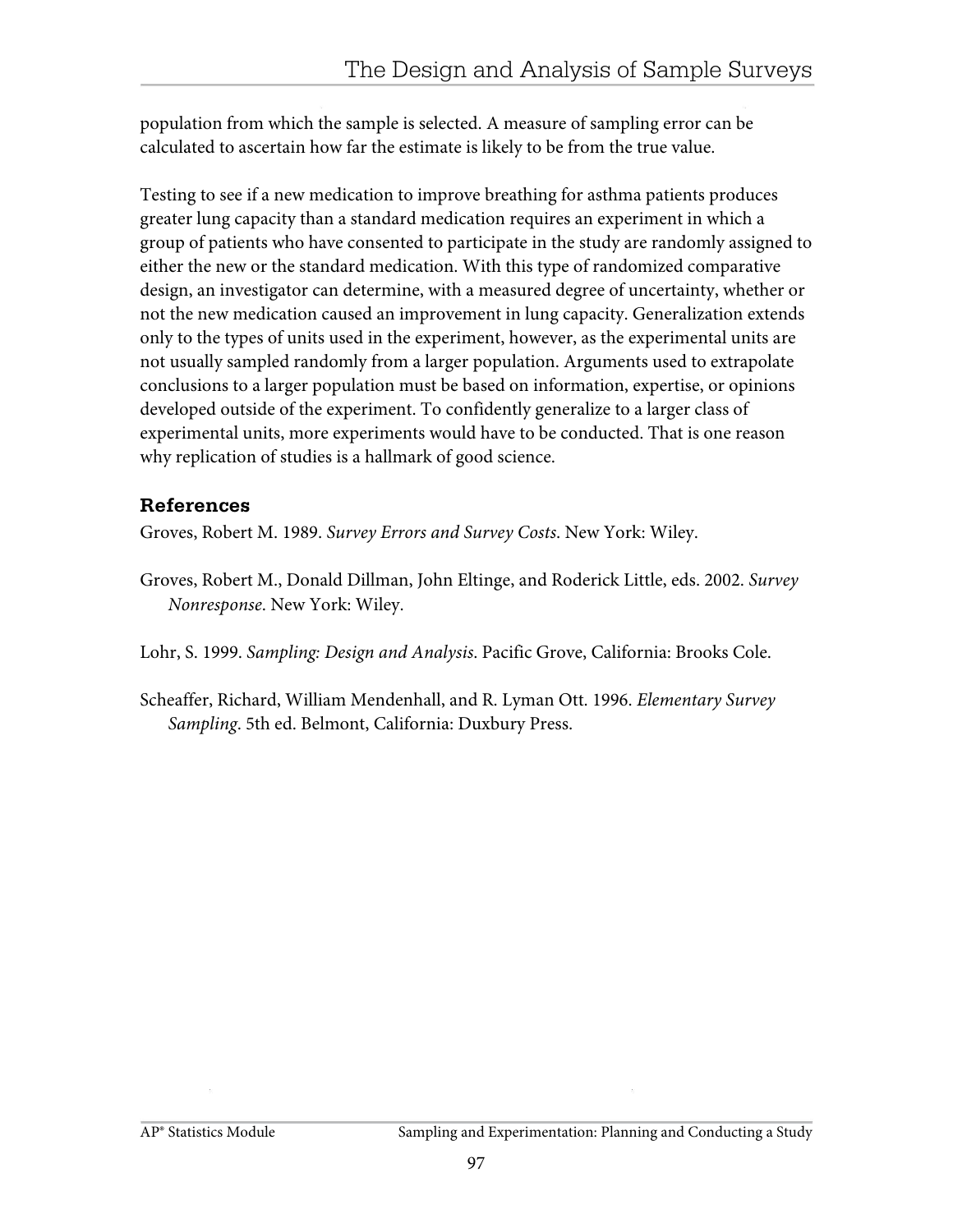# **Using Sampling in a Classroom Setting**

Peter Flanagan-Hyde Phoenix Country Day School Paradise Valley, Arizona

In the preceding section, we discussed details about the theory and motivation of sampling; now it is time to put these ideas into practice. As a classroom teacher, you have a class of students, some of whom are eager to learn and others who are less intrinsically motivated. Conducting a survey that probes areas of student concern is an excellent way to bring home to them the ideas of sampling and surveys. This is best done with students just as it occurs in "real life"—with a researchable problem about a population that the students are engaged with, often one in which they, indeed, are members. Examples of these populations might be your school community or teenagers of the same (or opposite) gender. Your students will be very receptive if you can provide them with the tools necessary to answer their research questions.

Conducting a survey will also present them with situations in which they can experience some of the frustrations of sampling—problems with nonresponse and sampling instruments as well as issues of the cost (in time and energy) of gathering data. This, however, is not necessarily a bad thing, since it will influence many of the choices made in the planning of a study.

Of course, the gulf between a research problem and its survey solution is wide and challenging; while it is best to leap over the Grand Canyon in one step, planning a survey is quite another thing. In the paragraphs to follow, we will discuss the planning of surveys, step by step.

# **Part 1: Performing the Initial Planning**

The first steps in planning a survey are to identify a population of interest and the research question. What is the population that you want to know something about? This is an important first question that must be clear before you begin. This population must be one to which you have reasonably easy access. Planning a survey on recording artists' opinions about trading songs on the Web might be interesting but not practical. Examples of populations to which you would have reasonable access are:

- Seniors at my school who are applying to college
- Teachers at my school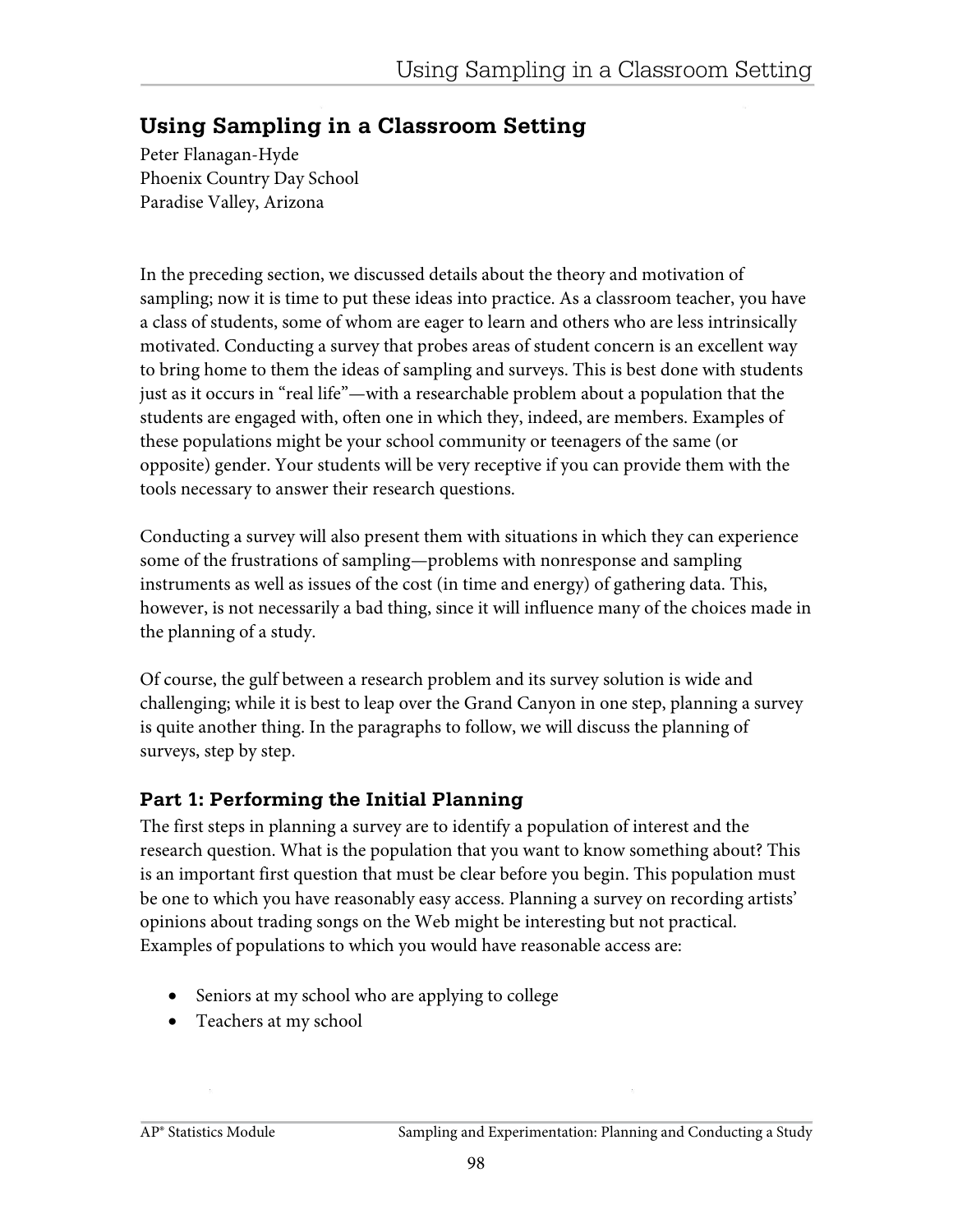Given your research question, what would you like to know about this population? Which aspects or characteristics are related to the problem you are interested in? Formulating the general purpose of the survey is an important step in the process. Then you will clarify exactly what questions you will ask or what measurements you will obtain from members of the population.

# **Part 2: Designing Your Sampling Instrument**

When setting out to design a sample survey, it is important to begin with a clear picture of the population characteristic(s) that you hope to measure. You will need to decide on appropriate units as well, since for some characteristics there may be more than one way to measure what you are asking about. For example, let us say you want to survey your school's students to determine their average commute to school. Without a clearly worded question, one student might respond, "20 minutes," while her older brother might say, "five miles." Either answer might be an appropriate measure, but you should decide in advance which units you will use to measure the characteristic of interest. Also, think about whether you want to measure a proportion of the population that has a particular characteristic or whether you want to take a numerical measure. With a question like "Do you plan to take calculus?" you will be estimating a proportion. A numerical measure, on the other hand, will follow in response to the question, "How many math classes do you plan on taking in high school?"

When framing questions, think about how to achieve consistent responses. In casual conversation, you might ask someone, "Do you go to Major League Baseball games?" But, as part of a survey about entertainment options, this would generate a wide array of responses, many of which would be difficult to compare. A better question might be "How many Major League Baseball games did you attend last season?" This is unambiguous and will generate responses on a consistent scale.

Be on the lookout for confusing questions; often your intent may not be clear to all the survey respondents. If you are interested in students' religious practices, you might ask the question, "Do you regularly attend church?" This question may be clear in your mind, but would a Muslim or Buddhist student who regularly attends religious events say yes? Perhaps the question rephrased as "Do you regularly attend church or other religious services?" would better elicit the responses that you want.

Questions should not be too long and should be phrased in neutral language that doesn't hint at an outcome. And if the question is asked in person, you will want the language of the question to be especially simple and straightforward. If several interviewers will be used, you will want to provide some training and practice run-throughs to ensure that the surveys are conducted in a uniform manner. (For example, what should the interviewer do if a respondent is reluctant or evasive in answering a question?)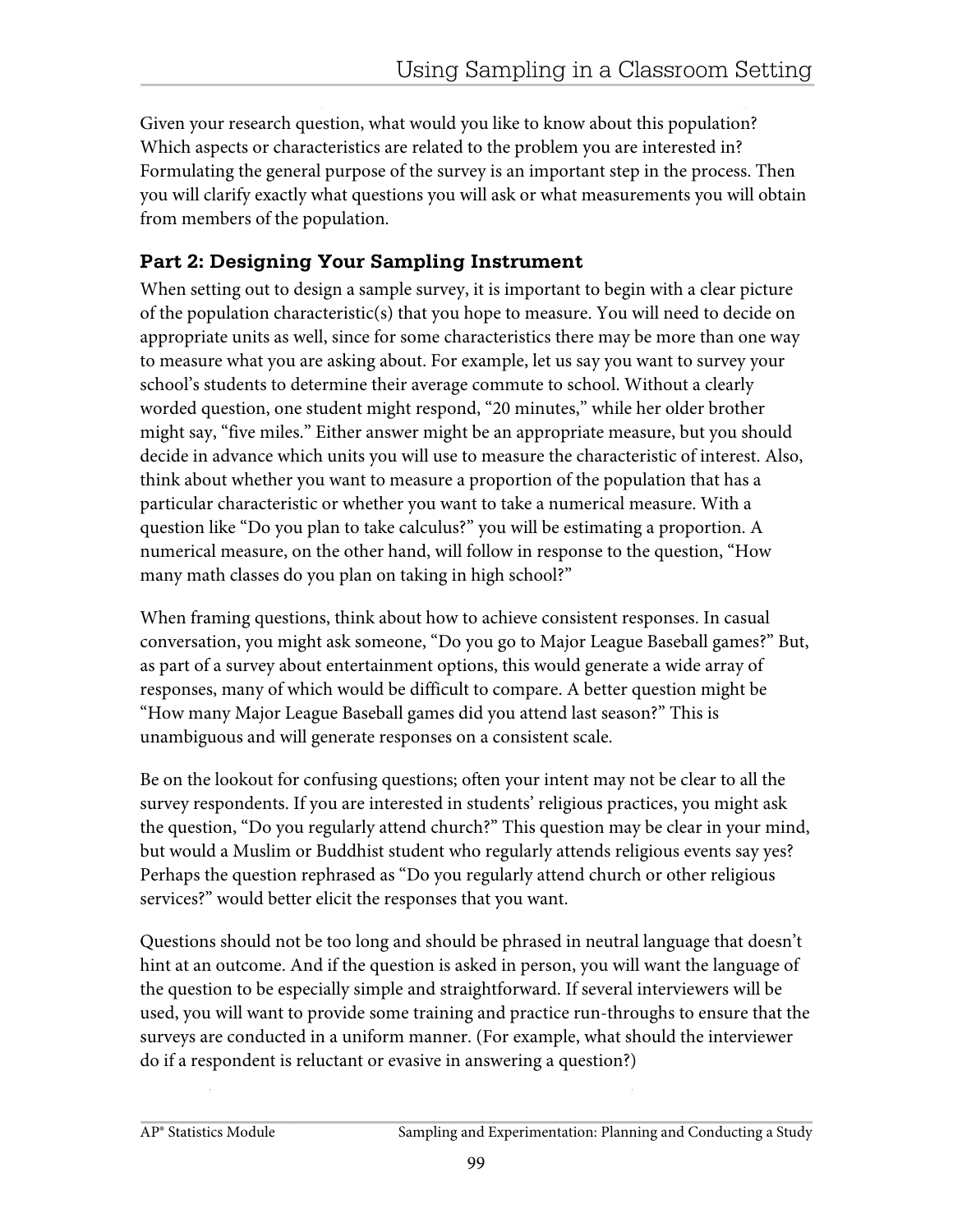# **Part 3: Choosing a Sampling Method**

There are several sampling methods that might be employed to complete a survey. The most simple sampling strategies result in **simple random samples**, **stratified random samples**, and **cluster samples**. The following set of questions is designed to guide you to an appropriate choice of sampling method for your population.

## **Question 1: Is the population relatively homogeneous?**

**If yes**, you can consider a **simple random sample** of your population. To do this, assign a number to each member of the population on the list. Using a random number process (a random number table, calculator, or computer), you can select a simple random sample of your population of the desired sample size.

Example: For the population of teachers at your large public high school, you'd like to estimate the average length of time that they have been employed there. There are approximately 200 teachers, and a list of their names, by department, is available on your school's Web site. Choose a simple random sample of 20 teachers and ask them about their length of service.

**If no**, then a simple random sample is probably not your best choice. If different subsets of the population have different characteristics that are important to your survey, consider a **stratified random sample** of your population. To perform a stratified random sample, group the members of the population that are *most alike* with respect to this characteristic into separate **strata**. If the strata all have the same number of members, then sample an equal number from each strata, using the procedure for making a simple random sample. If the strata are different in size, you can choose a proportional number from each strata.

Example: Your school is contemplating a policy change regarding off-campus lunch privileges, which are currently limited to seniors. As a member of the student council, you suggest conducting a survey to gauge student opinion. Since you think that there may be differences between how seniors would view this change as compared to juniors or sophomores, you could stratify by grade level. This means you separately collect the names of seniors, juniors, and sophomores—these are your three strata. Choosing a random sample from each of these strata will guarantee that an equal number or proportion of each of the three classes has a chance to express their views.

Because of this guarantee of equal representation from each stratum, a stratified random sample is more likely to produce a result that is closer to the true student opinions than would a simple random sample, which might happen to have more seniors than juniors in it.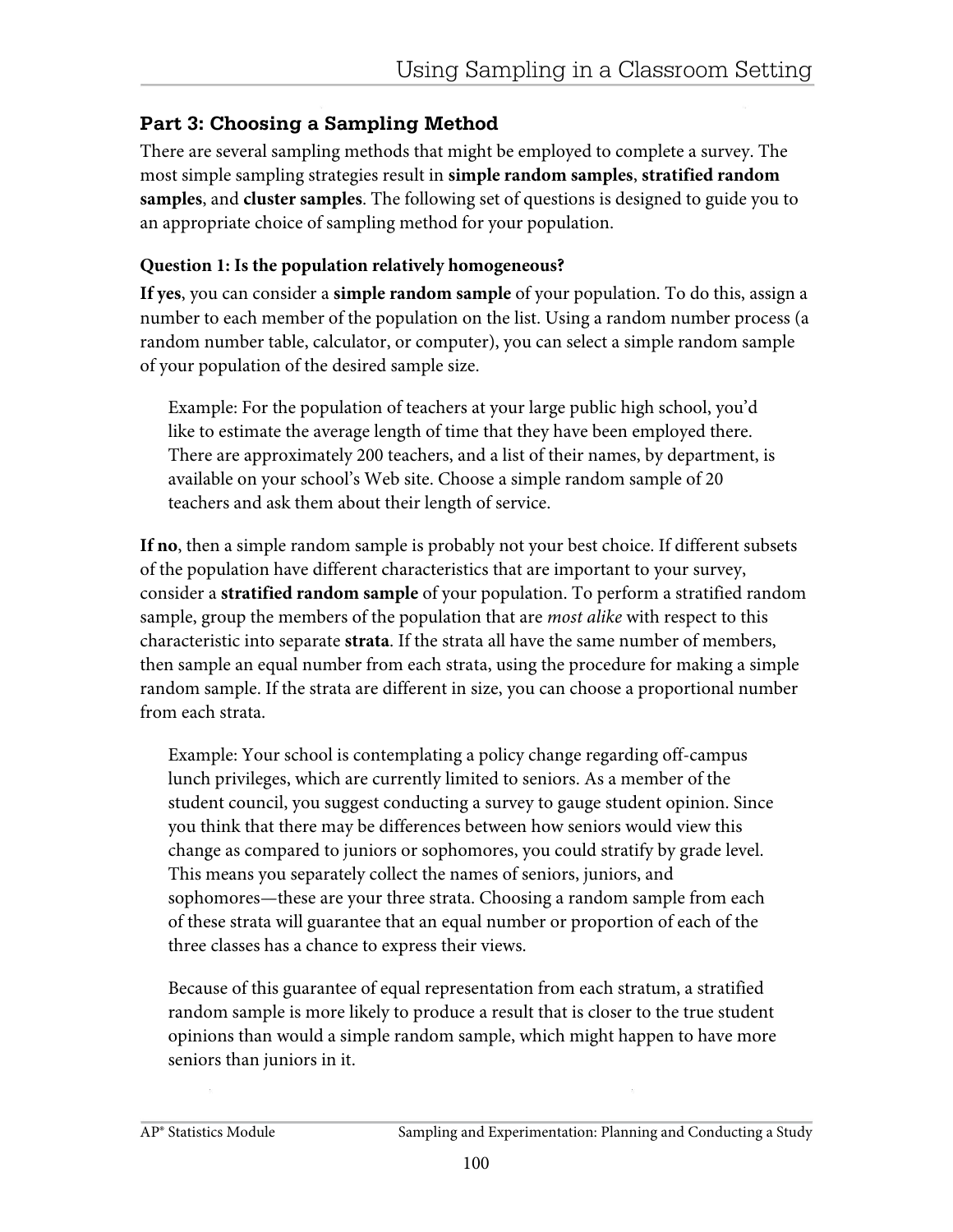### **Question 2: Would it be difficult to gather information from randomly chosen members of the population due to time or geographic constraints?**

**If yes**, then a simple or stratified random sample may be difficult to carry out. If the population has convenient groups that are easy to gather data from *and* that you think are reasonably representative of the general population, then you may consider a **cluster sample**. From among the convenient groups (or clusters), randomly select a group (or groups) to gather information from.

Example: You are writing an article for the school newspaper about your community's music scene, and you'd like to know what proportion of the student population has attended a rock concert within the last six months. It would be cumbersome to interview a random sample of the more than 1,800 students in your school. However, some mornings the students meet in homeroom for attendance and announcements. You know that these homerooms are more or less randomly assigned to students, so each homeroom is probably reasonably representative of the larger student body. You randomly select four of the homerooms and ask the teachers to distribute your survey.

This is a quick and easy way to get a reasonably good sample of the student population, and it relies on the fact that the homerooms are similar in makeup to the overall population. This wouldn't necessarily be the case with academic classes at the school, which would not be good clusters to use. For example, an AP Statistics class or a first-year English class may differ in makeup from the general student body and thus would not provide a good representation.

**If no**, then a cluster sample would not be a good choice.

# **Part 4: Conducting Your Sample Survey**

Having decided on a sampling method, you will now choose which members of your population will participate in the survey. Deciding on a sample size is usually a balancing act between better estimates (larger sample) and ease of completion and cost (smaller sample). Using a random number process, select your sample.

If you are using a stratified random sample, first make sure you have correctly grouped your population into distinct strata that share the specific characteristics you think are related to the response. For the sample size you have determined to be appropriate, you'll need to calculate a proportional representation from each of the strata. If the strata are equal in number, then each of the subsamples will be as well. If the strata are not equal in number, you will need to use sample sizes that are proportional to the representation of the strata in the population. For example, if you are stratifying on grade level, and your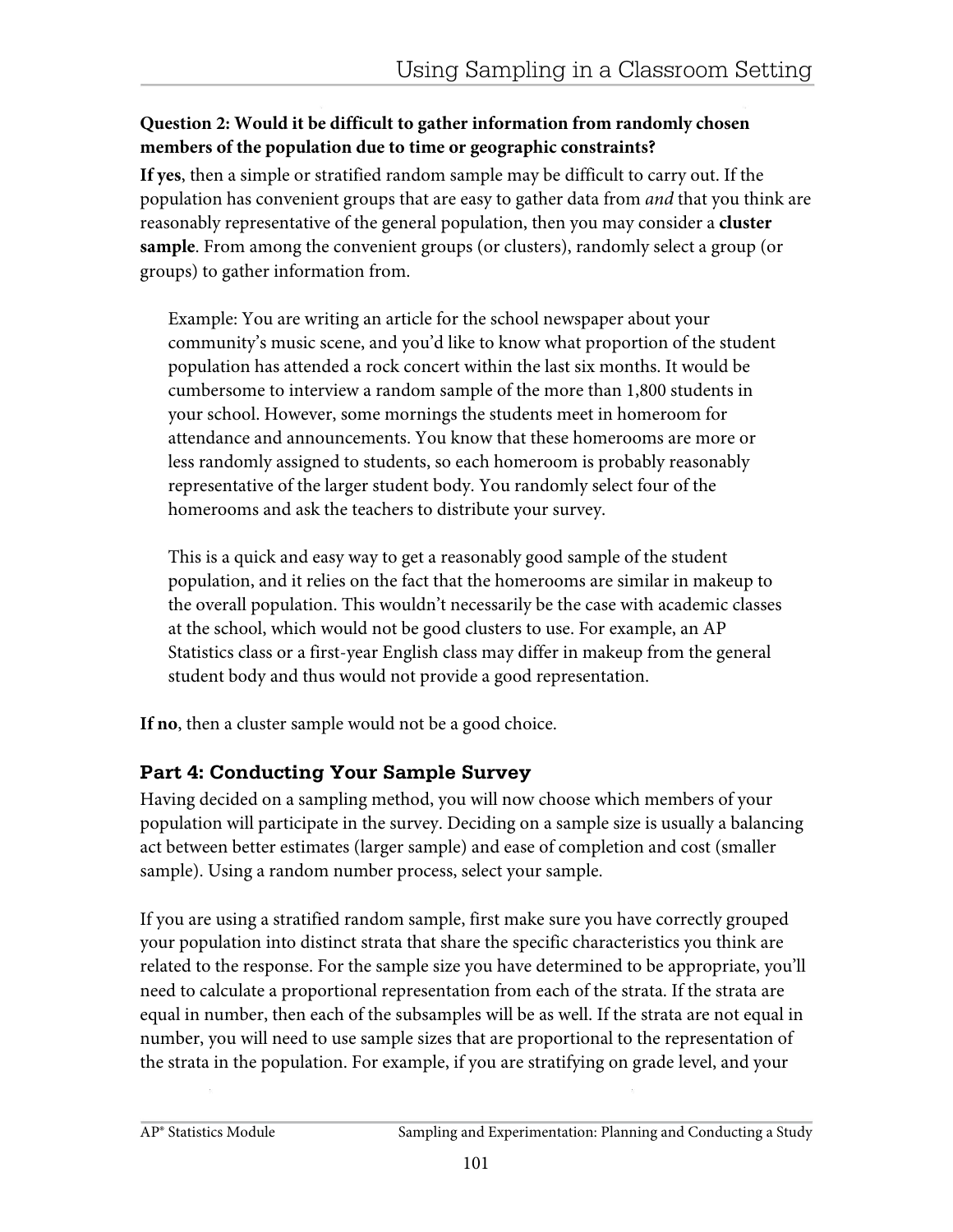school has 560 first-year students, 500 sophomores, 480 juniors, and 460 seniors, a sample of 100 students should include 28 first-years, 25 sophomores, 24 juniors, and 23 seniors.

For a cluster sampling approach, compile a list of the clusters. Then decide, based on the size of the clusters and the desired overall sample size, how many you need to choose. (You will need to consult a textbook about sampling to locate the applicable formulas.)

Having chosen the sample, it is very important that those chosen actually participate! A common error in doing surveys is to think that you can substitute different members of the population for persons who might be unavailable. This is especially tempting in a stratified design, where, if a given student is absent, you might think you can just substitute another member of his or her stratum. This, however, destroys the randomization and can possibly introduce bias into the sampling procedure. You may need to work very hard to make sure that the last few members of the sample are contacted and measured, despite difficulties that may arise, but that hard work will be rewarded with the confidence you will have in the results! One very good idea is to include more students in your sample than needed to allow for anticipated nonresponse.

As you carry out the sampling process, make sure that the questions are asked consistently and clearly. Record your data, making sure that you don't skip some questions or enter the same data twice. As you gather the data, the questions and answers will probably begin to seem boring to you, and you may lapse into inattention. Don't let that happen to you! First, you don't want to be the source of errors and inaccuracy. Second, the respondents to the survey may respond differently if you appear to have a "bad attitude" about the survey.

# **Part 5: Analyzing and Reporting Your Results**

Analyzing and reporting what you find will be the most satisfying part of the process, especially if the results are interesting or surprising. Think about how to use graphical displays to present your findings. If you are reporting your results using a margin of error or as a confidence interval, double-check your calculations. Be careful with the language of your conclusion so that you don't overstate your findings. Your role as a statistician is to be objective and clear about the limitations of your results.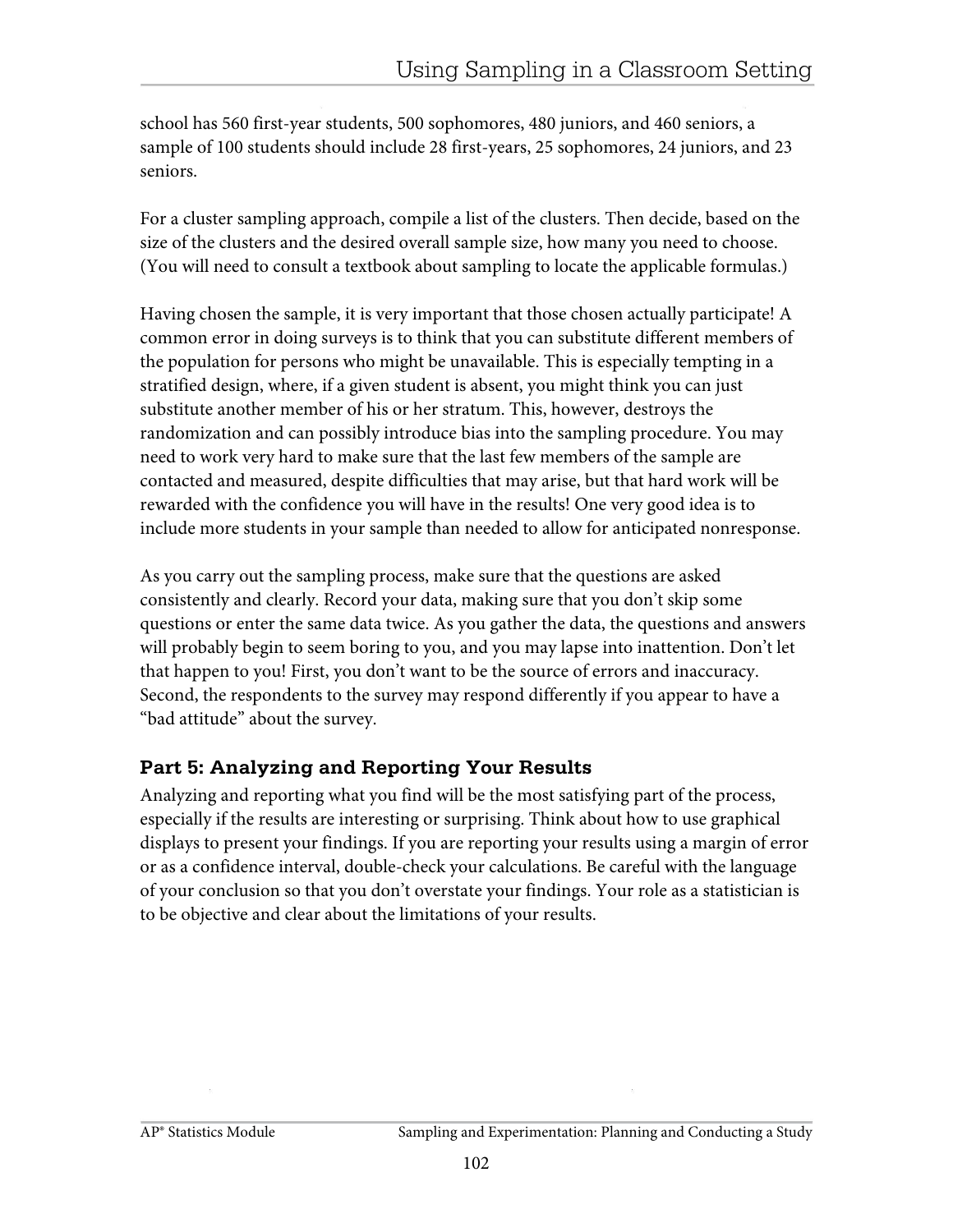# **Sampling Activities**

Peter Flanagan-Hyde Phoenix Country Day School Paradise Valley, Arizona

To perform these activities, you will need technology available to generate random numbers and display statistical results. Your calculator may have commands slightly different from those given in these instructions, and if you are using computer software, the procedures will be very different indeed. Consult your calculator guidebook or the software's help facilities if you are in doubt.

### **Activity 1: The Effect of Different Sample Sizes When Sampling from an Infinite Population**

This activity will demonstrate the effect of different sample sizes on the typical accuracy of a sample. To do this, we will sample with replacement from a very well-defined population: the set of digits from 0 to 9. This is equivalent to sampling from an infinite population in which each of the 10 digits is replicated an infinite number of times; you can continue to select digits as long as you like, and at each select you have the same probability (0.1) of selecting any particular value. Adding up the possible digits and dividing by 10 produces the mean of the population, 4.5. The standard deviation of the population can also be calculated and is  $\sigma = \sqrt{8.25} \approx 2.872$ .

In this activity, you will choose a sample of 10 random digits and calculate the mean of that sample. Repeating this exercise a number of times will allow you to see the typical sample results for this sampling situation. Repeating the process again with samples of 40 will show you the difference that changing the size of the sample will make.

Your calculator can choose a sample of random digits from this population using the command randInt  $(0, 9, 10)$ . Begin by pressing MATH then choosing the menu PRB. To get the mean of this sample, press 2nd LIST, choose menu MATH, then choose 3:mean(. Together with the preceding, this will give you the following command:

mean( $randInt(0, 9, 10)$ ).

Entering this command should produce a single number, the mean of the 10 randomly selected digits.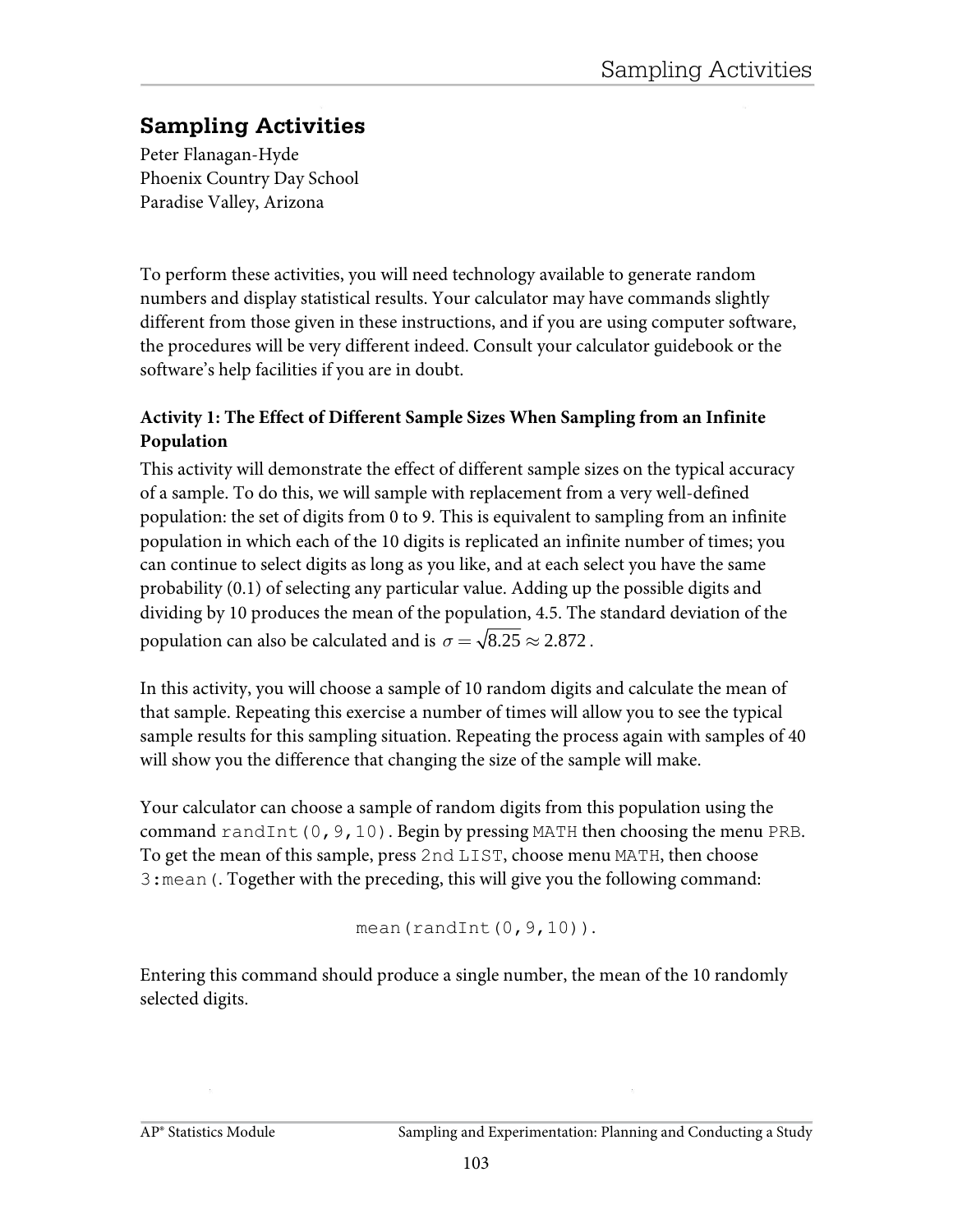To easily repeat this 200 times and store the results for analysis, the sequence command is used. Press 2nd LIST, choose menu OPS, then choose 5:seq(. This can be stored for later analysis in L1. Here is the final command:

```
seq(mean(randInt(0,9,10)),X,1,200)->L1.
```
This can then be repeated, changing the sample size to 40 and storing the list results in L2.

Use Figure 1 when you are answering questions 1 and 2 below.

#### **Figure 1: Simulation—Different Sample Sizes**

| 200 samples of size 10, stored in L1:                                   | 200 samples of size 40, stored in L2:                 |
|-------------------------------------------------------------------------|-------------------------------------------------------|
| $seq$ (mean(randInt(0,9,10)), $X, 1, 200$ )<br>$->L1$                   | $seq$ (mean(randInt(0,9,40)), $X, 1, 200$ )<br>$->L2$ |
| To see a numerical summary of your                                      | To see a numerical summary of your                    |
| results, press:                                                         | results, press:                                       |
| STATCALC1:1-VarStats L1.                                                | STATCALC1:1-VarStats L2.                              |
|                                                                         |                                                       |
| Standard deviation of your 200 samples,                                 | Standard deviation of your 200 samples,               |
| $S_x =$                                                                 | $S_{y} = \underline{\qquad}$                          |
| Make a histogram of your results, with the following window parameters: |                                                       |
| Xmin=1.8, Xmax=7.2, Xscl=0.3                                            |                                                       |
| $Ymin=-10, Ymax=60$                                                     |                                                       |
| Histogram for 200 samples:                                              | Histogram for 200 samples:                            |
|                                                                         |                                                       |
|                                                                         |                                                       |
|                                                                         |                                                       |
|                                                                         |                                                       |
|                                                                         |                                                       |
|                                                                         |                                                       |
|                                                                         |                                                       |
|                                                                         |                                                       |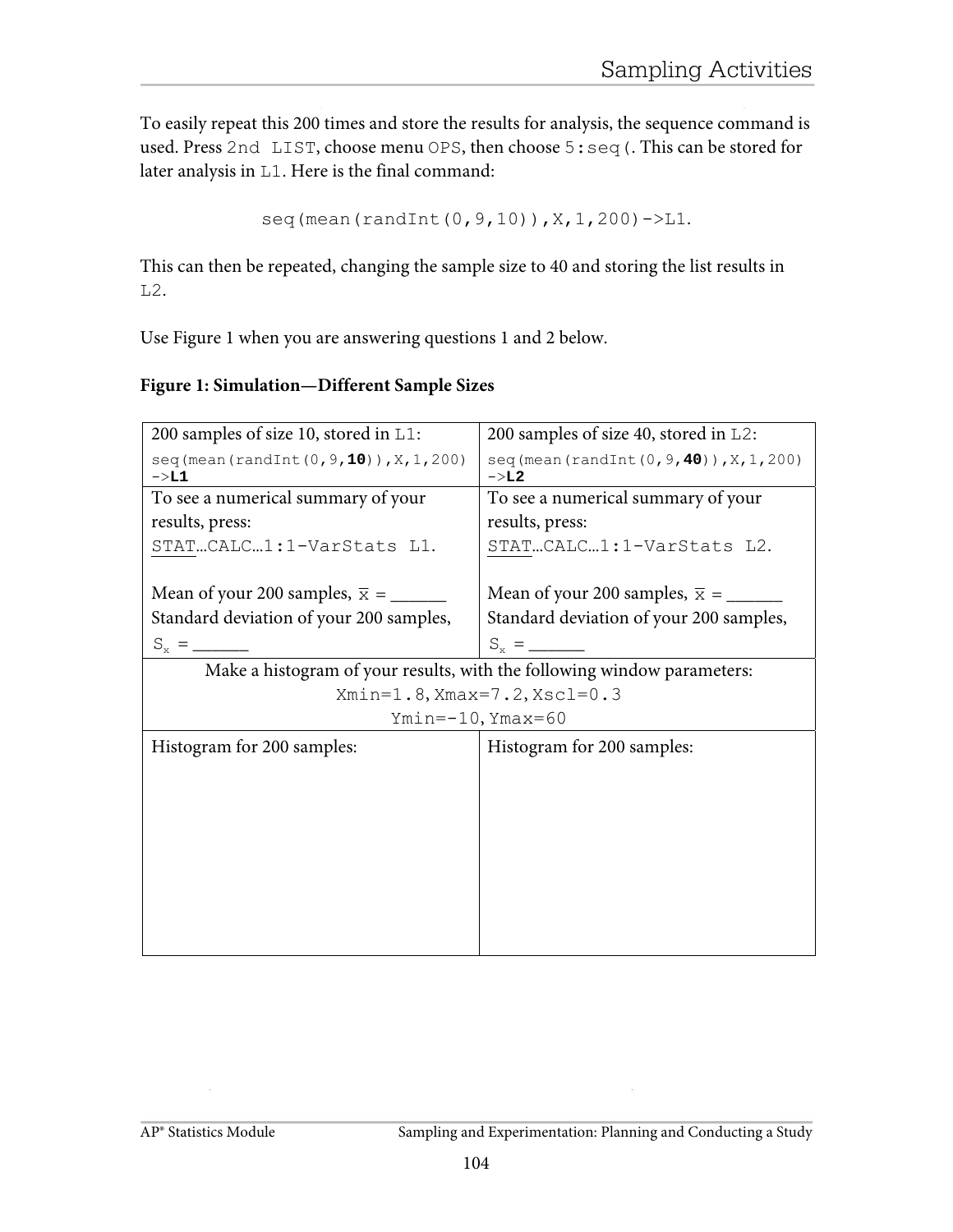- 1. Consider the means of the distributions of means calculated in Figure 1.
	- a) How does the mean of your sample of means for a sample size of 10 differ from the population mean? Why do you suppose it differs as much or as little as it does?

b) How does the mean of your sample of means for a sample size of 40 differ from the population mean? Why do you suppose it differs as much or as little as it does?

- 2. Consider the standard deviation of the distributions of means calculated in Figure 1.
	- a) How does the standard deviation of your sample of means for a sample size of 10 differ from the population standard deviation? Why do you suppose it differs as much or as little as it does?

b) How does the standard deviation of your sample of means for a sample size of 40 differ from the population standard deviation? Why do you suppose it differs as much or as little as it does?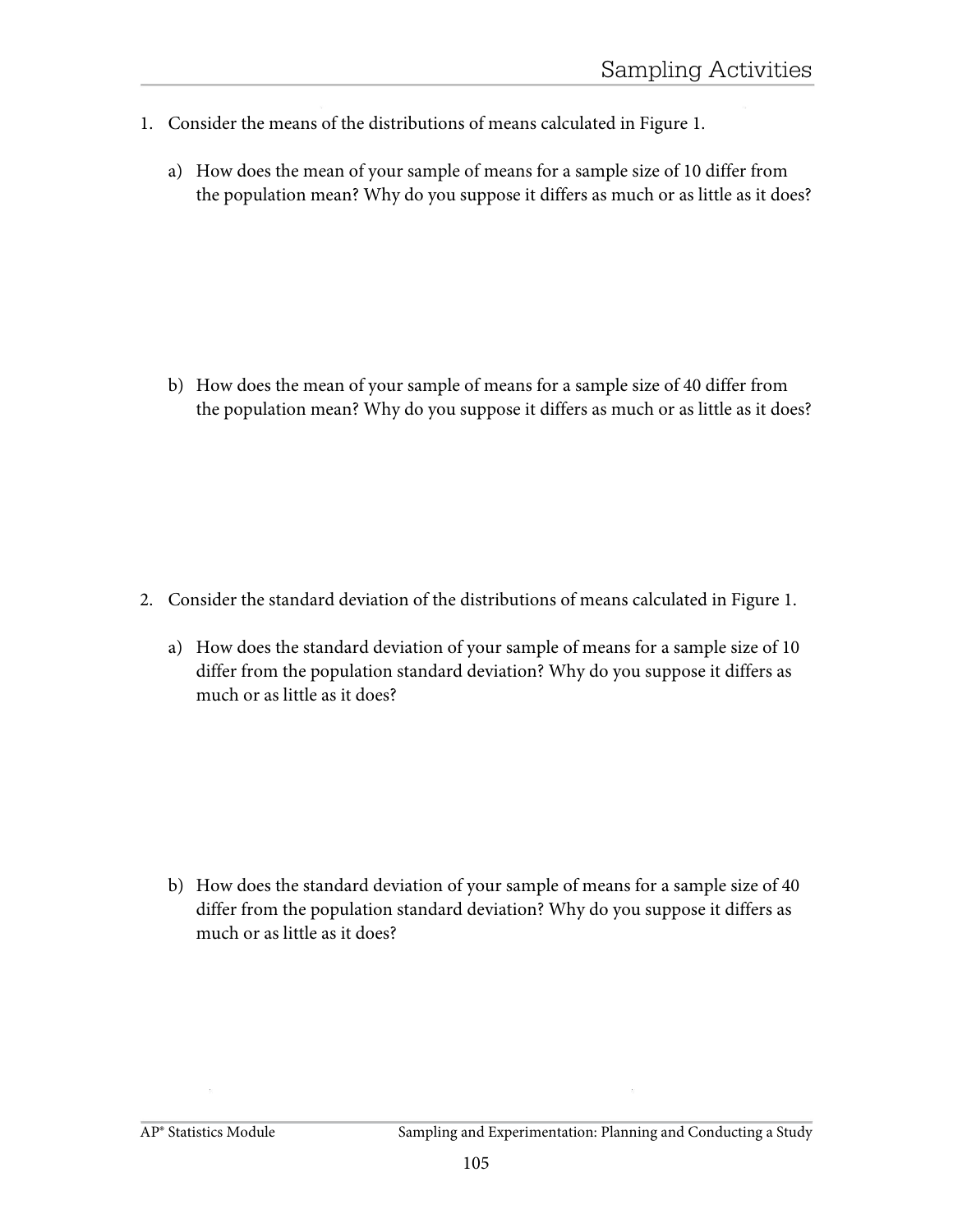#### **Activity 2: Sampling** *with* **Replacement Versus Sampling** *without* **Replacement**

In the preceding example, sampling was done from a theoretically infinite population. This is often called "sampling with replacement," since it's as if you've thrown back each digit after you choose it. This guarantees that the probabilities of choosing a particular digit don't change as you proceed. Most sampling is not actually done this way, since we don't have access to infinite populations! When we sample from real populations, sampling is usually performed *without* replacement from a finite population. As each member of the population is chosen, it is set aside so that it won't be chosen again. This activity will help you see how the results for these two methods differ.

You already have results from the previous activity, where sampling was done with replacement. The procedure for sampling without replacement is a little more complicated; we'll need a calculator program to help us. The finite population will consist of a set of 100 digits, 0 through 9, with exactly 10 of each digit. Notice that this population has the same mean and standard deviation as the infinite population,

$$
\mu = 4.5 \text{ and } \sigma = \sqrt{8.25} \approx 2.872 \, .
$$

In the appendix, there is a complete program, FINITE, that will perform this simulation. Enter it into your calculator. The program begins by asking the sample size. Enter 10 for the first run, and then run the program again with samples of 40. When the program is finished running, L5 will hold the means of each of the 200 different samples. This program takes a few minutes to run, so please be patient!

Transfer your results from the simulation into Figure 2 below.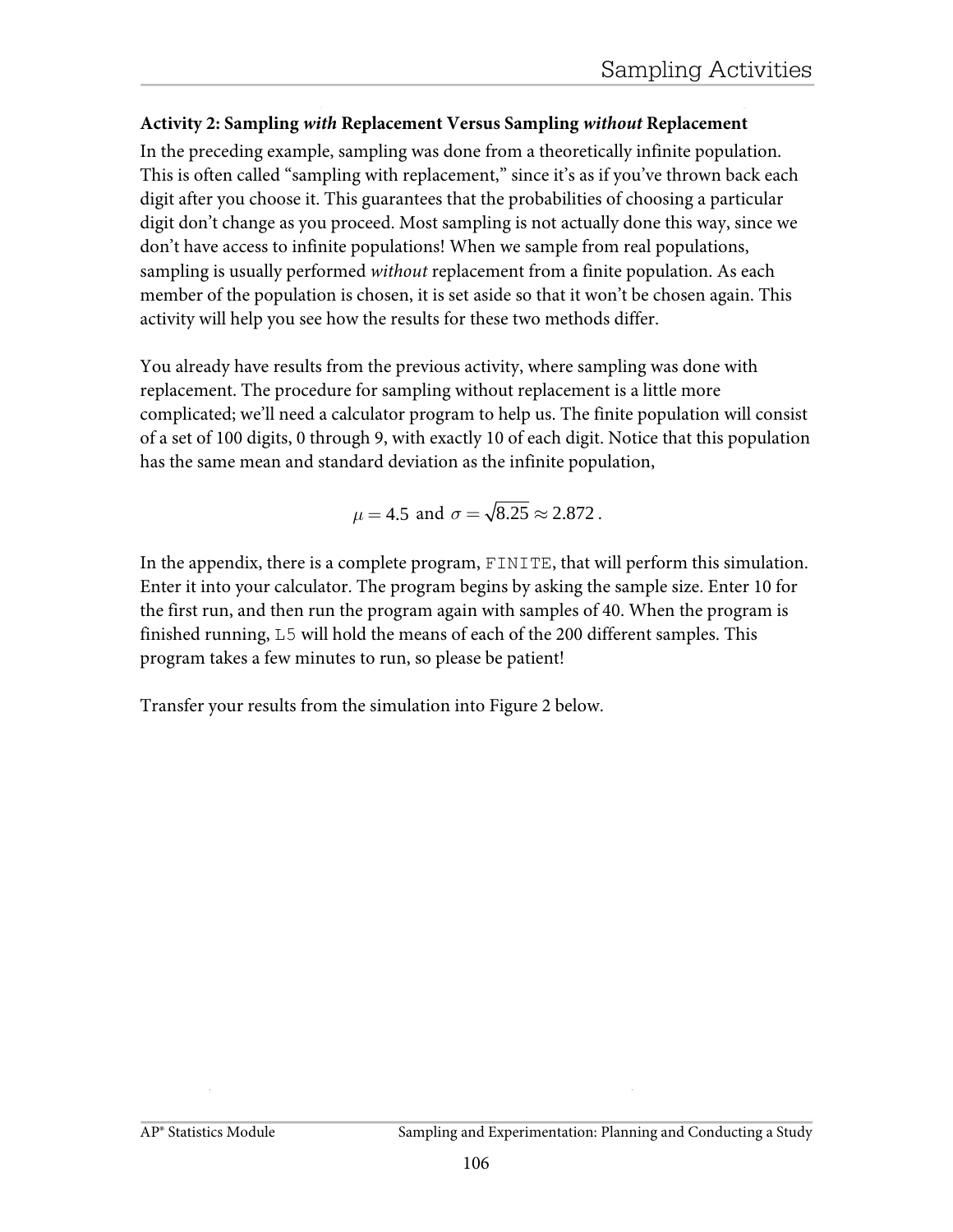| 200 samples of size 10, without                                         | 200 samples of size 40, without               |  |  |  |
|-------------------------------------------------------------------------|-----------------------------------------------|--|--|--|
| replacement:                                                            | replacement:                                  |  |  |  |
| Mean of your 200 samples, $\bar{x} =$ _____                             | Mean of your 200 samples, $\bar{x} =$ _______ |  |  |  |
| Standard deviation of your 200 samples,                                 | Standard deviation of your 200 samples,       |  |  |  |
| $S_{y} = \underline{\qquad \qquad }$                                    |                                               |  |  |  |
| Please save your results!                                               |                                               |  |  |  |
| $L5 - > L6$                                                             |                                               |  |  |  |
| Make a histogram of your results, with the following window parameters: |                                               |  |  |  |
| Xmin=1.8, Xmax=7.2, Xscl=0.3                                            |                                               |  |  |  |
| $Ymin=-10, Ymax=60$                                                     |                                               |  |  |  |
| Histogram for 200 samples:                                              | Histogram for 200 samples:                    |  |  |  |
|                                                                         |                                               |  |  |  |
|                                                                         |                                               |  |  |  |
|                                                                         |                                               |  |  |  |
|                                                                         |                                               |  |  |  |
|                                                                         |                                               |  |  |  |
|                                                                         |                                               |  |  |  |
|                                                                         |                                               |  |  |  |
|                                                                         |                                               |  |  |  |
|                                                                         |                                               |  |  |  |

## **Figure 2: Simulation—with and without Replacement**

Write a few sentences about the differences that you see between the results in this activity (sampling without replacement) and the first (sampling with replacement). Consider the location, spread, and shape of the distribution of your data.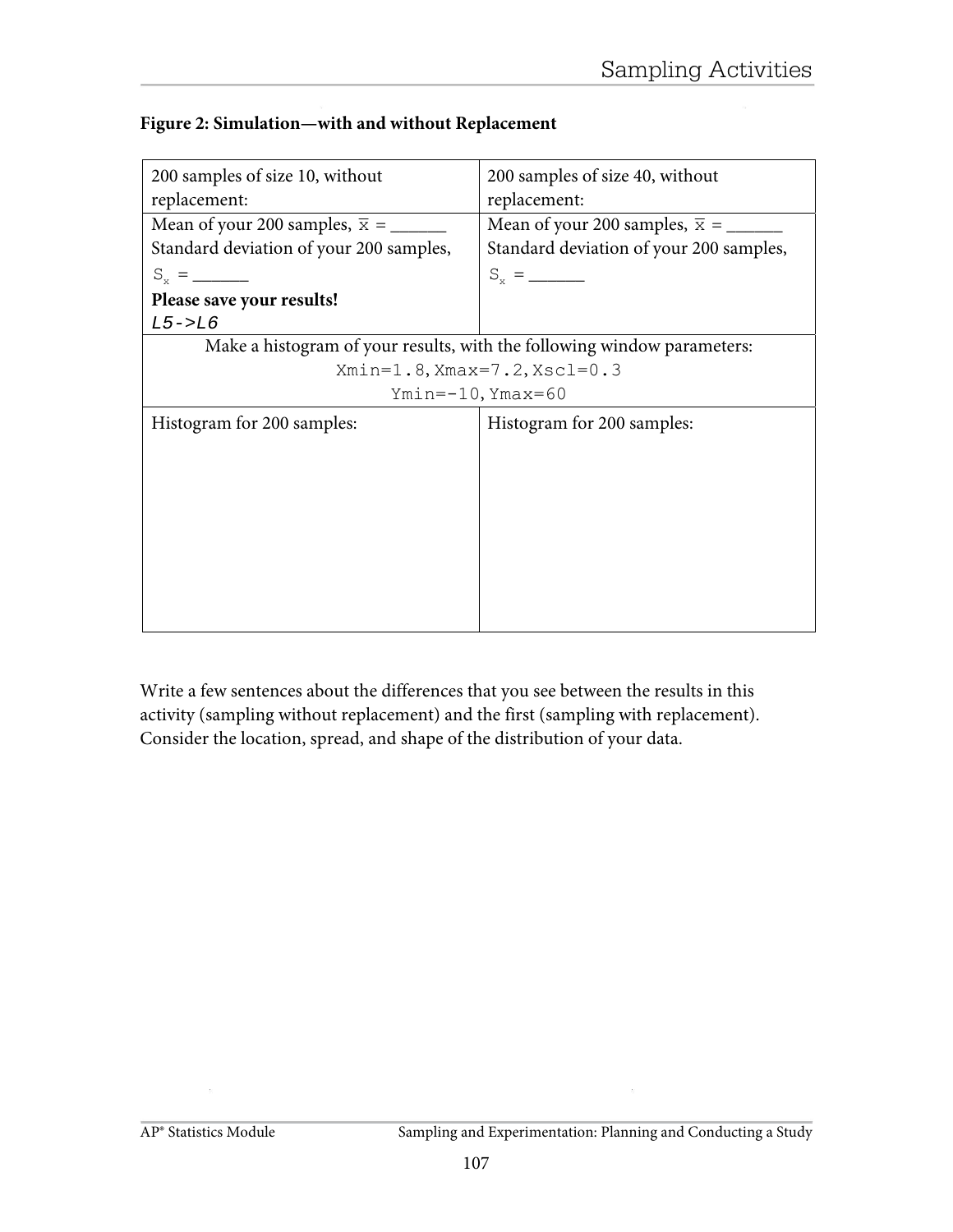## **Activity 3: Stratified Random Sampling**

If you can anticipate that a population has identifiable characteristics that differ from subgroup to subgroup, it is often a good idea to do stratified random sampling. In this activity, you will see the effect of stratification on sample variability: it makes it smaller. Imagine you are doing research in biology and wish to estimate the average brain weight among a varied group of 65 animals. Of course, the best solution would be to find the brain weights of all 65, but measuring each one would require careful dissection—not an easy task. By using a stratified sample, you typically get a more accurate result than by using a simple random sample.

First, as a point of comparison, let's look at the results from 200 simple random samples from this population, with  $n = 10$ . We would expect about the same mean as the population mean, which, in this demonstration, is 149 g. (As the experiment's biological researcher, of course, you wouldn't yet know this figure.) Now we'll see what happens when we stratify by the size of the animal, dividing the animals into categories of "large" and "small." (It is reasonable to assume that body size correlates to brain size.)

In the appendix are two calculator programs that will perform the sampling, either with a simple random sample (SRS) or stratified (STRAT). Here is how we organize the data on our calculator:

- 1. Data list LBRAIN, the brain sizes of the 65 animals (presumably this is unknown)
- 2. Data list  $LSTZE$ , which identifies the strata, either 1 for large or 2 for small
- 3. Program SRS
- 4. Program STRAT

Once you have linked, run each of the programs. In both cases, enter 200 for *K* (the number of different samples) and 10 for *N* (the sample size). Then complete the table in Figure 3 for each type of sample. Table 1 provides the brain weight data.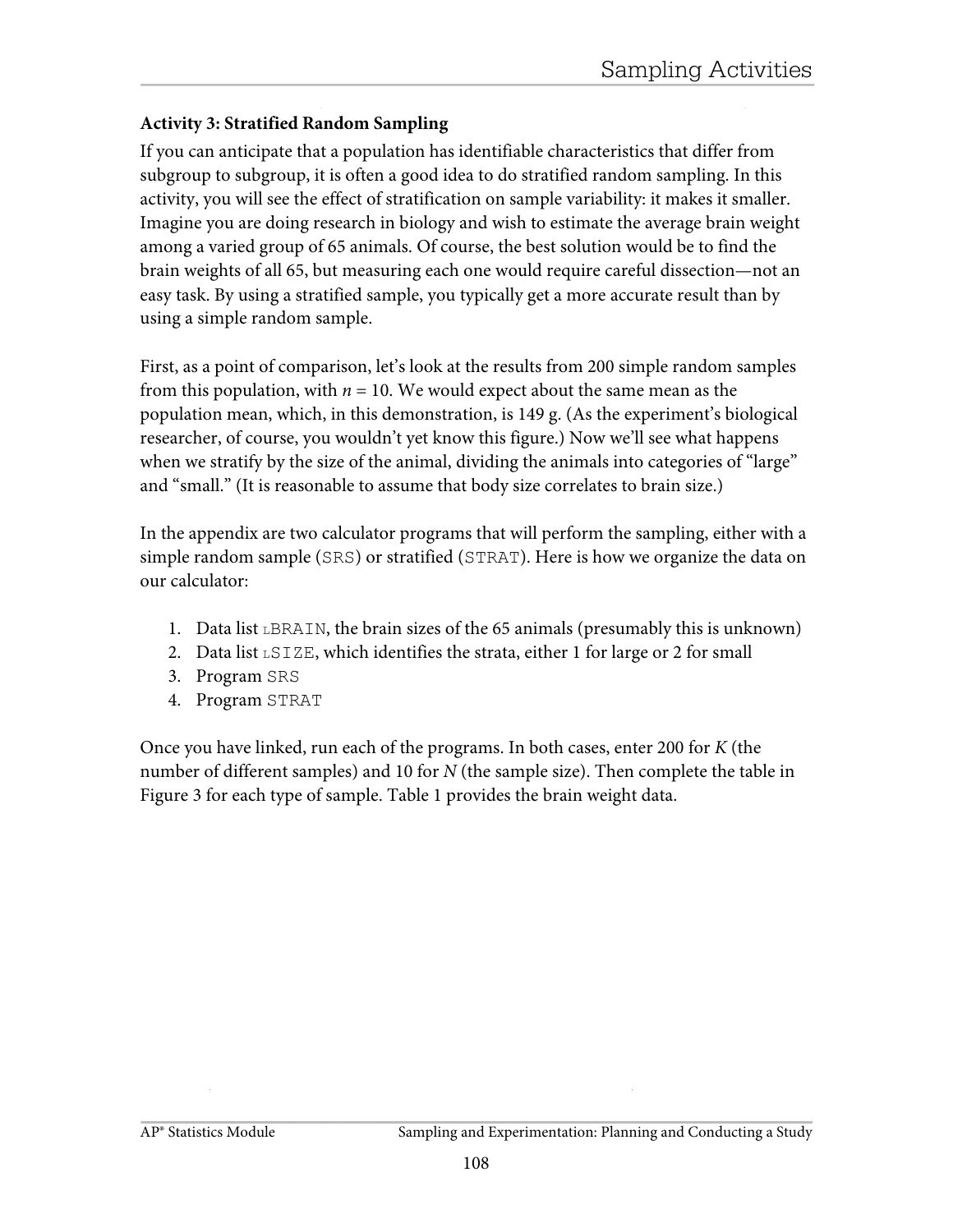| 200 samples of size 10, SRS:                                                                                                                                                  | 200 samples of size 10, STRAT:          |  |
|-------------------------------------------------------------------------------------------------------------------------------------------------------------------------------|-----------------------------------------|--|
| Mean of your 200 samples, $\bar{x} =$                                                                                                                                         | Mean of your 200 samples, $\bar{x}$ =   |  |
| Standard deviation of your 200 samples,                                                                                                                                       | Standard deviation of your 200 samples, |  |
|                                                                                                                                                                               |                                         |  |
| Histogram for 200 samples:                                                                                                                                                    | Histogram for 200 samples:              |  |
| You can use a boxplot to help you<br>compare the results of the two types of<br>sampling. Create this display, then write a<br>few sentences that compare the two<br>methods. | Boxplots to compare SRS to STRAT:       |  |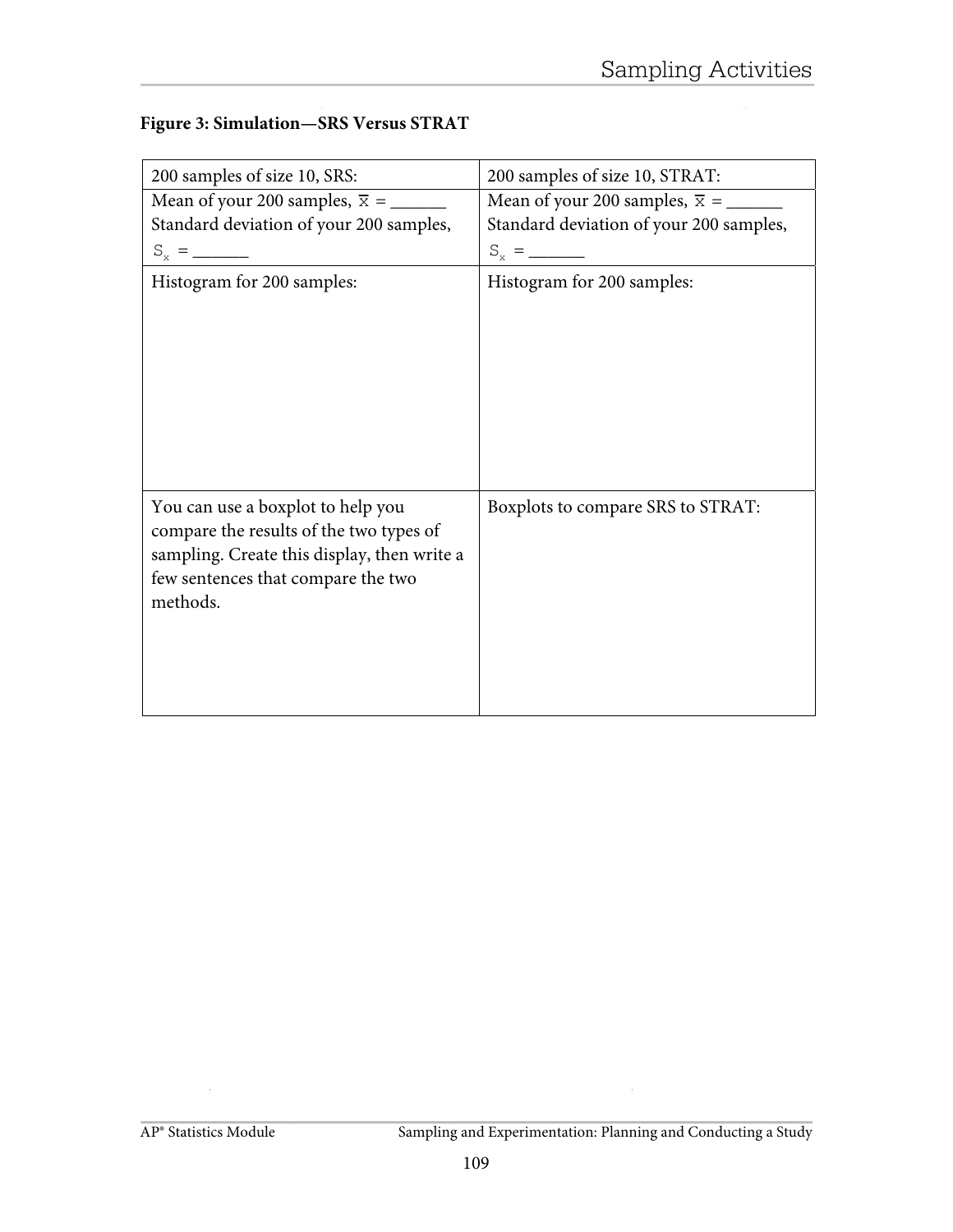| <b>Species</b>               | <b>Brain</b><br>Weight<br>(grams) | <b>Size</b><br>1=Large | <b>Species</b>            | <b>Brain</b><br>Weight<br>(grams) | <b>Size</b><br>$1 = Large$ |
|------------------------------|-----------------------------------|------------------------|---------------------------|-----------------------------------|----------------------------|
| African giant pouched<br>rat | 6.6                               | 2                      | Little brown bat          | 0.25                              | 2                          |
| Arctic fox                   | 44.5                              | $\overline{c}$         | Loon                      | 6.12                              | $\overline{2}$             |
| Arctic ground squirrel       | 5.7                               | $\overline{2}$         | Mackerel                  | 0.64                              | $\overline{2}$             |
| Baboon                       | 179.5                             | 1                      | Man                       | 1320                              | $\mathbf{1}$               |
| Barracuda                    | 3.83                              | $\overline{2}$         | Mole rat                  | $\overline{3}$                    | $\overline{2}$             |
| Big brown bat                | 0.3                               | $\overline{2}$         | Musk shrew                | 0.33                              | $\overline{2}$             |
| Brown trout                  | 0.57                              | 2                      | Nine-banded armadillo     | 10.8                              | 2                          |
| Canary                       | 0.85                              | 2                      | North American<br>opossum | 6.3                               | $\overline{2}$             |
| Cat                          | 25.6                              | $\overline{2}$         | Northern trout            | 1.23                              | $\overline{2}$             |
| Catfish                      | 1.84                              | $\overline{2}$         | Ostrich                   | 42.11                             | $\overline{2}$             |
| Chimpanzee                   | 440                               | $\mathbf{1}$           | Owl monkey                | 15.5                              | $\overline{2}$             |
| Chinchilla                   | 6.4                               | $\overline{2}$         | Pheasant                  | 3.29                              | 2                          |
| Cow                          | 423                               | $\mathbf{1}$           | Pig                       | 180                               | $\mathbf{1}$               |
| Crow                         | 9.3                               | $\overline{2}$         | Pigeon                    | 2.69                              | $\overline{2}$             |
| Desert hedgehog              | 2.4                               | $\overline{c}$         | Porpoise                  | 1735                              | 1                          |
| Donkey                       | 419                               | $\mathbf{1}$           | Rabbit                    | 12.1                              | $\overline{2}$             |
| Eastern American mole        | 1.2                               | $\overline{2}$         | Raccoon                   | 39.2                              | $\overline{2}$             |
| European hedgehog            | 3.5                               | $\overline{2}$         | Rat                       | 1.9                               | $\overline{2}$             |
| Giant armadillo              | 81                                | $\mathbf{1}$           | Red fox                   | 50.4                              | $\mathbf{1}$               |
| Giraffe                      | 680                               | $\mathbf{1}$           | Rhesus monkey             | 179                               | $\mathbf{1}$               |
| Goat                         | 115                               | $\mathbf{1}$           | Roe deer                  | 98.2                              | $\mathbf{1}$               |
| Golden hamster               | 1                                 | 2                      | Salmon                    | 1.26                              | 2                          |
| Gorilla                      | 406                               | $\mathbf{1}$           | Seal                      | 442                               | $\mathbf{1}$               |
| Gray seal                    | 325                               | $\mathbf{1}$           | Sheep                     | 175                               | $\mathbf{1}$               |
| Gray wolf                    | 119.5                             | $\mathbf{1}$           | Stork                     | 16.24                             | $\overline{2}$             |
| Ground squirrel              | $\overline{4}$                    | $\overline{2}$         | Tree shrew                | 2.5                               | $\overline{2}$             |
| Guinea pig                   | 5.5                               | $\overline{2}$         | Tuna                      | 3.09                              | $\overline{2}$             |
| Flamingo                     | 8.05                              | $\overline{c}$         | Vulture                   | 19.6                              | $\overline{2}$             |
| Horse                        | 655                               | $\mathbf{1}$           | Walrus                    | 1126                              | $\mathbf{1}$               |
| Jaguar                       | 157                               | $\mathbf{1}$           | Water opossum             | 3.9                               | $\overline{2}$             |
| Kangaroo                     | 56                                | $\mathbf{1}$           | Yellow-bellied marmot     | 17                                | $\overline{2}$             |
| Lesser short-tailed<br>shrew | 0.14                              | $\overline{c}$         |                           |                                   |                            |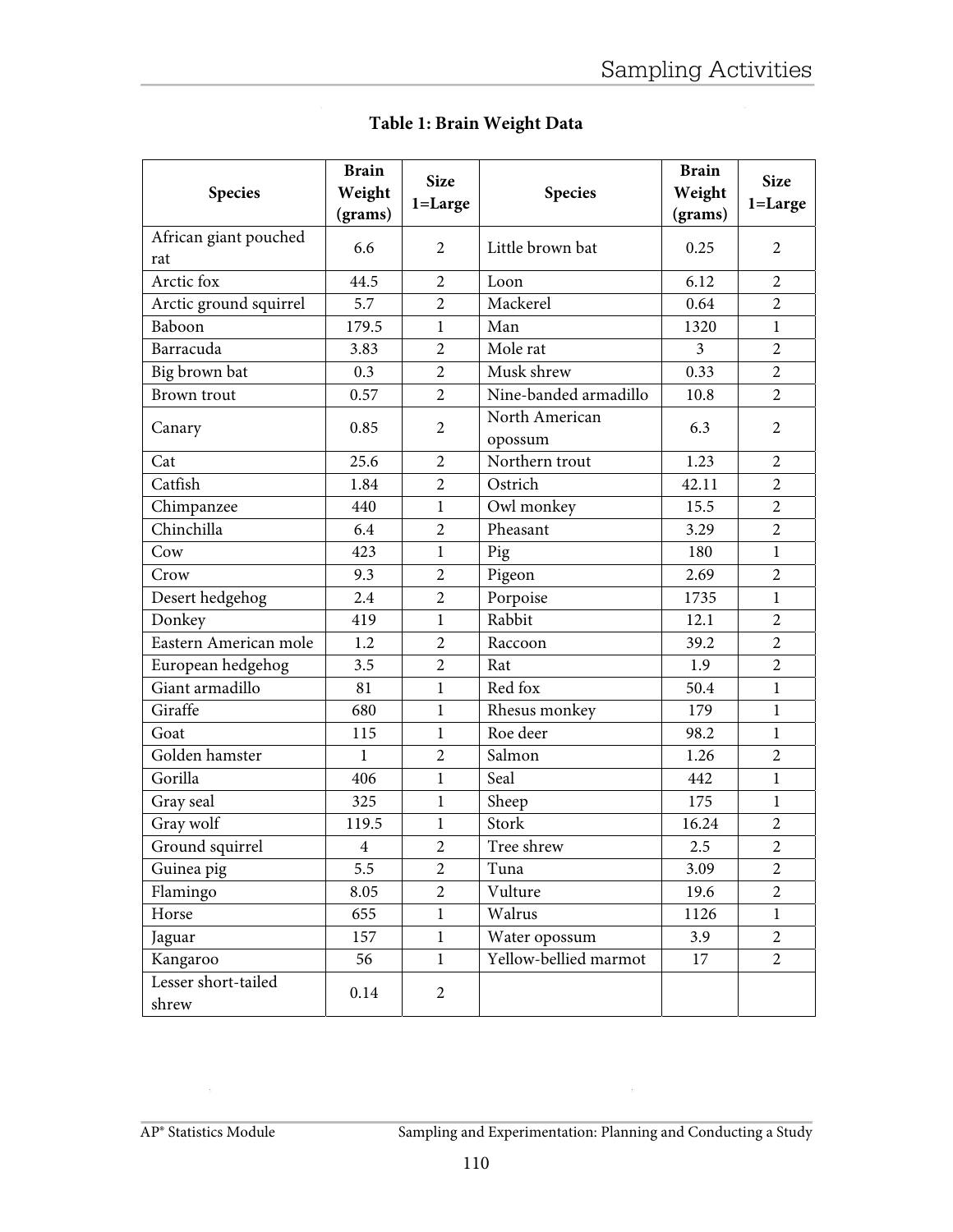### **Activity 4: Cluster Sampling**

Cluster sampling relies on being able to easily find groups among the population that are deemed reasonably representative of the larger population and that are relatively inexpensive to sample. For example, a scenario in which cluster sampling might be appropriate would be if you need to find the average household income for your city. A city's population is usually quite mobile, with people moving to different geographic areas within the city. The streets and roads of the city are generally parallel and divide the city into (say) 2,000 city blocks of approximately the same area. With a cluster sample you pick a random sample of blocks, say 25 of them. If you can reasonably assume that each of the 25 blocks contains a representative group of households—little "mirror images" of the population—then cluster sampling may work well. Your sample will consist of randomly chosen *blocks*, rather than randomly chosen *households*. For each block chosen, you will interview *each* household about their income. Cluster sampling will not necessarily produce more accurate results than random sampling, as is the case with stratified sampling, but it will make it easier to complete the sampling process.

In the appendix is a calculator program that will perform cluster sampling. You must link several items to your calculator:

- 1. Data list  $LCLUSM$ , the number of households in a given block (presumably this is unknown)
- 2. Data list  $LCLUSY$ , the total income for the households in a given block (also unknown)
- 3. Program CLUSTER

Once you have linked, run the program. In both cases, enter 200 for *K* (the number of different samples) and 25 for *N* (the number of clusters to sample). Then complete the table in Figure 4.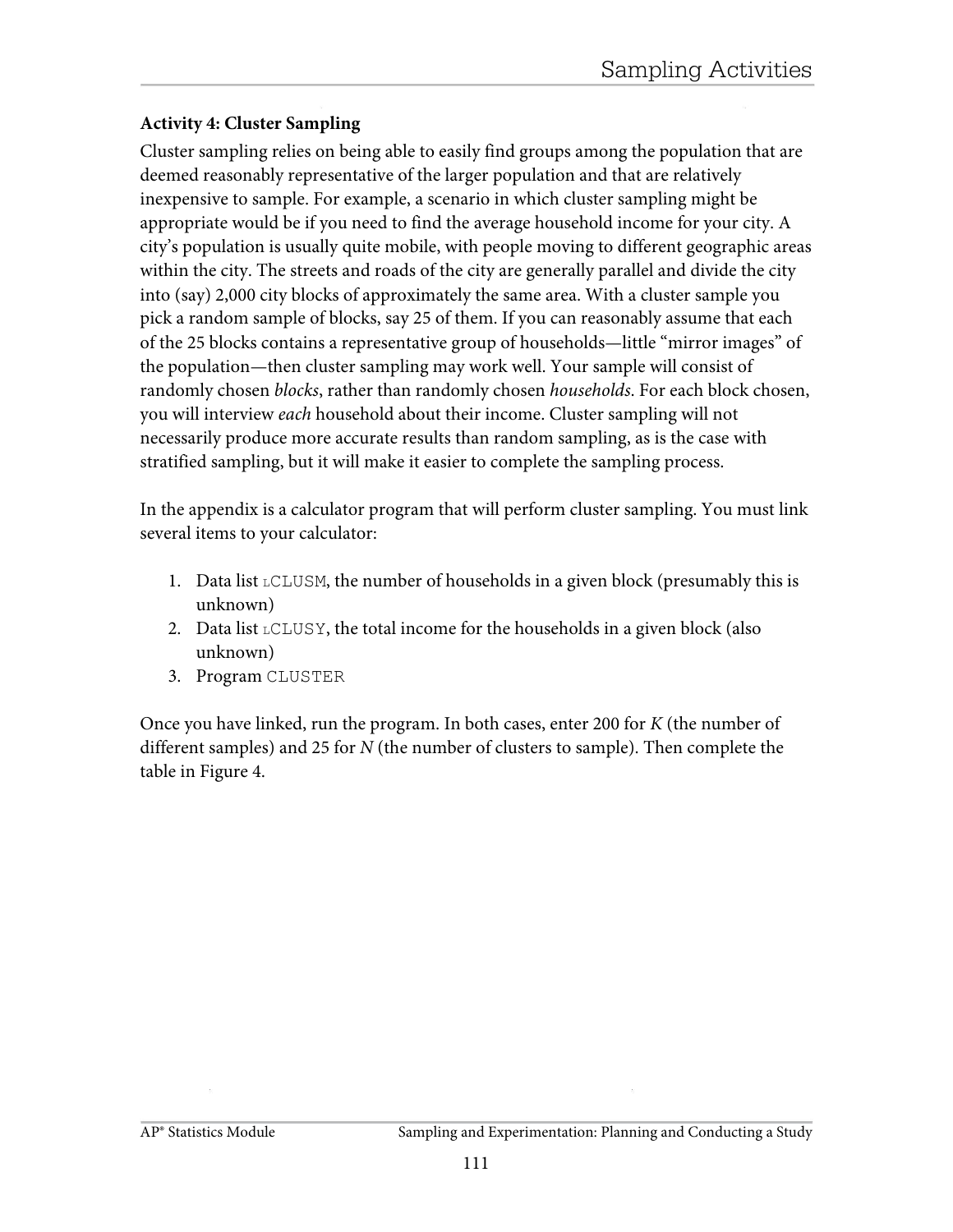#### **Figure 4: Simulation—Cluster Sampling**

25 clusters sampled

Mean of your 200 samples,  $\bar{x} =$ 

Standard deviation of your 200 samples,  $S_x =$ 

Histogram of your results:

You may notice that the results don't seem particularly accurate—that the standard deviation of the results is quite high. The best results for cluster sampling will occur when the individuals in each of the clusters are a good representation of the population as a whole. You would hope that each cluster has a wide range of different individuals and that the means of each of the clusters are very close together. To the degree that these ideals are not met, cluster sampling will be limited in its accuracy. In this example, the mean household income is about \$8,910, which should be somewhat near the center of your distribution of outcomes.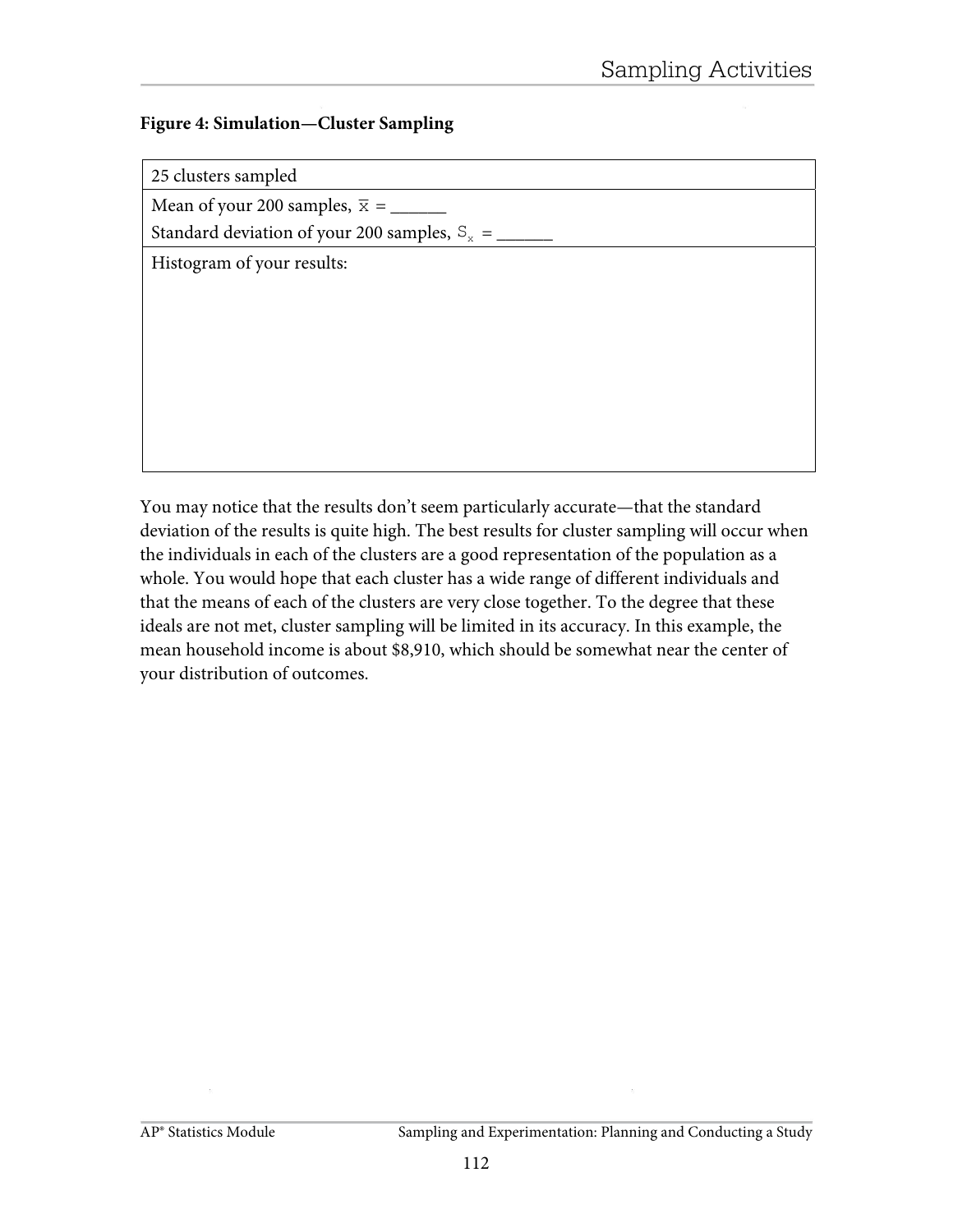# **Appendix: Code for Calculator Programs**

```
Program FINITE Samples without replacement
: Prompt N N = sample size
:ClrLst L5 
: seq (int (X/10), X, 1, 100) ->L3 Create population
\text{For } (I, 1, 200) Loop...
: rand (100) ->L4 Assign a random number
:sortA(L4,L3) Sort by random number
: mean (seq(L3(X), X, 1, N) ->L5(I) Choose sample
:End 
Program SRS Simple random sample of L1
: Prompt K Number of samples
: Prompt N Sample size
:ClrList L5 
: dim (L1) ->D Find length of data list
:For(I,1,K) Loop...
:rand(D)->L3 Assign random numbers
: SortA(L3, L1) Sort by random number
: mean (seq(L1(X), X, 1, N)) ->L5(I) Mean of sample, store result
:End
```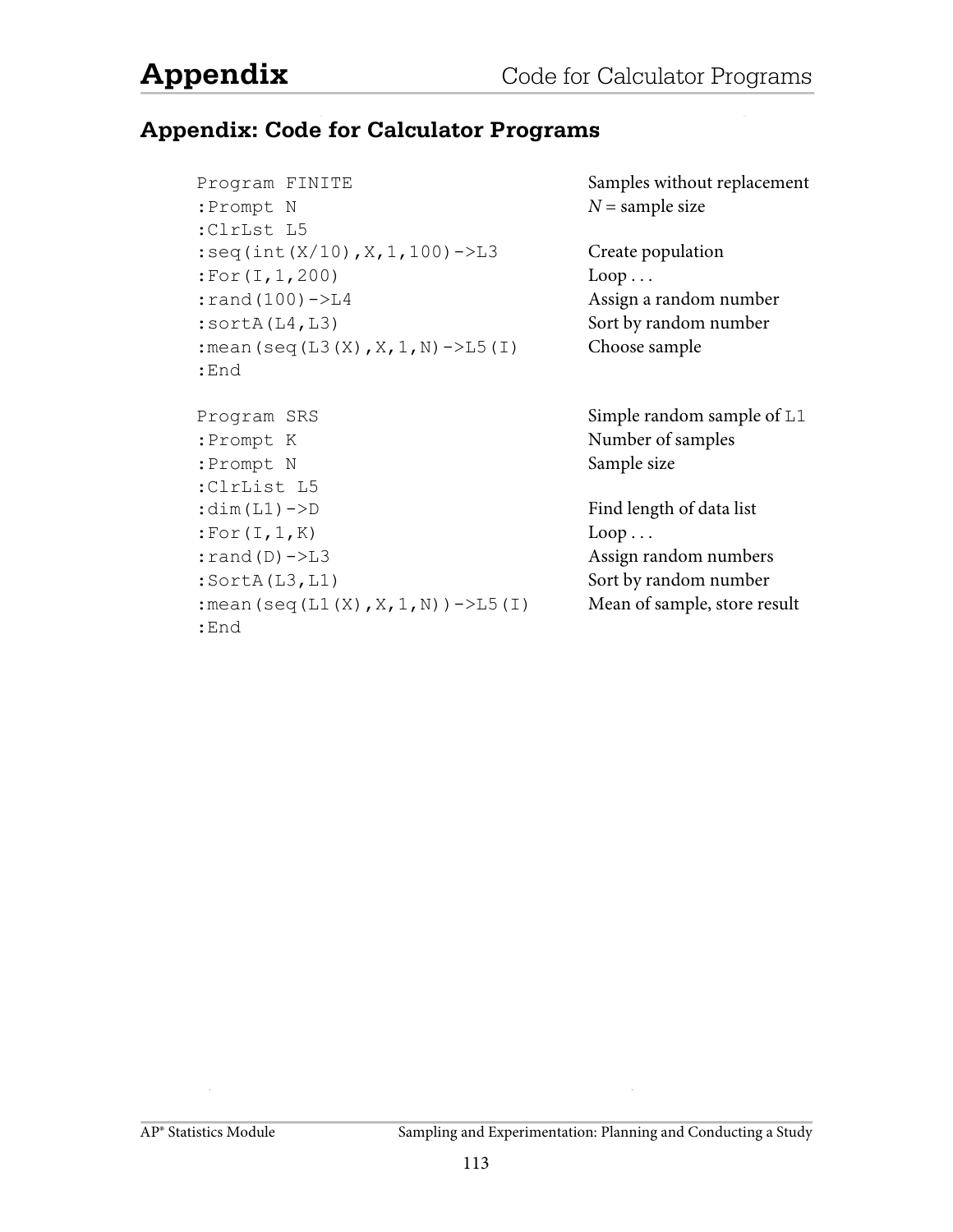```
Program STRAT Stratified random sample of
: Prompt K Number of samples
: Prompt N Sample size
: Sort D(L2, L1) Sort by stratified code (L2)
:dim(L1)->D Overall length of data list 
:round(D(mean(L2)-1),0)->S Length of first stratum 
:D-S->T Length of second stratum
: seq(L1(X), X, 1, S) ->LSTR1 Separate strata
: seq(L1(X), X, S+1, D) ->LSTR2
:ClrList L4 
:For(I,1,K) Loop...: rand (S) ->L5 Assign random number
: SortA(L5, LSTR1) Sort by random number
: rand (T) ->L5 Assign random number
: SortA(L5, LSTR2) Sort by random number
: mean (seq (LSTR1(X), X, 1, N/2)) ->U Mean of first stratum
: mean (seq (LSTR2(X), X, 1, N/2)) ->V Mean of second stratum
:(SU+TV)/D->L4(I) Weighted average of strata
:End
```

```
data in L1
```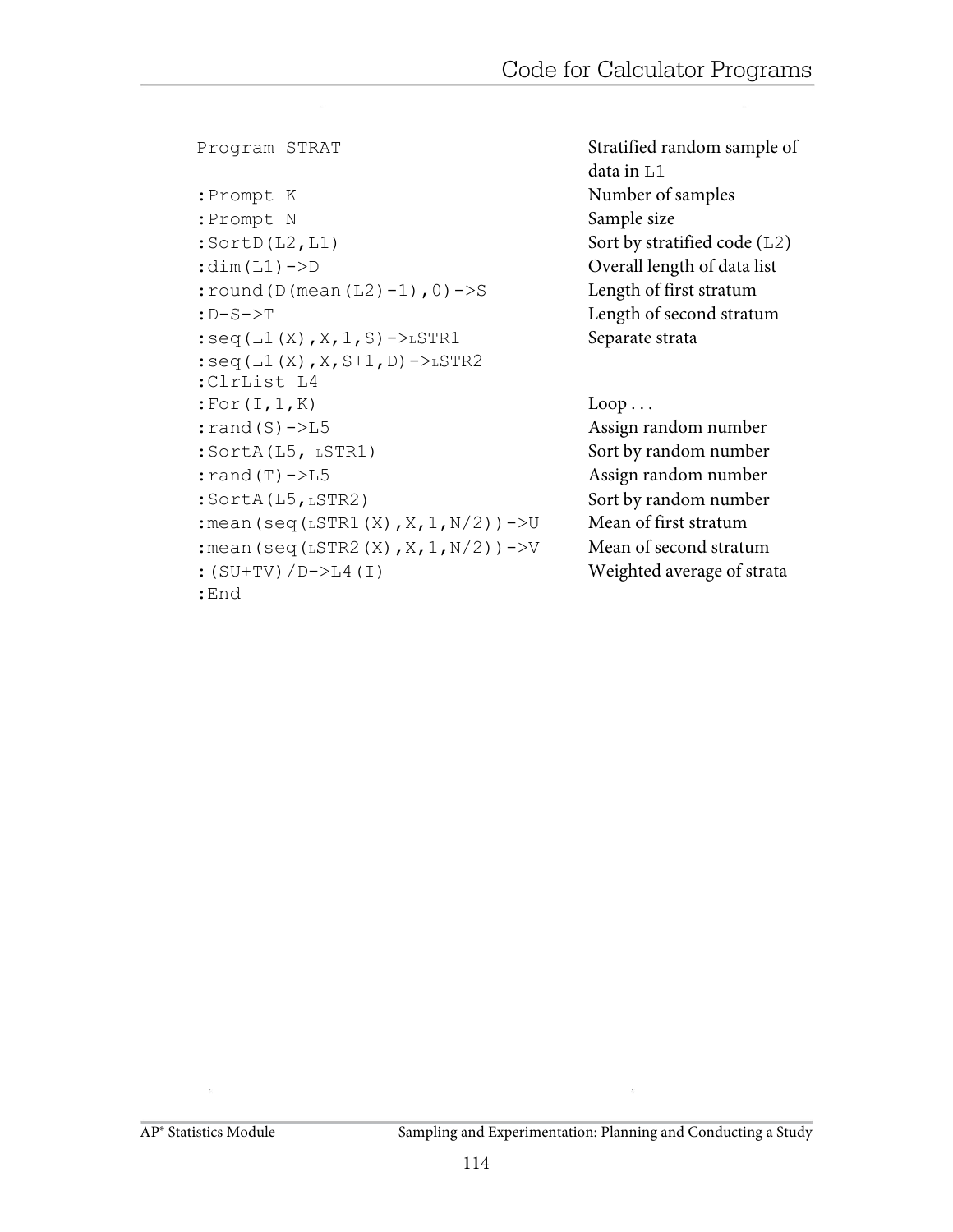```
Program CLUSTER Cluster sample
: Input K Number of samples
: Input N Clusters to sample
:ClrList L4,L5 
:LCLUSM->L1 CLUSM has number in each 
: LCLUSY->L2 CLUSY has total in each
:For (I, 1, K) Loop ...:rand (200)->L3 Assign random number
: SortA(L3, L1, L2) Sort by random number
: sum (seq (L1(X), X, 1, N) ->L4(I) Total members
: sum (seq (L2(X), X, 1, N) \rightarrow L5(I) Total amount
:End 
:L5/L4->L6 Estimated mean
:1-Var Stats L6 
Program CLUSINT Create an interval estimate
:Prompt N 
:LCLUSM->L1 
:LCLUSY->L2 
:dim(L1)->D 
:rand (200)->L3 
:SortA(L3,L1,L2) 
: seq(L1(X), X, 1, N) ->LMS
: seq(L2(X), X, 1, N) ->LYS
:sum(LMS)->M 
:sum(LYS) ->Y
:Y/M->E 
:M/N->F:sum((LYS-E*LMS)^2/(N-1))->S 
: ( (D-N)/D) (1/ (NF^2) ) S->V:Disp E 
:Disp E-2√(V) 
:Disp " TO" 
:Disp E+2√(V)
```
cluster cluster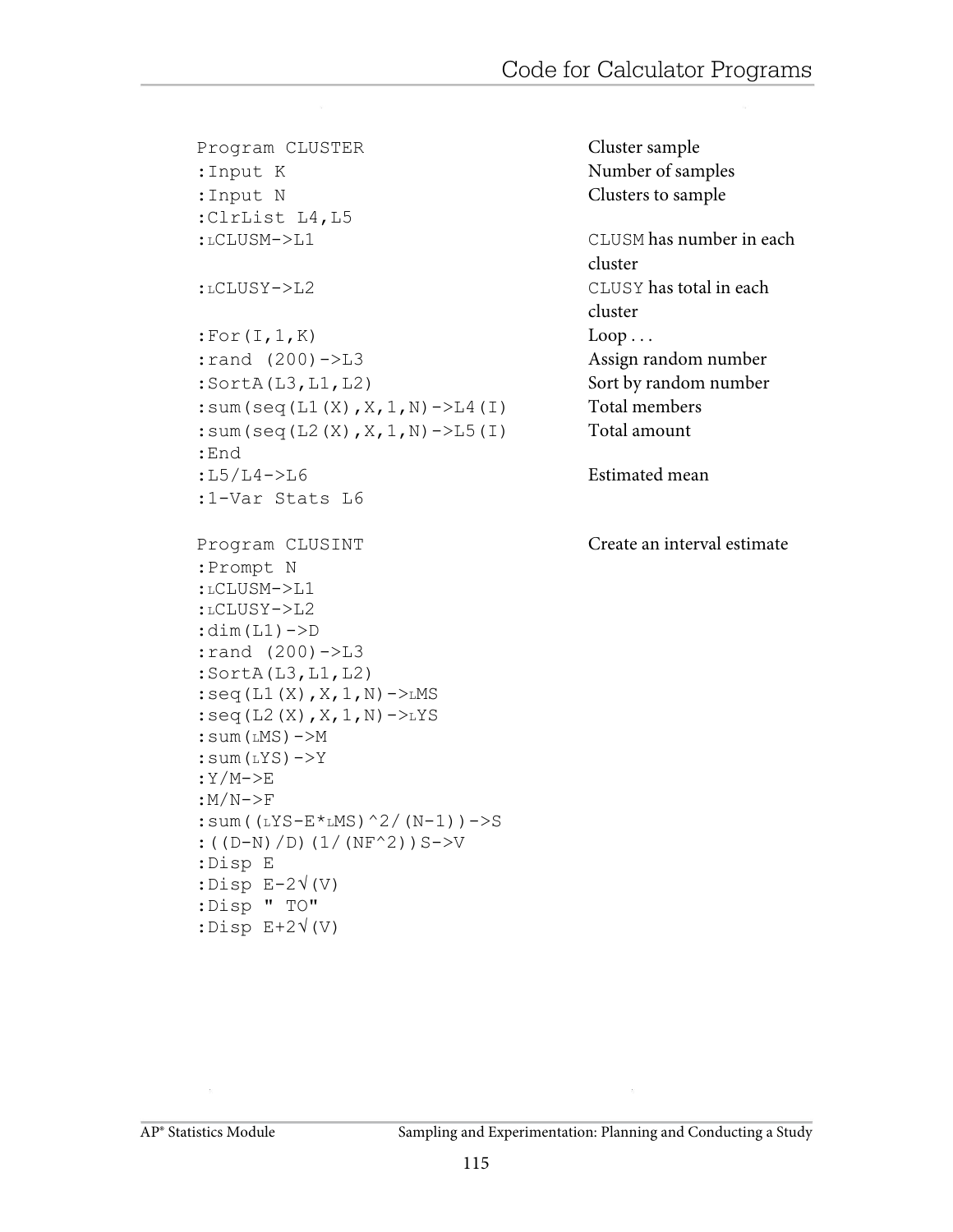# **Contributors**

**Peter Flanagan-Hyde** teaches mathematics and statistics at Phoenix Country Day School in Paradise Valley, Arizona. He has taught AP Statistics since its beginnings in the1996– 1997 school year. He is an AP Statistics Exam Reader (currently a Table Leader) and has conducted numerous College Board workshops and summer institutes. He is on the editorial board of the Consortium for the Advancement of Undergraduate Statistics Education (CAUSE), and he writes reviews of Web-based material for the Multimedia Educational Resource for Learning and Online Teaching (MERLOT) project. He has written a variety of articles and reviews for AP Central and contributes regularly to the AP Statistics Electronic Discussion Group. He is on the editorial board of *Stats* magazine, where he writes a regular column that focuses on AP Statistics.

**Chris Olsen** has taught statistics at George Washington High School in Cedar Rapids, Iowa, for over 25 years and has taught AP Statistics since its inception. He is a past member of the AP Statistics Development Committee. He is currently on "temporary detached assignment," as they say in the military, serving as the math/assessment facilitator for Cedar Rapids Community Schools. He has been involved nationally in statistics-related workshops and conferences for over 20 years. He has written a variety of articles and reviews for AP Central and currently serves as the AP Statistics content adviser for AP Central. He is a regular poster to the AP Statistics Electronic Discussion Group. He has reviewed materials for the *Mathematics Teacher*, *American Statistician*, and the *Journal of the American Statistical Association*, and he currently writes a column for *Stats* magazine. He is coauthor of a leading textbook on introductory statistics.

**Roxy Peck** has been a professor of statistics at California Polytechnic State University: San Luis Obispo since 1979, serving for six years as chair of the Statistics Department, and is currently in her eighth year as associate dean of the College of Science and Mathematics. Nationally known in the area of statistics education, she was made a fellow of the American Statistical Association (ASA) in 1998, and in 2003 she received ASA's Founders Award in recognition of her contributions to K–12 and undergraduate statistics education. In addition to coauthoring two leading textbooks on introductory statistics, she is also editor of a collection of case studies and a collection of expository papers that showcase applications of statistical methods. She is currently chair of the joint ASA/NCTM Committee on Curriculum in Statistics and Probability for Grades K–12, and she served from 1999 to 2003 as the Chief Reader for the AP Statistics Exam.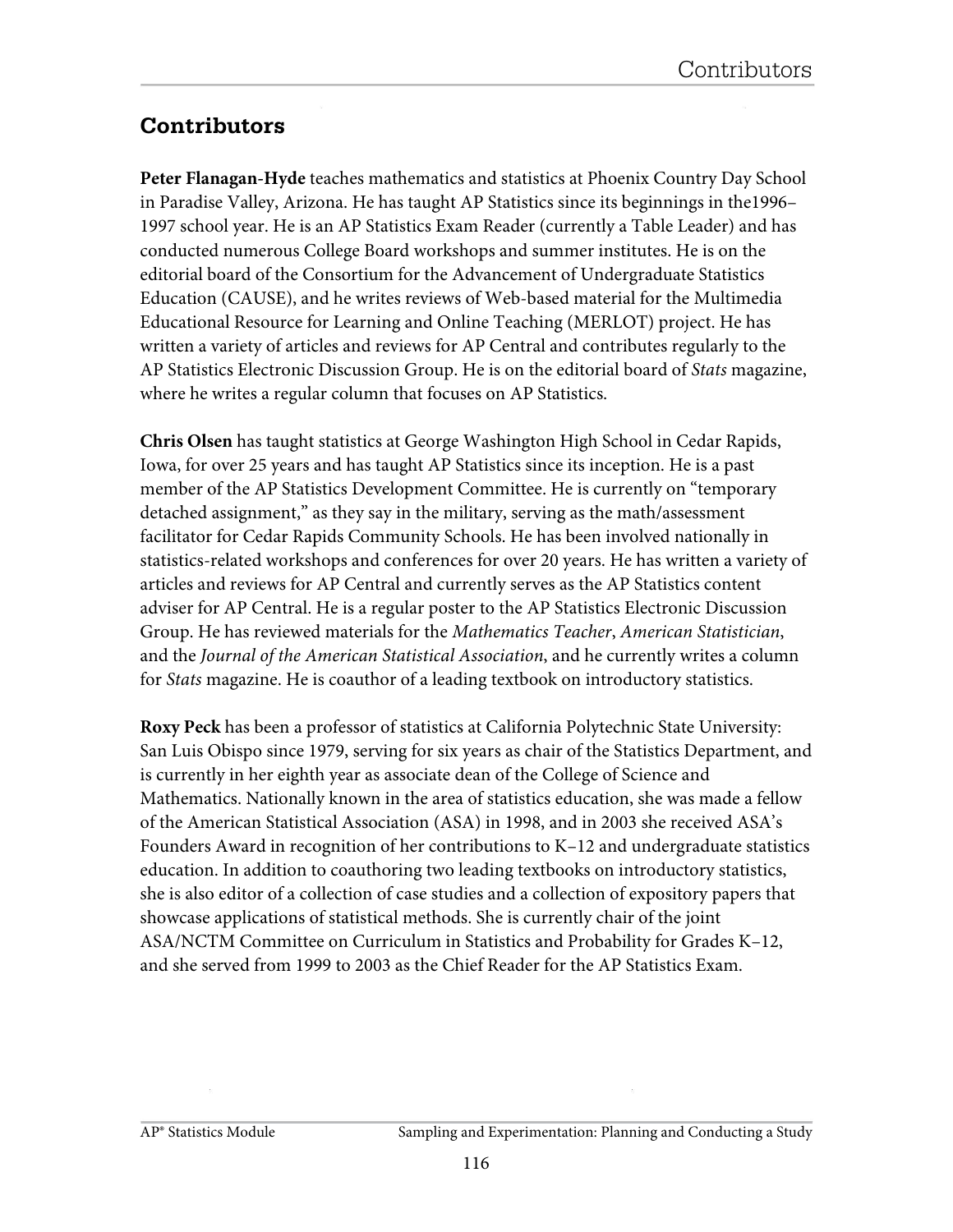**Richard L. Scheaffer** is professor emeritus of statistics at the University of Florida, where he served as department chair for 12 years. His research interests are in the areas of sampling and applied probability, especially with regard to their application to industrial processes. He has published numerous papers in statistical journals and is coauthor of five college-level textbooks covering introductory statistics and aspects of sample survey design, probability, and mathematical statistics. In recent years, much of his effort has been directed toward statistics education in high school and college curricula. He was one of the developers of the Quantitative Literacy Project in the United States, which formed the basis of the data-analysis emphasis in the mathematics curriculum standards recommended by the National Council of Teachers of Mathematics (NCTM). He also directed the task force that developed the AP Statistics program, for which he served as the first Chief Reader. He continues to work on educational projects at the elementary, secondary, and college levels. He is an ASA Fellow, a past president, and recipient of its Founders Award. He earned his Ph.D. in statistics from Florida State University.